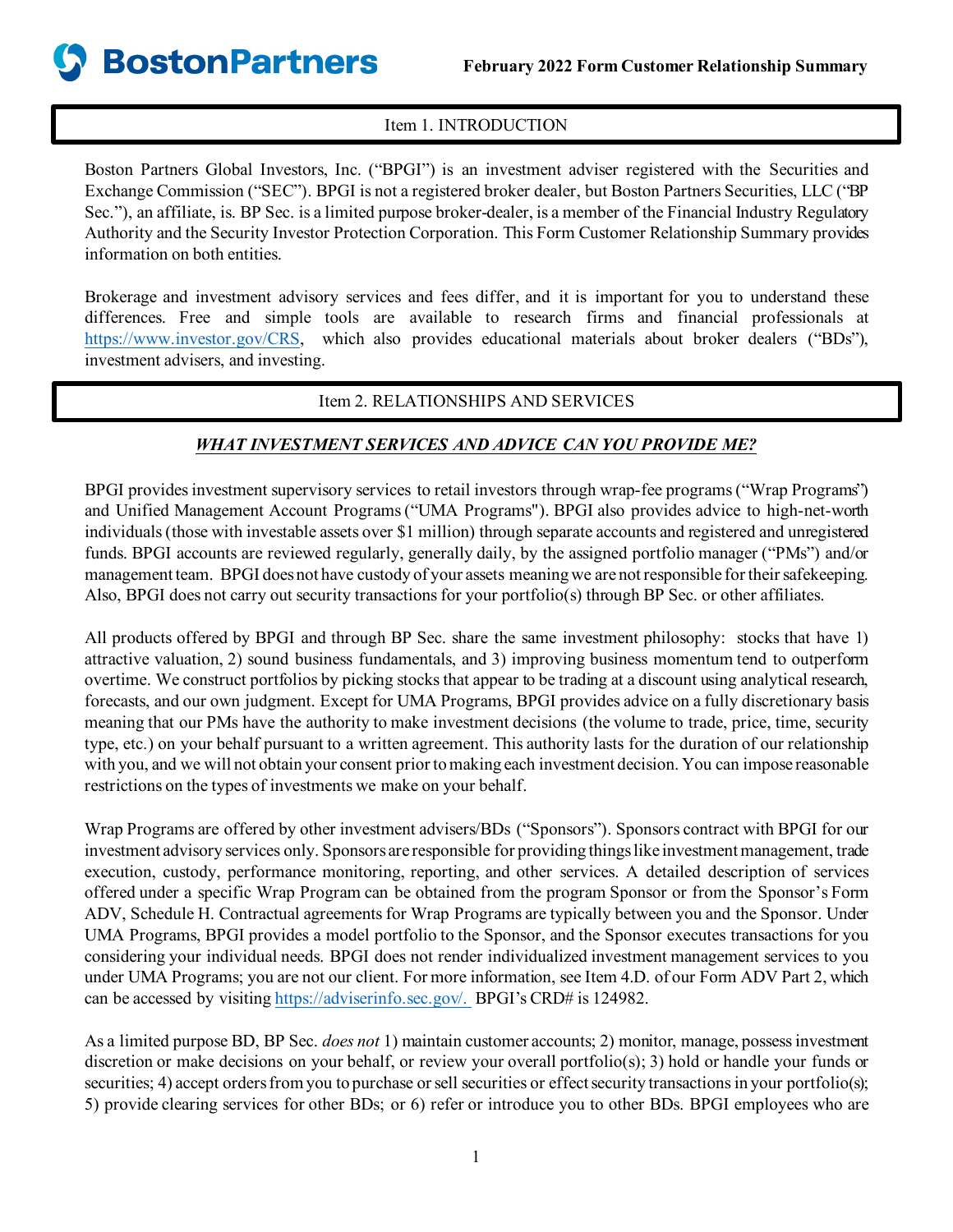

registered representatives ("RRs") of BP Sec. are authorized to recommend to you mutual funds and limited partnerships or other interests in private investment vehicles advised by BPGI or affiliates.

### *GIVEN MY FINANCIAL SITUATION, SHOULD I CHOOSE A BROKERAGE SERVICE OR INVESTMENT ADVISORY SERVICE? WHY OR WHY NOT?*

As indicated above, BP Sec. does not provide traditional brokerage services. For information and guidance on BDs and investment advisers, the differences between them, how they are paid, and which one is right for you, please visi[t https://www.sec.gov/brokers-and-investment-advisers-tips-chairman-jay-clayton](https://www.sec.gov/brokers-and-investment-advisers-tips-chairman-jay-clayton).

### *HOW WILL YOU CHOOSE INVESTMENTS TO RECOMMEND TO ME? AM I LIMITED TO WHAT I CAN INVEST IN?*

We offer investment strategies to you through a variety of vehicles that have different fees, tax benefits, liquidity, and risk tolerance. Therefore, it is imperative that we engage in candid discussions about your investment needs. Account minimums will impact our investment product recommendations to you and what products you can invest in. BPGI specifies minimum asset amounts in Item 5A of our Form ADV Part 2. Account minimums for our mutual funds offered through BP Sec. are available via our website: [www.boston-partners.com/](http://www.boston-partners.com/). You can access our prospectuses via the "Prospectus & Regulatory Documents" link found on each Fund page. Fund pages can be accessed via the Investments tab of our website. Minimum amounts can be waived for separate accounts and mutual funds in whole or in part subject to approval. Investment minimums for unregistered funds offered through BP Sec. cannot be waived. You cannot invest in these vehicles unless you meet minimum income, net worth or asset thresholds, defined under Rule 501 of the SEC's Regulation D (accredited investor), Section 205-3(d)(1) of the Investment Advisers Act (qualified client) or Section 2(a)(51) of the Investment Company Act(qualified purchaser).

### *WHAT IS YOUR RELEVANT EXPERIENCE, INCLUDING YOUR LICENSES, EDUCATION, AND OTHER QUALIFICATIONS? WHAT DO THESE QUALIFICATIONS MEAN?*

BPGI requires that our advisors have a bachelor's degree and must have work experience that demonstrates their aptitude for investment management. Please see our Form ADV Part 2 Brochure Supplement for more information. Please visi[t https://brokercheck.finra.org/](https://brokercheck.finra.org/) for information on BP Sec.'s RRs and the licenses they hold.

### Item 3. FEES, COSTS, CONFLICTS, AND STANDARD OF CONDUCT

### *WHAT FEES WILL I PAY?*

BP Sec. does not collect transaction fees. You pay BP Sec. nothing for its services.

You pay BPGI an investment management fee for managing your investments. BPGI's standard fee schedules and information on fee billing and other fees can be found under Items 5.A., 5.B. and 5.C. of our Form ADV Part 2. BPGI is incentivized to encourage you to increase assets in an account under an asset-based fee structure because the more assets in an account, the more fees you will pay us. For many products, BPGI offers discounted fees as investment levels increase. BPGI also charges performance fees for some products, which present conflicts, but such fees are not applicable to retail investors in most cases. If you qualify for the application of performance fees, we will notify you so that you may ask questions. BPGI will not receive any compensation other than management fees, but you should know that BPGI is able to use client funds to purchase brokerage and research services for our managed accounts under certain circumstances. This benefits us because we are not the ones paying for such services. Please see Item 12.A.1. of our Form ADV Part 2 and the FUND TRANSACTIONS section of our mutual funds' Statement of Additional Information ("SAI") for more information on this benefit. You can access our SAI via the "Prospectus & Regulatory Documents" link found on each Fund page website. Fund pages can be accessed via the Investments tab of our website.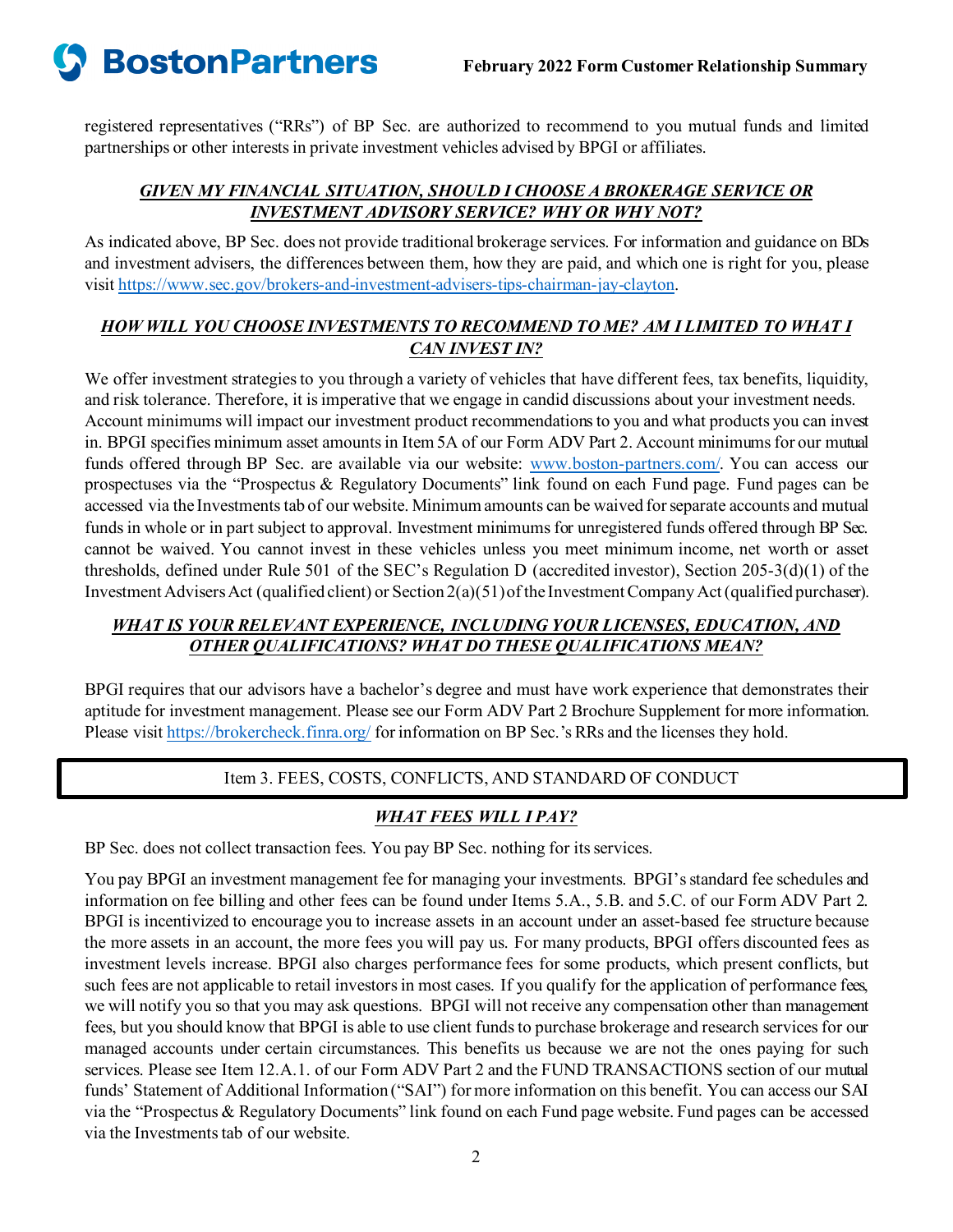# **S** BostonPartners

If you invest in a fund, you will also incur other costs for the management and operation of the fund including accounting, transfer agency, audit and administrative fees paid to third parties. These costs will offset the value of your investment in the fund. Costs for mutual funds can be found via fund prospectuses. Costs for our pooled/ commingled funds (investment vehicles that include assets from multiple accounts), such as our Delaware Statutory Trusts and hedge funds, can be found in respective offering memorandum. You are also responsible for brokerage transaction fees for transactions done for your account.

If you are invested in our Wrap or UMA Programs, the Sponsor pays a portion of the all-inclusive "wrap fee" that you pay the Sponsor to BPGI for our portfolio management services. Advisory fees paid to BPGI are based on a percentage of assets under management. The advisory fee received by BPGI from the Sponsor is lower than BPGI's standard advisory fee, but because asset-based fees associated with Wrap Programs will include most transaction costs and fees to a BD or bank that has custody of these assets, the overall wrap fee is higher than a typical assetbased advisory fee. As discussed in our Form ADV Part 2 Item 12.A.3.b., you will pay brokerage commissionsin addition to the all-inclusive wrap fee if we trade with brokers other than the broker designated by the Sponsor.

You will pay fees and costs whether you make or lose money on your investments. Fees and costs will reduce any amount of money you make on your investments over time. Please make sure you understand what fees and costs you are paying.

### *Help me understand how these fees and costs might affect my investments. If I give you \$10,000 to invest, how much will go to fees and costs, and how much will be invested for me?*

Mutual fund prospectuses provide examples of how fees and costs might affect your investments using certain assumptions. Offering documents for BP Sec.'s funds' investor class include \$10,000 as an investment amount assumption. You can input your own assumptions by using the SEC Mutual Fund Cost Calculator [\(https://www.sec.gov/investor/tools/mfcc/mfcc-intsec.htm](https://www.sec.gov/investor/tools/mfcc/mfcc-intsec.htm)). Transaction costs are not reflected in our funds' total annual operating expenses or in the examples found in offering documents, but they will affect a fund's performance and your costs. The effect of fees and costs reflected here will be similar for investments in other account types. Your account value will be reduced by the management fees and any other expenses incurred in the management of your account.

### *WHAT ARE YOUR LEGAL OBLIGATIONS TO ME WHEN PROVIDING RECOMMENDATIONS AS MY BROKER-DEALER OR WHEN ACTING AS MY INVESTMENT ADVISER? HOW ELSE DOES YOUR FIRM MAKE MONEY AND WHAT CONFLICTS OF INTEREST DO YOU HAVE?*

*When we provide you with a recommendation as your broker-dealer or act as your investment adviser*, we have to act in your best interest and not put our interest ahead of yours. At the same time, the way we make money creates some conflicts with your interests. You should understand and ask us about these conflicts because they can affect the recommendations and advice we provide you. Here are examples to help you understand what this means. Additional information on these, the conflicts mentioned above, and other conflicts can be found within Item 11 of our Form ADV Part 2. This list is not meant to be exhaustive.

1. Performance-based fee accounts. We have an incentive to allocate favorable trades or good investment ideas with limited availability in the market to performance fee accounts, which are not available to retail investors. We will be paid greater compensation, if the performance is good, when compared to accounts with only an asset-based fee.

2. Investments in our proprietary products or in our products where our PM(s) has a significant stake. We, our employees, our affiliates, and their employees can own units or shares in our products. Our ownership interests can be significant at times, or we may have other financial interests, including the receipt of investment management fees. This creates an incentive for us to favor these investments when allocating investment opportunities, or a PM could allocate a limited opportunity investment to his/her fund rather than to you and other clients.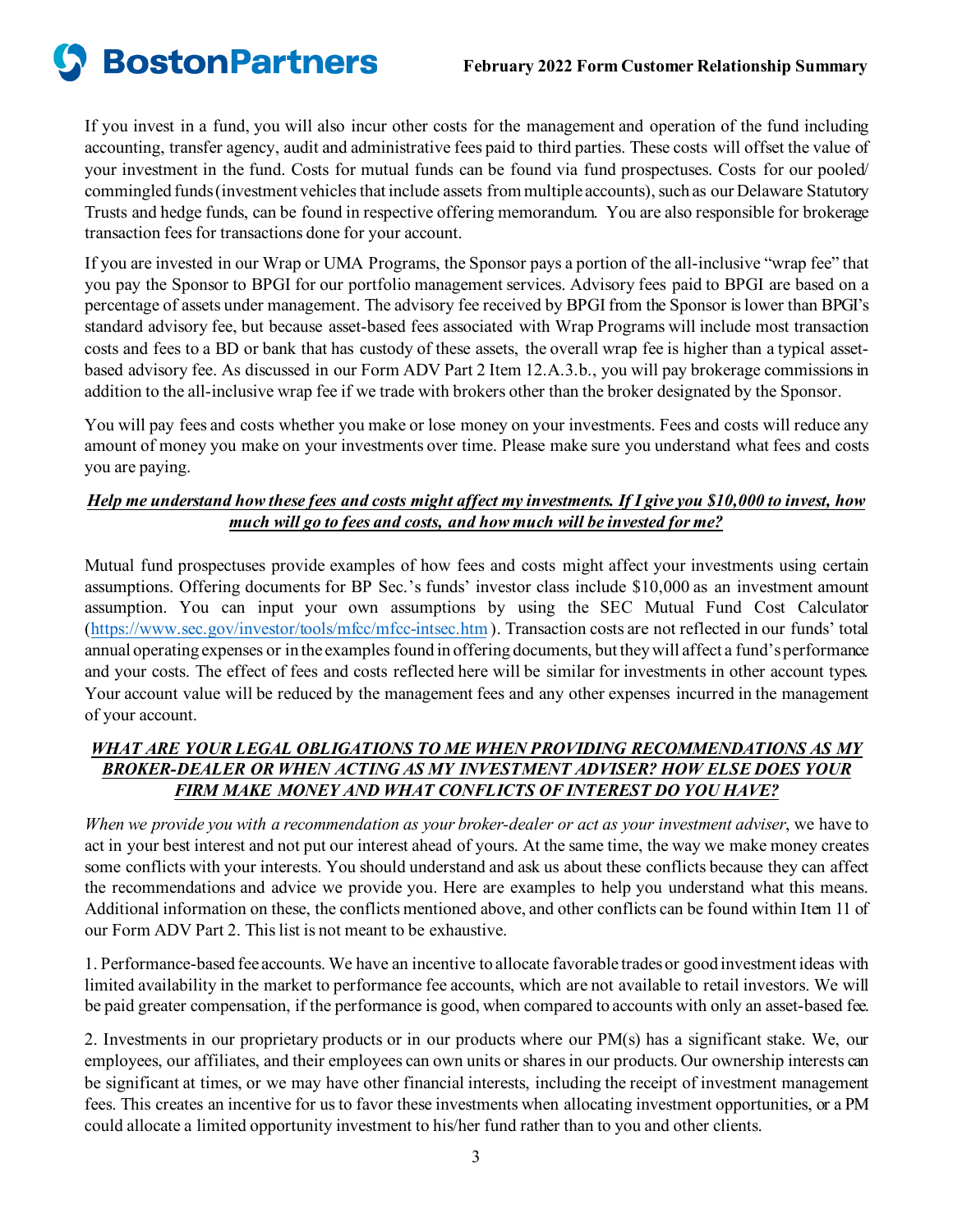**BostonPartners** 

3. Participation or interest in client transactions. We will buy or sell securities or investment products for you and ourselves wherewe or a related person could have a substantial financial interest. Sometimes we or affiliatesprovide seed money for new products managed by us where we or affiliates have an ownership interest. We have an incentive to encourage you to invest in these products to increase their size, which creates benefits for us.

4. Personal Trading. Employees are permitted to trade in personal securities accounts. A conflict is created because we have access to your investment transactions, which our employees can exploit for their benefit.

5. Allocation and aggregation of trade orders. In certain circumstances, we place orders independently for different accounts and/or strategies rather than aggregating them, which causes trades for one group of accounts to be placed before trades for another group of accounts. Consequently, one group of accounts could trade in a more or less favorable trading environment than another or receive a more favorable allocation.

### *HOW MIGHT YOUR CONFLICTS OF INTEREST AFFECT ME, AND HOW WILL YOU ADDRESS THEM?*

Our potential conflicts could affect your investments negatively. We address our potential conflicts through a supervisory structure that reviews the suitability of each investment product for you. We have a Code of Ethics that addresses personal trading limitations and prohibitions, and mandates pre-clearance of certain securities and reporting. We have other policies that require our compliance team to continually monitor and review holdings, transactions, and trade allocations.

### *HOW DO YOUR FINANCIAL PROFESSIONALS MAKE MONEY?*

BPGI employees can be compensated based upon a percentage of the revenue generated from client assets. This compensation is payable from BPGI's advisory fees and not directly by you and is based on the performance of the employee. RRs of BP Sec. are entitled to commissions from selling BP Sec. products. This compensation is also payable from BPGI's advisory fees and not directly by you. This gives our salespeople an incentive to recommend investment products based upon the compensation received, rather than on your needs. As mentioned, we address such potential conflicts of interest through a supervisory structure that reviews the suitability of each investment product for you.

### Item 4. DISCIPLINARY HISTORY: DO YOU OR YOUR FINANCIAL PROFESSIONALS HAVE LEGAL OR DISCIPLINARY HISTORY? IF SO, FOR WHAT TYPE OF CONDUCT?

No. None of BPGI, BP Sec., or our financial professionals currently disclose legal or disciplinary history. Visit <https://www.investor.gov/CRS> for a free and simple search tool to research us and our financial professionals.

### Item 5. ADDITIONAL INFORMATION: WHO IS MY PRIMARY CONTACT PERSON? IS HE OR SHE A REPRESENTATIVE OF BPGI OR BP SEC.? WHO CAN I TALK TO IF I HAVE CONCERNS ABOUT HOW THIS PERSON IS TREATING ME?

For additional information about our services, please visi[t www.boston-partners.com/](http://www.boston-partners.com/). If you would like additional, up-to-date information or a copy of this disclosure, please call (617)-832-8153.

Your primary point of contact will be your sales or relationship representative depending upon whether you are a prospective or existing customer. Employees of BP Sec. and BPGI are shared so the person you speak to will represent the investment adviser or BD depending on your investment(s). If you have concerns regarding how your primary contact is treating you, please ask to speak to a supervisor.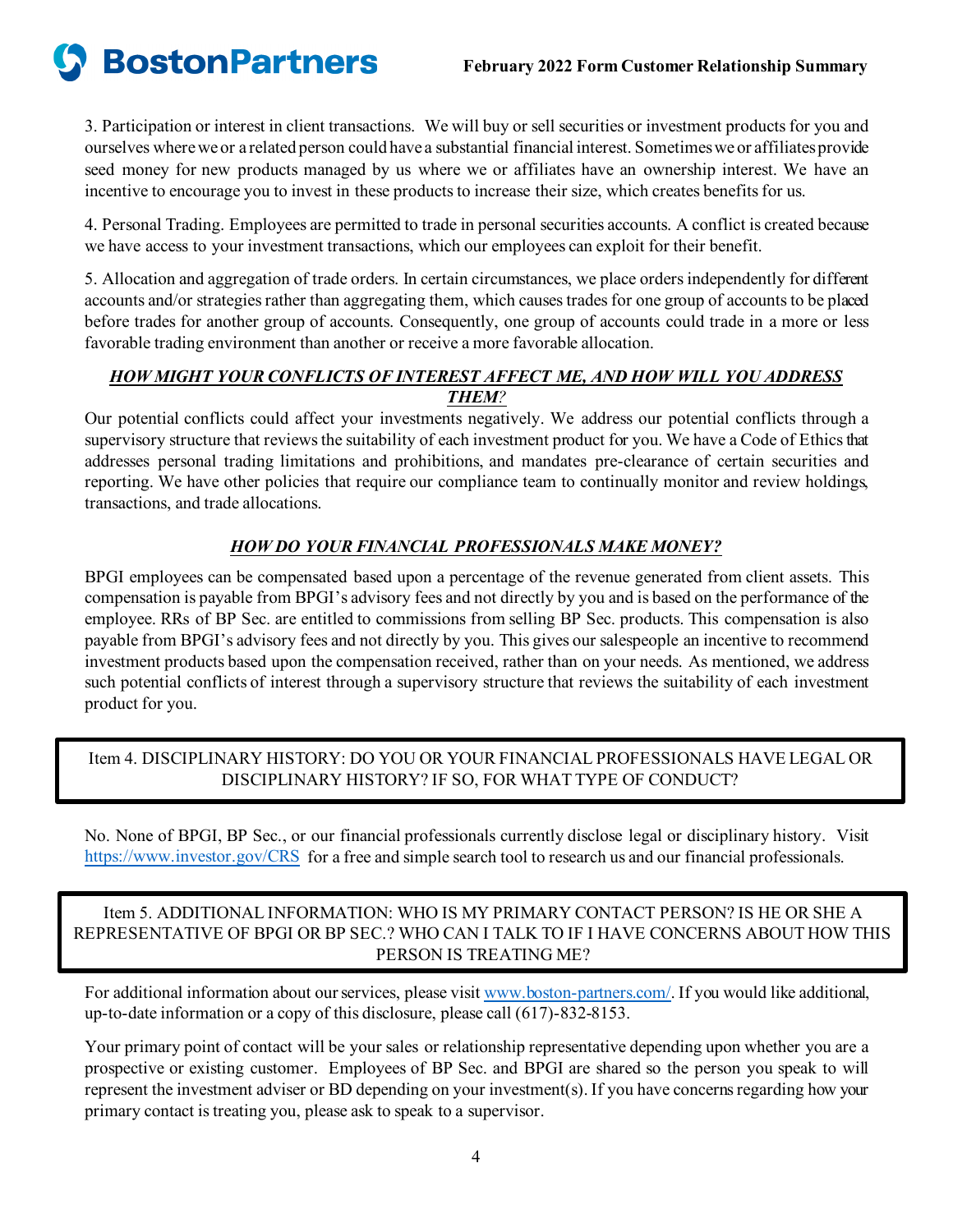### **Part 2A of Form ADV: Firm Brochure**

<span id="page-4-0"></span>**Item 1 – Cover page**

**Boston Partners Global Investors, Inc. 1 Beacon Street, 30th Floor Boston, MA 02108 Phone number: (617) 832-8286 www.boston-partners.com klengieza@boston-partners.com**

This brochure provides information about the qualifications and business practices of Boston Partners Global Investors, Inc. ("Boston Partners"). If you have any questions about the contents of this brochure, please contact us at: (617) 832-8286, or by email at: klengieza@boston-partners.com. The information in this brochure has not been approved or verified by the United States Securities and Exchange Commission, or by any state securities authority.

Additional information about Boston Partners is available on the SEC's website at [www.adviserinfo.sec.gov](http://www.adviserinfo.sec.gov/).

Any reference to Boston Partners Global Investors, Inc., a "registered investment advisor" or as being "registered", does not imply a certain level of skill or training.

The date of this brochure is March 4, 2022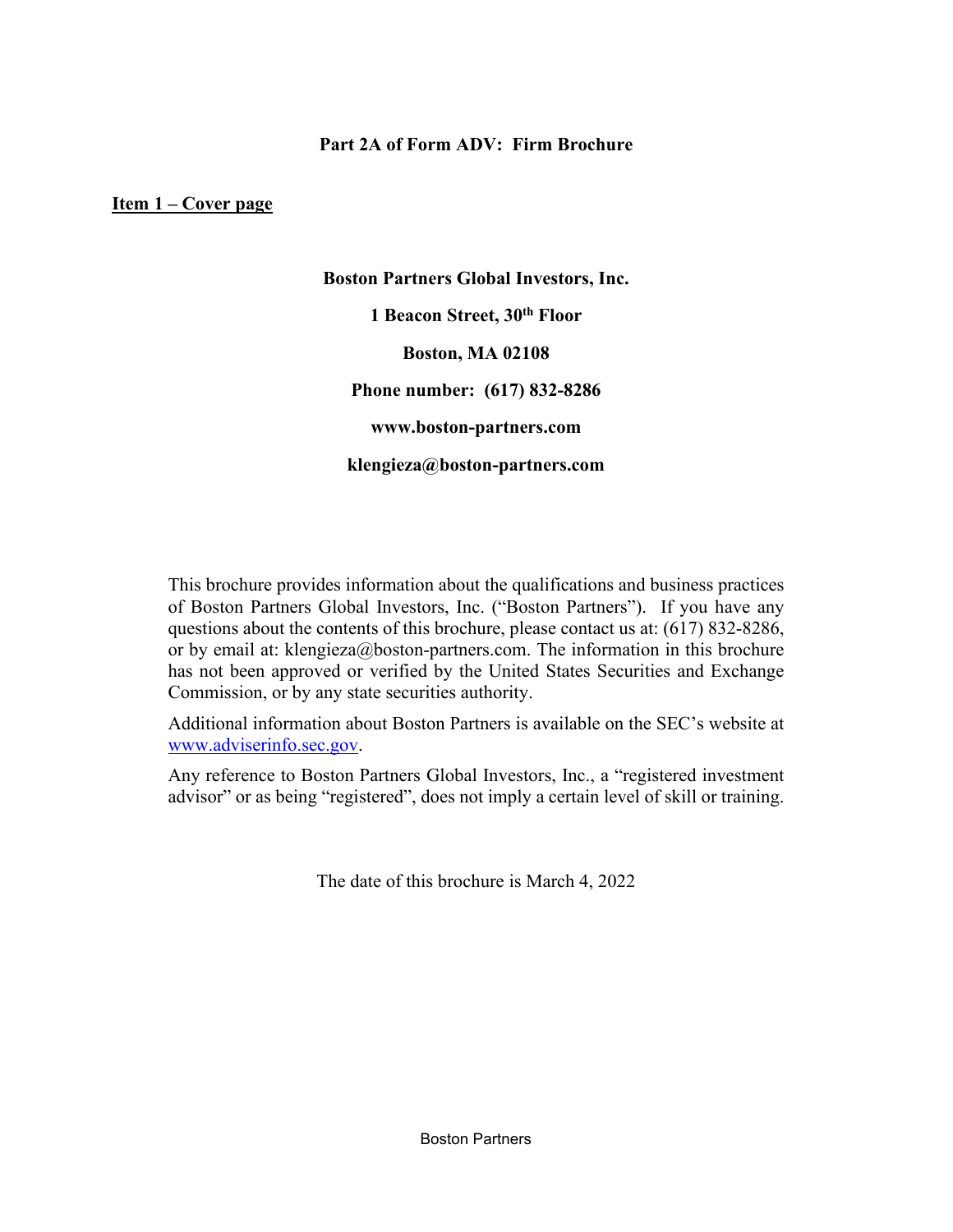### <span id="page-5-1"></span><span id="page-5-0"></span>**Item 2 - Material Changes**

### **Annual Update**

The Material Changes section of this brochure will be updated annually when material changes occur since the previous release of the Firm Brochure.

The last annual update was March 10, 2021.

### <span id="page-5-2"></span>**Material Changes since the Last Annual Update**

The U.S. Securities and Exchange Commission issued a final rule in July 2010 requiring advisers to provide a Firm Brochure in narrative "plain English" format. The new final rule specifies mandatory sections and organization.

There were no material changes since the last annual update, dated March 10, 2021

### <span id="page-5-3"></span>**Full Brochure Available**

Whenever you would like to receive a complete copy of our Firm Brochure, please contact us by telephone at: (617) 832-8268 or by email at: klengieza@boston-partners.com.

i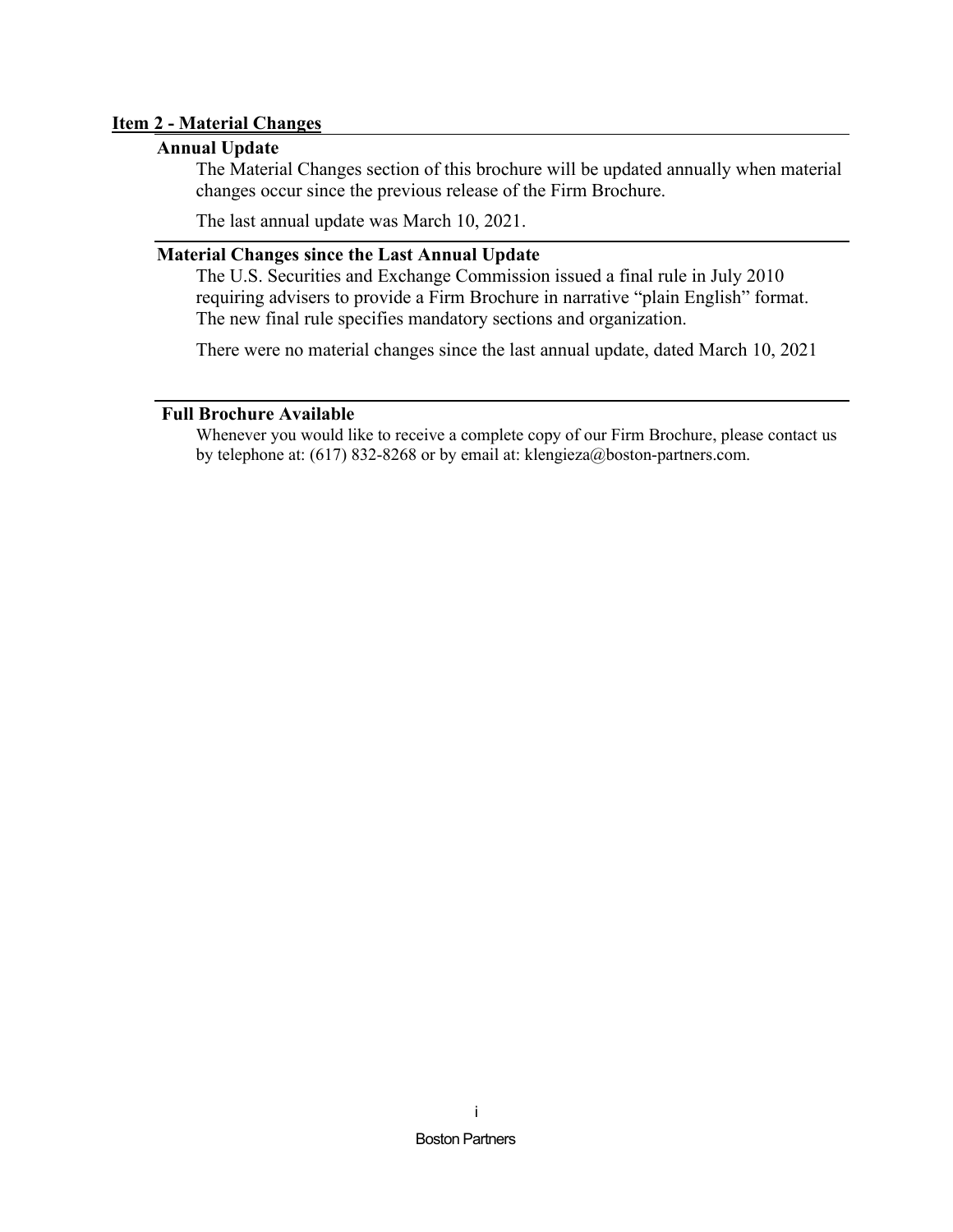### <span id="page-6-0"></span>**Item 3-Table of Contents**

## **Table of Contents**

| C. Other Fees, including Custodian Fees, Mutual Fund Expenses, Brokerage and   |
|--------------------------------------------------------------------------------|
| D. Fees Paid in Advance, and Refunds if Advisory Contract is Terminated Before |
|                                                                                |
|                                                                                |
|                                                                                |
| Item 8 - Methods of Analysis, Investment Strategies and Risk of Loss  10       |
| 8.A.2. WPG Partners Small Cap Value and WPG Partners Micro Cap Opportunities   |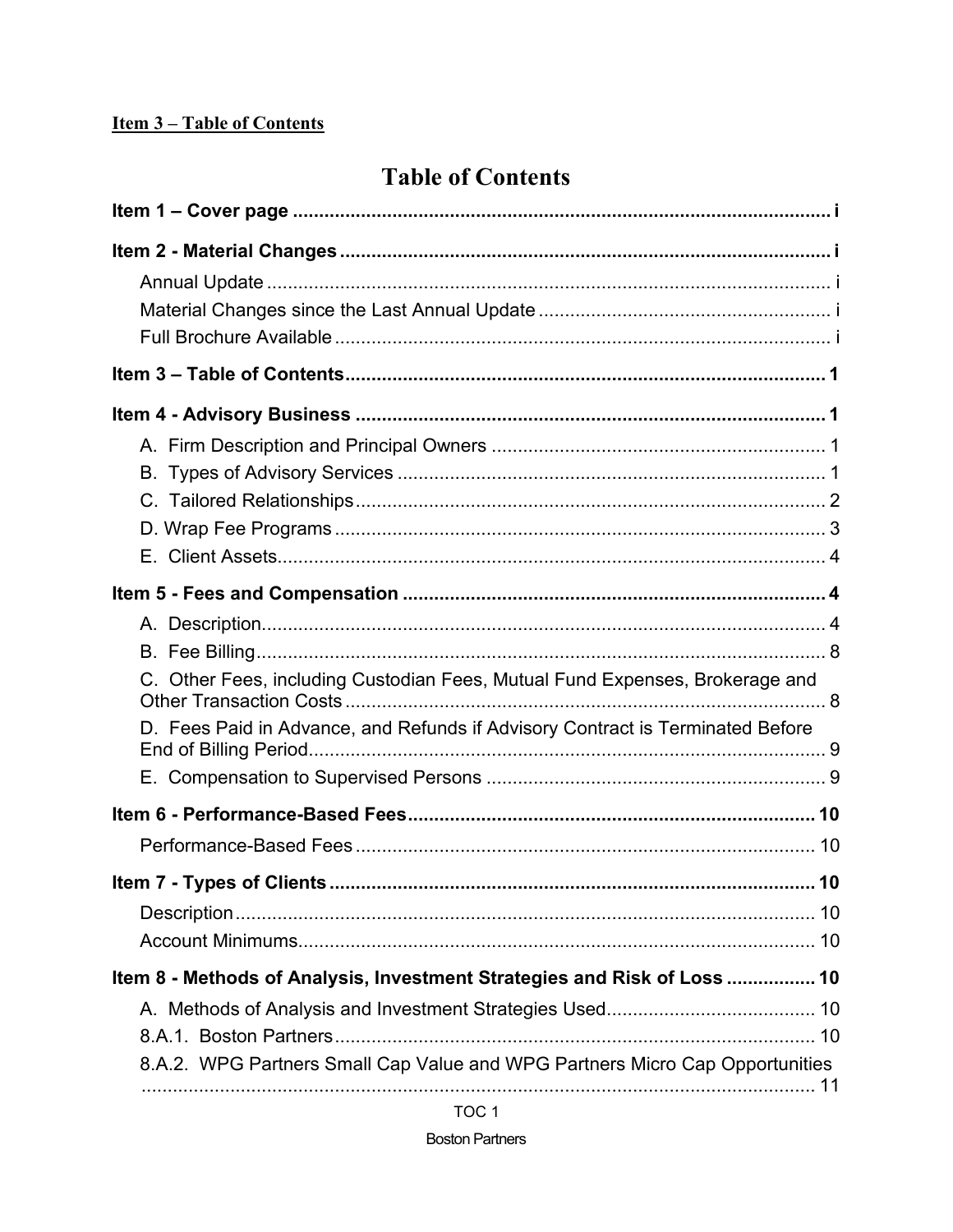| 8.A.3. Boston Partners and WPG Partners - US Issuer Disclosure  14             |    |
|--------------------------------------------------------------------------------|----|
| 8.A.4. Robeco Institutional Asset Management US Inc.'s products  15            |    |
| B. Material Risks for Investment Strategies or Method of Analyses Used  15     |    |
| C. Material Risks In Recommending Primarily a Particular Type of Security 15   |    |
|                                                                                |    |
|                                                                                |    |
|                                                                                |    |
|                                                                                |    |
| Item 10 - Other Financial Industry Activities and Affiliations 16              |    |
|                                                                                |    |
|                                                                                |    |
|                                                                                |    |
|                                                                                |    |
| Item 11 - Code of Ethics, Participation or Interest in Client Transactions and |    |
|                                                                                |    |
|                                                                                |    |
|                                                                                |    |
|                                                                                |    |
|                                                                                |    |
|                                                                                |    |
|                                                                                |    |
|                                                                                |    |
|                                                                                |    |
| 12.A.3. Directed Brokerage                                                     | 23 |
|                                                                                |    |
|                                                                                |    |
|                                                                                |    |
|                                                                                |    |
|                                                                                |    |
|                                                                                |    |
|                                                                                |    |
|                                                                                |    |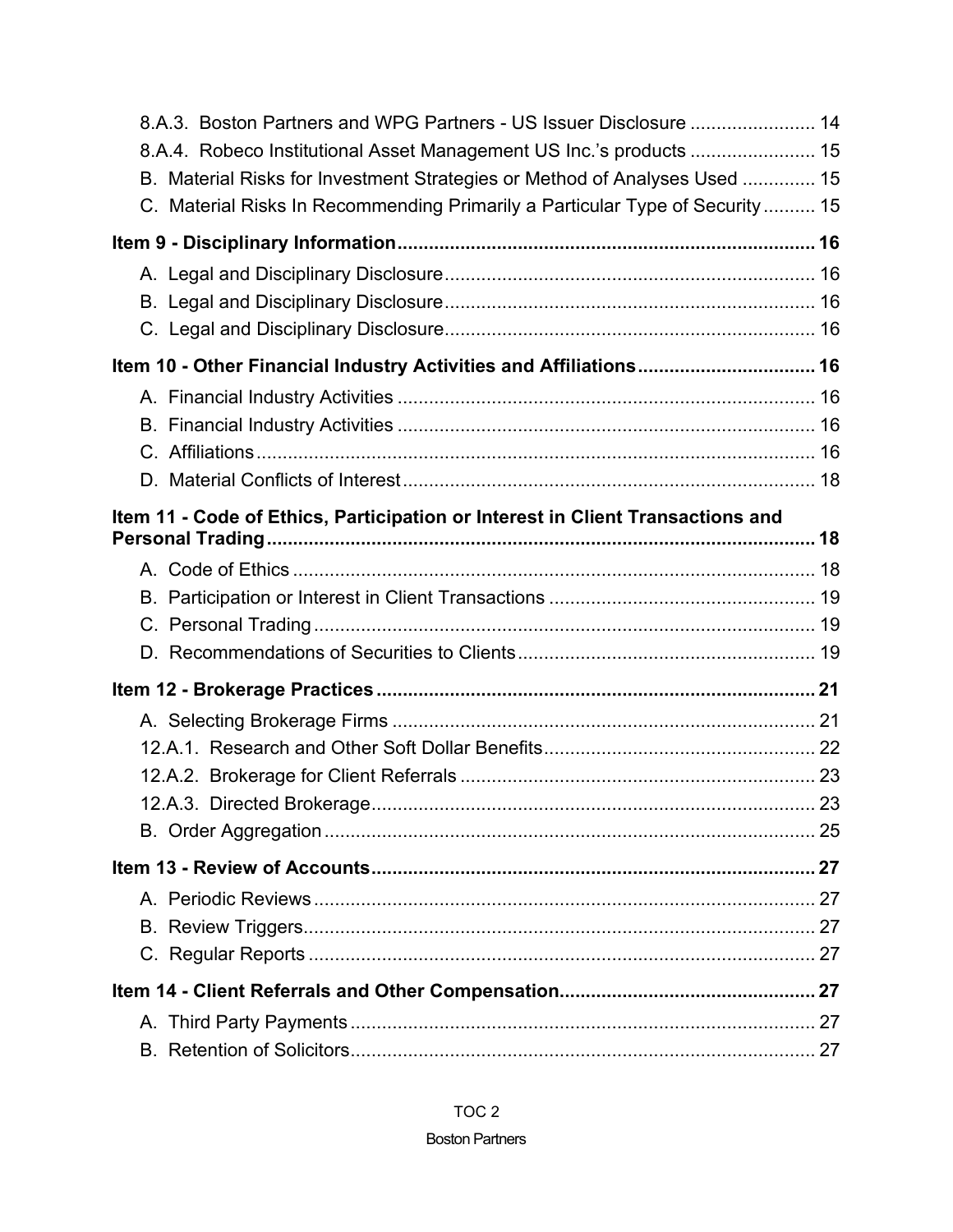| PORTFOLIO MANAGEMENT AND RESEARCH ANALYSTS  44 |  |
|------------------------------------------------|--|
|                                                |  |
|                                                |  |
|                                                |  |
|                                                |  |
|                                                |  |
|                                                |  |
|                                                |  |
|                                                |  |

### TOC<sub>3</sub>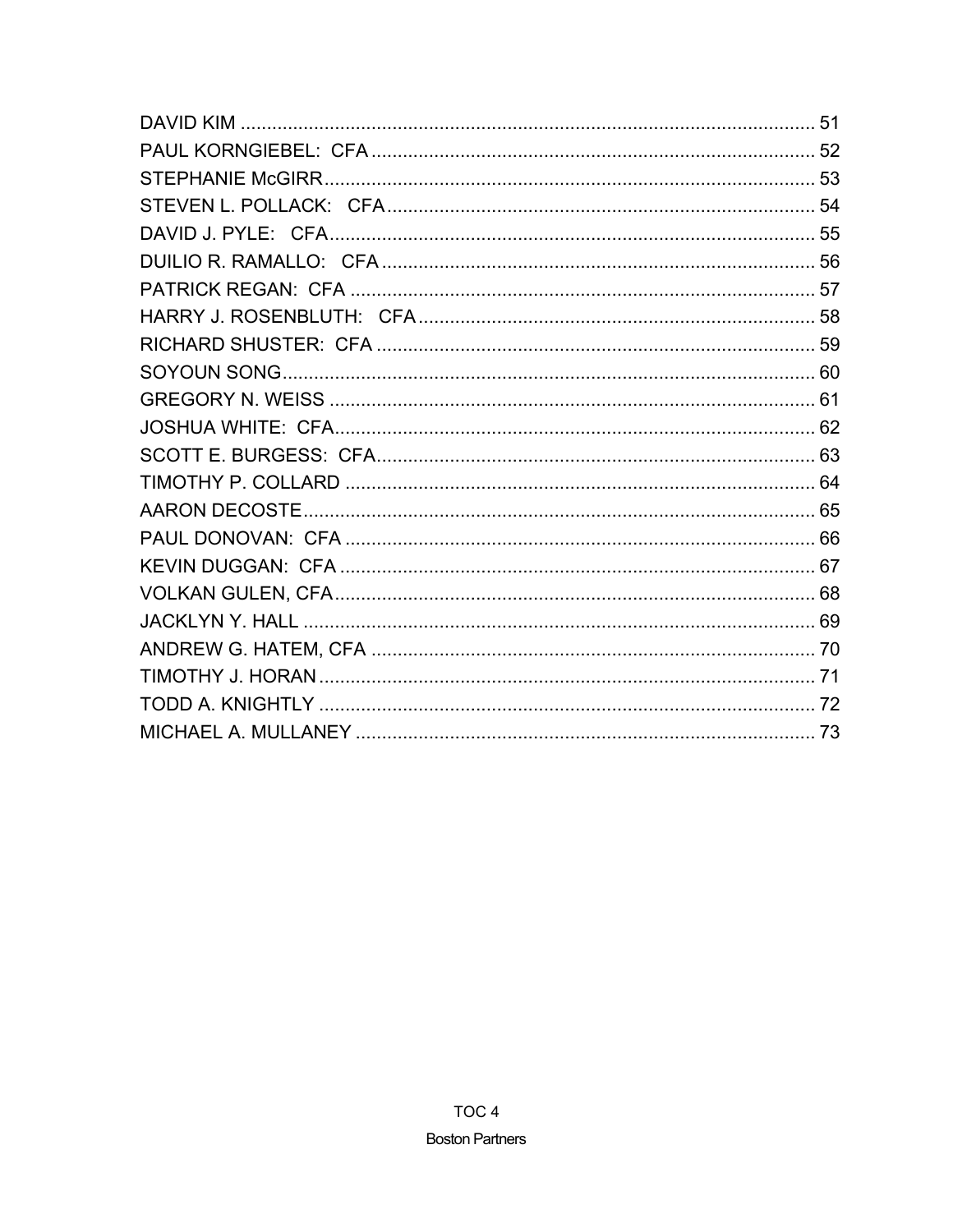#### <span id="page-10-1"></span><span id="page-10-0"></span>**Item 4 - Advisory Business**

### **A. Firm Description and Principal Owners**

Boston Partners Global Investors, Inc. ("Boston Partners") is an indirect wholly owned subsidiary of ORIX Corporation ("ORIX"). ORIX is a publicly owned Tokyo-based international financial services company established in 1964. ORIX is listed on the Tokyo (8591) and New York (NYSE:IX) stock exchanges.

Boston Partners has been in business, through its predecessor companies, since 1970. Boston Partners has an additional division, Weiss Peck & Greer ("WPG Partners").

Boston Partners is the parent of Boston Partners Securities L.L.C. ("Boston Partners Securities"), a limited purpose broker-dealer, which offers interests in registered and unregistered funds advised by Boston Partners or its affiliates.

Boston Partners is also the parent of Boston Partners Trust Company ("BPTC"), a non-depository trust company formed in New Hampshire, which offers interests in bank collective investment trusts.

Boston Partners is also the parent of Boston Partners (UK) Limited ("Boston Partners UK"), a private limited company formed in the United Kingdom. Boston Partners UK provides sales and client services to institutional clients in Europe. The actual discretionary investment management services are delegated to Boston Partners UK's parent company, Boston Partners.

Boston Partners provides certain investment products of its affiliate, Robeco Institutional Asset Management US Inc. ("RIAM US"), to US clients. RIAM US is an indirect wholly owned subsidiary of ORIX and provides investment advice for Robeco Institutional Asset Management B.V.'s ("RIAM") products in global securities via either a subadvisory relationship with Boston Partners or by contracting directly with US clients. Where Boston Partners is the adviser and RIAM US the subadviser, both Boston Partners and RIAM US claim the assets as part of their respective assets under management in marketing materials. Boston Partners obtains revenue for the servicing of RIAM US portfolios.

Boston Partners assists in selling a pooled vehicle for which it has engaged its affiliate, Transtrend B.V., an indirect wholly owned subsidiary of ORIX, to provide commodity trading advice.

### <span id="page-10-2"></span>**B. Types of Advisory Services**

Boston Partners provides investment supervisory services, also known as asset management services.

Boston Partners provides continuous investment advice on a fully discretionary basis to institutions, including registered investment companies, and to high net worth individuals for a variety of investment strategies. Boston Partners primarily provides advice using a value style approach for large cap equity, mid cap equity, small cap equity, long/short equity, global equity, international equity, emerging markets equity and global sustainability equity. WPG Partners primarily provides advice regarding small cap value equity and micro cap opportunities equity.

For balanced account services, Boston Partners maintains the asset allocation between equity and fixed income and provides discretionary investment advice with respect to the equity portion of the account.

Investment strategies are offered through a variety of vehicles, including but not limited to separate accounts, and registered and unregistered funds.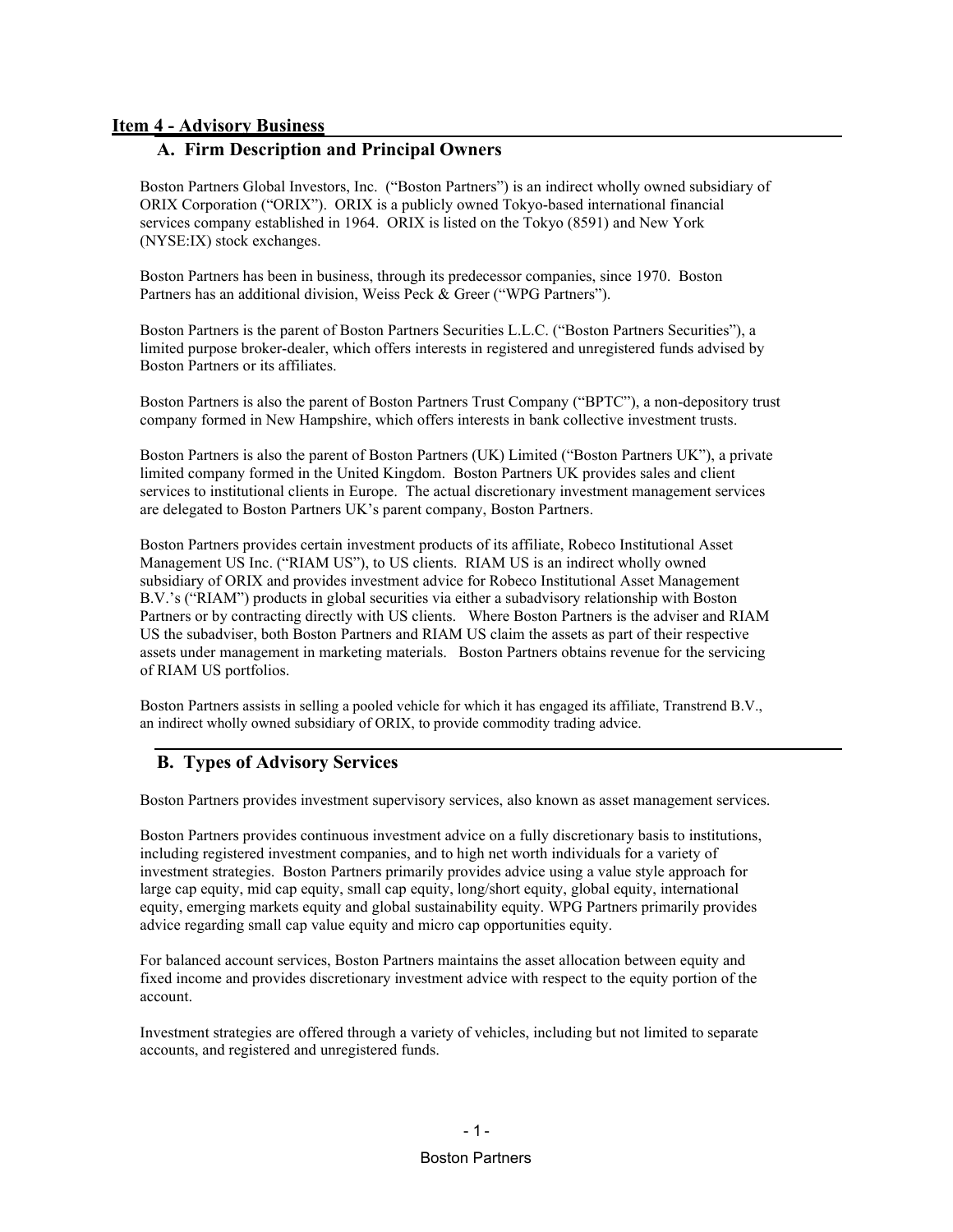Boston Partners, or an affiliate, serves as general partner or investment adviser and/or sponsor, or has some financial interest in various investment partnerships or limited liability companies, and other separately managed and/or commingled accounts, as discussed further in Item 11 below ("Proprietary Accounts").

Boston Partners typically seeds Proprietary Accounts to develop and implement new investment strategies prior to offering such strategies to clients.

Boston Partners offers investment advisory services to investment companies (or portfolios or series thereof) registered under the Investment Company Act of 1940.

Boston Partners acts as the investment adviser to the Boston Partners All Cap Value Fund, the Boston Partners Small Cap Value Fund II, the Boston Partners Global Equity Fund, the Boston Partners Global Sustainability Fund, the Boston Partners Long/Short Equity Fund, the Boston Partners Long/Short Research Fund, the Boston Partners Global Long/Short Fund, the Boston Partners Emerging Markets Fund, the Boston Partners Emerging Markets Dynamic Equity Fund, WPG Partners Select Small Cap Value Fund and the WPG Partners Small/Micro Cap Value Fund (the "Boston Partners Mutual Funds").

Boston Partners may provide financial futures advice to various Boston Partners Mutual Funds, private investment funds, and separately managed accounts.

Boston Partners offers advice on a wide-range of securities and contracts. Investments will include: equities (stocks), preferred stock, convertible securities, convertible preferred stock with fixed or adjustable rates, warrants, investment company securities (mutual funds shares), various money market instruments, depository receipts, and common stock issued by foreign issuers, foreign currencies and currency hedges, forward contracts, exchange traded funds or unit investment trusts, and various derivative or hybrid securities and investment techniques, including but not limited to futures contracts, options contracts, swaps and contracts for differences. Initial public offerings (IPOs) are available to Boston Partners' clients in certain circumstances.

Boston Partners' investment personnel share security information internally, or on a more limited basis with RIAM. Information will be shared through periodic reports of holdings, formal meetings, and informal discussions among investment personnel. While the divisions share information regarding a particular security, Boston Partners and each division and RIAM makes its own independent investment decision for the particular client accounts or portions of those accounts that it manages or subadvises. Policies are in place to protect Boston Partners clients when any personal identifiable information is shared with RIAM.

Employees of Boston Partners who are registered representatives of Boston Partners Securities L.L.C. offer investment opportunities to clients in the form of mutual funds and limited partnership or other interests in private investment vehicles as well as Canadian pooled funds.

### <span id="page-11-0"></span>**C. Tailored Relationships**

Boston Partners offers several products to prospective clients; for example, US large cap equity. Clients generally select Boston Partners to manage money in a particular product category and have undertaken their own asset allocation decisions and due diligence on managers and products. All investment management assignments are governed by client guidelines, either standard Boston Partners guidelines adopted by the client, or guidelines submitted by the client. Clients may impose reasonable restrictions on the types of investments made by Boston Partners. Boston Partners will assess those restrictions and discuss with the client the potential impact on the portfolio of restrictions that Boston Partners deems material. Boston Partners will reject client guideline restriction proposals if they are materially inconsistent with Boston Partners' investment strategy.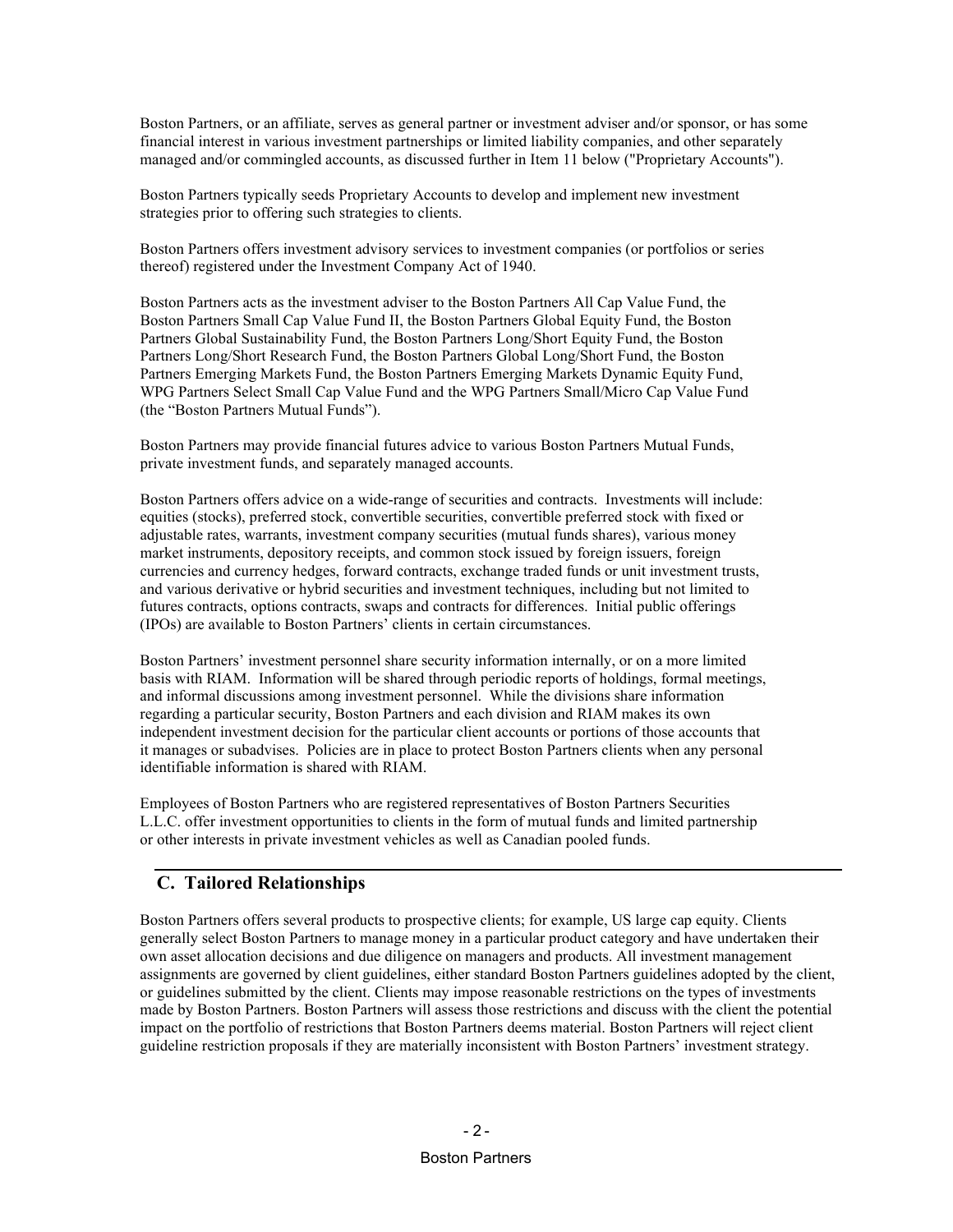### <span id="page-12-0"></span>**D. Wrap Fee Programs**

Additionally, Boston Partners provides discretionary, investment management services as part of various wrap-fee programs ("Wrap Programs") offered by investment adviser/broker-dealers ("Sponsors"). Under these arrangements, the Sponsors provide various services, which typically include investment management, trade execution, custody, performance monitoring, reporting, and other services for an all-inclusive fee. A detailed description of services offered under a specific Wrap Program can be obtained from the Sponsor of such program or from the Sponsor's Form ADV, Schedule H. Contractual agreements for Wrap Programs are typically between the client and the Sponsor because of the Sponsor's all-inclusive fee arrangement. The Sponsor, in turn, contracts with Boston Partners for its investment advisory services. Boston Partners receives a portion of the fee received by the Sponsor.

Under a Wrap Program, the Sponsor typically assists the client in defining the client's investment objectives based on information provided by the client; aids in the selection of one or more investment managers to manage the client's accounts; and periodically contacts the client to ascertain whether there has been any change in the client's financial circumstances or objectives that warrant a change in the arrangement or the manner in which the client's assets are managed. Although Boston Partners does not normally have direct initial client contact, the information obtained by the Sponsor is expected to be sufficiently detailed so that Boston Partners is able to provide individualized investment management services to each client. Boston Partners will take into consideration each client's investment objectives and other individual circumstances and reasonable restrictions. In addition, Boston Partners makes itself reasonably available to the Sponsor and the client, for joint consultations, to ensure Boston Partners' ability to maintain individualized investment management services.

In evaluating a Wrap Program, clients should consider a number of factors. A client may be able to obtain some or all of the services available through a particular Wrap Program on an "unbundled" basis through the Sponsor of that program or through other firms and, depending on the circumstances, the aggregate of any separately paid fees may be lower (or higher) than the single, allinclusive (or "wrap") fee charged in the Wrap Program.

Furthermore, Boston Partners participates in a Sponsor's Unified Management Account Program ("UMA Program"). Under a UMA Program, Boston Partners provides a model portfolio to the Sponsor, and the Sponsor executes transactions for its client accounts taking into consideration the individual needs of the particular client. Under a UMA Program, Boston Partners does not render individualized investment management services to the Sponsor's client.

The process for security selection for accounts for Wrap Programs and UMA Programs is the same as for Boston Partners' other accounts. Boston Partners will attempt to manage the delivery of trading instructions to the Sponsors to ensure that the trading opportunities are fair and equitable to all clients. This could involve either simultaneous trade instructions or a rotation system.

Boston Partners provides investment advisory services to the following Wrap Programs:

- Adhesion Wealth Advisor Solutions WealthADV UMA
- Ameriprise Financial Services
	- Select Account Platform
		- UMA Strategist
- Callan UMA Program
- Charles Schwab
	- Access Program
	- Market Place
- Citigroup Global Markets, Inc. Private Bank
- Envestnet / PMC UMA Program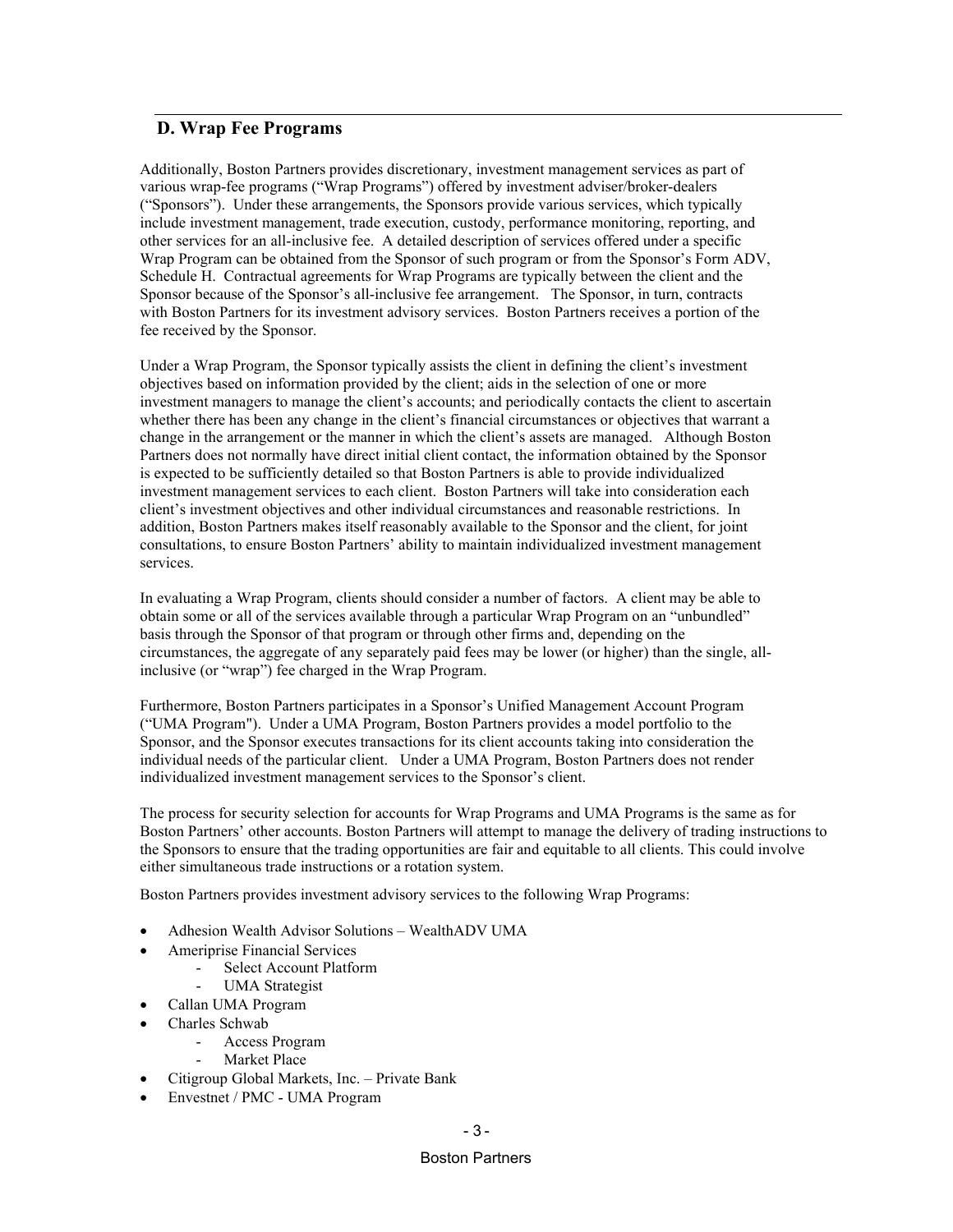- FolioDynamix Advisors, Inc. Unified Overlay Management Program (UMA)
- Fortigent LLC (LPL Financial) Access Overlay 1 and 2
- Fulton Bank, N.A. UMA Program
- Goldman Sachs & Co. LLC Global Manager Strategies Separate Account Program
- JP Morgan Securities LLC
	- Portfolio Manager Program
	- **Stratis**
	- Unified Managed Accounts
- KeyBank National Association Key Private Bank SMA Platform
- Lockwood Advisors Inc.
	- – Lockwood Managed Account Command
	- Unified Managed Accounts Program
	- Merrill Lynch, Pierce, Fenner & Smith Incorporated
		- **Consults**
		- ML Advisory Program
		- Merrill 1Platform
		- UMA
- Morgan Stanley Wealth Management
	- Consulting Evaluation Services
	- -- Select UMA
- Mount Yale Capital Group, LLC Mount Yale UMA Program
	- Raymond James & Associates, Inc.
		- Freedom UMA
		- Outside Management Program
- RBC Capital Markets, LLC
	- Managed Accounts Program
- Smartleaf Inc. UMA Program
- Truist Advisory Services, Inc.– AMC Premium Platform
- SVB Wealth Advisory, Inc.
	- SVB Wealth Advisory SMA Platform
- US Bank, N.A. US Bank UMA
- Vestmark Advisory Solutions, Inc. Vestmark Manager Marketplace
- Wells Fargo Advisors Financial Network, LLC Private Advisory Network Program

### <span id="page-13-0"></span>**E. Client Assets**

As of December 31, 2021, Boston Partners managed approximately \$84.852 billion on a discretionary basis, and \$7.336 billion on a non-discretionary basis.

### <span id="page-13-2"></span><span id="page-13-1"></span>**Item 5 - Fees and Compensation**

#### **A. Description**

Boston Partners' fees are generally a percentage of assets under management, based on an annual rate and paid quarterly. Some clients may also be charged a performance fee where Boston Partners is compensated by a portion of the performance of the accounts. The standard fee schedule for the various Boston Partners products is set forth below.

Boston Partners may negotiate fees and minimum account sizes as the situation warrants, taking into consideration various factors such as, but not limited to, multi-product relationships or large account size. Fees may be higher if significant amounts of customized services are required. Assets for multiple and/or related accounts may be aggregated or stacked for the purposes of calculating fees.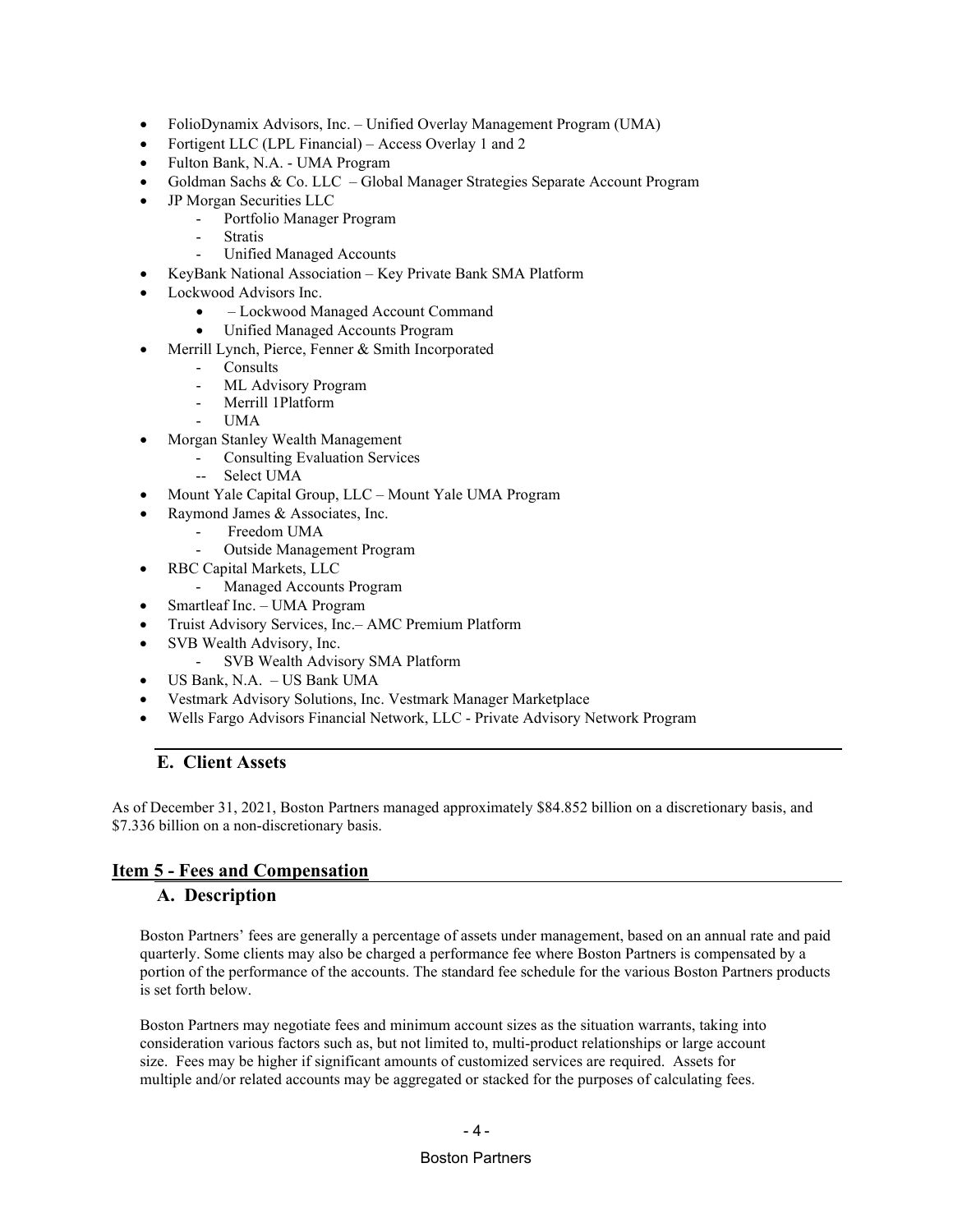#### **WPG PARTNERS EQUITY SERVICES ANNUAL FEES**

#### **WPG Partners Small Cap Value Equity**

1.00% on total assets under management

The minimum account size is \$10 million.

#### **WPG Partners Select Small Cap Value**

1.00% on total assets under management

The minimum account size is \$10 million.

#### **WPG Partners Micro Cap Opportunities**

1.25% on total assets under management

The minimum account size is \$5 million.

#### **WPG Partners Hedged Equity Strategies Annual Fees**

The following hedged separate account strategies typically will be billed an asset-based fee based on the total market value of the account at specified month/quarter ends, plus where consistent with legal requirements governing the particular fund, an annual profit participation fee. Strategies are subject to a loss carry-forward provision. The amount of prior losses that must be offset will be reduced in proportion to any withdrawal from the account. The profit participation in any fiscal year will not be affected by losses in a subsequent fiscal year.

#### **WPG Partners Opportunistic Value Strategy**

1.00% on total assets under management 20% profit participation

The minimum account size is \$5 million.

#### **Boston Partners - Balanced Services Annual Fees**

Strategies provided under balanced account services may vary, and fees for balanced account management are outlined under the applicable equity product. Depending upon services provided, the final negotiated fee may vary.

#### **BOSTON PARTNERS EQUITY SERVICES ANNUAL FEES**

#### **Boston Partners Premium Equity**

| $.80\%$ | First \$25 Million |
|---------|--------------------|
| $.60\%$ | Next \$25 Million  |
| $.50\%$ | Next \$50 Million  |
| $.40\%$ | Thereafter         |

The minimum account size is \$10 million.

**Boston Partners Large Cap Value Equity**<br>70% First \$10 Million

First \$10 Million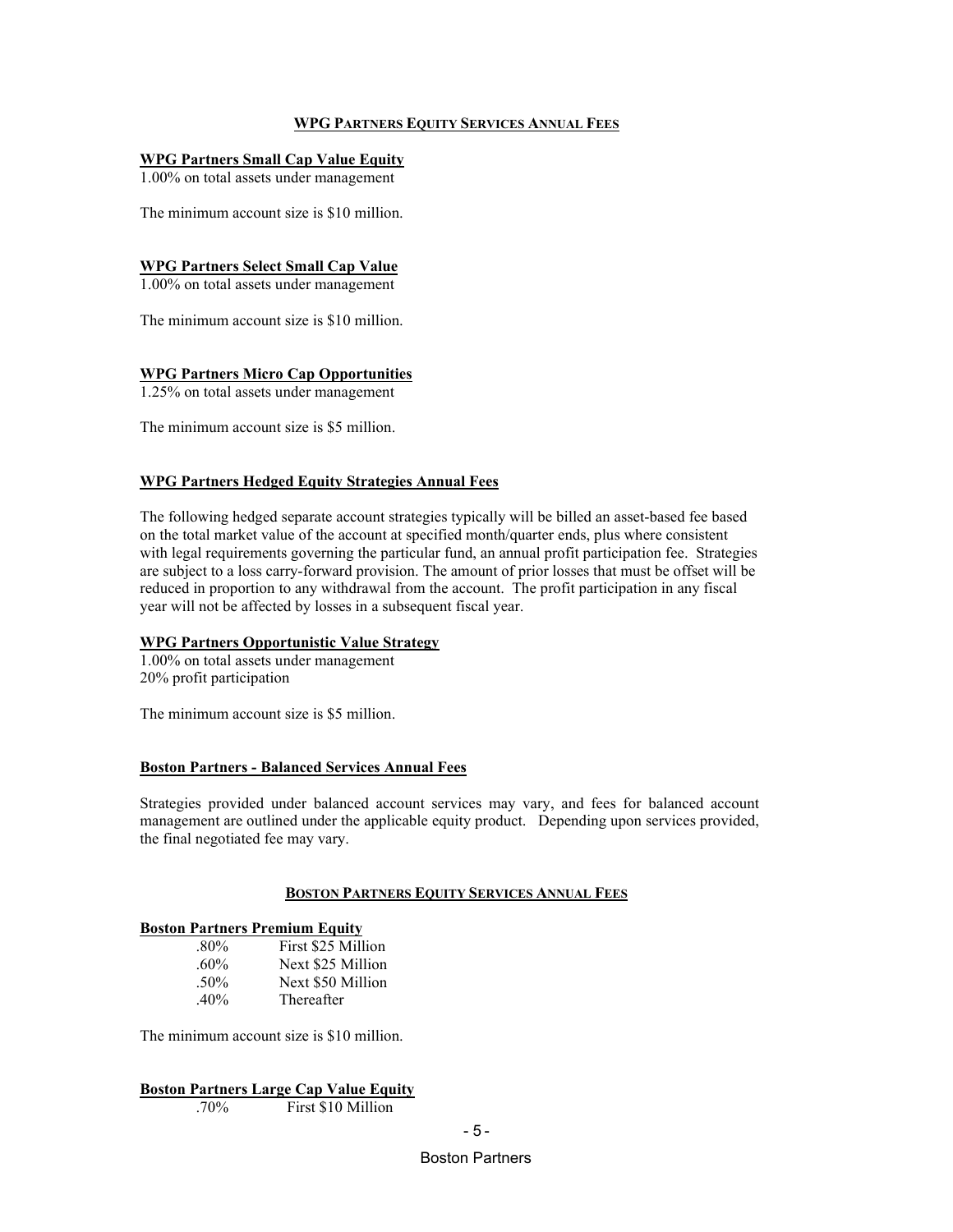| $.50\%$ | Next \$40 Million |
|---------|-------------------|
| $.40\%$ | Next \$50 Million |
| $.30\%$ | Thereafter        |

The minimum account size is \$10 million.

#### **Boston Partners Large Cap Value Concentrated Equity**

| $.70\%$ | First \$10 Million |
|---------|--------------------|
| $.50\%$ | Next \$40 Million  |
| $.40\%$ | Next \$50 Million  |
| $.30\%$ | Thereafter         |

The minimum account size is \$10 million.

#### **Boston Partners Mid Cap Value Equity**

| $.80\%$        | First \$25 Million |
|----------------|--------------------|
| $\epsilon$ 00/ | $T1.$ $\Delta$     |

.60% Thereafter

The minimum account size is \$10 million.

### **Boston Partners Small Cap Value Equity, Small Cap Value II Equity and Small/Mid Cap**

**Value Equity**

 1.00% First \$25 Million .80% Thereafter

The minimum account size is \$10 million.

#### **Boston Partners Emerging Markets Equity**

| $.95\%$ | First \$25 Million |
|---------|--------------------|
| $.85\%$ | Next \$25 Million  |
| $.75\%$ | Next \$50 Million  |
| $.70\%$ | Thereafter         |

The minimum account size is \$25 million.

#### **Boston Partners Global Equity Boston Partners International Equity Boston Partners International Equity – ADR Only Boston Partners Concentrated International Equity Boston Partners Global Sustainability** .75% First \$25 Million

| $.65\%$ | Next \$25 Million |
|---------|-------------------|
| .55%    | Next \$50 Million |
| .50%    | Thereafter        |

The minimum account size is \$25 million.

#### **Boston Partners Global Long/Short Equity**

2.0% on total assets under management

The minimum account size is \$75 million.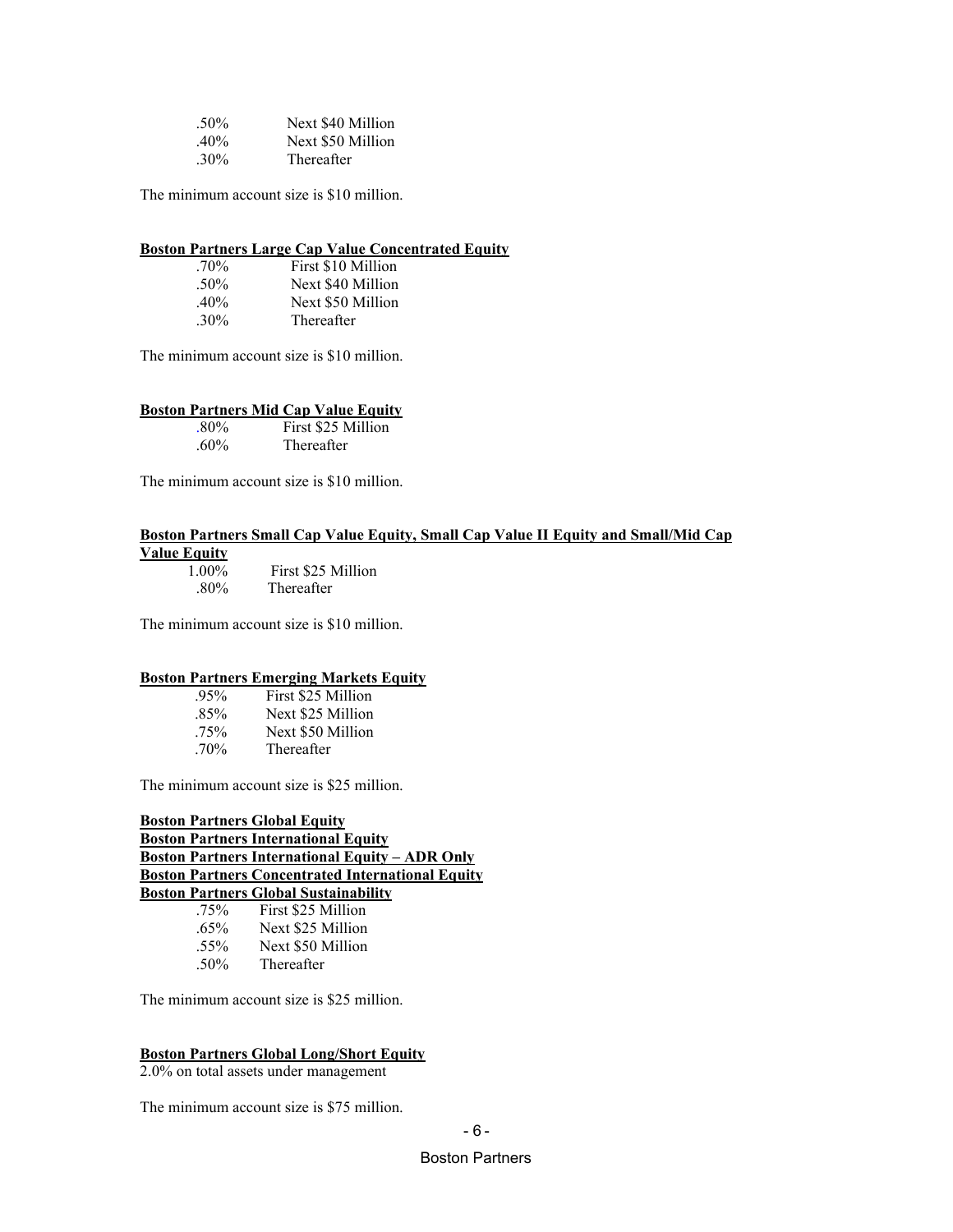#### **Boston Partners Global Sustainability Long/Short Equity**

1.75% on total assets under management

The minimum account size is \$75 million.

#### **Boston Partners International Long/Short Equity**

1.85% on total assets under management

The minimum account size is \$75 million.

#### **Boston Partners Emerging Markets Dynamic Equity**

1.50% on total assets under management

The minimum account size is \$100 million.

#### **Boston Partners Long/Short Equity**

1% on total assets under management 20% profit participation

The minimum account size is \$20 million.

#### **Boston Partners Long/Short Research Equity**

1.50% on total assets under management

The minimum account size is \$75 million.

Certain Long/Short accounts may be billed an asset-based fee based on the market value of the account at specified month/quarter ends plus an annual profit participation fee, subject to a loss carry-forward provision. The amount of prior losses that must be offset will be reduced in proportion to any withdrawal from the account. The profit participation in any fiscal year will not be affected by losses in a subsequent fiscal year.

#### **BOSTON PARTNERS DELAWARE BUSINESS TRUST SERVICES ANNUAL FEES**

Boston Partners serves as the investment manager of the Boston Partners Portfolio Trust (the "Trust"), a Delaware Statutory Trust. The Trust consists of several series, none of which are charged an investment management fee by Boston Partners. Instead, Boston Partners is entitled to receive compensation for its investment management services with respect to any series directly from the beneficial owners of units of the series in accordance with the fee schedules listed below.

Commingled investment vehicles managed by Boston Partners also incur other expenses that are described in the offering documents. These expenses are paid by the investment vehicle but are borne by all its investors and include administration, custodial, legal, audit, and other customary expenses.

**Boston Partners Global - Commingled Boston Partners International - Commingled**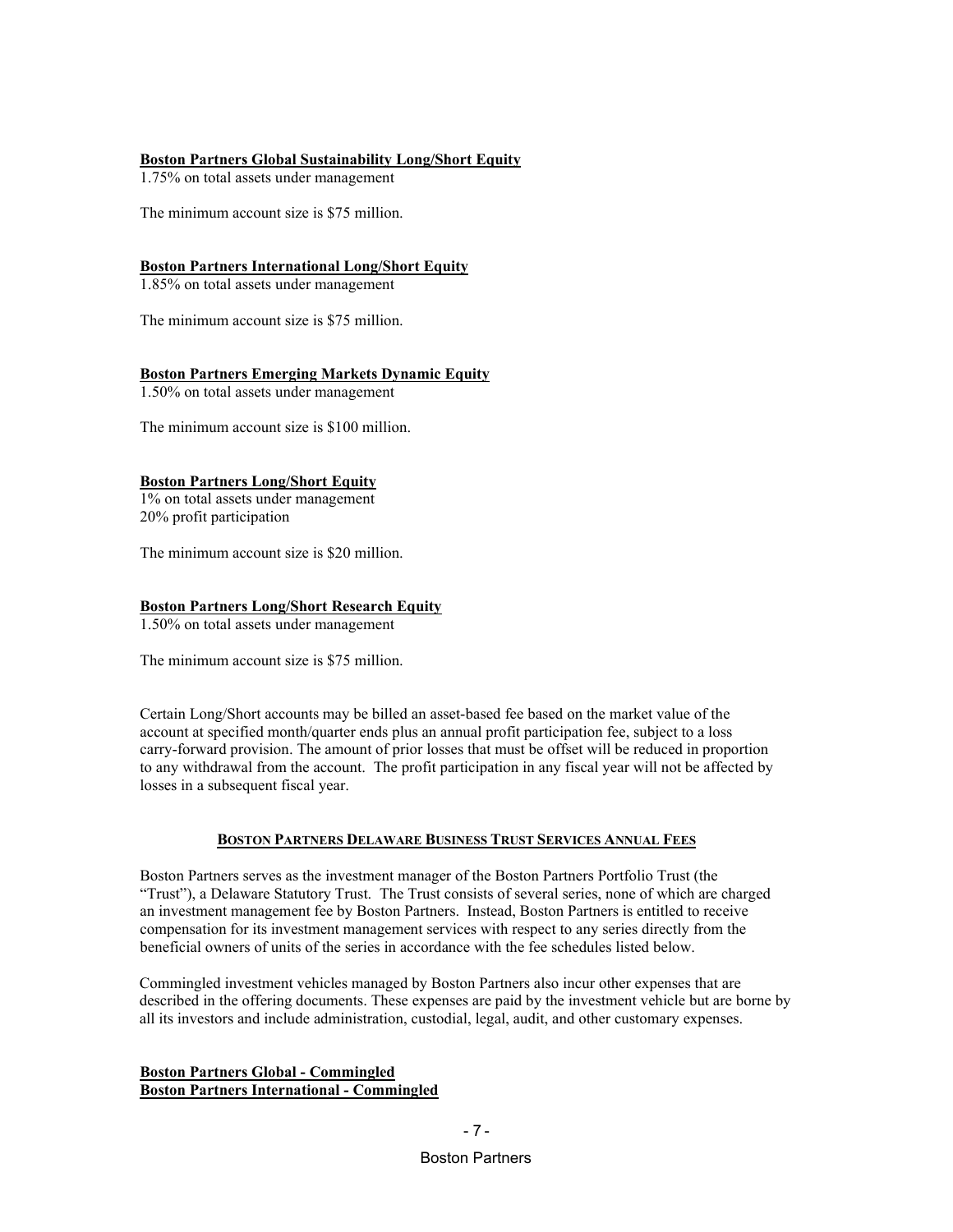Multiple classes. Fees start at: .75% on total assets under management

The minimum account size is \$250,000.

#### **Boston Partners Wrap Account Services Annual Fees**

Boston Partners acts as portfolio manager for certain Wrap Programs in which clients of a Sponsor select Boston Partners to manage a securities portfolio. The client generally pays an all inclusive ("wrap") fee to the Sponsor which covers services rendered by such Sponsor and portfolio management services rendered by Boston Partners. However, under certain trading circumstances, the client pays an additional fee for commissions as described under Section 12 below.

Upon notice to a Sponsor, a client may terminate its selection of Boston Partners as its investment manager in a Wrap Program. Any prepaid fees are refundable on a pro-rata basis if an account is terminated during a billing period.

The Sponsor pays a portion of the wrap fee to Boston Partners for its portfolio management services. Advisory fees paid to Boston Partners generally range from 0.28%-0.80% of assets under management. The minimum account size is \$100,000. For UMA Programs, fees are generally .27.5%-0.45%, and the minimum account size is \$100,000.

The advisory fee received by Boston Partners from the Sponsor will be lower than Boston Partners' standard advisory fee. The minimum account size for Wrap Program participants is typically less than the minimum account size imposed by Boston Partners.

### <span id="page-17-0"></span>**B. Fee Billing**

Boston Partners is compensated for its services on the basis of fees calculated as a percentage of assets under management either in arrears or in advance, as negotiated with the client. Fees are generally calculated as of a specific date (usually quarter-end), on an average of the first and last day values of the preceding calendar quarter, or on the average of month end values for the three months in the quarter. Typically, fees are based on the aggregate market value of all assets under management within the client's account, including but not limited to cash, cash equivalents, securities, and accruals. Adjustments are usually made to reflect additions or withdrawals which exceed certain thresholds during a calendar quarter. To the extent any such assets are invested in a commingled fund not managed by Boston Partners or an affiliated manager, the fund will also charge management fees with respect to such assets. In such cases, the client would be paying two management fees for assets invested in the commingled fund.

Fees are generally calculated and invoices submitted to clients, and/or client custodians or consultants, on a quarterly basis. Compensation is payable within 30 days after presentation of an invoice. Clients may arrange to have such fees debited directly from their account held at the custodian for credit to Boston Partners subject to applicable law. In most cases, both Boston Partners and the client may unilaterally terminate the investment advisory agreement on (usually 30 days) written notice to the other party. If the advisory relationship terminates on other than the end of the specified billing period, fees are prorated and an adjustment made. Any prepaid, unearned fees are refunded to the client. Closing an account does not affect either the client's or Boston Partners' responsibilities for previously initiated transactions or for balances due in the account.

### <span id="page-17-1"></span>**C. Other Fees, including Custodian Fees, Mutual Fund Expenses, Brokerage and Other Transaction Costs**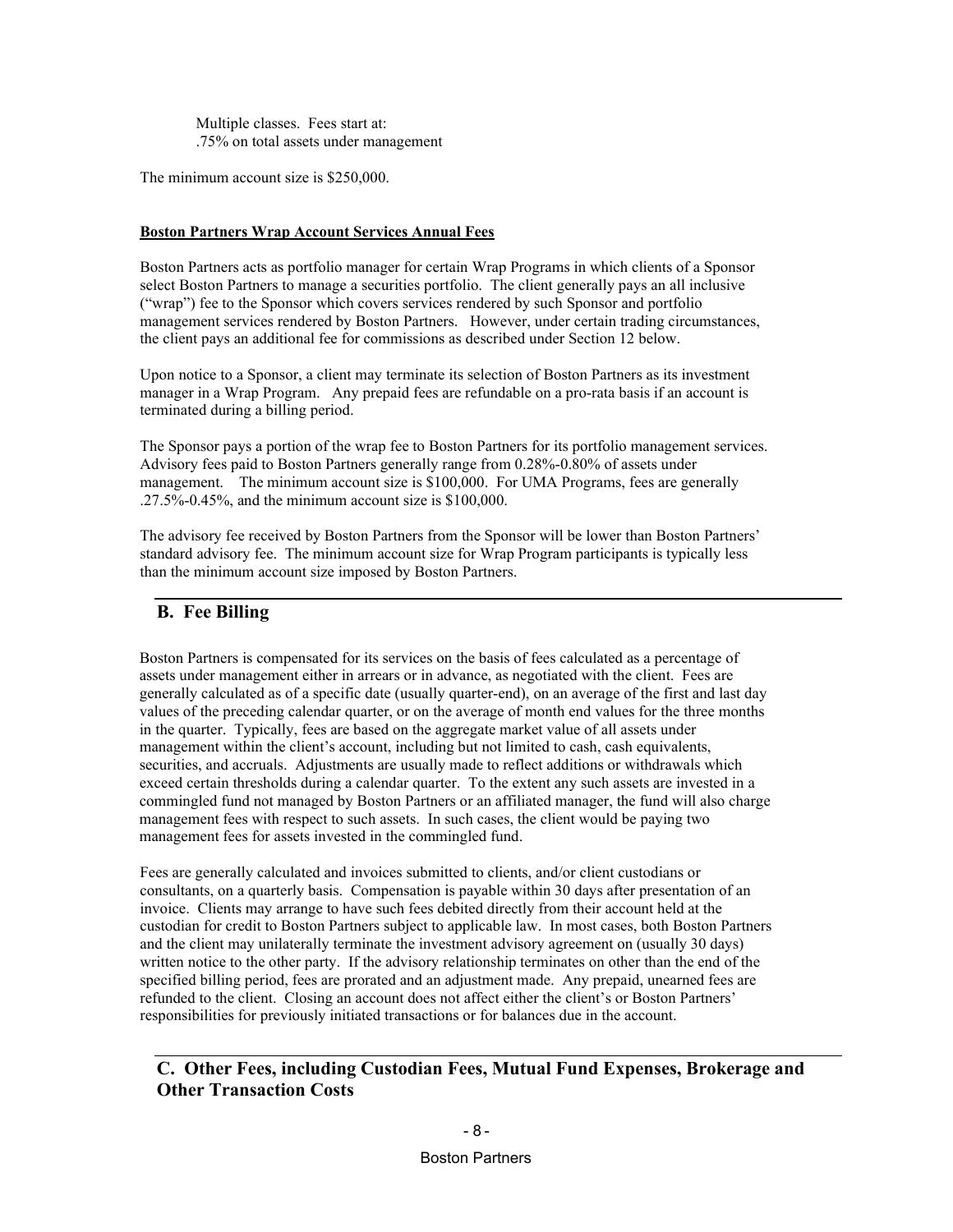Boston Partners will not receive any compensation other than management fees and brokerage and research services for managing the assets of the clients' portfolios. The clients will incur other expenses to third parties such as custody, accounting and brokerage costs.

A client will typically pay fees to the custodian holding the client's assets. The client's custodian is selected by the client independent of any actions by Boston Partners and the fees paid by the client are negotiated separately, unless the client's assets are invested in a pooled fund sponsored or managed by Boston Partners subject to applicable laws. For example, Boston Partners manages the Boston Partners Portfolio Trust, a series of Delaware statutory trusts for the pooling of accounts. Boston Partners also manages the Boston Partners Mutual Funds, which are registered investment company mutual funds. Finally, Boston Partners is the manager to three hedge funds as well as two Canadian pooled funds. In each case, the funds incur custodial, accounting, transfer agency, audit and administrative fees paid to third parties. These expenses are borne by the investors in those funds.

A client will also be responsible for brokerage transaction fees for transactions done for the client's account. A discussion of Boston Partners' broker selection and trading process is set forth in Question 12.

Boston Partners receives brokerage and research services within the meaning of Section 28e of the Securities Exchange Act of 1934 and the regulations interpreting such section. A client's transaction costs are likely to be higher when Boston Partners receives brokerage and research services as a result of such transactions.

### <span id="page-18-0"></span>**D. Fees Paid in Advance, and Refunds if Advisory Contract is Terminated Before End of Billing Period**

A client may request to be billed "in advance" or "in arrears". Should the client not have a preference, the client will be billed in arrears.

A refund of pre-paid investment advisory fees shall be made where a client has been billed "in advance", has made a full period payment to Boston Partners and has terminated its investment advisory contract, in writing, before the end of the billing period. The investment advisory fee shall be prorated according to the number of days in the billing period during which Boston Partners was responsible for management of the client's assets. Advisory fee refunds are initiated automatically by Boston Partners and can be made by check or federal wire at the client's direction.

#### <span id="page-18-1"></span>**E. Compensation to Supervised Persons**

Boston Partners' staff may be compensated based upon a percentage of the revenue generated from new client assets. This compensation is payable from Boston Partners' advisory fees and not directly by the client. Boston Partners is not compensated based upon commission revenue, although, Boston Partners receives brokerage and research services from the transactions done for a client's account with unaffiliated brokers.

5.E.1. The receipt of compensation for the promotion of Boston Partners' products presents a conflict of interest and gives supervised persons an incentive to recommend investment products based upon the compensation received, rather than a client's needs. Boston Partners addresses such potential conflicts of interest by a supervisory structure that reviews the suitability of each investment product for a prospective client.

5.E.2. A client could purchase certain of Boston Partners' fund products through an unaffiliated entity, although the cost to the client would likely be greater than if the product were purchased directly through Boston Partners.

#### 5.E.3. Not applicable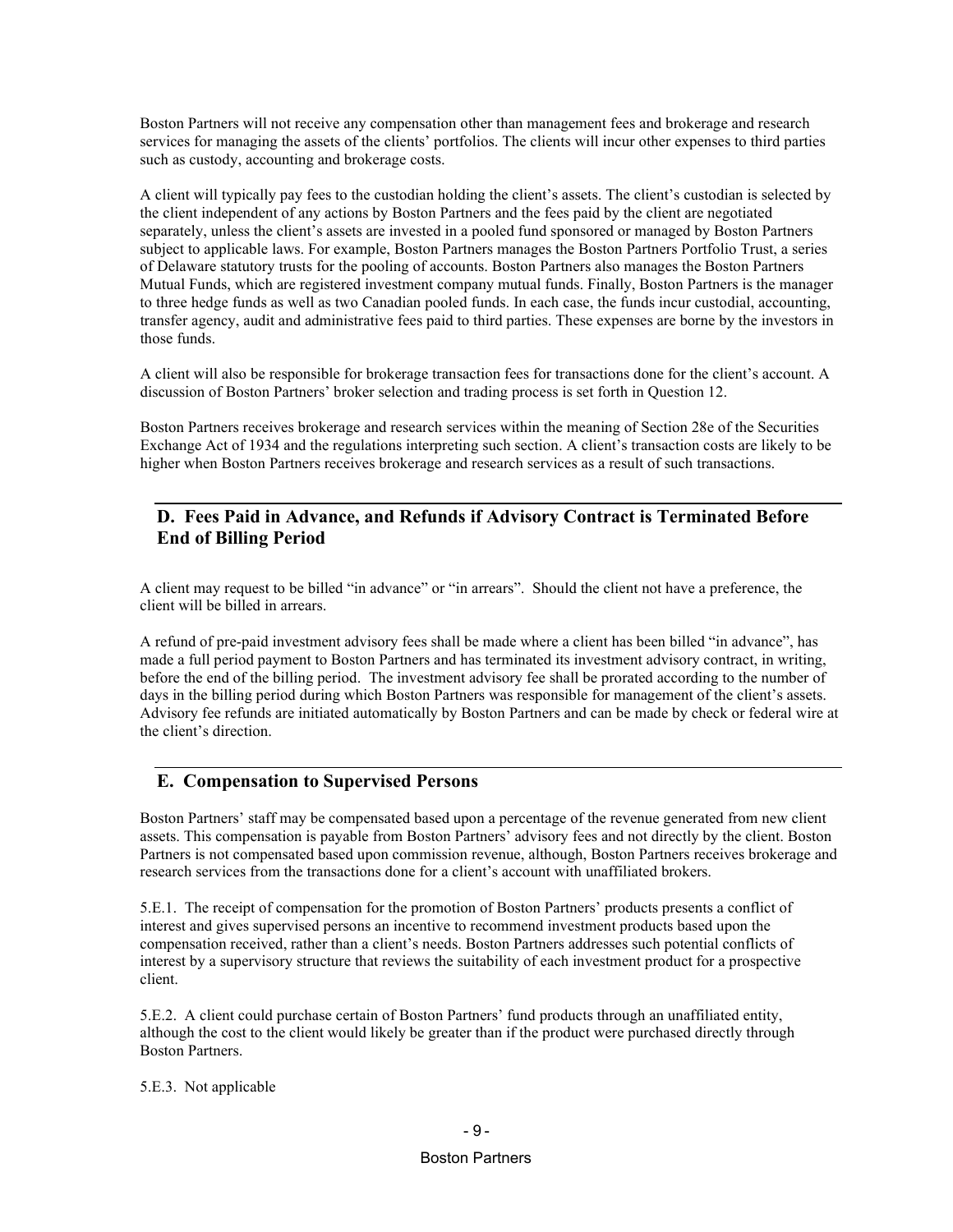#### 5.E.4. Not applicable

#### <span id="page-19-1"></span><span id="page-19-0"></span>**Item 6 - Performance-Based Fees**

#### **Performance-Based Fees**

Boston Partners may enter into performance-based fee arrangements with institutional clients. These arrangements typically provide for a base fee based on the market value of the account at specified month/quarter ends plus a performance fee based on the gross portfolio return. Performance-based fee arrangements for Boston Partners' hedge funds are outlined in the fund's respective confidential offering memorandum.

Boston Partners manages accounts paying asset- based fees alongside those accounts paying a performance fee. Boston Partners has an incentive to allocate favorable trades or good investment ideas with limited availability to the performance fee accounts because Boston Partners will be paid greater compensation from the performance fee accounts, if the performance is good, than those accounts with an asset-based fee. This presents a conflict between Boston Partners and its clients. Boston Partners recognizes this conflict and has a trade aggregation and allocation policy that requires all accounts to be treated fairly and equitably over time. The Boston Partners compliance team reviews trade allocations regularly for any deviation from this policy of equitable trade allocations.

#### <span id="page-19-3"></span><span id="page-19-2"></span>**Item 7 - Types of Clients**

#### **Description**

Boston Partners provides investment advice to institutional clients such as high net worth individuals, investment companies, private investment funds, pension and profit sharing plans, trusts, charitable organizations, state or municipal government entities, insurance companies, corporations or other business entities and to natural persons through Wrap Programs and UMA Programs.

#### <span id="page-19-4"></span>**Account Minimums**

For certain products, Boston Partners requires a minimum asset amount as set forth in Item 5(A) above, although such minimum amount may be waived in whole or in part. Certain of the fund vehicles managed by Boston Partners have minimum investment amounts as set forth in the fund offering document.

#### <span id="page-19-6"></span><span id="page-19-5"></span>**Item 8 - Methods of Analysis, Investment Strategies and Risk of Loss**

### **A. Methods of Analysis and Investment Strategies Used 8.A.1. Boston Partners**

<span id="page-19-7"></span>Boston Partners' investment philosophy is grounded in certain "fundamental truths" to investing ("Three Circle"), each proven to have worked over meaningful periods of time and in a variety of market environments:

- 1. Low valuation stocks outperform high valuation stocks
- 2. Companies with strong fundamentals, e.g. high and sustainable returns on invested capital, outperform companies with weak fundamentals.
- 3. Stocks with positive business momentum, e.g. rising earnings estimates, outperform stocks with negative business momentum.

Boston Partners constructs well-diversified portfolios that consistently possess these three characteristics; they are simple rules that limit downside risk, preserve capital and maximize the power of compounding.

### **Boston Partners' Investment Process.**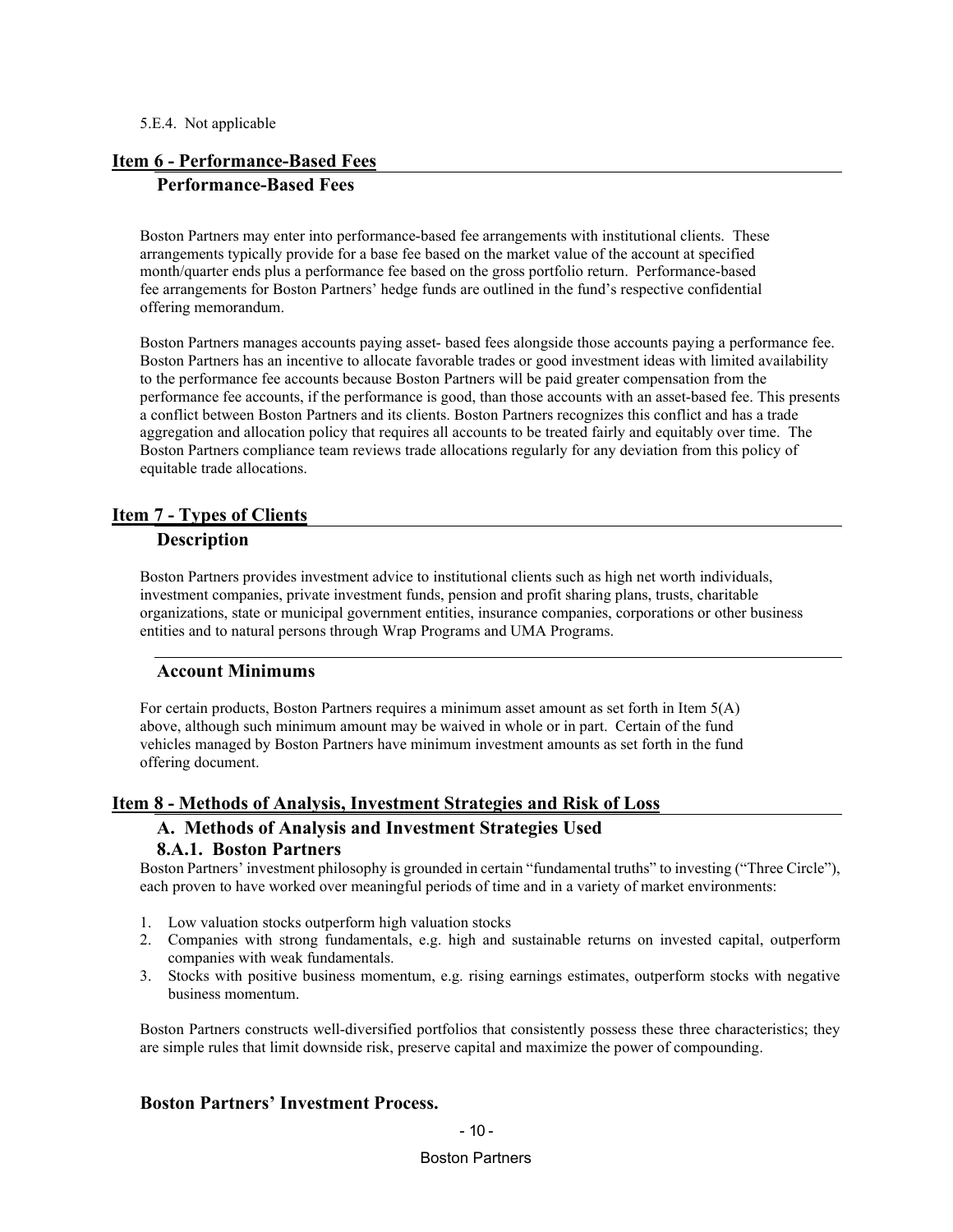All Boston Partners strategies share the same philosophy and process. A centralized research team of fundamental and quantitative analysts supports the portfolio managers and the firm's value equity discipline.

Boston Partners' investment process is grounded in bottom-up fundamental analysis. Efficient and repeatable, the investment process is designed to identify "characteristics that work": attractive valuation, sound business fundamentals and improving business momentum. The process is executed within a team-oriented culture with individual accountability and clarity of having final decision making portfolio managers.

Boston Partners' investment process begins with quantitative screening to cull a target-rich universe based on the Three Circle characteristics for its fundamental research. Boston Partners casts its net wide, scoring thousands of stocks worldwide every day based on fundamental, valuation and momentum criteria.

Boston Partners validates each candidate's screening score by using customized reporting tools to evaluate the company's financial history. This enables Boston Partners to identify efficiently bona fide candidates within its Three Circle stock selection framework and provides a roadmap for fundamental research.

Boston Partners' fundamental research incorporates the full menu of public filings, industry information and management discussion. Boston Partners uses its professional judgment to formulate an assessment of each company's intrinsic value and, where applicable, its prospects for achieving it. Research findings are formally discussed and debated during Boston Partners' scheduled twice-weekly meetings. Portfolio managers are the final decision makers and every investment professional is accountable for the holdings in Boston Partners' portfolios.

The Global Sustainability offering is designed for investors seeking broad-based exposure to best in class companies across market capitalizations with attractive sustainability profiles. The strategy looks for investments that meet two primary requirements: (1) superior three-circle characteristics relative to the benchmark, (2) high quality and/or improving sustainability characteristics.

Boston Partners investment strategies include several long/short equity products which include selling securities short. The securities sold short may not be considered "value" securities but are considered to be overvalued by Boston Partners based on its quantitative screening and fundamental security analysis. For certain long/short portfolios, Boston Partners uses single name security swaps, negotiated on a bilateral basis and not cleared through a central clearing facility. Swaps are used to provide exposure in markets where physical trading is not allowed or to obtain exposure to a security to manage margin requirements more efficiently. Boston Partners' use of such swaps in the emerging markets long/short product (which we call emerging markets dynamic equity) is substantial. The use of swaps adds counterparty risk and additional operational risk to the investment process.

In certain cases, different Boston Partners portfolios may hold a security both long and short. These cases include where the long position is a significant underweight to the index weighting for the security or the portfolio managers have a different proposed holding period, short-term versus long-term. These situations require prior approval of the Boston Partners Chief Investment Officer (the "CIO") and periodic review of the simultaneous long and short positions by the CIO. There will be a conflict between client accounts holding the positions long and short at the same time if two portfolio managers desire to exit the positions at the same time. In order to avoid more favorable treatment for one client over the other, the transactions would generally be placed with two different brokers at the same time, unless trading believes that there would be a substantial risk of a cross trade between accounts occurring or any other circumstances suggest harm to one or more of the clients.

### <span id="page-20-0"></span>**8.A.2. WPG Partners Small Cap Value and WPG Partners Micro Cap Opportunities**

#### **WPG Partners Small Cap Value**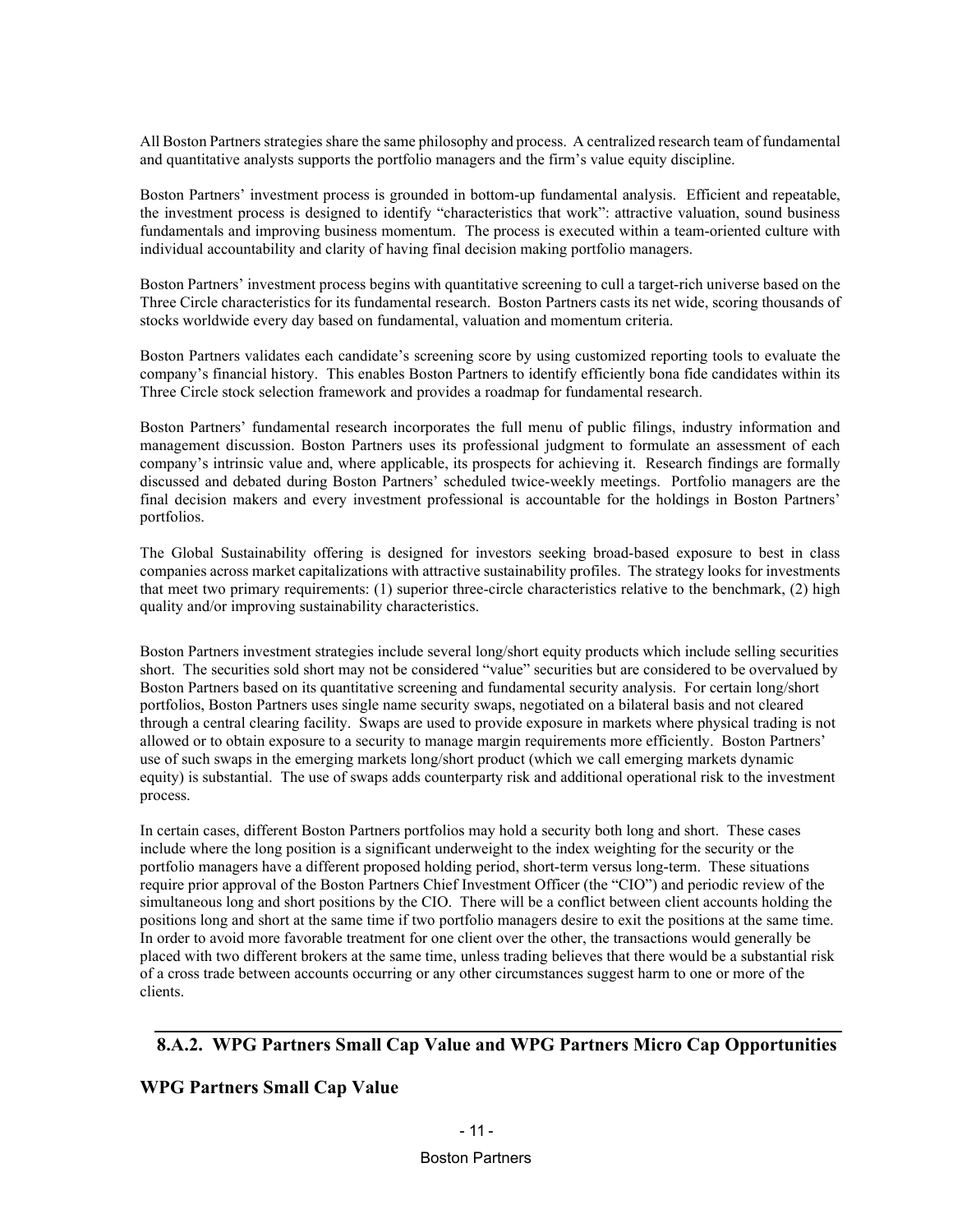### **WPG Partners Small Cap Value Investment Philosophy.**

WPG Partners believes that hands-on, proprietary fundamental research can uncover under valued companies in key value sectors – the least-covered areas of the inefficient small-cap market to achieve exceptional long-term returns. Pursuing superior small cap companies on the cusp of positive change and at attractive valuations, the WPG Partners Small Cap Value Team seeks to exploit market anomalies through both traditional value investments and special situations. WPG Partners invests in a company when it possesses a near-term positive catalyst; its upside potential significantly outweighs its downside risk and when it is selling at prices well below long-term valuation averages.

### **WPG Partners Small Cap Value's Investment Process.**

The WPG Partners Small Cap Value Equity strategy seeks to add value through security selection and this is the primary source of outperformance. The strategy seeks to identify attractive small cap value stocks by applying a bottom-up, fundamental investment approach. Positions are primarily driven by the perceived underlying risk/reward relationship. Through our bottom-up work, in most cases, sectors with strong catalysts, compelling valuations and the most favorable risk/reward characteristics are overweighed, while those with deteriorating industry fundamentals or those viewed as overvalued on an historical basis are underweighted; sectors with no particular bullish or bearish sentiment remain neutral to the benchmark. More specifically, WPG Partners seeks to identify companies with high and/or improving return on invested capital. While the portfolio sector weights will not be more than  $+/1,500$  basis points versus the benchmark portfolio construction is driven by stock selection, slightly tilting the portfolio toward areas of greatest conviction. Additionally, there are no sectors excluded from the portfolio.

The WPG Partners Small Cap Value product is driven by an investment approach that is both research and team focused. Each team member provides input to the investment process

#### Portfolio Construction

Portfolio construction is driven by stock selection, slightly tilting the portfolio toward areas of greatest conviction. The top ten stocks generally represent approximately 20% of the total portfolio. Sectors with strong catalysts, compelling valuations and the most favorable risk/reward characteristics are over-weighted, while those with deteriorating industry fundamentals or those viewed as overvalued on an historical basis are underweighted; sectors with no particular bullish or bearish sentiment remain neutral to the benchmark. Individual positions, at time of initial purchase, usually range from 0.5% to 3.0% of the portfolio.

The idea flow from generation to purchasing is as follows:

- 1. Idea Generation
	- Draw on database of over 3,000 to 5,000 companies
	- Over 600 company meetings per year
	- Macro themes
	- Utilize financial screens (less than 10%)
- 2. Criteria Assessment
	- Return on invested capital (earnings in excess of cost of capital)
	- Solid management track record
	- Conservative leverage
	- Strong cash flow
- 3. Valuation Analysis
	- Determine downside risk
	- Determine potential reward
- 4. Investment Decision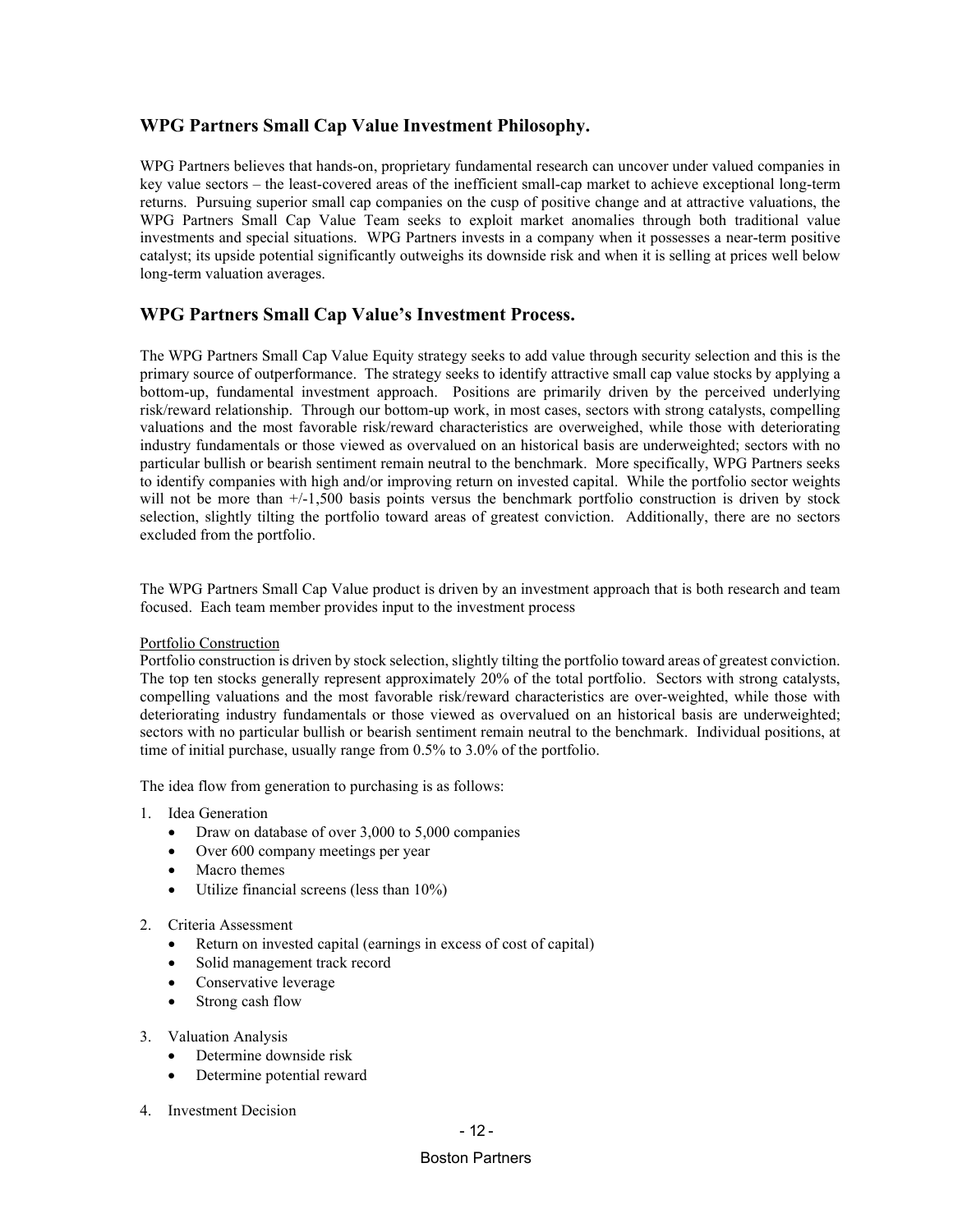- Intersection of strong fundamental and favorable risk/reward relationship
- Driven by entry sensitivity

The price of a security is a key factor in the final buy decision. WPG Partners Small Cap Value portfolio managers will be patient until a stock reaches our buy price which is well below long term valuation averages.

Formal weekly meetings are held to review portfolio construction, new buy and sell candidates, changes in company and industry outlooks, stock valuations, and the economic and market environments. Daily communication is focused on the exchange and interpretation of new information. A discussion of a purchase or sell idea can be held at any time. Once a sell decision has been made, WPG Partners will either sell the position entirely or WPG Partners could scale out, depending upon the individual security. Liquidity is always a consideration in this market capitalization range, as are client guidelines.

Small cap stocks may have less liquidity than mid or large cap stocks. Also, the WPG Partners' strategy can result in a high percentage of ownership of the total outstanding shares of an issuer. This may result in having to allocate partial allocations among clients of trades done each day. All partial allocations represent a conflict of interest between WPG Partners and its clients. WPG Partners adheres to Boston Partners' trade allocation procedure to ameliorate the risk of any inequitable allocations. The liquidation by certain clients of their portfolios can have a negative effect on the value of such securities that continue to be held by remaining clients of WPG Partners that hold these securities.

### **WPG Partners Micro Cap Opportunities**

### **WPG Partners Micro Cap Opportunities' Investment Philosophy.**

WPG Partners believes that hands-on, proprietary fundamental research can uncover under valued companies in key value sectors – the least-covered areas of the inefficient micro-cap market to achieve exceptional long-term returns. Pursuing superior micro cap companies on the cusp of positive change and at attractive valuations, the WPG Partners Micro Cap Opportunities Team seeks to exploit market anomalies through both traditional value investments and special situations. WPG Partners invests in a company when it possesses a near-term positive catalyst, its upside potential significantly outweighs its downside risk and when it is selling at prices well below long term valuation averages.

### **WPG Partners Micro Cap Opportunities' Investment Process.**

The WPG Partners Micro Cap Opportunities Equity strategy seeks to add value through security selection as its primary source of outperformance. The strategy seeks to identify attractive micro cap stocks by applying a bottom-up, fundamental investment approach. Positions are primarily driven by the perceived underlying risk/reward relationship. Through its fundamental research, in most cases, sectors with strong catalysts, compelling valuations and the most favorable risk/reward characteristics are overweighed, while those with deteriorating industry fundamentals or those viewed as overvalued on an historical basis are underweighted; sectors with no particular bullish or bearish sentiment remain neutral to the benchmark. More specifically, WPG Partners seeks to identify companies with high and/or improving return on invested capital. While the portfolio sector weights will not be more than +/-1,500 basis points of the index weight, portfolio construction is driven by stock selection, slightly tilting the portfolio toward areas of greatest conviction. Additionally, there are no sectors excluded from the portfolio.

The WPG Partners Micro Cap Opportunities product is driven by an investment approach that is both research and team focused. Each team member provides input to the investment process.

#### Portfolio Construction

Portfolio construction is driven by stock selection, slightly tilting the portfolio toward areas of greatest conviction. The top ten stocks generally represent approximately 20% of the total portfolio. Sectors with strong catalysts, compelling valuations and the most favorable risk/reward characteristics are over-weighted, while those with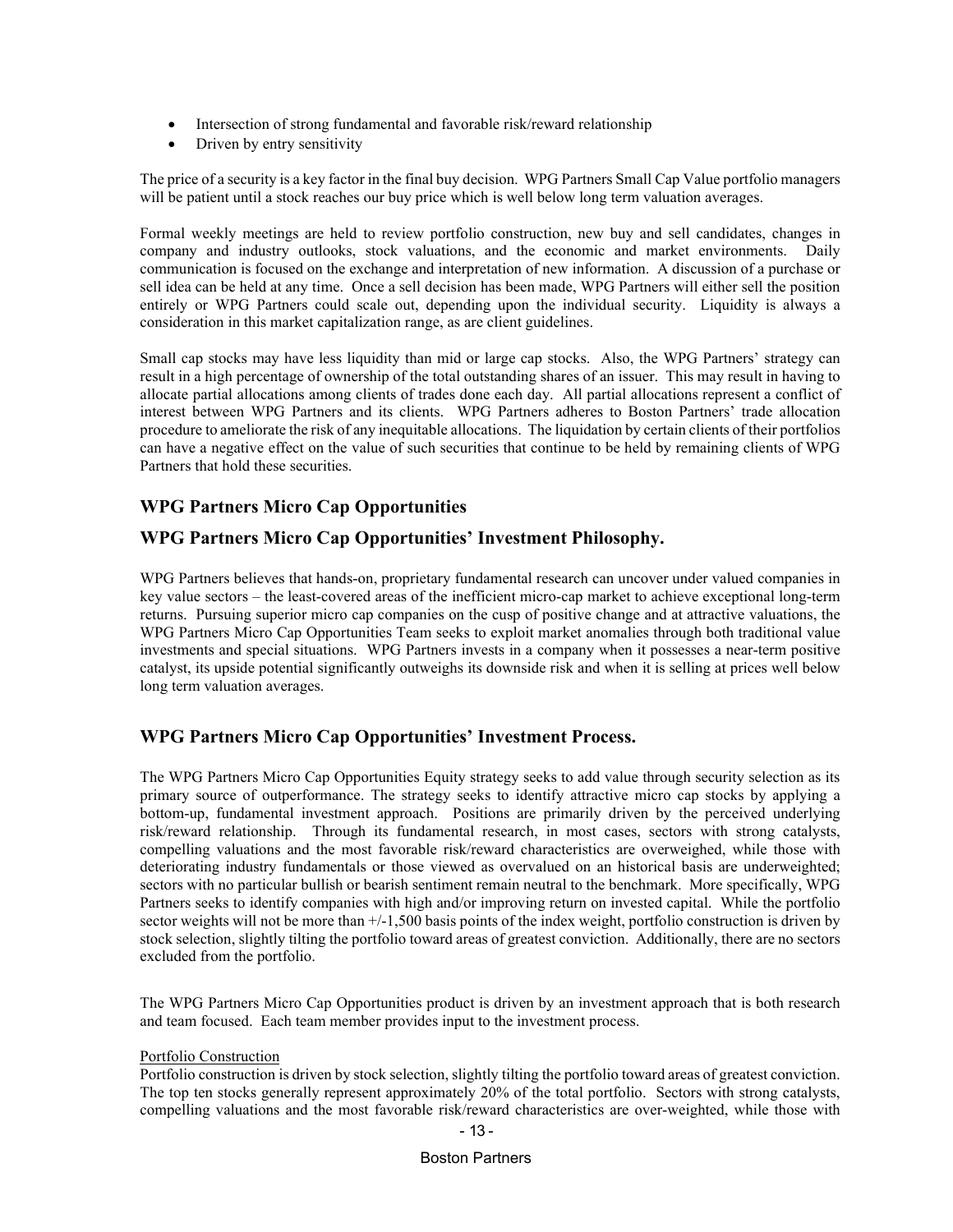deteriorating industry fundamentals or those viewed as overvalued on an historical basis are underweighted; sectors with no particular bullish or bearish sentiment remain neutral to the benchmark. Individual positions, at time of initial purchase, usually range from 0.5% to 3.0% of the portfolio.

The idea flow from generation to purchasing is as follows:

- 1. Idea Generation
	- Draw on database of over 1,500 to 4,000 companies
	- Over 600 company meetings per year
	- Macro themes
	- Utilize financial screens (less than 10%)

#### 2. Criteria Assessment

- Return on invested capital (earnings in excess of cost of capital)
- Solid management track record
- Conservative leverage
- Strong cash flow
- 3. Valuation Analysis
	- Determine downside risk
	- Determine potential reward
- 4. Investment Decision
	- Intersection of strong fundamental and favorable risk/reward relationship
	- Driven by entry sensitivity

The price of a security is a key factor in the final buy decision. WPG Partners Micro Cap Opportunities portfolio managers will be patient until a stock reaches our buy price which is well below long term valuation averages.

Formal weekly meetings are held to review portfolio construction, new buy and sell candidates, changes in company and industry outlooks, stock valuations, and the economic and market environments. Daily communication is focused on the exchange and interpretation of new information. A discussion of a purchase or sell idea can be held at any time. Once a sell decision has been made, WPG Partners will either sell the position entirely or we could scale out, depending upon the individual security. Liquidity is always a consideration in this market capitalization range, as are client guidelines.

Small and micro cap stocks may have less liquidity than mid or large cap stocks. Also, the WPG Partners' strategy can result in a high percentage of ownership of the total outstanding shares of an issuer. This may result in having to allocate partial allocations among clients of trades done each day. All partial allocations represent a conflict of interest between WPG Partners and its clients. WPG Partners adheres to Boston Partners' trade allocation procedure to ameliorate the risk of any inequitable allocations. The liquidation by certain clients of their portfolios can have a negative effect on the value of such securities that continue to be held by remaining clients of WPG Partners that hold these securities.

### <span id="page-23-0"></span>**8.A.3. Boston Partners and WPG Partners - US Issuer Disclosure**

Many of Boston Partners' clients have restrictions on the percentage of their portfolios that can be invested in foreign securities. However in our global business environment, sometimes what constitutes a US or a non US security becomes somewhat ambiguous. Over time, Boston Partners has found several good companies that are incorporated outside the US, particularly in jurisdictions like Bermuda, but whose operations and other corporate attributes are distinctly related to the US and perfectly appropriate for a portfolio of US securities. Absent any extenuating circumstances, we will typically treat as US issuers the following companies that are incorporated outside the US: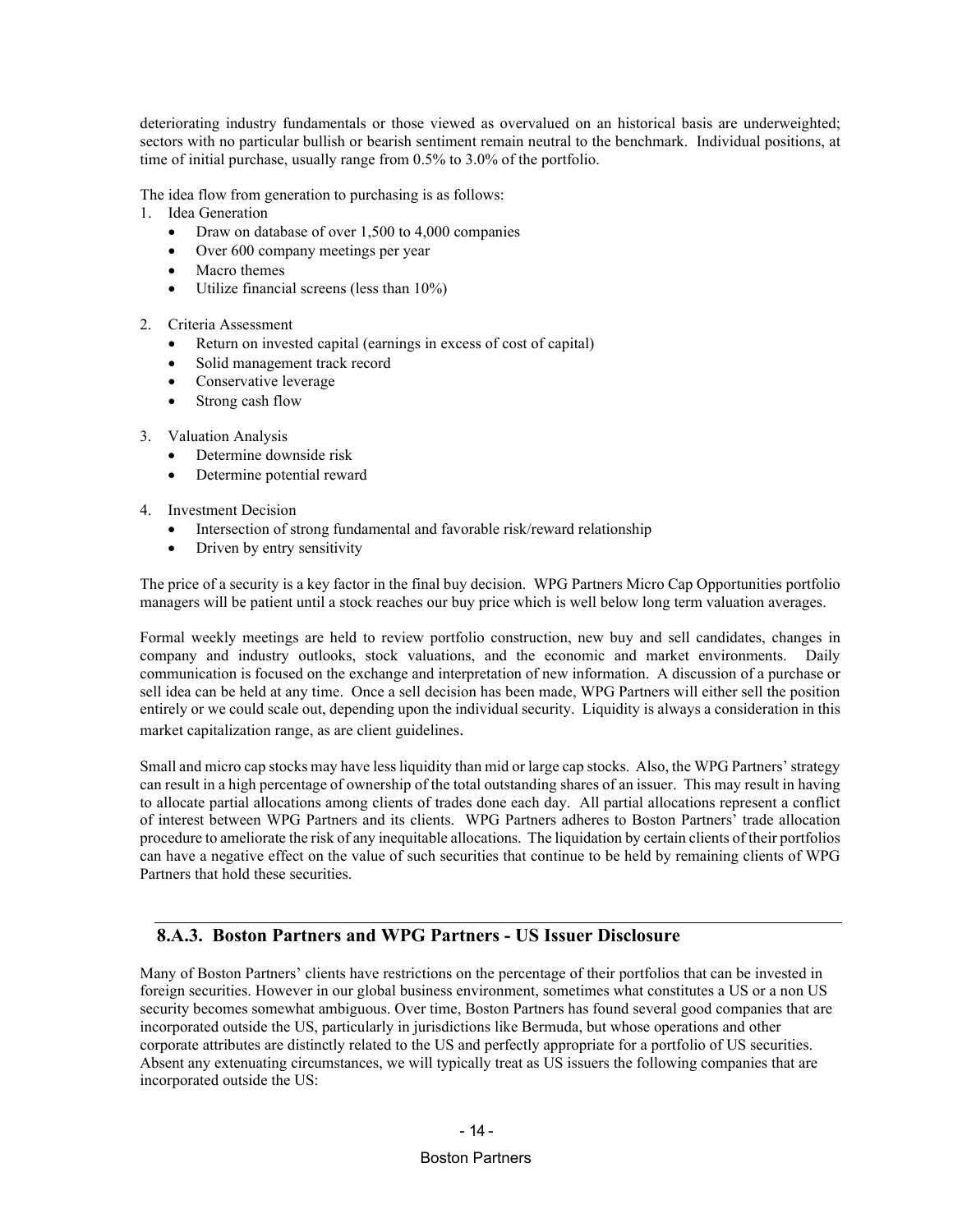1. Any issuer that reports its principal executive office as located in the US; or

2. Any issuer that we reasonably believe meets 4 of the following criteria:

 a. common stock of the issuer is essentially solely publicly traded in the US. Issuers that have listings in non US markets but for which there is no meaningful volume in those markets will also be treated as being solely publicly traded in the US.

b. common stock of the issuer is not listed in an index of non US securities by MSCI;

c. the issuer is listed as being a US issuer by Factset;

 d. the Chief Executive Officer and 2 of the other top 5 executives of the issuer work a material portion of their time from a US office;

e. at least 35% of revenue, on average over the preceding 3 years, is generated from US sources;

f. at least 25% of employees are located in the US.

#### <span id="page-24-0"></span>**8.A.4. Robeco Institutional Asset Management US Inc.'s products**

For a description of Robeco Institutional Asset Management US Inc.'s strategies, please see their ADV Part 2A, Item 8.

#### <span id="page-24-1"></span>**B. Material Risks for Investment Strategies or Method of Analyses Used**

Boston Partners seeks to manage investment risk defined as the loss of capital. The underlying sources of risk are *valuation risk* (risk of over paying), *balance sheet risk* (inadequate liquidity, excessive leverage, asset-liability mismatch) and *business risk* (operational risk inherent in the business that could result in economic losses that threaten its viability as a going concern or the sustainability of its economic profits).

Boston Partners believes that the best way to mitigate these three sources of risk is to apply a characteristics-based investment process which results in diversified portfolios that consistently possess superior valuation, fundamental quality/profitability and improving business momentum. Characteristics on both the security and portfolio levels are continually monitored through our proprietary quantitative tools and the ongoing fundamental analysis of our research team. Quantitative measures help us quickly identify potential red flags such as decreasing earnings estimates or deterioration of quantitative value or business momentum scores. Further, Boston Partners assigns a target price based on intrinsic value, and specify monitoring tools and exit strategies. Risk management is the responsibility of each member across our entire investment team.

Client guidelines are implemented on an individual account basis, in addition to the product's own investment guidelines.

For those products using swaps, there is also counterparty risk; this risk is mitigated by the use of financially strong counterparties.

There will also be liquidity risk for certain positions held across multiple portfolios resulting in a large holding for which Boston Partners has discretionary management or voting control. The Boston Partners Financial Risk Manager reviews the liquidity risk of each investment strategy monthly.

Areas in which we do business are susceptible to natural disasters (e.g., fire, flood, earthquake) and outbreaks of serious contagious disease (e.g., MERS, COVID-19, etc.). The occurrence of a natural disaster or outbreak could adversely affect and severely disrupt the business operations, economies and financial markets of many countries, even beyond the site of the disaster or outbreak, and could adversely affect our investment program and/or our ability to do business. Similarly, terrorist attacks, or precautions taken to prevent them, could adversely affect industries in which we invest or could affect the areas in which we do business. Other acts of war could also have a material adverse impact on the financial condition of industries or countries in which we invest.

### <span id="page-24-2"></span>**C. Material Risks In Recommending Primarily a Particular Type of Security**

Item 8.C is not applicable.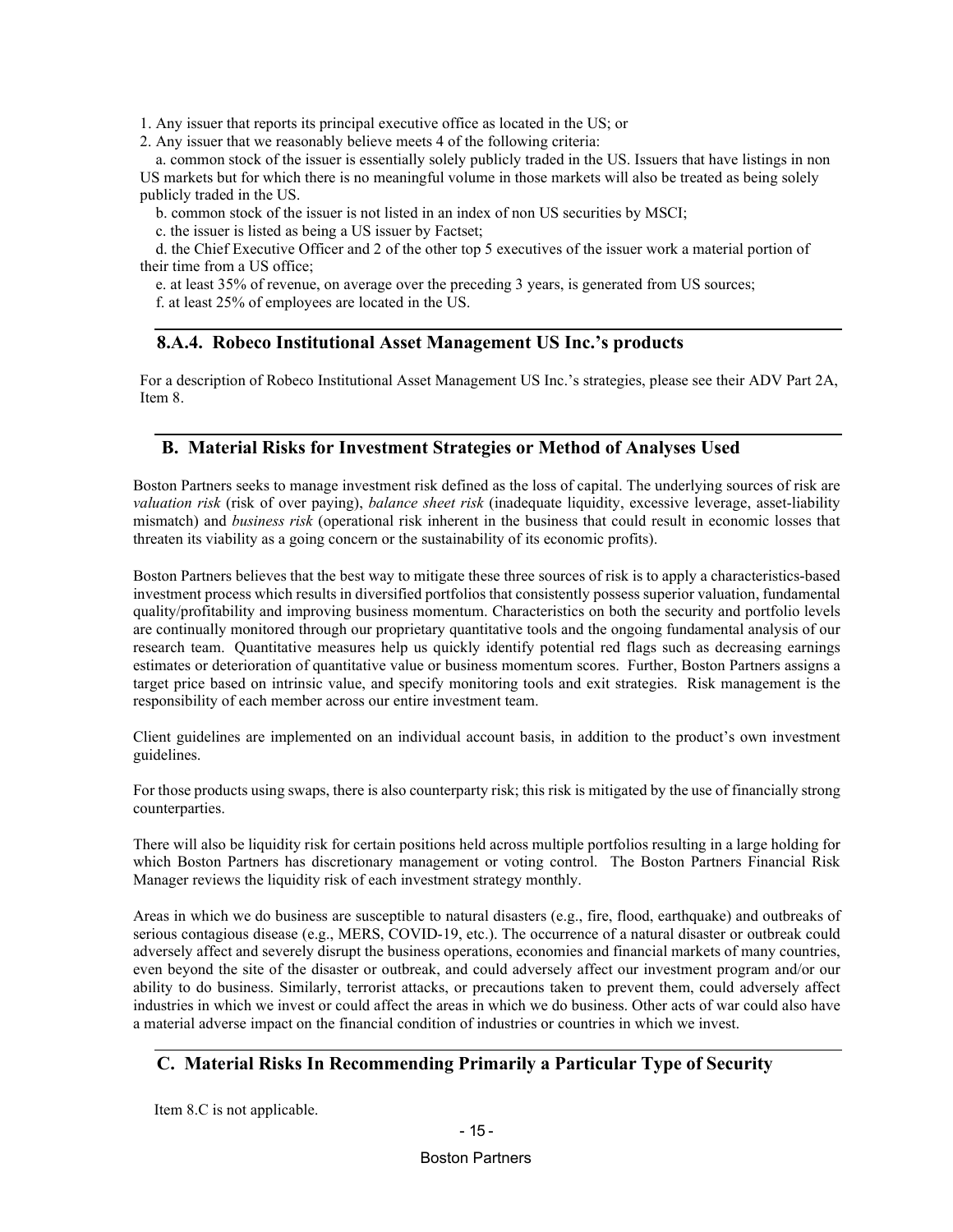### <span id="page-25-1"></span><span id="page-25-0"></span>**Item 9 - Disciplinary Information**

### **A. Legal and Disciplinary Disclosure**

A criminal or civil action in a domestic, foreign or military court of competent jurisdiction

<span id="page-25-2"></span>Not applicable.

### **B. Legal and Disciplinary Disclosure**

An administrative proceeding before the SEC, any other federal regulatory agency, any state regulatory agency, or any foreign financial regulatory authority

<span id="page-25-3"></span>Not applicable.

### **C. Legal and Disciplinary Disclosure**

A self-regulatory organization (SRO) proceeding

Not applicable.

### <span id="page-25-5"></span><span id="page-25-4"></span>**Item 10 - Other Financial Industry Activities and Affiliations**

### **A. Financial Industry Activities**

<span id="page-25-6"></span>Boston Partners is not registered as a broker-dealer.

### **B. Financial Industry Activities**

Boston Partners is registered with the Commodities Futures Trading Commission ("CFTC") as a Commodity Pool Operator ("CPO") and a Commodity Trading Adviser ("CTA") and regulated by the National Futures Association ("NFA"). Also see Item 10(C)(4) below.

#### <span id="page-25-7"></span>**C. Affiliations**

#### **1. broker-dealer**

Boston Partners Securities is registered as a broker-dealer under the Securities Exchange Act of 1934 as amended (the "Exchange Act") and is a member of the Financial Industry Regulatory Authority ("FINRA") and the Security Investor Protection Corporation ("SIPC"). Certain officers or employees of Boston Partners are also registered representatives of Boston Partners Securities and in this capacity recommend registered and unregistered securities advised by Boston Partners and its affiliates. Boston Partners Securities is responsible for ensuring its registered representatives comply with its applicable policies and procedures while acting on its behalf.

Boston Partners does not effect security transactions for client portfolios through any of its affiliated broker-dealers.

#### **2. investment company or other pooled investment vehicle (including a mutual fund, closed-end investment company, unit investment trust, private investment company or "hedge fund," and offshore fund)**

Boston Partners acts as an investment adviser or sub-adviser to various registered investment companies.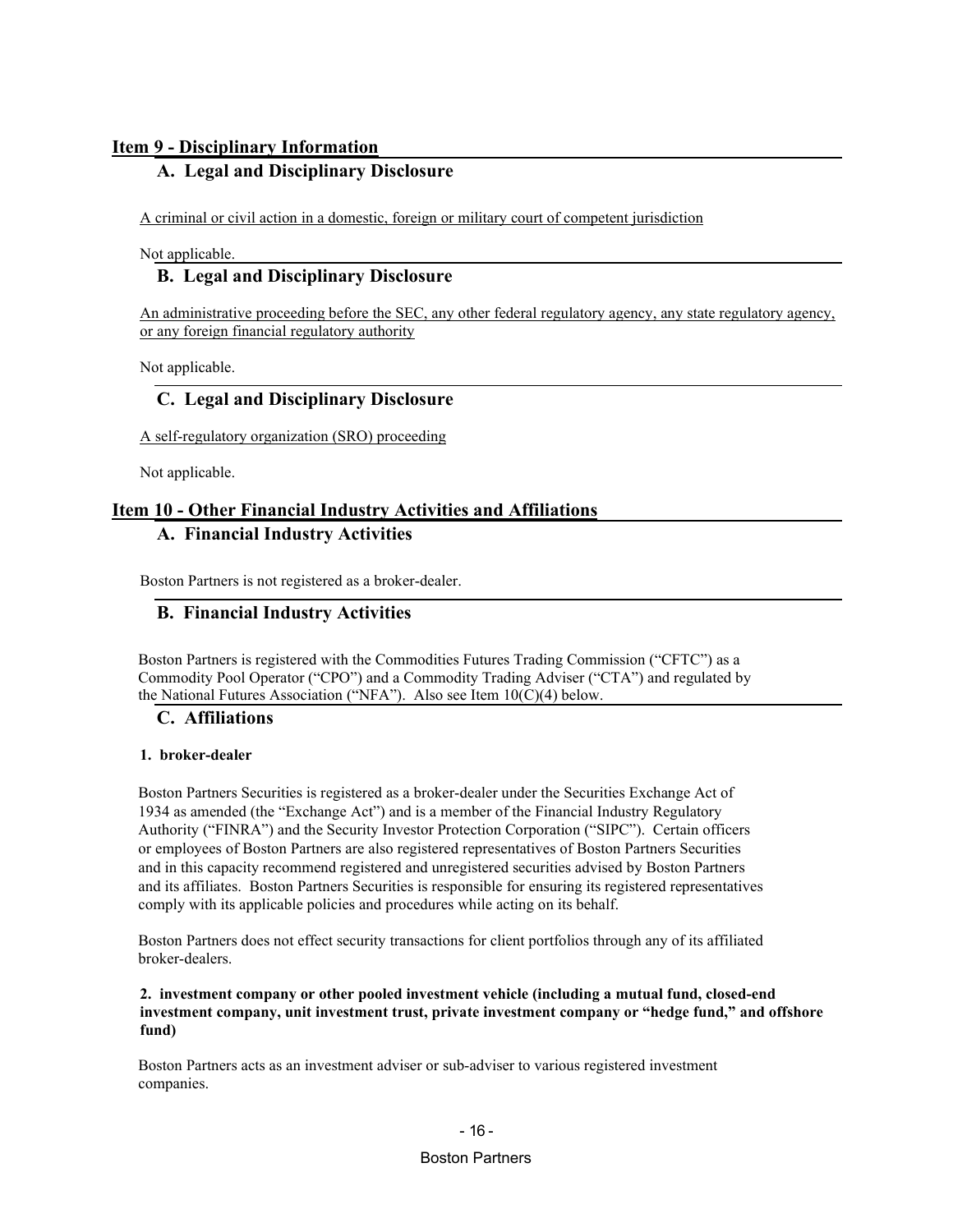Boston Partners has arrangements that are material to its advisory business or its clients as follows:

WPG Opportunistic Value Fund Manager, L.L.C. is the general partner of WPG Partners Opportunistic Value Fund, L.P.

Boston Partners Hedged Equity L.L.C. serves as the general partner to the Boston Partners Long/Short Equity L.P. Boston Partners is the sole member of the general partner Boston Partners Hedged Equity L.L.C.

Boston Partners Global Investors, Inc. serves as the general partner of Alpha Blue Capital L.P.

Boston Partners Global Investors, Inc. serves as the investment manager of Boston Partners Global Equity Pooled Fund (Canada) and Boston Partners International Equity Pooled Fund (Canada).

#### **3. other investment advisor or financial planner**

RIAM US is an investment adviser registered with the U.S. Securities and Exchange Commission (the "SEC"). From time to time, Boston Partners refers clients to this affiliate or hires this affiliate as a subadviser.

Boston Partners UK is a private limited company that provides sales and client services to institutional clients in Europe. The actual discretionary investment management services are delegated to Boston Partners UK's parent company, Boston Partners.

#### **4. futures commission merchant, commodity pool operator, or commodity trading advisor**

Boston Partners is not a futures commission merchant.

Boston Partners is registered with the Commodities Futures Trading Commission ("CFTC") as a Commodity Pool Operator ("CPO") and a Commodity Trading Adviser ("CTA") and regulated by the National Futures Association ("NFA").

Transtrend, B.V. is registered with the CFTC as a CPO and a CTA and regulated by the NFA. Transtrend is an adviser to a fund sponsored by Boston Partners.

#### **5. banking or thrift institution**

Boston Partners Trust Company, a New Hampshire trust company which is wholly owned by Boston Partners, provides trust management services through collective investment trusts. Certain Boston Partners personnel are considered shared personnel of Boston Partners Trust Company.

#### **6. accountant or accounting firm**

Not applicable.

#### **7. lawyer or law firm**

Not applicable.

#### **8. insurance company or agency**

Not applicable.

#### **9. pension consultant**

Not applicable.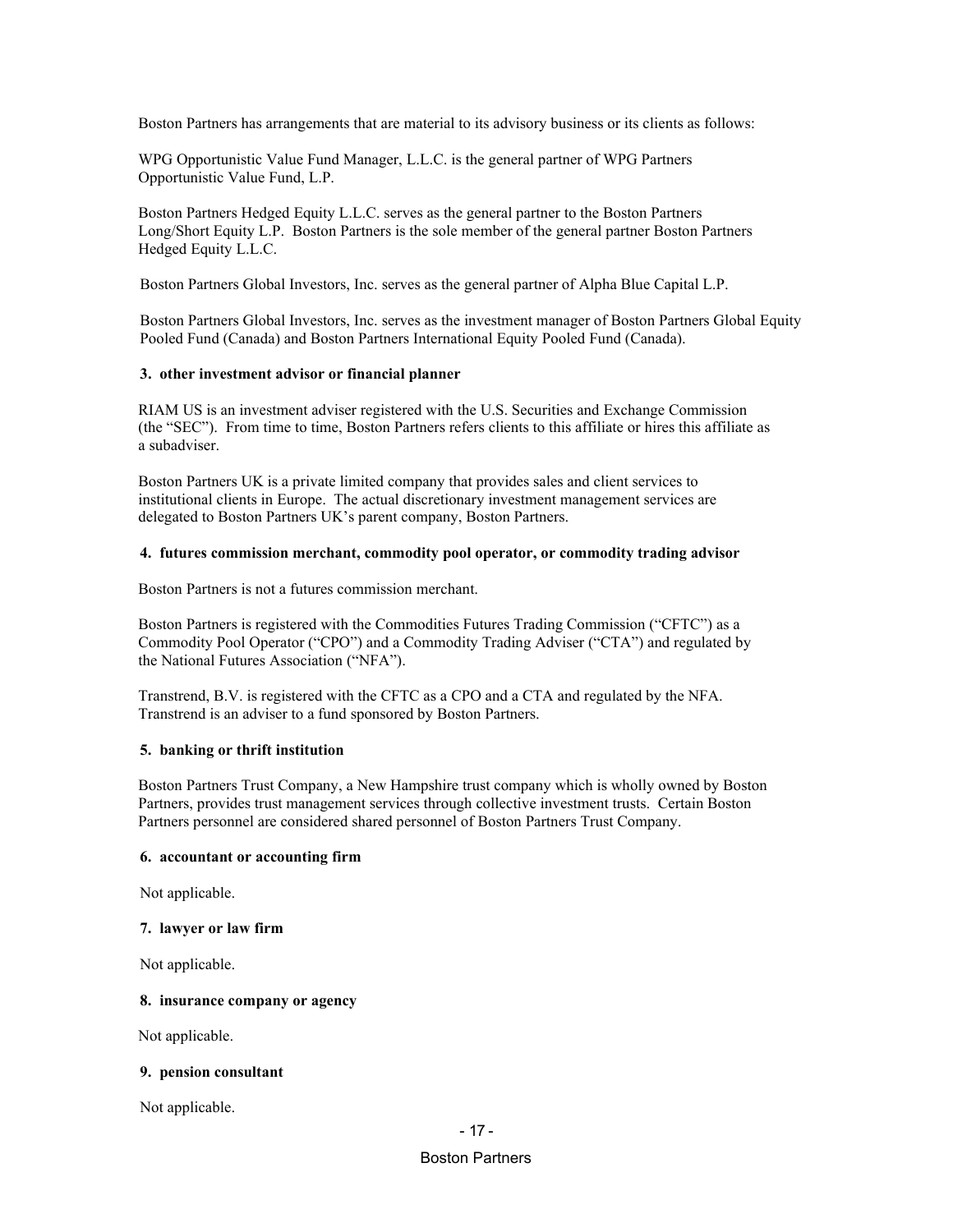#### **10. real estate broker or dealer**

Not applicable.

#### **11. sponsor or syndicator of limited partnerships**

<span id="page-27-0"></span>Not applicable.

### **D. Material Conflicts of Interest**

There are no conflicts regarding the relationship of Boston Partners with its corporate affiliates that would be considered material because the corporate affiliates do not engage in businesses that present a direct conflict with the interests of Boston Partners' clients. There can be potential conflicts for Boston Partners in taking actions on behalf of its clients, as addressed in the subsequent sections.

### <span id="page-27-2"></span><span id="page-27-1"></span>**Item 11 - Code of Ethics, Participation or Interest in Client Transactions and Personal Trading**

#### **A. Code of Ethics**

Boston Partners employees have committed to a Code of Ethics (the "Code"). Boston Partners will provide a copy of the Code to any client or prospective client upon request.

The Code requires Boston Partners' staff to act for the client's benefit as well as to place the financial interests of Boston Partners' clients ahead of their own interests at all times.

The Code sets forth trading limitations and/or prohibitions on certain types of securities for personal accounts, defines holding and blackout period limitations, requires mandatory pre-clearance of certain securities, and mandates reporting of initial holdings information upon employment, quarterly transaction reporting, and annual holdings reporting. Boston Partners reviews these reports to ensure appropriate pre-approvals were obtained and to identify conflicts of interest. Furthermore, upon employment, and annually thereafter, individuals are required to certify compliance with the Code.

Individuals may directly or indirectly through investments in Proprietary Accounts or Boston Partners Mutual Funds own, buy and/or sell securities which Boston Partners recommends to its clients, subject to the personal trading limitations noted above. Such transactions may also include trading in securities in a manner that differs from or is inconsistent with advice given to clients.

Boston Partners periodically becomes privy to material nonpublic information of securities issuers. This results in Boston Partners being unable to transact in such securities until such time as the information becomes public. The Code defines policies to monitor, restrict, if necessary, and educate with respect to acquiring and investing when in possession of material, non-public information.

Boston Partners has three funds where the portfolio manager has a significant investment in such fund: the Boston Partners Long/Short Equity, L.P.; WPG Partners Opportunistic Value Fund, L.P., and Alpha Blue Capital L.P.. In the case of Alpha Blue Capital L.P., the assets of the Fund are solely those of Boston Partners and the Fund manager. Boston Partners treats these accounts as client accounts for purposes of the Code of Ethics employee personal trading requirements, as each fund is available for client investments and are considered marketable strategies. These funds present a conflict because a portfolio manager could allocate a limited opportunity investment to the fund rather than to all clients. Boston Partners reviews these funds for allocation decisions to address this conflict.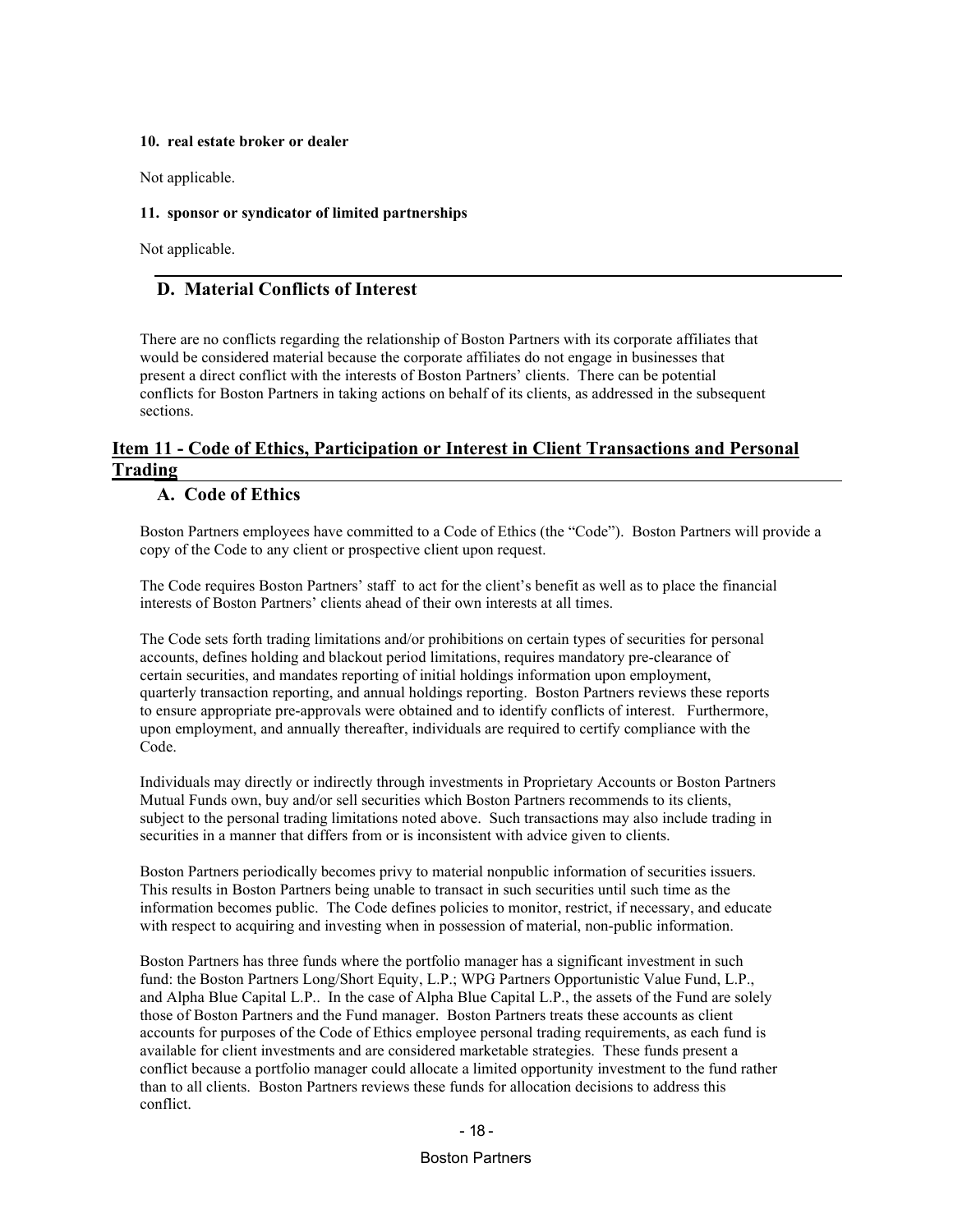### <span id="page-28-0"></span>**B. Participation or Interest in Client Transactions**

Boston Partners will buy or sell securities or investment products for clients in which Boston Partners or a related person has some financial interest, and buys or sells for itself securities that it also purchases for clients.

Boston Partners recognizes that potential conflicts arise from its participation in client interests and has taken reasonable measures to mitigate such conflicts.

Employees of Boston Partners who are registered representatives of Boston Partners Securities sell securities in the form of limited partnership interests, limited liability company interests or shares in its registered or unregistered funds in which Boston Partners or any affiliate may have an investment which may be substantial. From time to time, Boston Partners, or an affiliate, provides seed money to a new investment company, separate account or other pooled investment vehicles managed by Boston Partners and receives in exchange shares or other interests issued by such vehicles. Boston Partners has an incentive to encourage clients to invest in its these investment funds in order to increase the size of such funds. Increasing the size of such funds may (a) lower overall expenses of the fund, some of which Boston Partners may have responsibility for; (b) permit greater marketing of the fund which will generate greater fee revenue for Boston Partners, or (c) allow Boston Partners or an affiliate to redeem its investment capital in such vehicle. Boston Partners maintains client suitability procedures to address these potential conflicts.

Boston Partners will not obtain any transaction-based compensation for any investment in any separate account or private investment vehicles in which it solicits clients to invest by prohibiting trading through affiliated broker-dealers as noted in its affiliated brokerage policy. While Boston Partners does not place trades through affiliated brokers, it executes securities trades through brokerage firms with which it maintains other advantageous relationships, such as commission share arrangements for brokerage and research services more commonly referred to as soft dollars. In these cases, the broker may expect commission business in return or Boston Partners may be incented to use client commission dollars for non-research items or inappropriately allocate mixed use items. Boston Partners has established a Trade Management Oversight Committee to evaluate brokerage services and to review commissions paid to brokers. In addition, Boston Partners maintains a Best Execution Policy and Client Commissions Practices to assist in its monitoring efforts.

Where appropriate, Boston Partners recommends that clients purchase shares of the Proprietary Accounts or Boston Partners Mutual Funds for which Boston Partners, or an affiliate, receives an investment management fee and/or certain performance-based fees for its services. In addition, Boston Partners recommends the purchase or sale by a client of securities purchased, sold, or owned by the Proprietary Accounts or Boston Partners Mutual Funds. Boston Partners will not recommend or cause a client to enter into transactions for the purpose of benefiting the direct or indirect securities holdings of Boston Partners or its affiliates or employees and addresses these conflicts through its suitability, affiliated investments, and allocation policies. Portfolio transactions by the Proprietary Accounts or Boston Partners Mutual Funds will not be subject to restrictions on employee trading as a result of any beneficial interest that Boston Partners or its principals or employees may have as outlined in the firm's personal trading policies.

### <span id="page-28-1"></span>**C. Personal Trading**

<span id="page-28-2"></span>Please see response to Item 11(A).

#### **D. Recommendations of Securities to Clients**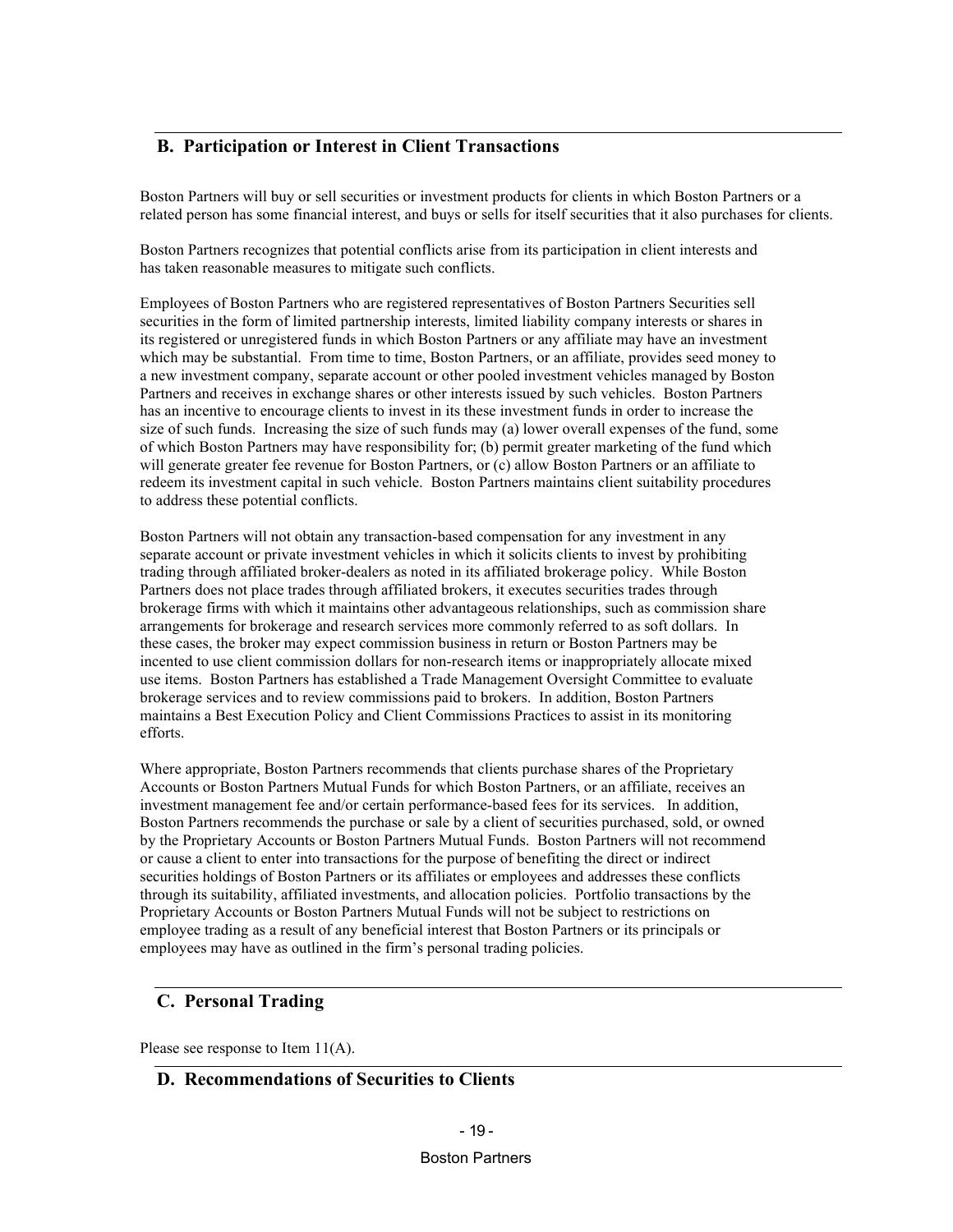From time to time senior executives of public or certain private companies such as hedge funds, investment advisers, broker-dealers, or investment banks (Value-Added Investors) may invest in Boston Partners' private funds. Their investment could create a potential conflict if Boston Partners were to invest in the securities of companies affiliated with these investors. To address potential information sharing issues, Boston Partners has developed Value-Added Investor Procedures to identify and monitor potential conflicts.

Furthermore, Boston Partners as well as various affiliates and employees of Boston Partners or its affiliates own units or shares in the Proprietary Accounts or Boston Partners Mutual Funds. In addition, Boston Partners or its affiliates or employees have a managerial interest in such Proprietary Accounts as a general or supervising partner, or have an otherwise financial interest, including but not limited to the receipt of investment management and/or certain performance-based fees, in the Proprietary Accounts or Boston Partners Mutual Funds. The interests of Boston Partners, its affiliates and its employees is, at times, significant in such investment vehicles. This investment provides an incentive for Boston Partners to favor such Proprietary Accounts and Boston Partners Mutual Funds when allocating investment opportunities. Furthermore, while Boston Partners typically aggregates client orders of separately managed accounts with Proprietary Accounts and Boston Partners Mutual Funds, there are instances whereby Boston Partners places orders independently for different accounts and/or strategies. In such circumstances, trades for one group of accounts, including but not limited to Proprietary Accounts or Boston Partners Mutual Funds, is placed before trades for another group of accounts. As a consequence, one group of accounts may be trading in a more or less favorable trading environment than the other or may receive a more favorable allocation than the other. Boston Partners addresses these conflicts through its trade aggregation and allocation procedures as well as its simultaneous management and principal transaction policies.

Boston Partners manages portfolios that invest on a "long-only" basis and also manages portfolios that use short sales. In certain cases, Boston Partners may be purchasing or holding certain securities for its long only portfolios while simultaneously selling those securities short for other portfolios. Generally, the Boston Partners portfolios purchasing or holding the securities would have a longterm favorable view of the price of the stock while the portfolios selling the stock short would have a negative trading view of the stock or may be selling the stock short as part of a strategy involving other securities transactions. Typically, the portfolios that are allowed to sell securities short also pay Boston Partners a performance-based fee. Boston Partners has an incentive to favor the portfolios selling the securities short or otherwise paying Boston Partners a performance fee with respect to the allocation of execution opportunities. Boston Partners manages these conflicts through its short sales and simultaneous management policies.

Various subsidiaries of ORIX Corporation also own the same securities that Boston Partners selects for investment. Aggregate holdings among the subsidiaries, including Boston Partners, may cause ownership to be significant. In these instances, Boston Partners might need to impose limitations on holdings, possibly precluding strategies from being fully implemented.

Boston Partners regularly seeks new clients, including corporate securities issuers with pension funds and/or general operating assets which require investment management advice. Boston Partners' investment recommendations policy precludes Boston Partners from investing in the securities of those issuers in order to enhance Boston Partners' ability to be appointed a manager of the assets of such corporate issuers. Additionally, Boston Partners or its employees have an opportunity to invest in limited opportunity securities of various issuers. Boston Partners' trade allocation and aggregation and personal trading policies are designed to mitigate these conflicts.

Accounts managed by Boston Partners have different fee structures. Certain accounts pay Boston Partners a greater fee than other accounts. In addition, Boston Partners may charge certain accounts a performance fee. Differing fee structures cause an incentive for Boston Partners to allocate certain investment opportunities to higher fee paying accounts. Similarly, Boston Partners has an incentive to effect cross transactions between clients in order to position profitable trades into higher paying

#### - 20 -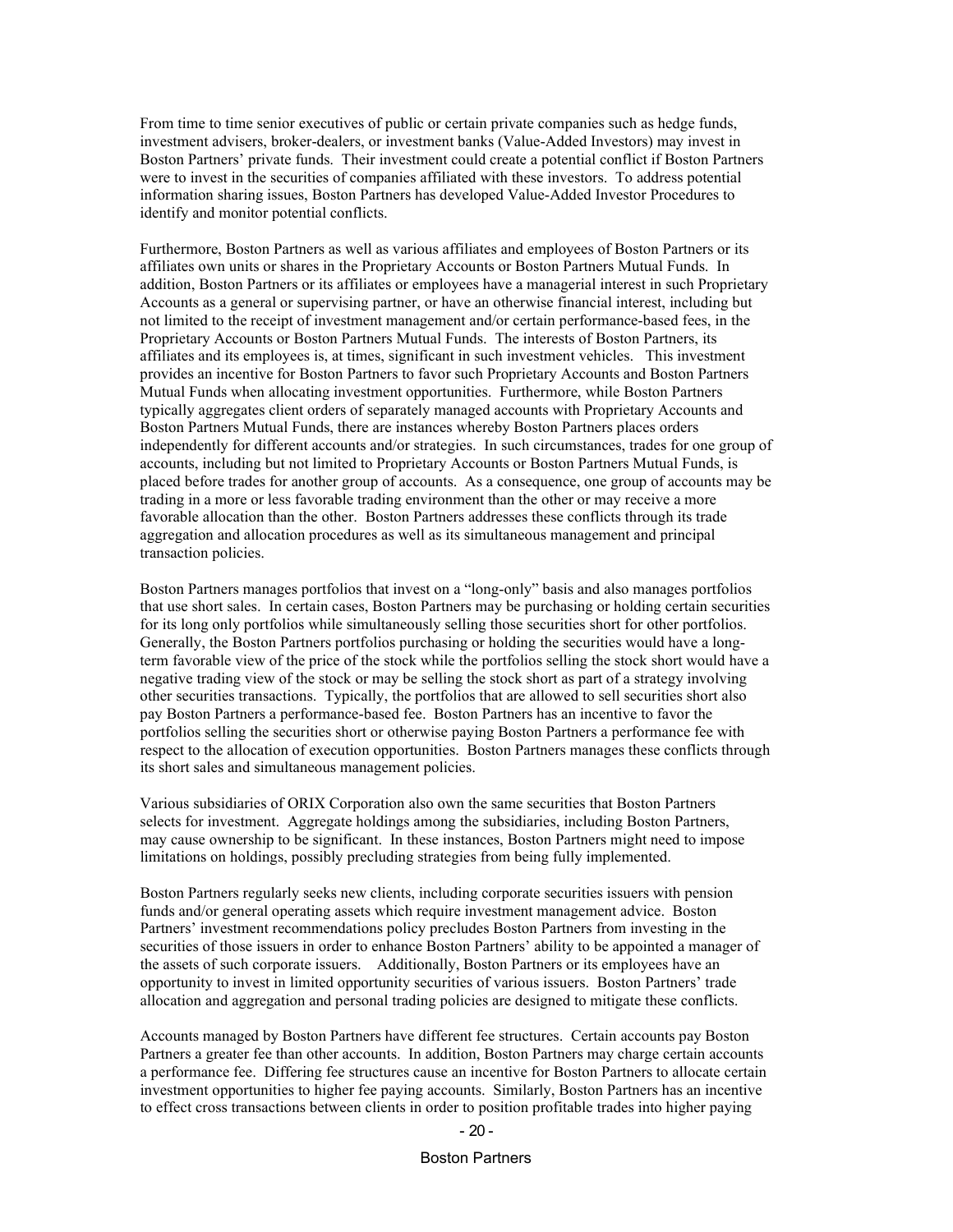and/or performance fee accounts. Even in situations in which Boston Partners believes there is no disadvantage to its clients, such transactions nonetheless create an inherent conflict of interest because Boston Partners has a duty to obtain the most favorable price for both the selling client and the purchasing client. Boston Partners has developed allocation and aggregation policies to mitigate these conflicts. Boston Partners will not undertake cross transactions except at a client's request for two or more accounts of the client.

Boston Partners periodically discusses securities which are held in client accounts with external investment professionals including, but not limited to, broker-dealers and investment professionals at other registered and non-registered investment advisory firms when sourcing and analyzing investment ideas. These discussions may include but are not limited to economic factors, market outlook, sector and industry views, and general and/or specific information regarding securities which are held in client accounts. Discussion of specific securities creates a conflict which could disadvantage Boston Partners' clients if the external parties were to act upon this non-public information, including but not limited to front-running and scalping either particular securities or numerous securities in a similar sector to the extent such information is known about Boston Partners' holdings. Boston Partners' Investment Recommendations Policy, Selective Disclosure Policy, and Conduct Codes establish policies prohibiting discussion of client investments for non-business purposes. Boston Partners permits discussions with and disclosure of security holdings to sell-side brokers. However, Boston Partners precludes disclosing to buy-side investment professionals whether or not Boston Partners owns a particular security when discussing investment ideas, disclosing its immediate intent to purchase or sell a particular security, or making consensus decisions to trade a security in a particular direction.

Boston Partners typically provides investors in its funds with monthly letters and quarterly commentaries and capital statements. In addition, participants receive annual Audited Financial Statements and annual Schedule K-1s for private funds. Unitholders can negotiate their level of client reporting directly with Boston Partners. As a result, certain unitholders may invest on terms that provide access to information that is not generally available to other unitholders and, as a result, may be able to act on such additional information (i.e., request withdrawals) that other unitholders do not receive. In addition, the portfolio manager may advise other Proprietary Funds and/or separately managed accounts pursuant to substantially the same strategy as is employed by a particular single strategy hedge fund, and unitholders of such Proprietary Funds and/or separately managed accounts may have greater access to information and/or more advantageous liquidity rights than other unitholders investing in the strategy, resulting in certain persons potentially having the ability to exit the strategy or liquidate positions in advance of other unitholders in a similar strategy.

#### <span id="page-30-1"></span><span id="page-30-0"></span>**Item 12 - Brokerage Practices**

#### **A. Selecting Brokerage Firms**

Boston Partners generally has authority to select broker-dealers and to negotiate rates of commissions, commission equivalents, and other transaction-related charges ("commissions") to be paid. When Boston Partners is responsible for broker selection, best execution (i.e., prompt and reliable execution at the most favorable prices reasonably obtainable considering prevailing market conditions, liquidity characteristics of the investment, brokerage and research services provided, and portfolio manager objectives) is the primary consideration in placing portfolio transactions with a particular brokerdealer.

Boston Partners attempts to achieve these results by choosing broker-dealers to execute transactions based on various factors, including but not limited to: (1) the value, quality and breadth of their services, (2) their professional capabilities (including use of capital), and (3) the comparative brokerage commission rates which they offer. Accordingly, transactions will not always be executed at the lowest available price or commission, but will be within a generally competitive range as Boston Partners does not adhere to any rigid formula in making the selection of any particular brokerdealer for portfolio transactions, but weights a combination of the preceding (and other) factors.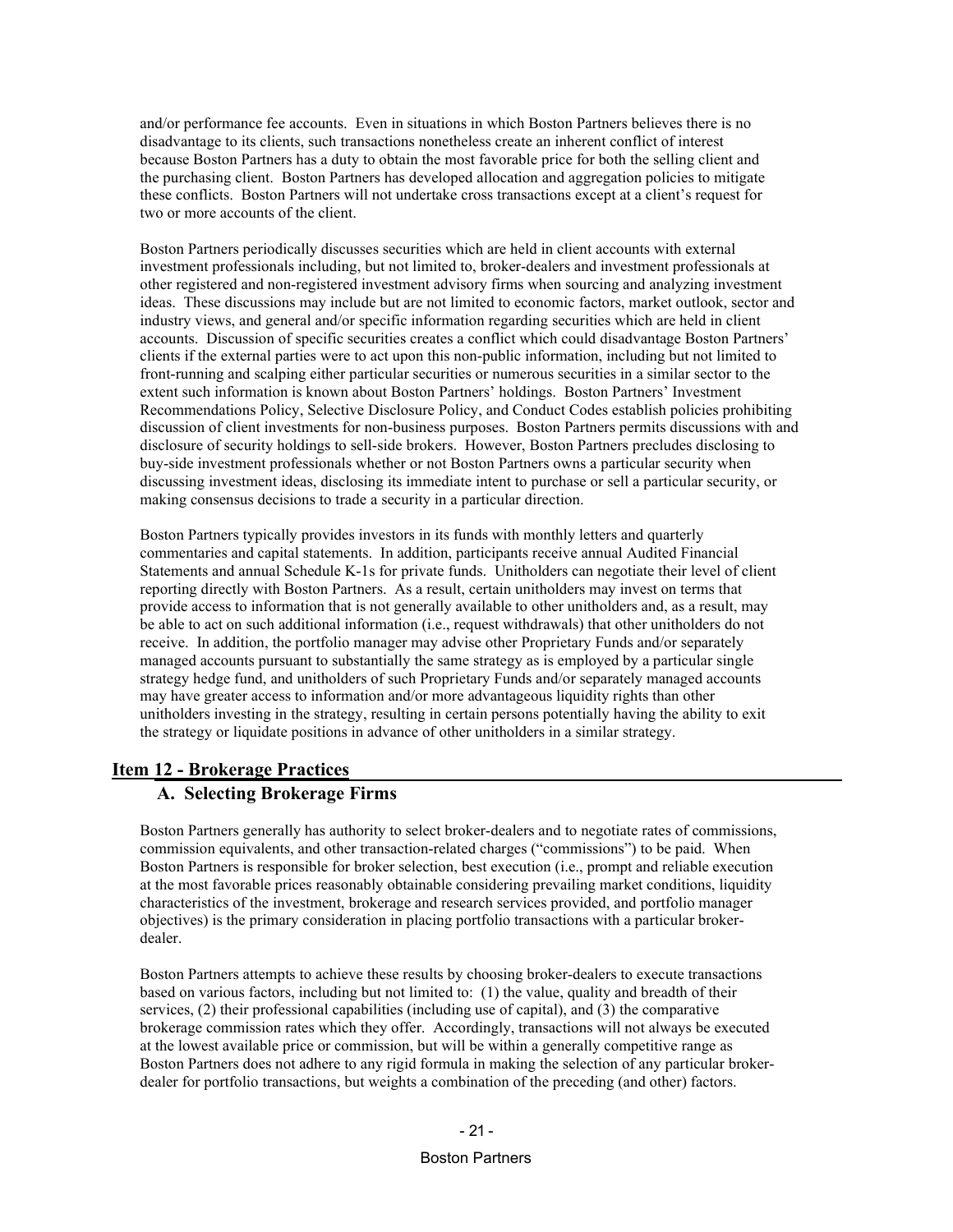Boston Partners has no duty or obligation to seek in advance competitive bidding for the most favorable commission rate applicable to any particular portfolio transaction or to select any brokerdealer on the basis of its purported or "posted" commission rate, but will endeavor to be aware of the current level of the commissions of eligible broker-dealers and to minimize the expenses incurred for effecting client transactions to the extent consistent with the interests and policies of the accounts. Although Boston Partners generally seeks competitive commission rates, it will not necessarily pay the lowest commission. Transactions may involve specialized services on the part of the brokerdealer involved and thereby entail higher commissions than would be the case with other transactions requiring more routine services.

### <span id="page-31-0"></span>**12.A.1. Research and Other Soft Dollar Benefits**

Boston Partners may use client commissions to acquire both proprietary research created by a brokerdealer firm and other research products created by non broker-dealer third parties as defined by the July 18, 2006 interpretive guidance issued by the SEC regarding the "soft dollar" safe harbor of Section 28(e) of the Exchange Act. When Boston Partners obtains brokerage and research services as a result of client transactions, Boston Partners receives a benefit, as Boston Partners does not have to pay for such services. Boston Partners uses client commission arrangements ("CCAs") for both proprietary and third-party research services.

CCAs are a mechanism that enables Boston Partners to accrue research commission credits with an executing broker providing best execution services and later direct the executing broker to pay other brokers/vendors for qualifying proprietary and third-party research services. These arrangements enable Boston Partners to determine more accurately the value of brokerage services by separating the traditional bundled commission into two components, execution and research.

Research services and products include, but are not limited to: 1) research reports on particular industries and companies, 2) comprehensive database services which provide current and/or historical information on securities and companies, SEC filings, and earnings estimates, 3) quotation, trading and news systems which provide current market data and news, 4) economic surveys and analysis which provide economic and political forecasting tools, 5) fundamental industry analysis, 6) quantitative technical analysis, 7) Boston Partners order management system, and 8) various other products and services providing assistance to Boston Partners in the performance of its investment decision-making responsibilities and/or trade execution and settlement. Where a product or service obtained with commission dollars provides both research and non-research assistance, Boston Partners makes a reasonable allocation of the cost which may be paid for with commission dollars. The portion of the cost of a mixed-use product that is not allocable to research is paid by Boston Partners.

Broker-dealers who provide research services would be eligible to receive a commission which is in excess of the commission another broker-dealer would charge if, in the judgment of Boston Partners, the higher commission is reasonable in relation to the value of all the brokerage and research services rendered.

Boston Partners maintains a fluid commission budget that fluctuates in size subject to the nature, quantity, and quality of the brokerage execution and research services acquired throughout the year. These services are evaluated on a continuous basis as follows:

**Execution Services:** the execution capabilities of each broker are continuously monitored by the Director of Equity Trading and the actual transaction costs are analyzed by a third-party provider to ensure the costs are commensurate with industry standards. Key criteria for execution include: access to natural liquidity, electronic trading tools, expertise in stocks/sectors, client access, program trading capabilities, capital commitment, derivatives trading, international trading expertise, and anonymity. The Director of Equity Trading is responsible for negotiating the commission rates for these services with each broker.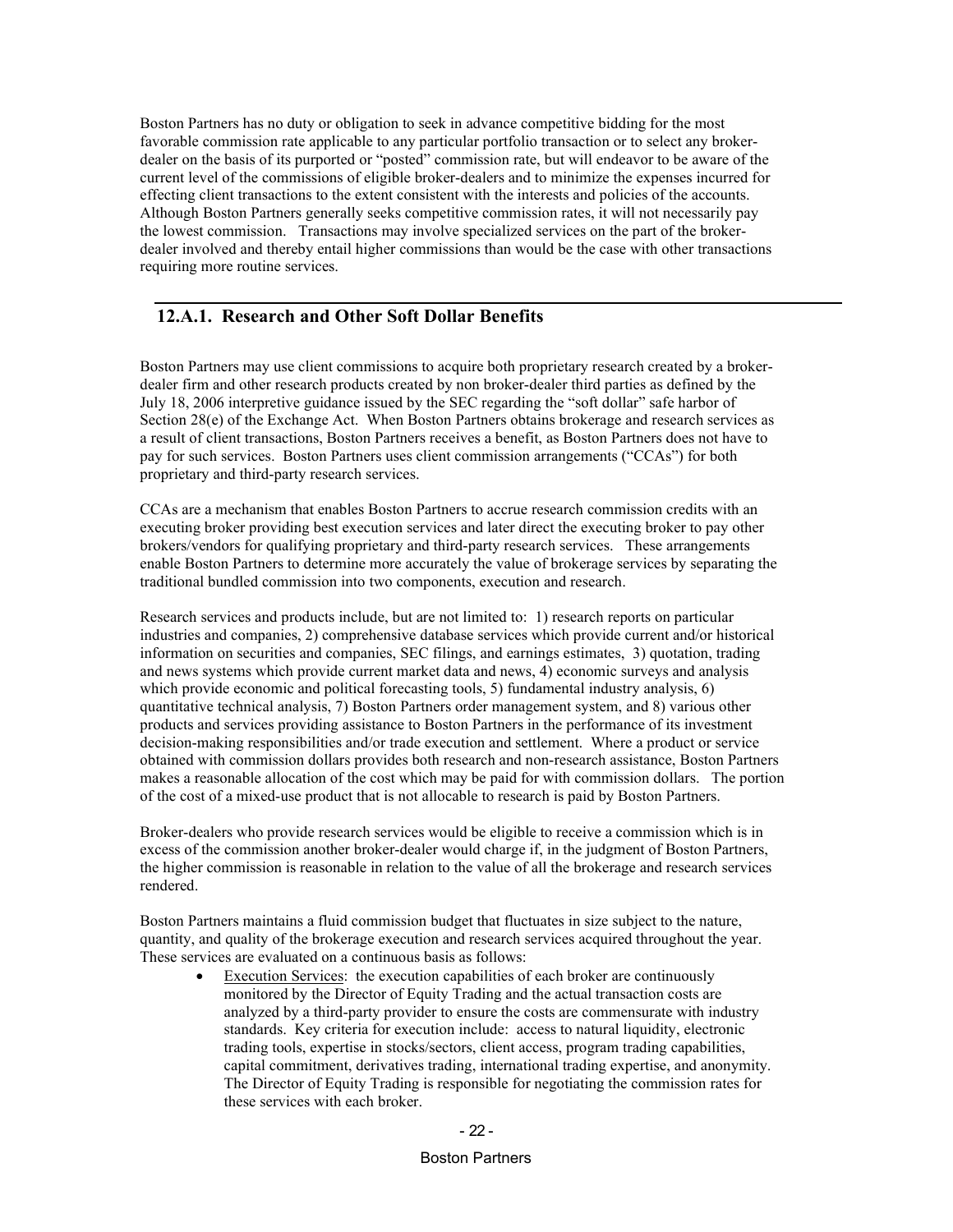- Broker Research / Independent Research Provider (IRP): research services utilized by Boston Partners portfolio managers, analysts, and traders are evaluated on a service by service basis and individually rated by the event consumer via an on-line voting application. A limited number of research services are acquired through a packaged subscription whereby the fee is negotiated based on the nature, quantity, and quality of the research offering. The aggregated result of these two research valuation methodologies forms the overall compensation level assigned to each provider. Typical research services consumed include: access to corporate management, analyst calls, conferences, idea generation, bespoke research, models, macro research and stock/industry analysis.
- Brokerage Services, Market Data, Quotation Systems, and Analytics: this component of the budget is initially established at the beginning of the year and will fluctuate as new services are added and existing services are maintained/terminated at their renewal period.

Research services utilized by Boston Partners from the execution of transactions for client accounts are used by Boston Partners to manage all of its clients' accounts without differentiation between clients whose transactions generate such research and those that do not. Accordingly, certain brokerage commissions paid by one account are applied towards payment for research services that are not used in the service of that account. Nor does Boston Partners attempt to allocate the relative costs or benefits of research services among its clients, believing that the research services received will help Boston Partners fulfill its overall duties to client accounts over which it has discretionary authority. Furthermore, advisory fees are not reduced as a result of Boston Partners' use of such research services.

Boston Partners does not engage expert networks to provide research to it. Boston Partners does not accept a client that will not allow Boston Partners to obtain brokerage and research services as a result of transactions in the client's account.

#### <span id="page-32-0"></span>**12.A.2. Brokerage for Client Referrals**

<span id="page-32-1"></span>Not applicable.

### **12.A.3. Directed Brokerage**

**12.A.3.a**.

Not applicable.

**12.A.3.b**

In some circumstances, clients designate a particular broker-dealer through which trades are to be effected or introduced, typically under such terms as the client negotiates with the particular brokerdealer. Clients do so for several reasons, including defraying consulting fees or participating in a commission recapture program.

Where a client directs that Boston Partners use a particular broker-dealer, Boston Partners is generally not in a position to negotiate commissions or spreads or to select brokers-dealers based on best execution. Under these circumstances a disparity typically exists between the commissions or spreads charged to clients who direct brokerage transactions and the commissions or spreads charged to Boston Partners' other clients who do not instruct Boston Partners to use a particular brokerdealer. As a result, Boston Partners may be unable to achieve most favorable execution of client transactions. Direction of transactions to brokers by clients may cost clients money.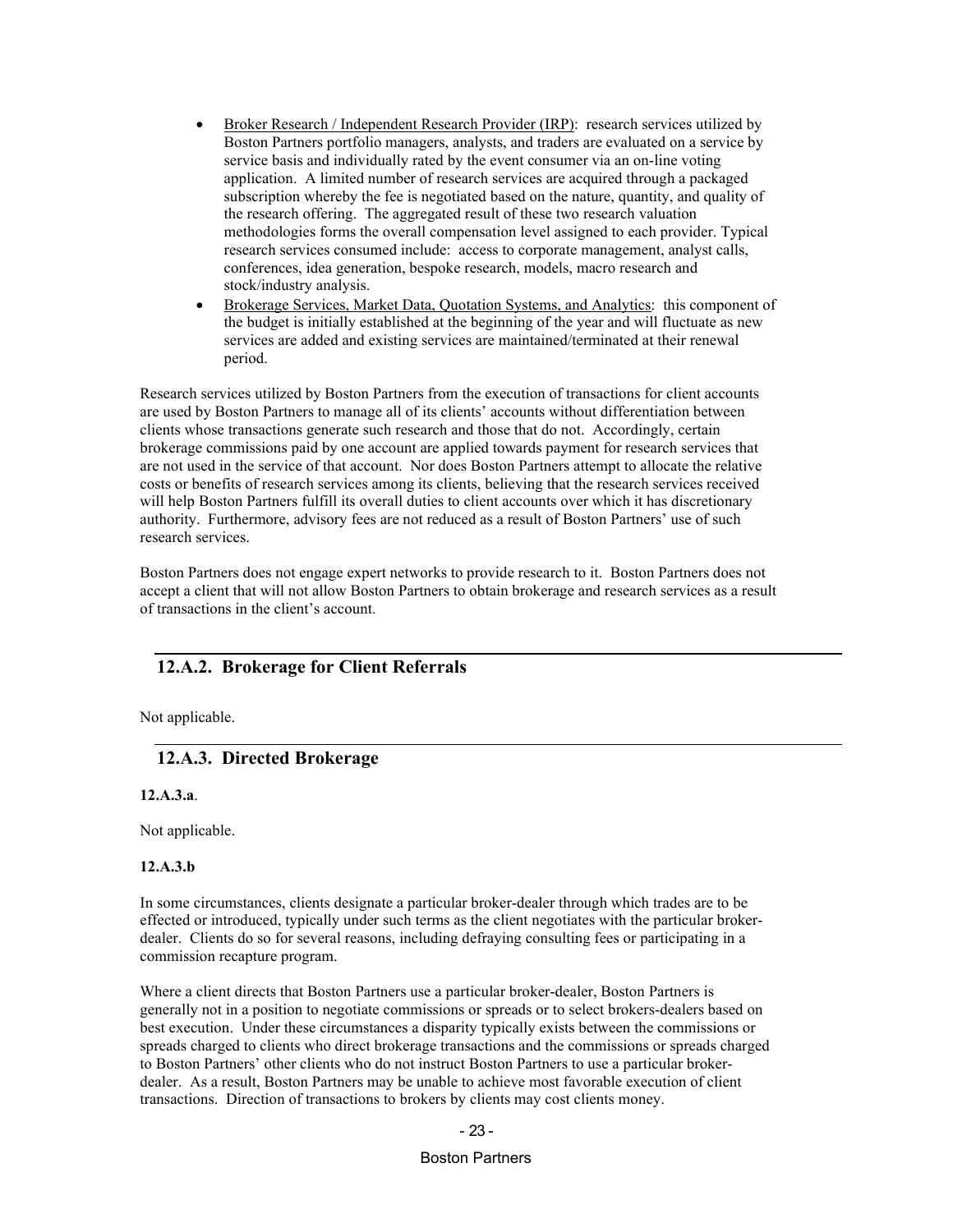Boston Partners typically fills directed or preferred trades at the end of block trading activity for a particular security which is being traded by the product line. Accordingly, transactions for clients that direct or prefer brokerage may be subject to price movements, particularly in the case of illiquid securities or large orders, which could result in the client receiving a price that is less favorable than the price obtained for a block order. Under these circumstances, the direction by a client of a particular broker or dealer to execute trades may result in higher commissions, greater spreads, or less favorable net prices than might be the case if Boston Partners were able to negotiate commission rates or spreads freely, or to select brokers or dealers based on best execution.

#### **Wrap Programs**

Wrap fee account transactions are typically executed with the Sponsor due to the all inclusive fee structure. Boston Partners will trade away from the Sponsor when the Sponsor does not have the capability to effect transactions in a particular security or when Boston Partners believes that trading away will provide it with best price, and/or execution of orders taking into consideration all of the factors Boston Partners typically considers in its best execution analysis which are described in Boston Partners' Best Execution Policy, a copy of which is available upon request.

When Boston Partners trades its Wrap Program accounts away from the Sponsor and alongside its other client separately managed, Proprietary Accounts and Boston Partners Mutual Funds, the trade may be stepped out to the Sponsor, and the execution price is generally marked up or marked down to reflect the commission charged on the transaction by the executing broker dealer. Commissions, and other expenses, incurred in connection with any transactions executed with broker dealers other than the Sponsor, are typically borne by the client. Therefore, it is important for clients who enroll in a Wrap Program where Boston Partners serves as the investment adviser to satisfy themselves that the program is suitable for them due to the additional commission incurred by them when Boston Partners trades away from the Sponsor.

When execution occurs through the Sponsor, Boston Partners does not have the ability to negotiate commissions or other costs for the execution of transactions in the client's account since such execution costs are included in the all-inclusive fee charged by the Sponsor. Therefore, it is essential the clients in a Wrap Program satisfy themselves that the Sponsor is able to provide best price and execution of orders.

#### **New Issues**

Boston Partners participates from time to time in IPOs for either short-term trading or for investment purposes. Product lines participate to varying degrees, and some product lines generally do not participate at all, such as Alpha Blue Capital LP, Global Sustainability and Wrap Program product lines. Other product lines may only participate to a limited degree, including but not limited to the Boston Partners Large Cap strategies, Mid Cap, Global, International and Emerging Market Equity strategies. The amount of performance contribution varies from year-to-year depending on IPO availability and prevailing market conditions. Boston Partners cannot guarantee continued access to IPOs or any ability to profit from them in the future.

In determining its indication of interest and allocation, WPG Partners primarily considers: (i) the account's investment objectives and restrictions, (ii) risk and turnover tolerance; (iii) cash availability; (iv) size of the account; (v) nature and size allocation of the new issue; (v) FINRA Rules 5130 and 5131; and (vi) commitment to the security.

When participating for short-term trading, Boston Partners primarily takes into consideration the market capitalization of the security when determining the suitability of an IPO for a particular product line. For IPOs that are suitable for two or more product lines, the amount of shares received from the broker will be split pro-rata based on the assets of the participating product lines. The distribution of shares from the IPO is then allocated among client accounts within a product line. If sufficient shares are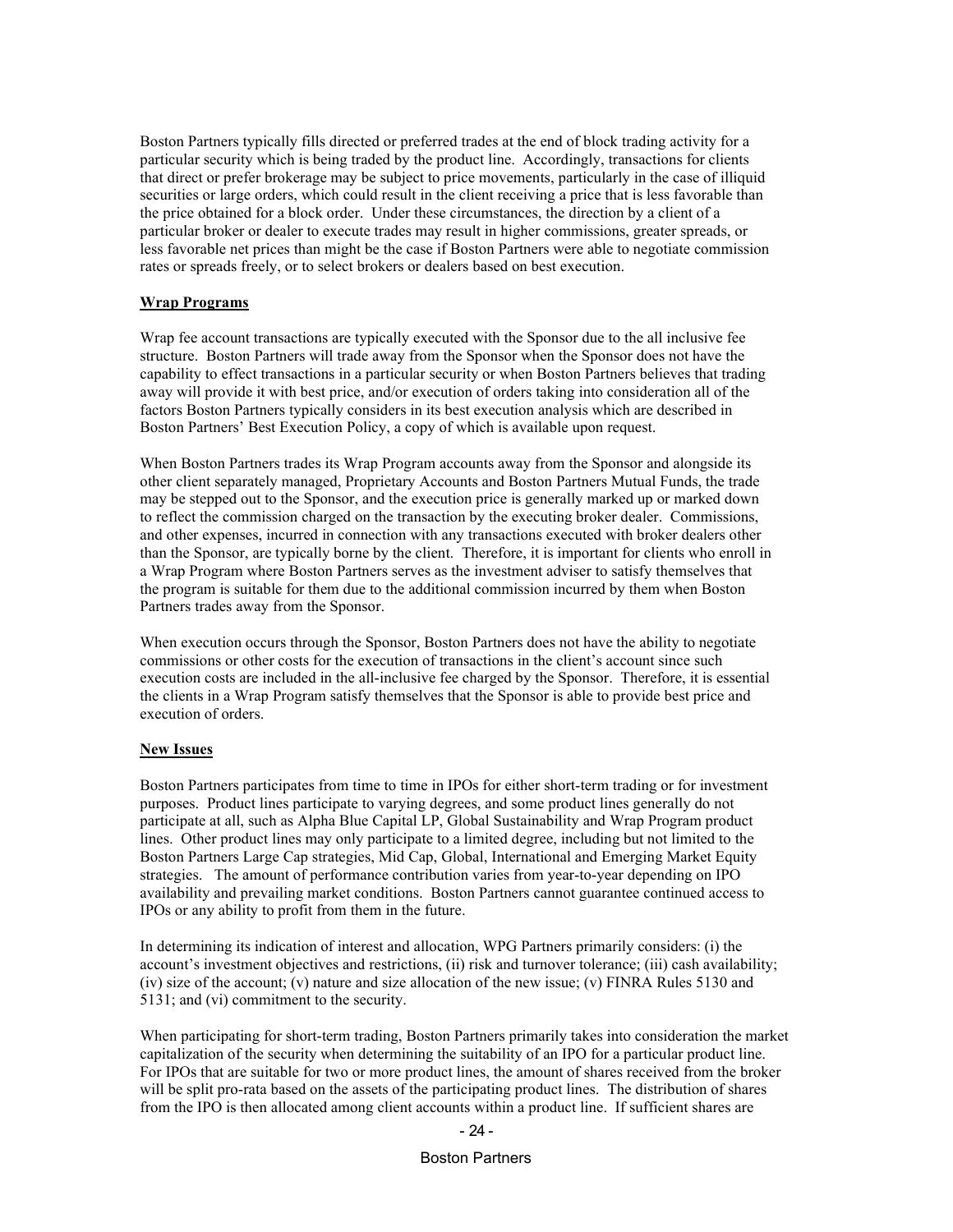available, all accounts within the product line participate pro-rata based on their assets under management, subject to cash availability and investment suitability.

When the amount of shares allocated to Boston Partners is insufficient for all accounts to participate pro-rata, the allocation will be based on an account receiving the lesser of a 0.1% position weighting at cost, or 10 consecutive flipped IPO allocations, whereby the account is the sole participant in the trade, again subject to cash availability and investment suitability. An account will continue to be "filled" until the aforementioned target ("target") is reached before proceeding to the next account in the rotation. In reaching the target, an account may have an opportunity to participate in 10 consecutive flipped IPOs. Advisory clients with large accounts usually receive a greater number of allocations in flipped IPO securities and the cash proceeds that result from such transactions. Conversely, clients with small accounts typically receive a lesser number of IPO allocations and the cash proceeds that result from such transactions. Additionally, clients with smaller accounts may not receive any flipped IPOs for an extended period depending how many large accounts are in the same product line and listed before them in the rotation.

If the IPO is an investment that will be held as part of Boston Partners' regular investment strategy and the issue is suitable for two or more product lines, the shares received from the broker-dealer will be split based upon the indication of interest submitted by the portfolio manager for the product line. IPOs retained for investment purposes adhere to Boston Partners' investment strategies.

#### **Cross Trades**

Boston Partners will not undertake cross transactions except at a client's request for two or more accounts of the client.

#### <span id="page-34-0"></span>**B. Order Aggregation**

#### **Allocation and Aggregation of Orders**

Boston Partners manages numerous accounts, including separately managed accounts, Proprietary Accounts, Boston Partners Mutual Funds, and Wrap Fee Programs. Accounts in these distribution vehicles have similar investment objectives. Additionally, accounts in different product lines with different investment objectives frequently trade in the same securities. Despite such similarities, portfolio decisions relating to Boston Partners accounts are made independent of each other in light of differing conditions and the performance resulting from such decisions will differ from client to client.

There are instances where Boston Partners will not purchase or sell securities at the same time or in the same proportionate amounts for all eligible clients or will purchase long for one investment strategy while selling short for another investment strategy. Therefore, not all clients will necessarily participate in the same investment opportunity or participate on the same basis. In allocating investments among clients of the same investment strategy (including in what sequence orders for trades are placed), Boston Partners will use its best reasonable business judgment and will take into account such factors as the investment objectives and strategies of the clients, position weightings, cash availability, risk tolerance, size of the account, and a client's request for directed brokerage all in order to provide, on balance, a result that Boston Partners in good faith believes is fair and equitable to each client over time.

If the same investment decision is made for two or more accounts within or across investment strategies, Boston Partners will seek to aggregate such transactions for the same security into a single "bunched" order to obtain best execution and/or price for participating accounts. However, various factors including, but not limited to, portfolio construction or liquidity contribute to Boston Partners'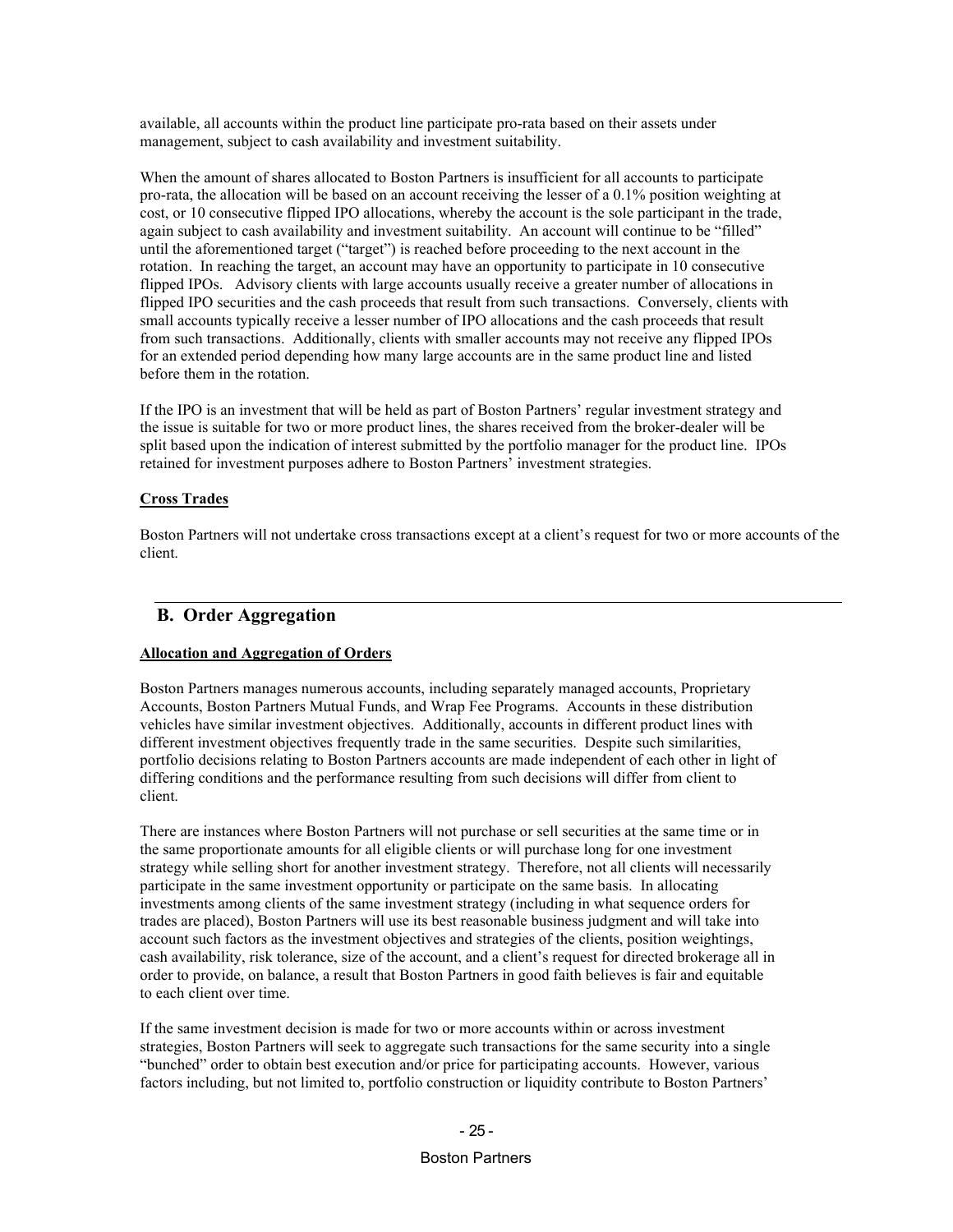decision on whether to advance or delay the purchase or sale of a security for one group of Boston Partners accounts.

Boston Partners generally groups client accounts of a product line into the following categories: I) accounts for which Boston Partners has full trading authority without any direction as to the brokers to be used by Boston Partners; II) accounts for which Boston Partners has been directed to use one or more particular brokers; and III) accounts that are part of a Wrap Fee Program or similar program where the client pays a fee to the Sponsor that includes all execution costs.

Boston Partners generally fills directed or preferred trades (Category II trades) at the end of block trading activity for a particular security and does not combine these trades with a block order ("sequenced" trades).

Category III trades are normally transmitted to the Wrap Fee Sponsor for execution at the same time Category I trades are executed by Boston Partners' institutional trading desk. Accordingly, Category I and III trades may compete against one another in the marketplace and may result in less favorable prices for either category. Boston Partners will generally rotate the trading order of Category III groups each calendar day so that one group will not be advantaged or disadvantaged by consistently trading before or after another group of accounts. Each Wrap Fee Program will be considered a separate group for purposes of the rotation sequence.

There are certain exceptions to this aggregation/rotation methodology. For example, one or more of the accounts in Category II may be aggregated with accounts in Category I for certain transactions if Boston Partners believes it is reasonably likely that such aggregation will result in best execution. This may not be likely for Category III accounts that are part of a Wrap Fee Program for which Boston Partners manages substantial assets or where the Sponsor has discouraged or prohibited trading away from the Sponsor because of cost, administrative, or other client relations issues.

In addition, an account's position in the rotation is skipped if there is an issue with the readiness of the account to trade, including but not limited to questions regarding suitability, reconciliation issues, and communication systems failures with the particular account.

When aggregating orders of a particular strategy is determined to be in the best interest of clients, the following allocation guidelines generally are followed for all portfolios which are participating in the execution under the same trading circumstances (i.e., price limits, time of entry, etc.):

- Aggregated orders filled in their entirety will be allocated among the participating accounts as determined by either: i) pro-rata by account market value or ii) an account's target weighting for a particular security.
- With respect to partial allocations, the executed portion of the transaction will be allocated on i) a pro-rata basis with each portfolio involved receiving a percentage of the executed portion of the order based upon each portfolio's percentage of the original order or ii) by an account's target weighting for a particular security. In the event of a de minimus allocation, the trader has the authority to determine an appropriate allocation methodology.

Transaction costs, including brokerage commission allocations, are shared pro-rata based upon each client's participation in the executed portion of the transaction. The allocation generally will be made at the average execution price, or at prices mathematically closest to the average price, for accounts participating in a particular aggregated transaction. Every effort will be made to use a single average price for such allocations, and the trader has the responsibility for all necessary documentation.

Notwithstanding any of the foregoing, an aggregated order may be allocated on a basis different from noted above if all clients receive fair and equitable treatment over time. The trader is charged with making this determination.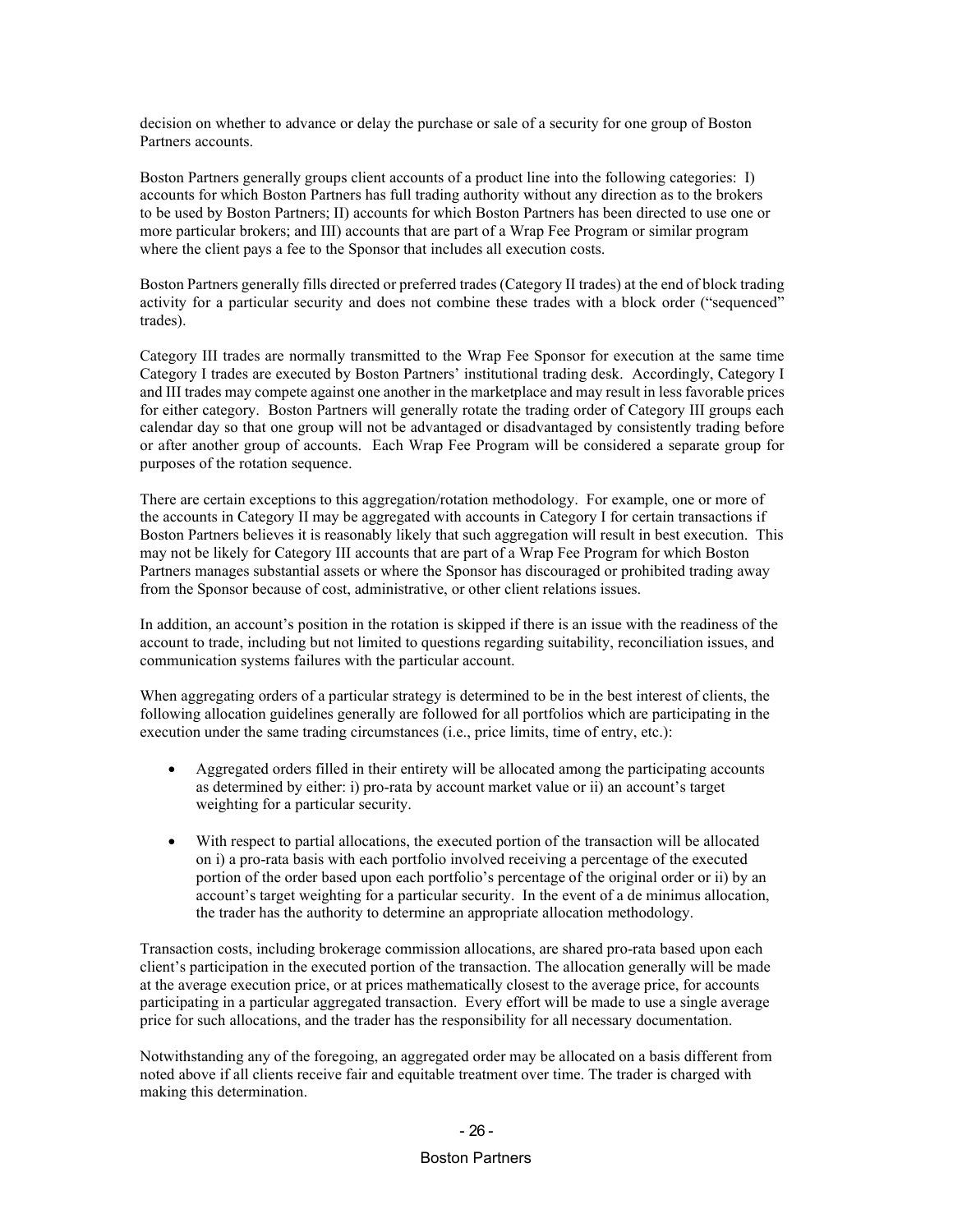#### **Item 13 - Review of Accounts**

### **A. Periodic Reviews**

Boston Partners accounts are reviewed regularly, generally daily, by the assigned portfolio manager and/or management team.

#### **B. Review Triggers**

Supplementary in-depth reviews by the manager are triggered by various factors such as contributions to or distributions from an account, changing economic or market conditions or revised client objectives. Exception reporting is reviewed by the Compliance Department.

### **C. Regular Reports**

Boston Partners typically provides clients with a report of account holdings, transaction summaries, and performance data either monthly or quarterly.

All reports from Boston Partners are in addition to any communication which a client receives from their other service providers, such as custodians and prime brokers. At a client's reasonable request, Boston Partners provides additional information as mutually agreed between the client and Boston Partners. Investors in Boston Partners private funds will receive reports directly from the fund administrator which, in the case of the Boston Partners private funds*,* may be supplemented by reports from Boston Partners.

Wrap Program clients receive reporting directly from the Sponsor.

## **Item 14 - Client Referrals and Other Compensation A. Third Party Payments**

Not applicable.

### **B. Retention of Solicitors**

Boston Partners does use third party solicitors to obtain new clients or fund investors in Canada. There will be an intercompany revenue transfer where an affiliated company of Boston Partners provides sales and marketing for Boston Partners products.

### **Item 15 - Custody**

Boston Partners does not have custody of its clients' assets. Boston Partners does act as the general partner of certain hedge funds for which it will be deemed to have custody under certain rules promulgated by the SEC. All such funds have audited financial statements.

### **Item 16 - Investment Discretion**

#### **Discretionary Authority for Trading**

Boston Partners accepts investment discretion for client assets. All discretionary accounts are required to execute an investment management agreement granting Boston Partners the authority to act as a discretionary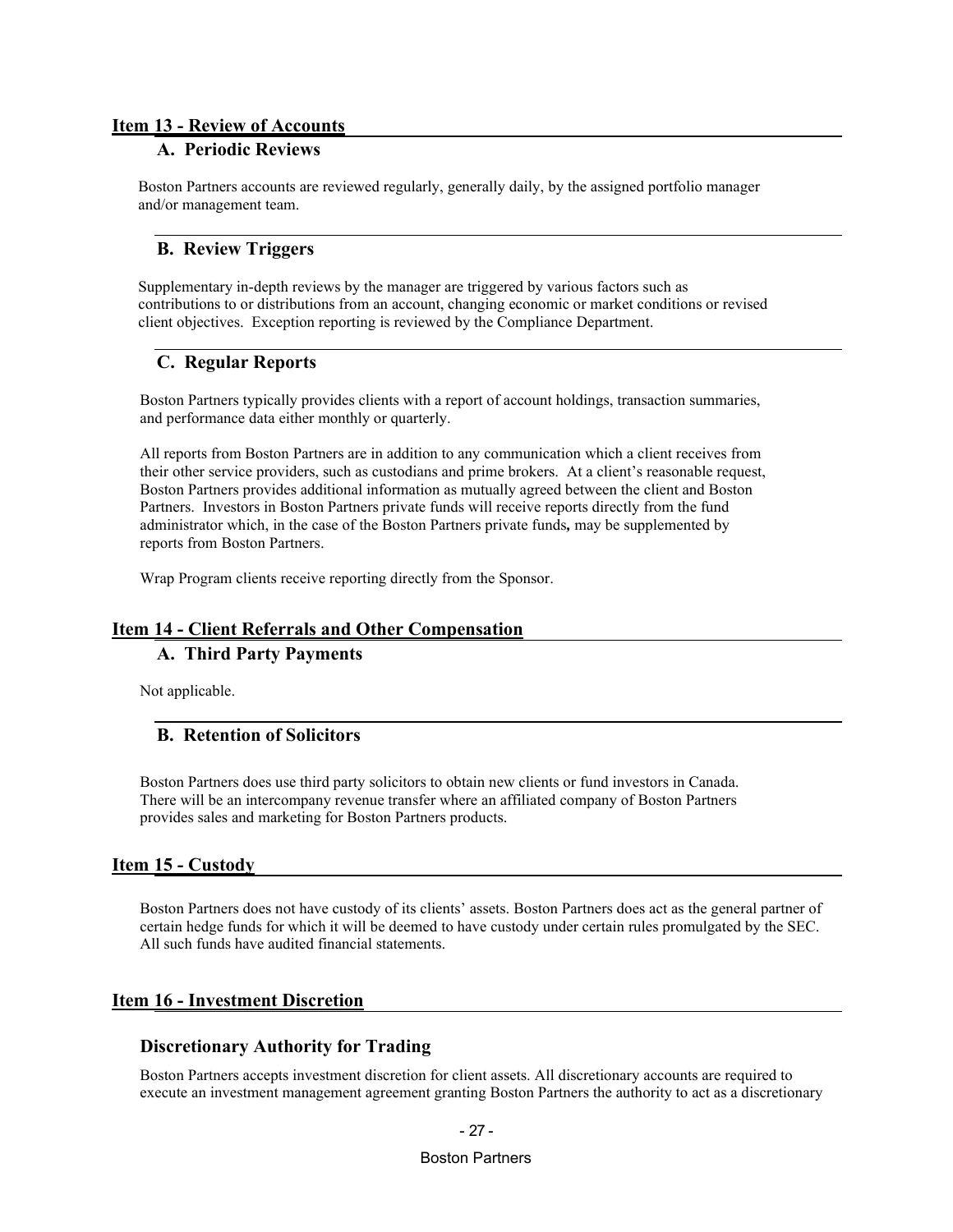investment manager. Boston Partners will accept reasonable limitations on its authority through client guideline restrictions, provided that the restrictions are essentially consistent with Boston Partners' investment process.

#### **Item 17 - Voting Client Securities**

### **Proxy Votes**

#### **PROXY VOTING POLICIES AND PROCEDURES**

Please see [www.boston-partners.com](http://www.boston-partners.com/) for Boston Partners' current Proxy Voting Policy and Procedures.

### **Item 18 - Financial Information**

#### **Financial Condition**

A balance sheet is not required to be provided.

#### **Item 19 – Requirements for State-Registered Advisers**

Not applicable.

#### **Item 20 - Business Continuity Plan**

Please see [www.boston-partners.com](http://www.boston-partners.com/) for Boston Partners' Business Continuity Plan.

#### **Item 21 - Information Security Program**

### **Regulation S-P Privacy Notice**

#### **PRIVACY NOTIFICATION: BOSTON PARTNERS GLOBAL INVESTORS, INC. ("BOSTON PARTNERS") BOSTON PARTNERS SECURITIES, LLC ("BOSTON PARTNERS SECURITIES")**

#### **FACTS**: **WHAT DO BOSTON PARTNERS AND BOSTON PARTNERS SECURITIES DO WITH YOUR PERSONAL INFORMATION?**

#### **Why?**

Financial companies choose how they share your personal information. Federal law gives consumers the right to limit some but not all sharing. Federal law also requires us to tell you how we collect, share, and protect your personal information. Please read this notice carefully to understand what we do.

#### **What?**

The types of personal information we collect and share depend on the product or service we provide to you. This information can include:

- Social Security number and assets;
- Account balances and transaction history; and
- Investment experience and wire transfer instructions.

### **How?**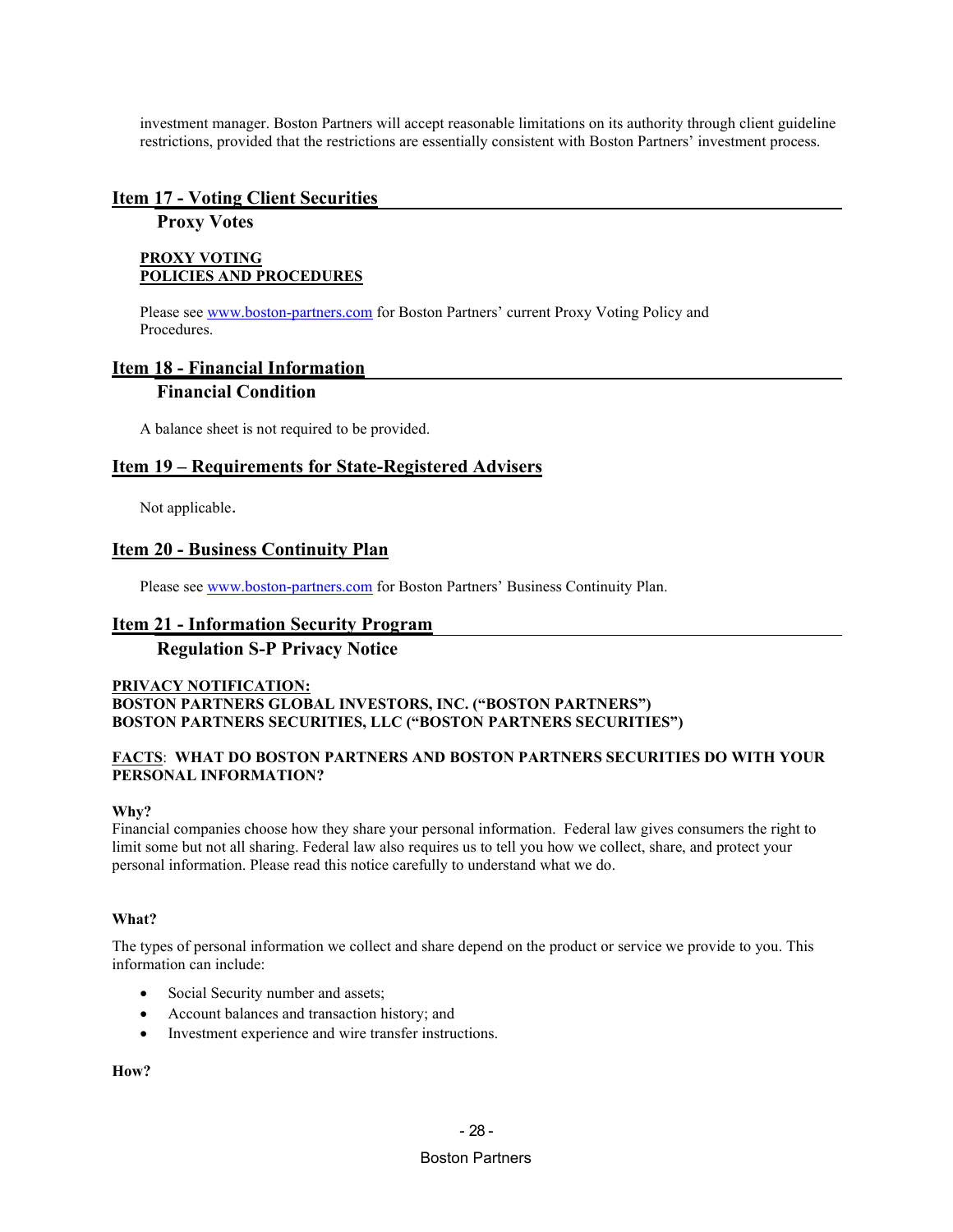All financial companies need to share customers' personal information to run their everyday business. In the section below, we list the reasons financial companies can share their customers' personal information; the reasons Boston Partners and Boston Partners Securities choose to share; and whether you can limit this sharing.

#### **REASONS WE CAN SHARE YOUR PERSONAL INFORMATION**

**For our everyday business purposes –** such as to process your transactions, maintain your account(s), respond to court orders and legal investigations, or report to credit bureaus

- Do Boston Partners and Boston Partners Securities share?
	- o Yes
- Can you limit this sharing?
	- o No

**For our marketing purposes –** to offer our products and services to you

- Do Boston Partners and Boston Partners Securities share?
	- o Yes
- Can you limit this sharing?
	- o Yes

#### **For joint marketing with other financial companies**

- Do Boston Partners and Boston Partners Securities share?
	- o No
- Can you limit this sharing?
	- o We don't share

#### **For our affiliates' everyday business purposes –** information about your transactions and experiences

- Do Boston Partners and Boston Partners Securities share?
	- o Yes
- Can you limit this sharing?
	- o No

#### **For our affiliates' everyday business purposes** – information about your creditworthiness

- Do Boston Partners and Boston Partners Securities share?
	- o No
- Can you limit this sharing?
	- o We don't share

#### **For our affiliates to market to you**

- Do Boston Partners and Boston Partners Securities share?
	- o Yes
- Can you limit this sharing?

## o Yes

### **For nonaffiliates to market to you**

- Do Boston Partners and Boston Partners Securities share?
	- o Yes
- Can you limit this sharing?
	- o Yes, unless the sharing hinders everyday business purposes

**To limit our sharing:** 833-646-1409. Visit us online: https://www.boston-partners.com/contact-us/.

#### **Please note:**

If you are a *new* customer, we can begin sharing your information 30 days from the date we sent this notice. When you are *no longer* our customer, we may continue to share your information as described in this notice. However, you can contact us at any time to limit our sharing.

#### - 29 -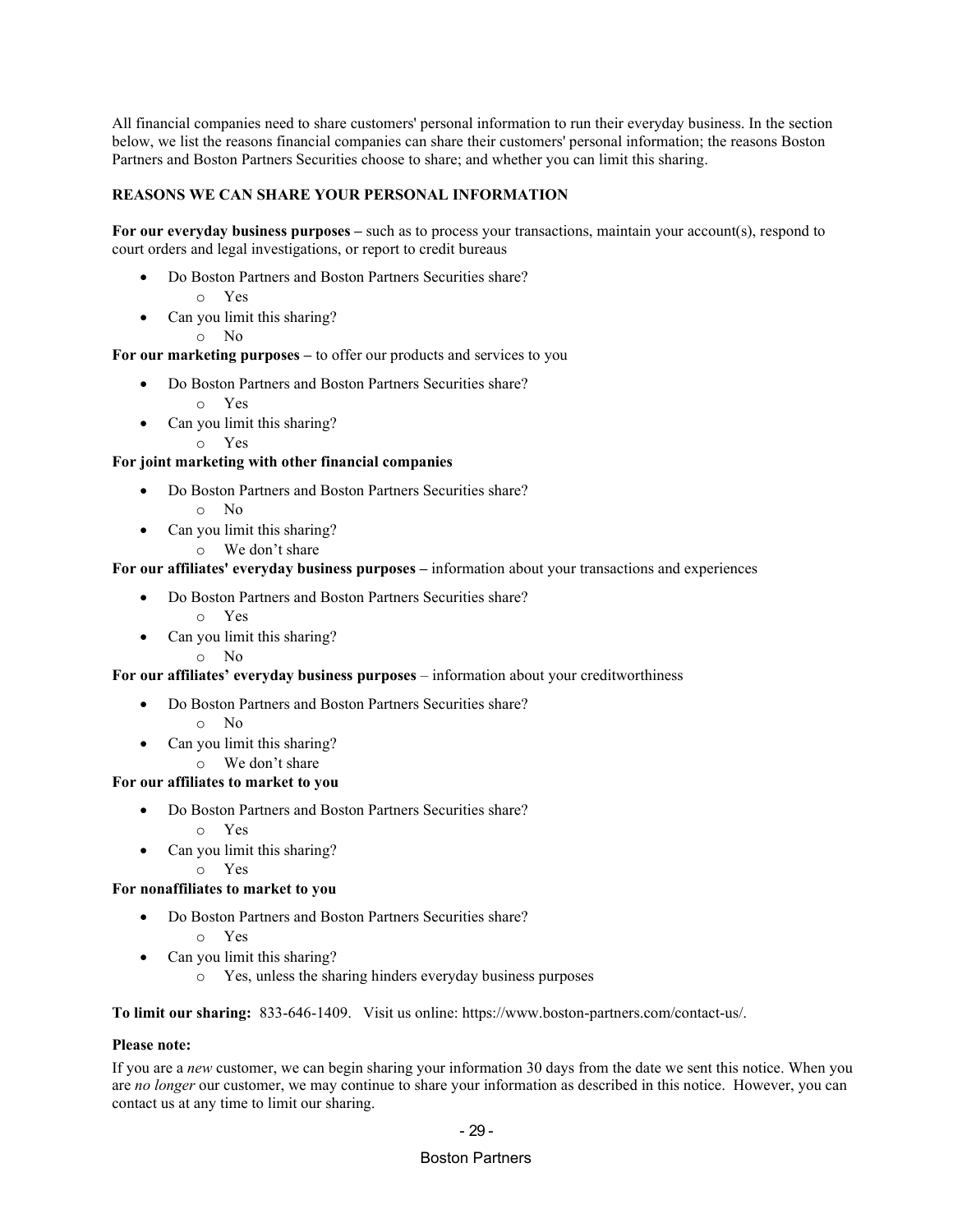#### **Questions?** Call 833-646-1409

#### **Who we are**

#### **Who is providing this notice?**

Boston Partners and its subsidiary, Boston Partners Securities.

#### **What we do**

#### **How do Boston Partners and Boston Partners Securities protect my personal information?**

To protect your personal information from unauthorized access and use, we use security measures that comply with federal law. These measures include computer safeguards and secured files and buildings.

#### **How do Boston Partners and Boston Partners Securities collect my personal information?**

We collect your personal information, for example, when you:

- Give us your contact information;
- Open an account or buy securities from us; or
- Tell us where to send the money or make a wire transfer.

We also collect your personal information from others, such as credit bureaus, affiliates, or other companies.

#### **Why can't I limit all sharing?**

Federal law gives you the right to limit only:

- sharing for affiliates' everyday business purposes information about your creditworthiness;
- affiliates from using your information to market to you; and
- sharing for nonaffiliates to market to you.

State laws and individual companies may give you additional rights to limit sharing.

#### **What happens when I limit sharing for an account I hold jointly with someone else?**

Your choices will apply to everyone on your account – unless you tell us otherwise.

#### **DEFINITIONS**

#### **Affiliates**

Companies related by common ownership or control. They can be financial and nonfinancial companies.

• *Our affiliates include entities with the Boston Partners name and are under common control by our parent company, ORIX Corporation.*

#### **Nonaffiliates**

Companies not related by common ownership or control. They can be financial and nonfinancial companies.

• *Boston Partners and Boston Partners Securities shares information with nonaffiliates so they can market to you.*

#### **Joint marketing**

A formal agreement between nonaffiliated financial companies that together market financial products or services to you.

• *Boston Partners and Boston Partners Securities do not engage in joint marketing.*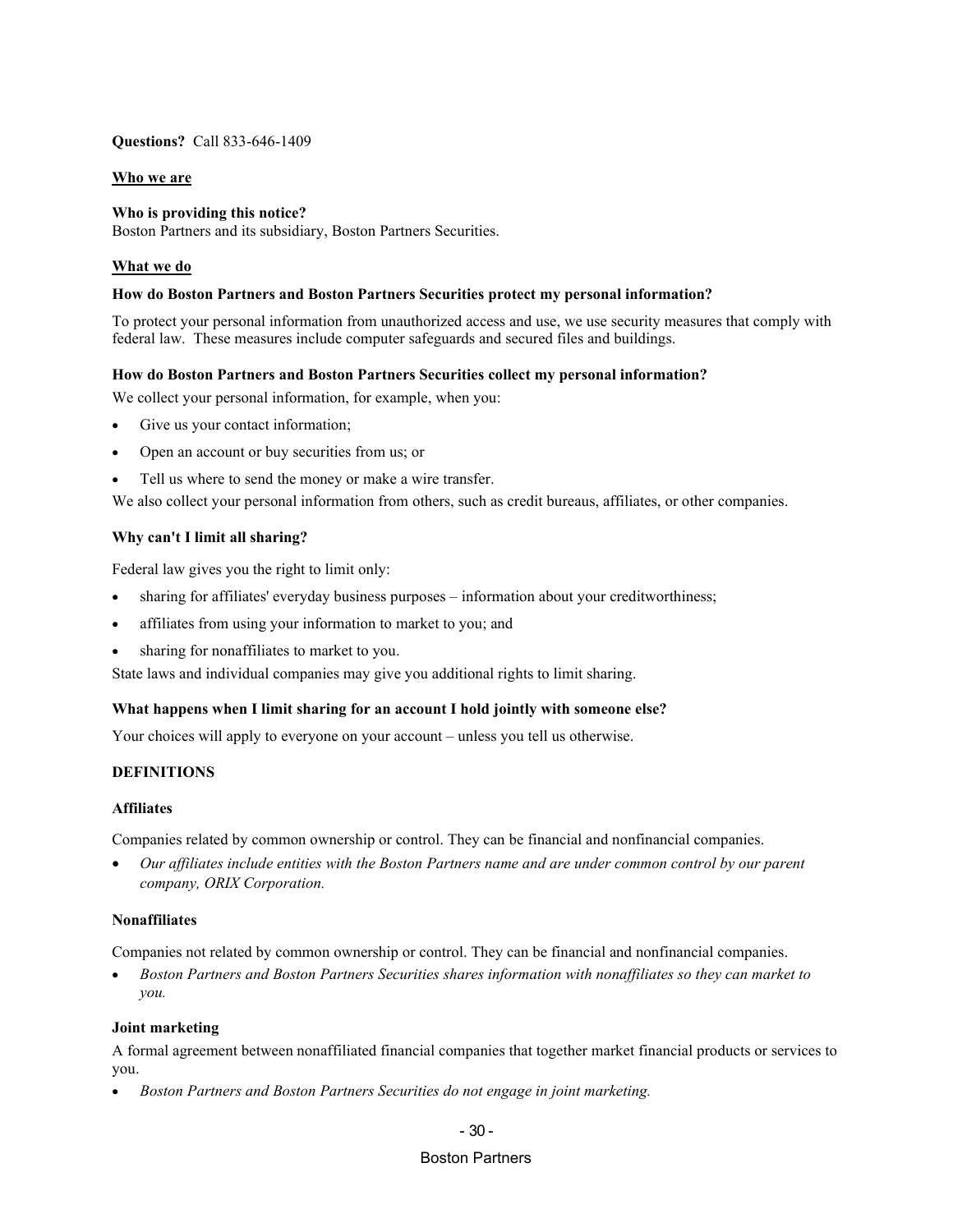#### **OTHER IMPORTANT INFORMATION**

For more information about our privacy practices, please review our Privacy Notice which is located at [https://www.boston-partners.com/.](https://www.boston-partners.com/)

### **California Consumer Privacy Act Notice at Collection**

#### **For California Residents – California Consumer Privacy Act Notice At Collection:**

This Notice at Collection and Use of Personal Information ("Notice at Collection") applies to California residents and describes the personal information that we collect as well as our purposes for using such information, in accordance with the California Consumer Privacy Act (along with any implementing regulations as may be amended from time to time, "CCPA").

Terms used in this section have the meaning ascribed to them in the CCPA. We are a "business."

#### **Information We Collect**

Depending on how you interact with us, we may collect certain categories of personal information from or about you including:

• identifiers and similar information such as, name, address, date of birth, email address, social security number, driver's license number, tax identification number, passport number, online identifiers or other similar identifiers;

• additional information protected under certain federal or state laws such as a signature, education information, state identification number, credit card, bank account, assets, account balances, wire instructions, or other financial information;

• characteristics of protected classifications under certain federal or state laws, including gender, national origin, or marital status;

• certain information that may qualify as "special category" data under the GDPR such as information on trade union membership;

• commercial information, including records of products or services purchased, obtained, or considered, or other purchasing histories or tendencies, including funds in which you are invested, investments considered, or sources of wealth;

• internet or other electronic network activity information, including interactions with our website or use of certain online tools;

audio, electronic, visual, or similar information;

• professional or employment-related information, including investment experience, occupation, compensation, employer, and title; and

• inferences drawn from any of the information identified above to create a profile reflecting your preferences or similar information, including your potential interest in investing in new funds.

#### **How We Use Collected Information**

We may use your personal information for our business or commercial purposes such as:

• performing services on behalf of a fund, including fulfilling your requests, maintaining or servicing accounts, providing investor relations service, processing subscriptions, withdrawals and redemptions (as applicable), verifying information, processing payments, or providing similar services;

communicating with you;

• performing our contractual and regulatory obligations to a subscriber to a fund, including providing updates on a fund's performance, providing tax reporting and other operational matters;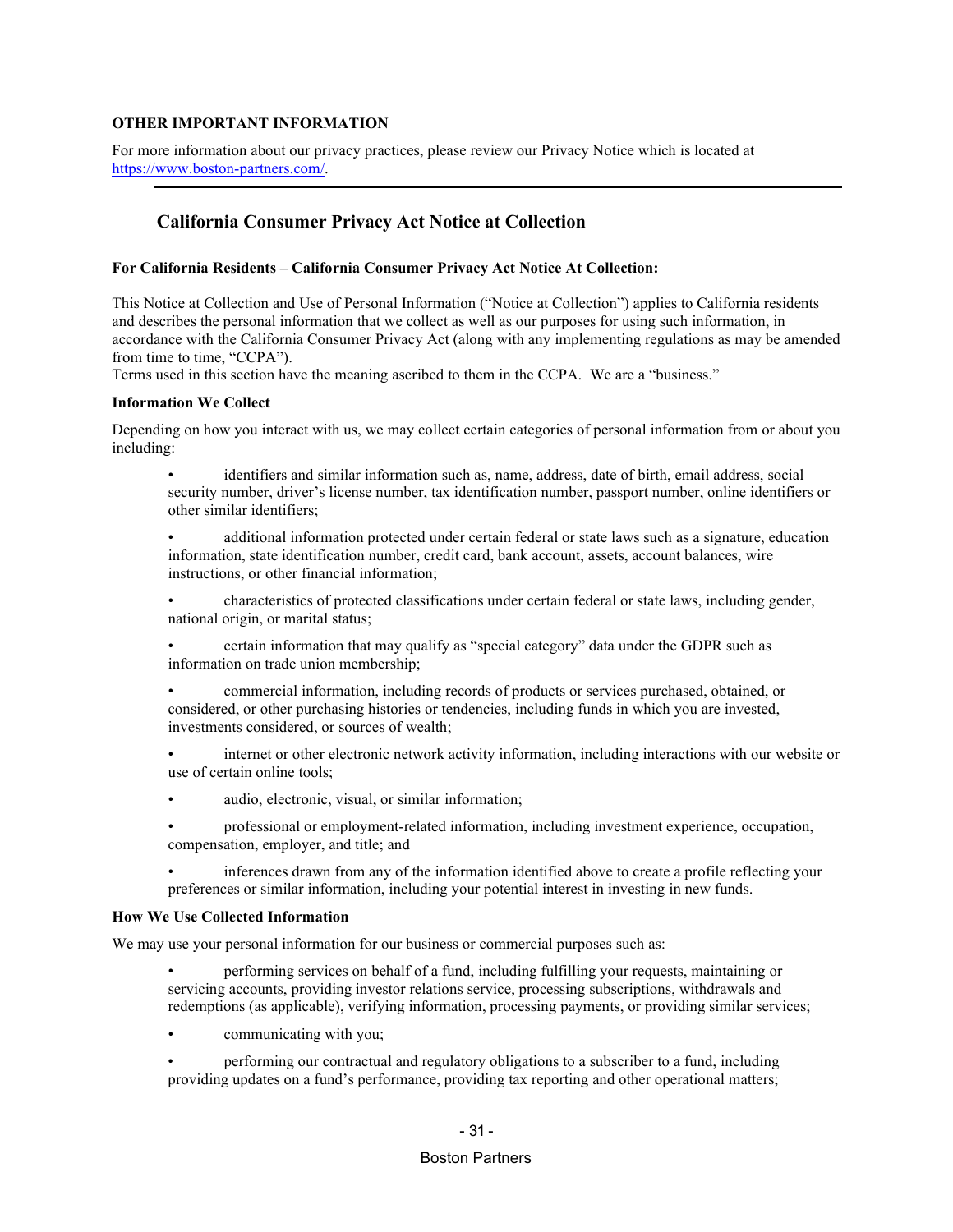detecting security incidents and protecting against malicious, deceptive, fraudulent, or illegal activity, including preventing fraud and conducting "Know Your Client," anti-money laundering, terrorist financing, and conflict checks;

- enabling or effecting commercial transactions;
- where permitted by applicable law, providing you with marketing or promotional materials;
- administering and improving our website; and
- internal operations, including troubleshooting, data analysis, testing, research, statistical and survey purposes.

#### **Further Information**

For more information about our privacy practices, please review our Privacy Notice which is located at https://www.boston-partners.com/.

#### **How to Contact Us**

If you have any questions, comments or requests regarding this Notice at Collection, please contact us by calling 833-646-1409 or through our website by accessing the following link: https://www.boston-partners.com/contact-us/.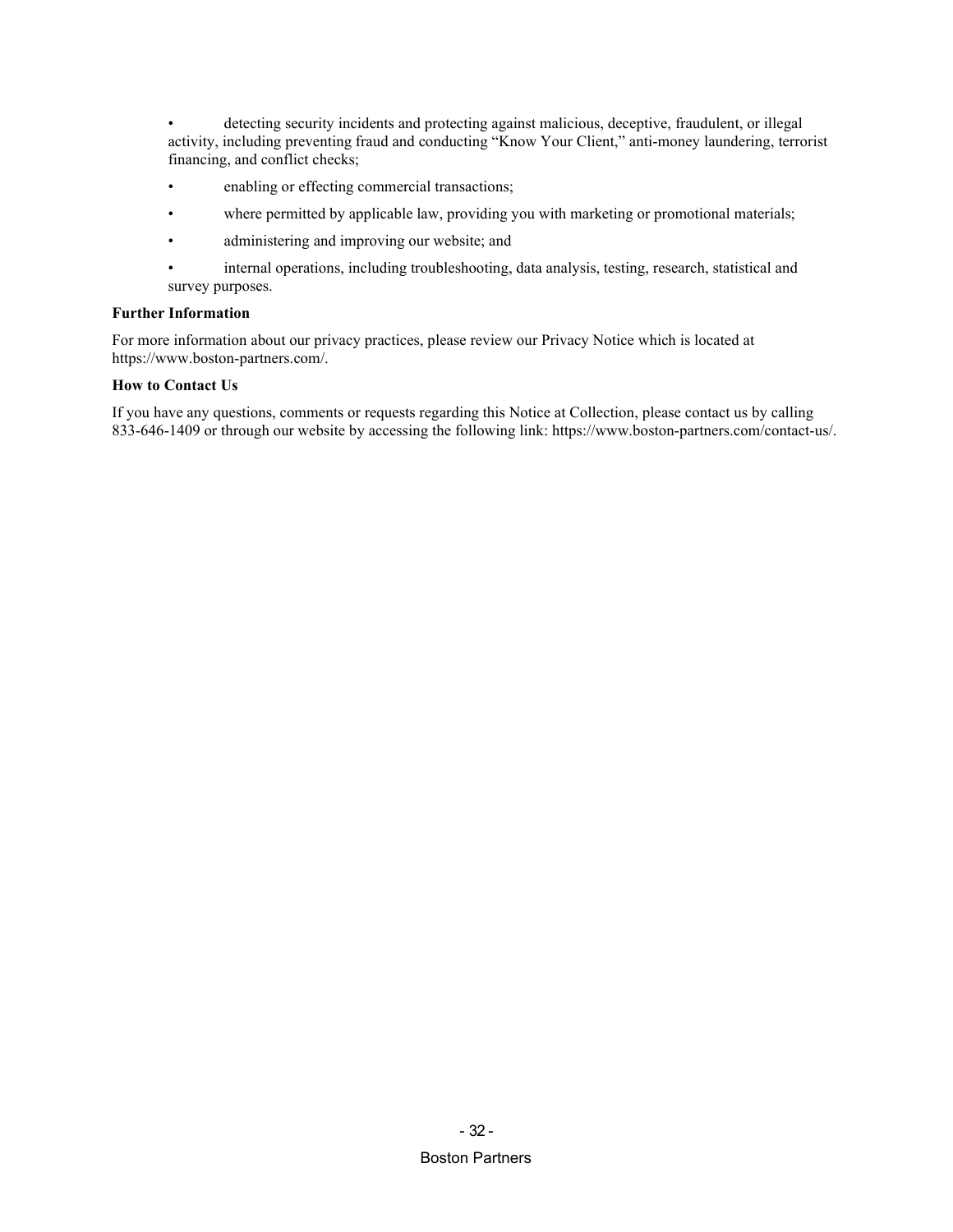### **Brochure Supplement (Part 2B of Form ADV)**

#### **Education and Business Standards**

Boston Partners requires that advisors in its employ have a bachelor's degree and further coursework demonstrating knowledge of investment management. Examples of acceptable coursework include: an MBA, a CFP®, a CFA, a ChFC, JD, CTFA, EA or CPA. Additionally, advisors must have work experience that demonstrates their aptitude for investment management.

#### **Professional Certifications**

Employees have earned certifications and credentials that are required to be explained in further detail.

Certified Financial Planner (CFP): Certified Financial Planners are licensed by the CFP Board to use the CFP mark. CFP certification requirements:

- Bachelor's degree from an accredited college or university.
- Completion of the financial planning education requirements set by the CFP Board ([www.cfp.net](http://www.cfp.net/)).
- Successful completion of the CFP® Certification Exam.
- Three-year qualifying full-time work experience.
- Successfully pass the Candidate Fitness Standards and background check.

Chartered Financial Analyst (CFA): Chartered Financial Analysts are licensed by the CFA Institute to use the CFA mark. CFA certification requirements:

- Hold a bachelor's degree from an accredited institution or have equivalent education or work experience.
- Successful completion of all three exam levels of the CFA Program.
- Have 48 months of [acceptable professional work experience](http://www.cfainstitute.org/about/membership/process/Pages/work_experience.aspx) in the investment decisionmaking process.
- Fulfill society requirements, which vary by society. Unless you are upgrading from affiliate membership, all societies requir[e two sponsor statements](http://www.cfainstitute.org/about/membership/process/Pages/membership_sponsors.aspx) as part of each application; these are submitted online by your sponsors.
- Agree to adhere to and sign the Member's Agreement, a [Professional Conduct Statement,](http://www.cfainstitute.org/ethics/conduct/Pages/about_pcs.aspx) and any additional documentation requested by CFA Institute.

Enrolled Agent (EA): Enrolled Agents are enrolled by the Internal Revenue Service and authorized to use the EA designation. EA enrollment requirements:

- Successful completion of the three-part IRS Special Enrollment Examination (SEE), or completion of five years of employment by the IRS in a position which regularly interpreted and applied the tax code and its regulations.
- Successfully pass the background check conducted by the IRS.

Certified Public Accountant (CPA): Certified Public Accountants are licensed by the National Association of State Boards of Accountancy, Inc. (NASBA) to use the CPA mark. CPA certification requirements:

- Bachelor's degree from an accredited college or university, which includes a minimum number of qualifying credit hours in accounting and business administration with an additional 1 year study. After August 1, 2009, this requirement for 5 years study is the "150 hour rule" set by the NASBA and has been adopted by the majority of state boards; prior to August 1, 2009, 120 hours plus 2 years' work experience was the requirement.
- Successful completion of the Uniform Certified Public Accountant Examination which is set by the American Institute of Certified Public Accountants and administered by the NASBA.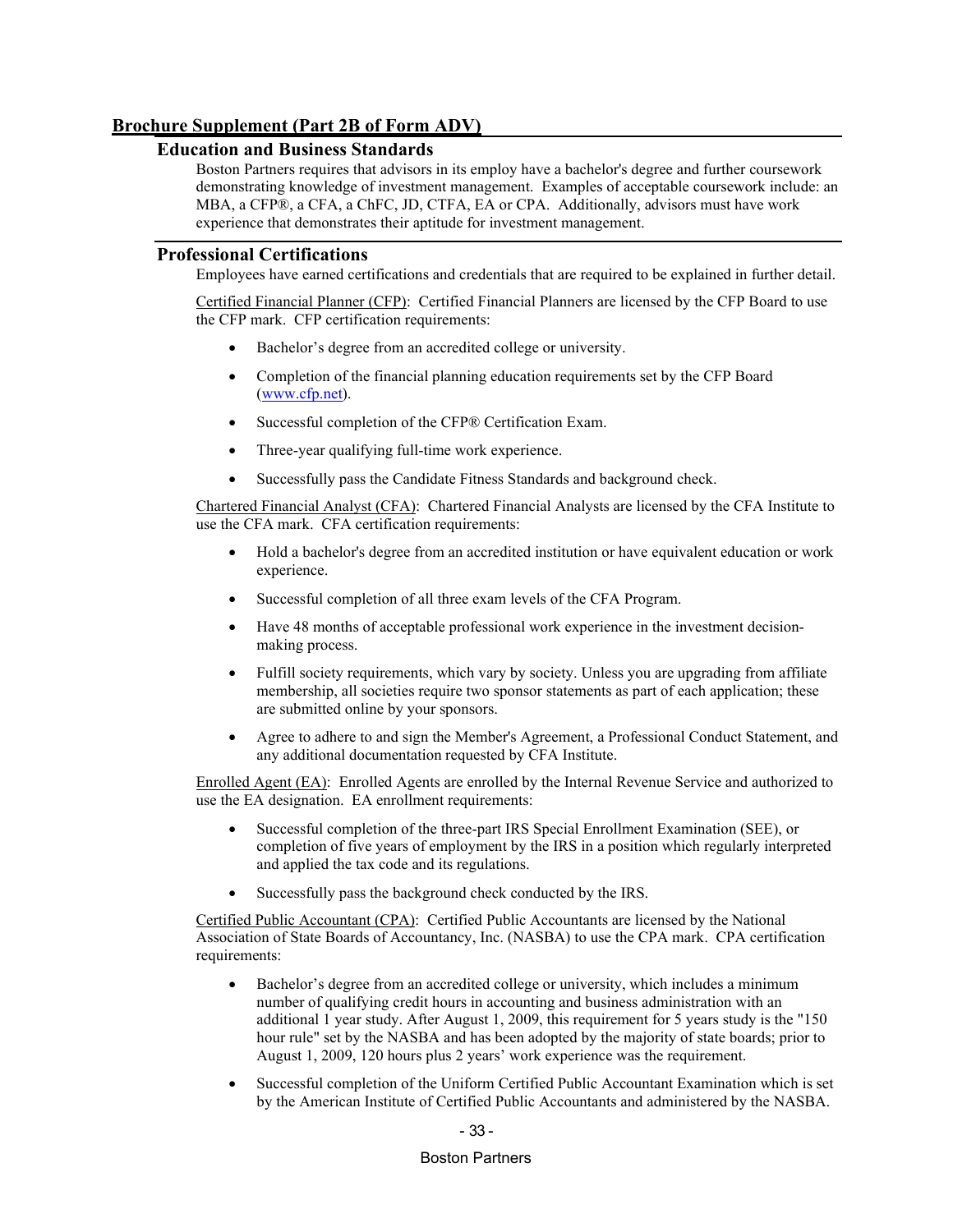- Additional state education and experience requirements, depending on the state.
- Most states require a special examination on ethics.
- Continuing professional education, which varies by states, but most require 120 hours of CPE every 3 years with a minimum of 20 hours per calendar year.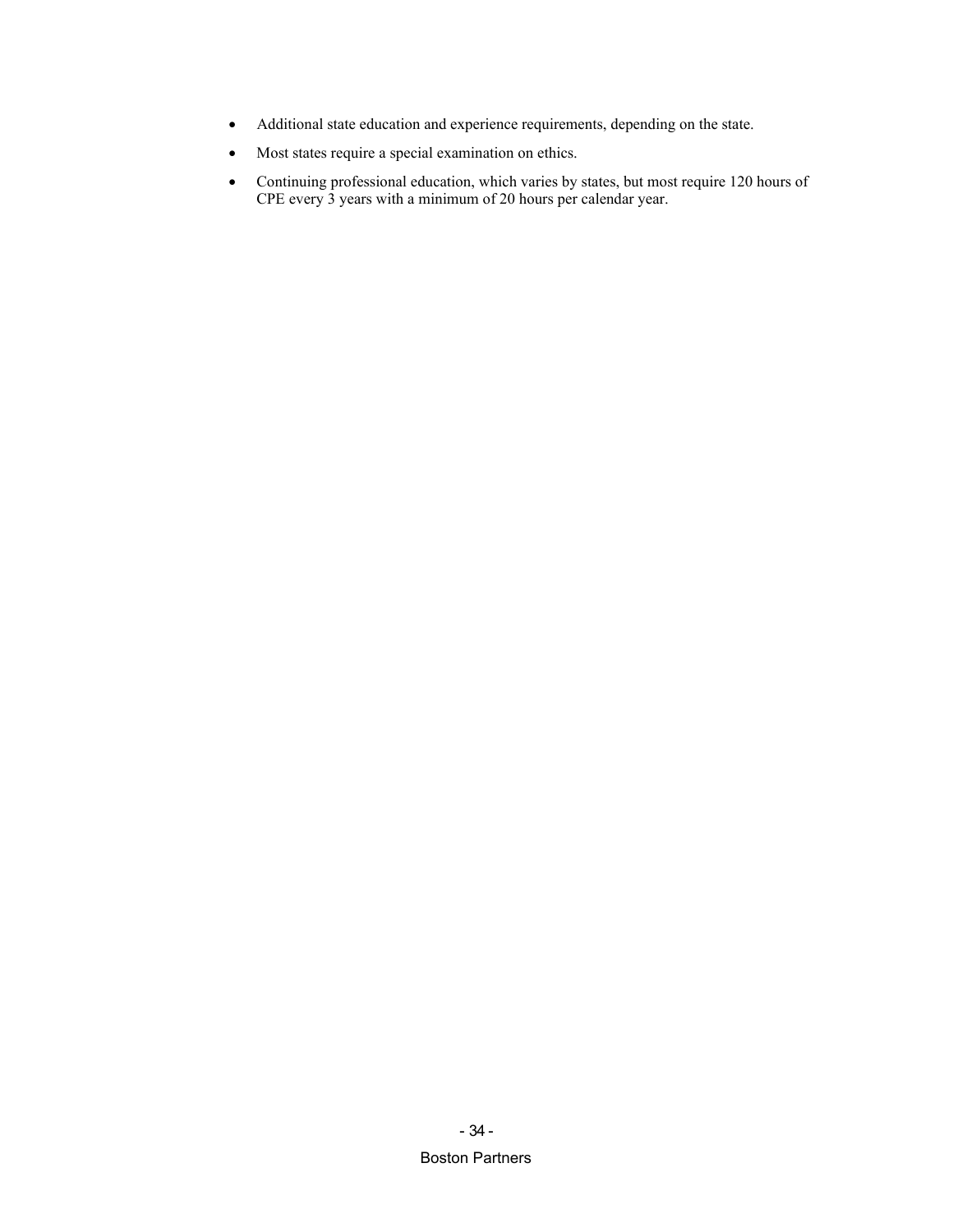## **STAN H. KOYANAGI**

### **Item 1 – Cover Page**

Supervised Person's name and business address: Stan H. Koyanagi ORIX Corporation World Trade Center Building South Tower 2-4-1 Hamamatsu-cho Minato-ku, Tokyo 105-6135 Japan

Phone:  $+ 81 - 3 - 3435 - 3145$ 

**The date of this brochure supplement is March 4, 2022**

**This brochure supplement provides information about Stan H. Koyanagi supplements the Boston Partners Global Investors, Inc. ("Boston Partners") brochure. You should have received a copy of that brochure.** Please contact *[klengieza@boston-partners.com](mailto:william.butterly@robecoinvest.com)* if you did not receive Boston Partners' **brochure or if you have any questions about the contents of this supplement.**

#### **Item 2 - Educational Background and Business Experience**

Stan H. Koyanagi, born in 1960, has served as a Director and Chairman of the Board of Boston Partners since February 2018.

Mr. Koyanagi started his legal career in private practice in 1985 at Sheppard, Mullin, Richter & Hampton LLP. In 1988, he joined the international law firm of Graham & James LLP (now Squire Patton Boggs LLP) and became a partner there in 1993 before serving in senior legal positions at ORIX Corporation USA, the US holding company of ORIX Corporation, and KB HOME, a NYSE-listed homebuilder (NYSE:KBH). Mr. Koyanagi joined ORIX Corporation in July 2013 as Global General Counsel of Global Business Headquarters. In June 2017, he was appointed to the Board of Directors of ORIX Corporation and promoted to the position of Managing Executive Officer and Global General Counsel of ORIX Corporation.

He has served as a Director of the Board of ORIX Corporation Europe N.V. since August 2017, and was the Chairman of the Board from August 2017 to June 2019. He served as CEO of ORIX Corporation Europe N.V. from August 2017 to April 2018.

He has served as a member of the Supervisory Board of Robeco Institutional Asset Management B.V. since August 2020.

He has served as a Director of Ormat Technologies, Inc. (NYSE:ORA) from July 2017 to May 2021.

Mr. Koyanagi received a Bachelor of Science degree from the University of Southern California in 1982 and a Juris Doctor degree from Stanford University in 1985.

### **Item 3 - Disciplinary Information**

Not applicable.

**Item 4 - Other Business Activities** Not applicable.

**Item 5 - Additional Compensation** Not applicable.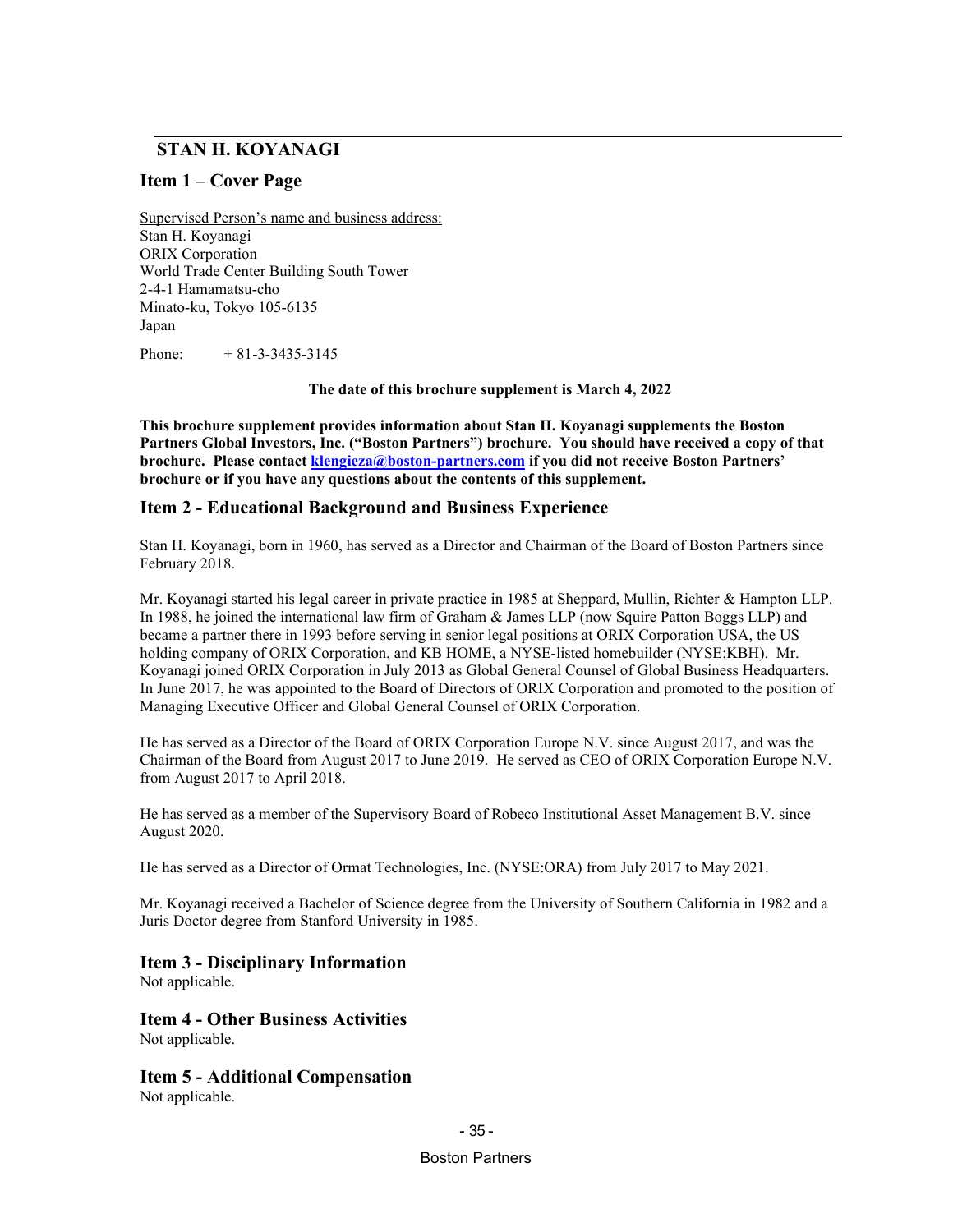### **Item 6 – Supervision**

Not applicable.

## **Item 7 – Requirements for State-Registered Advisers**

Not applicable.

## **JOSEPH F. FEENEY, JR.: CFA**

### **Item 1 – Cover Page**

Supervised Person's name and business address: Joseph F. Feeney, Jr. Boston Partners 1 Beacon Street, 30<sup>th</sup> Floor Boston, MA 02108

Phone: (617) 832-8200

**The date of this brochure supplement is March 4, 2022**

**This brochure supplement provides information about Joseph F. Feeney, Jr. that supplements the Boston Partners Global Investors, Inc. ("Boston Partners") brochure. You should have received a copy of that brochure. Please contact** *[klengieza@boston-partners.com](mailto:william.butterly@robecoinvest.com)* if you did not receive Boston Partners' **brochure or if you have any questions about the contents of this supplement.**

## **Item 2 - Educational Background and Business Experience**

Mr. Feeney, born in 1963, is Chief Executive Officer and Chief Investment Officer for Boston Partners. He is responsible for the firm's strategic, financial and operating decisions, and all aspects of investment management including the firm's fundamental and quantitative research groups. He has served as a Director of Boston Partners since September 2016. He was one of the original partners of Boston Partners Asset Management in 1995. Prior to assuming these roles, he was Director of Research. Mr. Feeney joined Boston Partners upon its inception in 1995 from Putnam Investments where he managed mortgage-backed securities portfolios. He began his career at the Bank of Boston where he was a loan officer specializing in highly leveraged loan portfolios. Mr. Feeney holds a B.S. degree in finance from the University of New Hampshire and an M.B.A. with High Honors from the University of Chicago. He holds the Chartered Financial Analyst® designation and is past President of the Fixed Income Management Society of Boston. He has thirty-six years of investment experience.

Mr. Feeney was a Director, President and Co-Chief Executive Officer of Boston Partners Trust Company from 2009 to June 2013, and has been its Chief Investment Officer since 2009. Mr. Feeney served as a Director of OCE US Holding, Inc. from 2009 through September 2018.

## **Item 3 - Disciplinary Information**

Not applicable.

### **Item 4 - Other Business Activities**

Not applicable.

### **Item 5 - Additional Compensation:**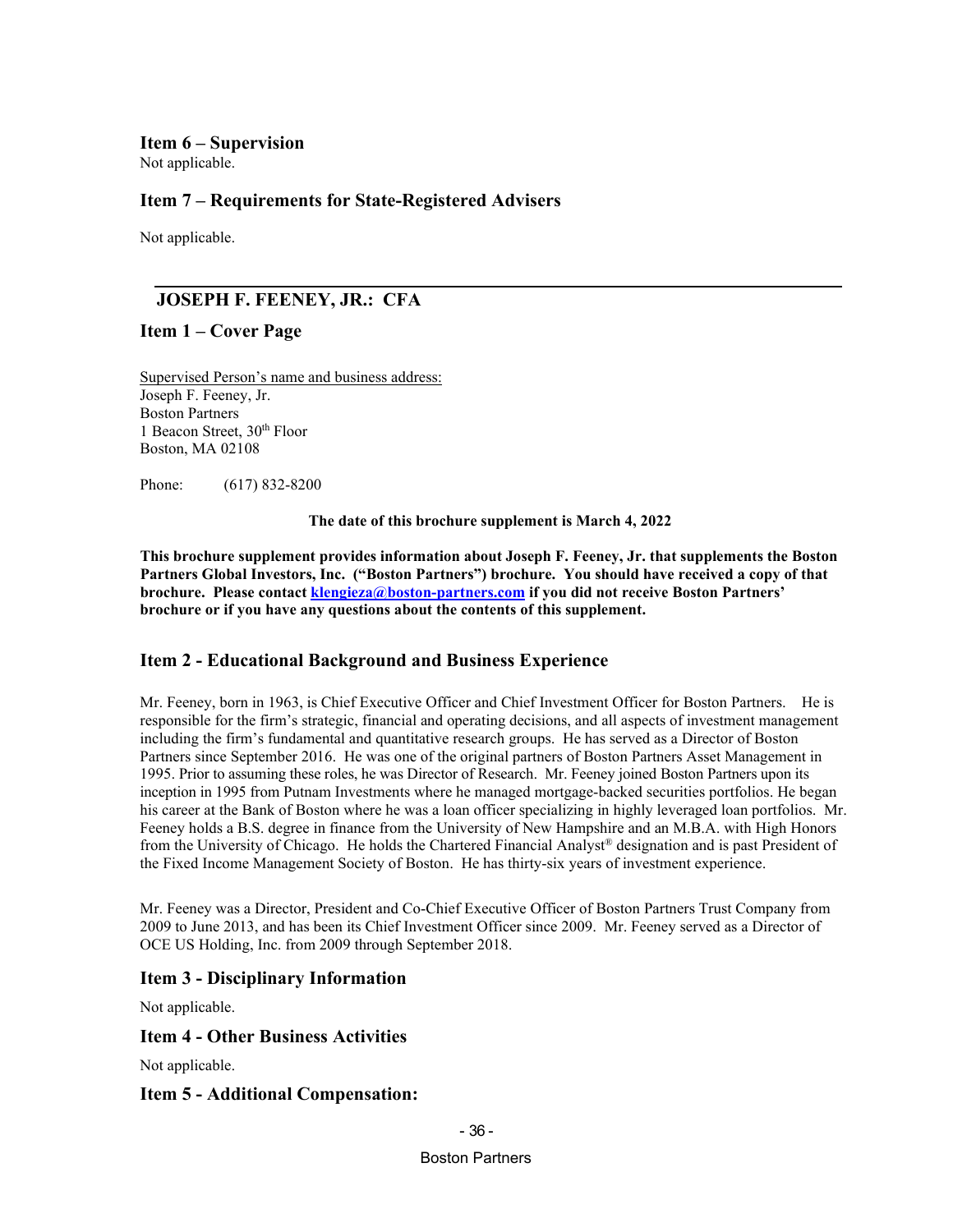#### **Item 6 - Supervision:**

As the Chief Executive Officer of Boston Partners, Mr. Feeney oversees the management and direction of the firm. As the Chief Investment Officer/Portfolio Management of Boston Partners, he handles the firm's overall investment decisions and provides periodic updates on the current status of the firm's investment activities and portfolio management.

As a member of the Management Committee, he is supervised by Boston Partners' Board of Directors. As a member of the Boston Partners Board, Mr. Feeney is supervised by Mr. Makoto Inoue, Director, Representative Executive Officer, President and CEO of ORIX Corporation. Mr. Inuoe can be reached at +81-3-3435-3000, [makoto.inoue.ta.@orix.jp](mailto:makoto.inoue.ta.@orix.jp).

### **Item 7 – Requirements for State-Registered Advisers**

Not applicable.

## **MARK E. DONOVAN: CFA**

**Item 1 – Cover Page**

Supervised Person's name and business address: Mark E. Donovan Boston Partners 1 Beacon Street, 30<sup>th</sup> Floor Boston, MA 02108

Phone: (617) 832-8200

**The date of this brochure supplement is March 4, 2022**

**This brochure supplement provides information about Mark E. Donovan that supplements the Boston Partners Global Investors, Inc. ("Boston Partners") brochure. You should have received a copy of that brochure.** Please contact *[klengieza@boston-partners.com](mailto:william.butterly@robecoinvest.com)* if you did not receive Boston Partners' **brochure or if you have any questions about the contents of this supplement.**

## **Item 2 - Educational Background and Business Experience**

Mr. Donovan, born in 1959, is a senior portfolio manager for Boston Partners Large Cap Value portfolios. Previously, he was Co-Chief Executive Officer, responsible for strategic and tactical operating decisions affecting the firm through 2019. He served on Boston Partners' Management Committee through 2019. He has served as a Director of Boston Partners since September 2016. Mr. Donovan was one of the founding partners of Boston Partners Asset Management in 1995. He joined the firm from The Boston Company where he was Senior Vice President and equity portfolio manager. He also spent five years as a consulting associate with Kaplan, Smith & Associates, and two years as a securities analyst for Value Line Inc. Mr. Donovan holds a B.S. degree in management from Rensselaer Polytechnic Institute. He holds the Chartered Financial Analyst® designation. He has forty years of investment experience.

Mr. Donovan was a Director of RIAM US from 2009 through December 2016. He was also a Director of Boston Partners Trust Company from 2009 to June 2014, its Co-Chief Executive Officer from 2009 to June 2013, and was its Chief Executive Officer from 2013 to 2014.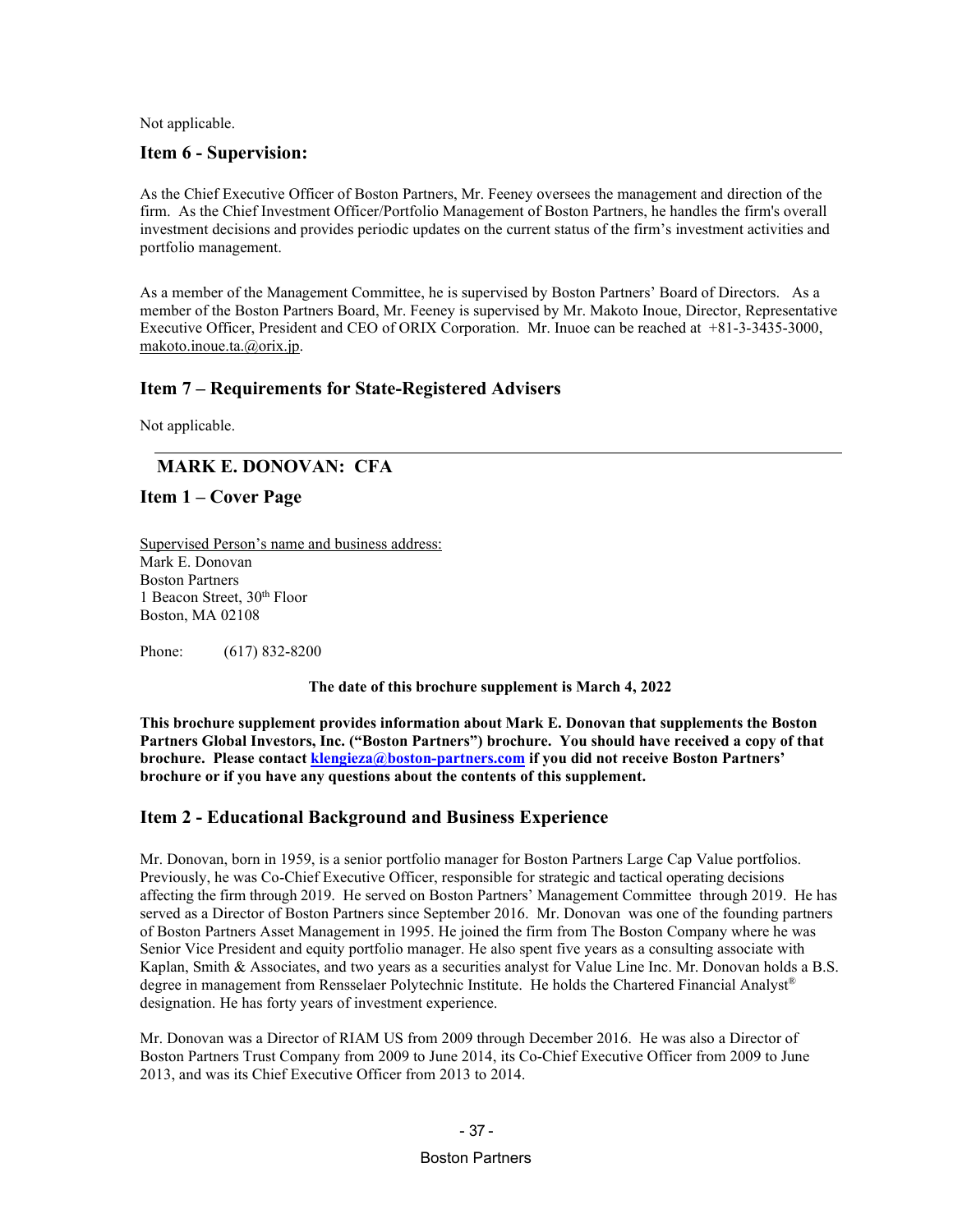### **Item 3 - Disciplinary Information**

Not applicable.

### **Item 4 - Other Business Activities**

Not applicable.

### **Item 5 - Additional Compensation:**

Not applicable.

### **Item 6 - Supervision:**

As senior portfolio manager for Boston Partner Large Cap Value, he is supervised by Joseph Feeney, Jr. in Mr. Feeney's capacity as Chief Investment Officer/Portfolio Management. Mr. Feeney can be reached at (617) 832- 8200 (*[jfeeney@boston-partners.com](mailto:jfeeney@boston-partners.com)*).

As a member of the Boston Partners Board, Mr. Donovan is supervised by Mr. Makoto Inoue, Director, Representative Executive Officer, President and CEO of ORIX Corporation. Mr. Inuoe can be reached at +81- 3-3435-3000[,](mailto:makoto.inoue.ta.@orix.jp) [makoto.inoue.ta.@orix.jp](mailto:makoto.inoue.ta.@orix.jp).

### **Item 7 – Requirements for State-Registered Advisers**

Not applicable.

## **JEFFREY A. FINLEY, CPA**

### **Item 1 – Cover Page**

Supervised Person's name and business address: Jeffrey A. Finley ORIX USA Corporation 2001 Ross Avenue, Suite 1900 Dallas, TX 75201

Phone: (214) 237-2379

**The date of this brochure supplement is March 4, 2022**

**This brochure supplement provides information about Jeffrey A. Finley supplements the Boston Partners Global Investors, Inc. ("Boston Partners") brochure. You should have received a copy of that brochure. Please contact** [klengieza@boston-partners.com](mailto:william.butterly@robecoinvest.com) **if you did not receive Boston Partners' brochure or if you have any questions about the contents of this supplement.**

### **Item 2 - Educational Background and Business Experience**

Mr. Finley, born in 1976, has served as a director of Boston Partners since January 2021. He is the Head of Corporate Development and Strategic Opportunities at ORIX Corporation USA (ORIX USA). He joined ORIX USA in 2011 to lead and direct activities related to new business development and M&A.

Prior to joining ORIX USA, Mr. Finley was a Senior Manager at Deloitte & Touche LLP, where he worked for more than 10 years. During his tenure at Deloitte, Mr. Finley worked in the firm's M&A Transaction Services Group, providing financial due diligence and other transaction-related services to strategic buyers and private equity investors across a variety of industries.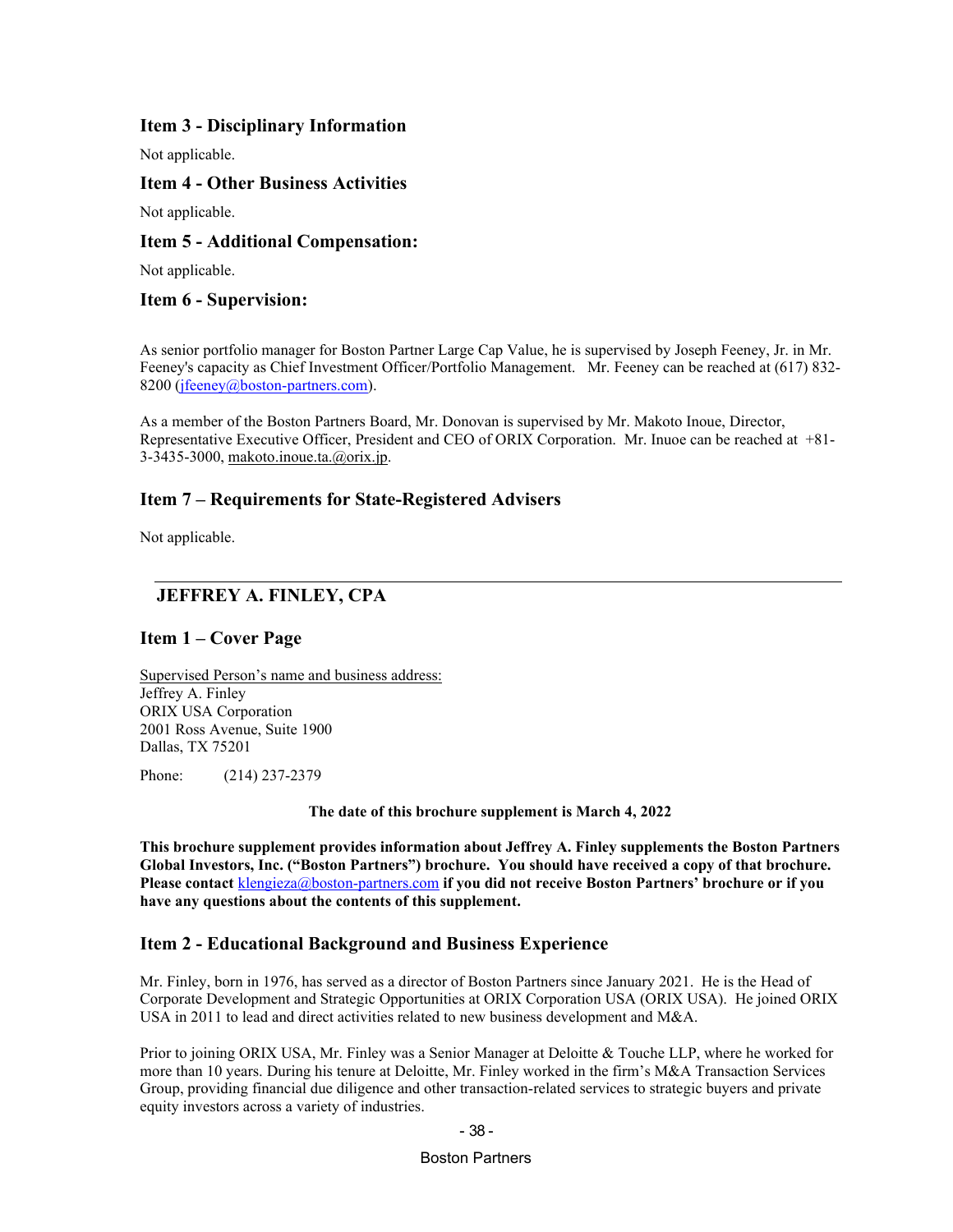Mr. Finley is a graduate of Texas A&M University, where he earned a Bachelor of Business Administration in Accounting and a Master of Science in Finance. Mr. Finley is a licensed CPA in Texas.

#### **Item 3 - Disciplinary Information**

Not applicable.

# **Item 4 - Other Business Activities**

Not applicable.

### **Item 5 - Additional Compensation**

Not applicable.

## **Item 6 - Supervision**

Not applicable.

#### **Item 7 – Requirements for State-Registered Advisers** Not applicable.

## **DAVID G. VAN HOOSER**

### **Item 1 – Cover Page**

Supervised Person's name and business address: David G. Van Hooser Harbor Capital Advisors, Inc. 111 South Wacker Drive, 34<sup>th</sup> Floor Chicago, IL 60606

Phone: (312) 443-4400

**The date of this brochure supplement is March 4, 2022**

**This brochure supplement provides information about David G. Van Hooser supplements the Boston Partners Global Investors, Inc. ("Boston Partners") brochure. You should have received a copy of that brochure. Please contac[t klengieza@boston-partners.com](mailto:william.butterly@robecoinvest.com) if you did not receive Boston Partners' brochure or if you have any questions about the contents of this supplement.**

## **Item 2 - Educational Background and Business Experience**

Mr. Van Hooser, born in 1946, has served as a Director of Boston Partners since June 2017. He has been a Director and Chairman of the Board of Harbor Capital Advisors, Inc. ("HCA") since 2000, the CEO of HCA from 2000-2017 and the President of HCA from 2002-2017. He served as the President of Harbor Funds from 2002-2017, and Trustee and Chairman of the Board of Harbor Funds from 2000-2017. He served as CEO of Harbor Funds Distributors, Inc. from 2004-2017, its CFO from 2012-2015, its Financial & Operations Principal since 2004, its Treasurer from 2004-2012, a Registered Principal from 2003-2017, and a Director from 2004- 2017. He served as a Director of Harbor Services Group, Inc. ("HSG") from 2000-2017.

Mr. Van Hooser served as a Director of OCE US Holding, Inc. from 2005 through September 2018.

Mr. Van Hooser has a BA in Marketing from Michigan State University, East Lansing, MI and an MBA in Finance from University of Michigan, Ann Arbor, MI.

## **Item 3 - Disciplinary Information**

Not applicable.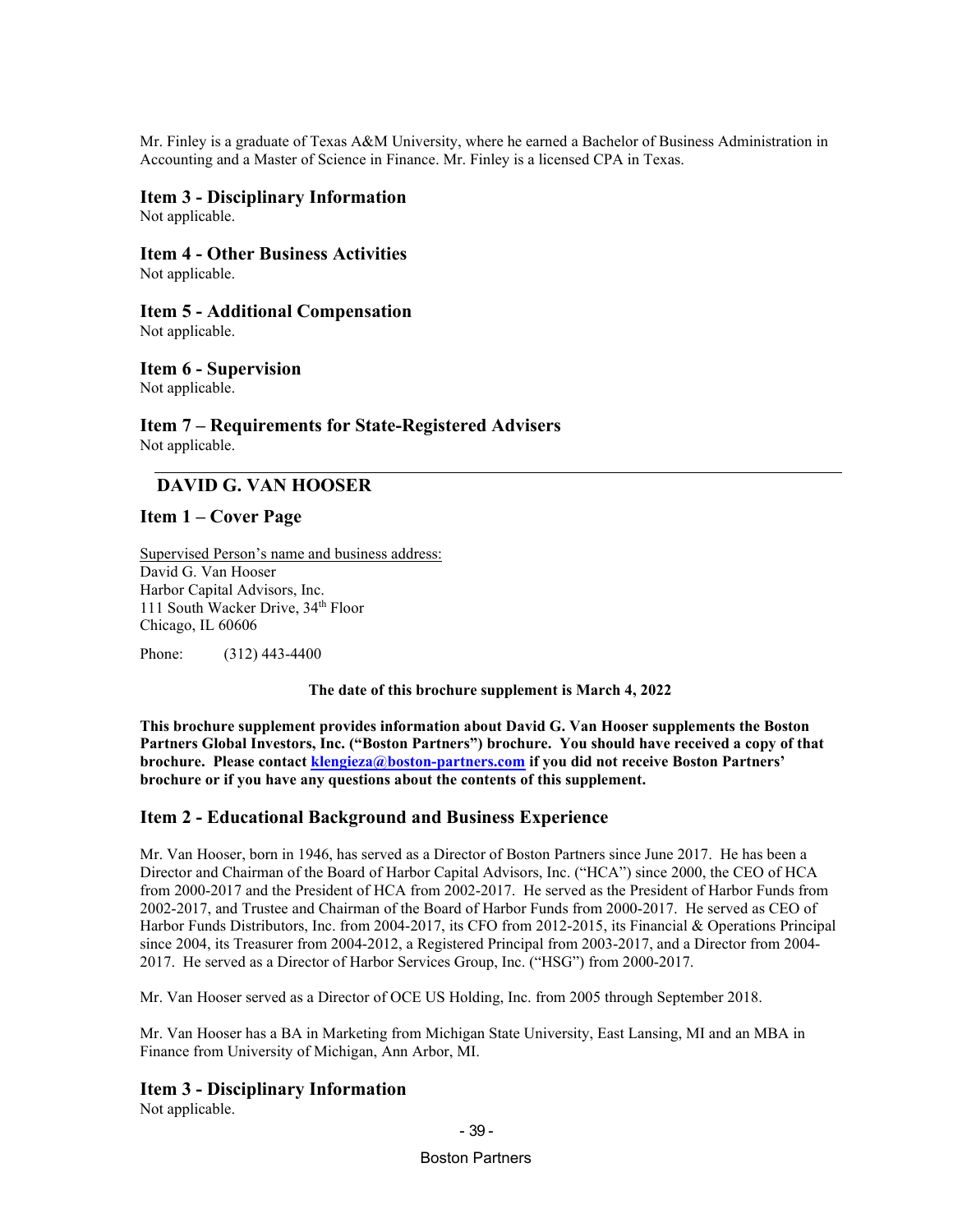### **Item 4 - Other Business Activities**

Mr. Van Hooser's other business activities are limited to activities with HCA described directly above.

#### **Item 5 - Additional Compensation**

Not applicable.

**Item 6 - Supervision**

Not applicable.

### **Item 7 – Requirements for State-Registered Advisers**

Not applicable.

### **WILLIAM G. BUTTERLY, III: J.D.**

#### **Item 1 – Cover Page**

Supervised Person's name and business address: William G. Butterly, III Boston Partners 1 Beacon Street, 30<sup>th</sup> Floor Boston, MA 02108

Phone: (617) 832-8200

**The date of this brochure supplement is March 4, 2022**

**This brochure supplement provides information about William G. Butterly, III that supplements the Boston Partners Global Investors, Inc. ("Boston Partners") brochure. You should have received a copy**  of that brochure. Please contact *[klengieza@boston-partners.com](mailto:william.butterly@robecoinvest.com)* if you did not receive Boston Partners' **brochure or if you have any questions about the contents of this supplement.**

### **Item 2 - Educational Background and Business Experience**

William G. Butterly, III, born in 1960, is the General Counsel, Director of Sustainability and Engagement and Secretary of Boston Partners. Mr. Butterly joined Boston Partners in 2005 as the firm's General Counsel, responsible for the firm's legal and compliance matters. He was Boston Partners' Chief Operating Officer from 2008 through April 2017. He was Chief Compliance Officer from 2008 through May 2018. Prior to joining Boston Partners, he served as Chief Compliance Officer at General Motors Asset Management. Prior to General Motors Asset Management, Mr. Butterly was at Deutsche Asset Management Americas Institutional Group as General Counsel and a member of the firm's Investment and New Product Committees, with significant involvement in compliance issues. Mr. Butterly holds a B.A. degree from Connecticut College, where he graduated Magna Cum Laude and was elected to Phi Beta Kappa on the basis of junior standing, and a J.D. from Columbia Law School, where he was a Stone Scholar. He has 37 years of investment experience.

Mr. Butterly has been the Director, General Counsel and Secretary of Boston Partners Trust Company since 2009, and its Chief Operating Officer from 2009 through April 2017. He was the Chief Legal Officer and Chief Compliance Officer of RIAM US from 2006 and 2008, respectively, through September 2016. He has been the director and Secretary of Boston Partners (UK) Limited since 2014, and was its Chief Operating Officer from 2014 through April 2017.

## **Item 3 - Disciplinary Information**

Not applicable.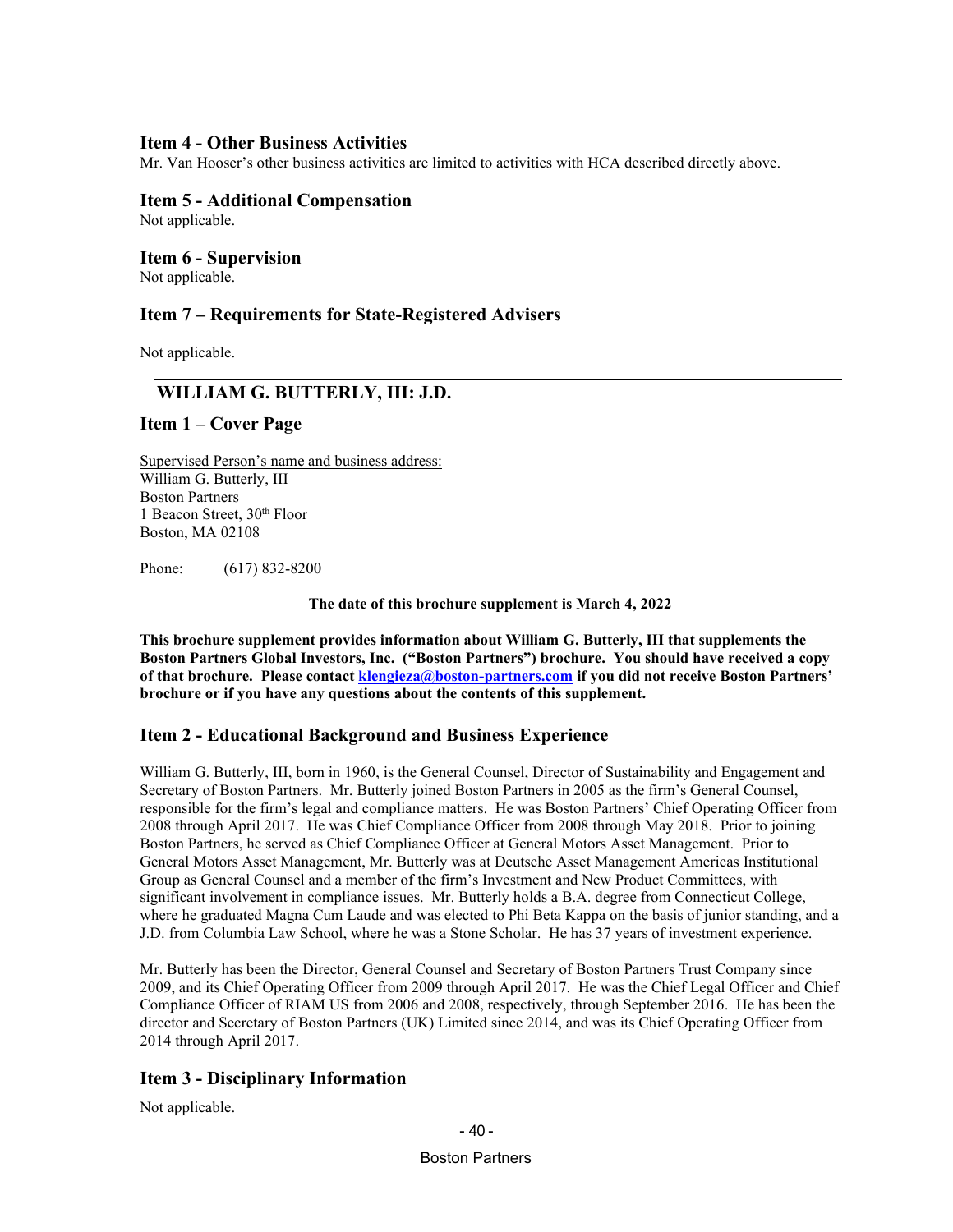### **Item 4 - Other Business Activities**

Not applicable.

### **Item 5 - Additional Compensation:**

Not applicable.

### **Item 6 - Supervision:**

As the General Counsel, Director of Sustainability and Engagement, and Secretary of Boston Partners, Mr. Butterly oversees the legal and compliance matters of the firm. As the Director of Sustainability and Engagement, General Counsel and Secretary of Boston Partners, he is supervised by the Chief Executive Officer, Joseph Feeney, Jr. Mr. Feeney can be reached at (617) 832-8200 (*[jfeeney@boston-partners.com](mailto:jfeeney@boston-partners.com)*)

### **Item 7 – Requirements for State-Registered Advisers**

Not applicable.

## **MARK S. KUZMINSKAS**

### **Item 1 – Cover Page**

Supervised Person's name and business address: Mark S. Kuzminskas Boston Partners 1 Beacon Street, 30th Floor Boston, MA 02108

Phone: (617) 832-8200

**The date of this brochure supplement is March 4, 2022**

**This brochure supplement provides information about Mark S. Kuzminskas supplements the Boston Partners Global Investors, Inc. ("Boston Partners") brochure. You should have received a copy of that brochure. Please contac[t klengieza@boston-partners.com](mailto:klengieza@boston-partners.com) if you did not receive Boston Partners' brochure or if you have any questions about the contents of this supplement.**

### **Item 2 - Educational Background and Business Experience**

Mr. Kuzminskas, born in 1965, is the Chief Operating Office of Boston Partners overseeing the trading, portfolio administration, IT & Enterprise Data Management functions. Prior to this role, he was the director of equity trading. Before joining the firm in 2000, Mr. Kuzminskas spent 10 years in various trading roles on both the buy-side and sell-side. These positions involved trading equities at Numeric Investors and The Boston Company; futures and options at Aetna; and running Listed Equity Block Trading at Wessels, Arnold and Henderson. Mr. Kuzminskas holds a B.S. degree in Finance from Penn State University. Mr. Kuzminskas has over thirty-one years of investment experience.

Mr. Kuzminskas has been the Director and Chief Operating Officer of Boston Partners Trust Company since October 31, 2019.

He has been the Chief Operating Officer and a director of Boston Partners (UK) Limited since July 2020.

## **Item 3 - Disciplinary Information**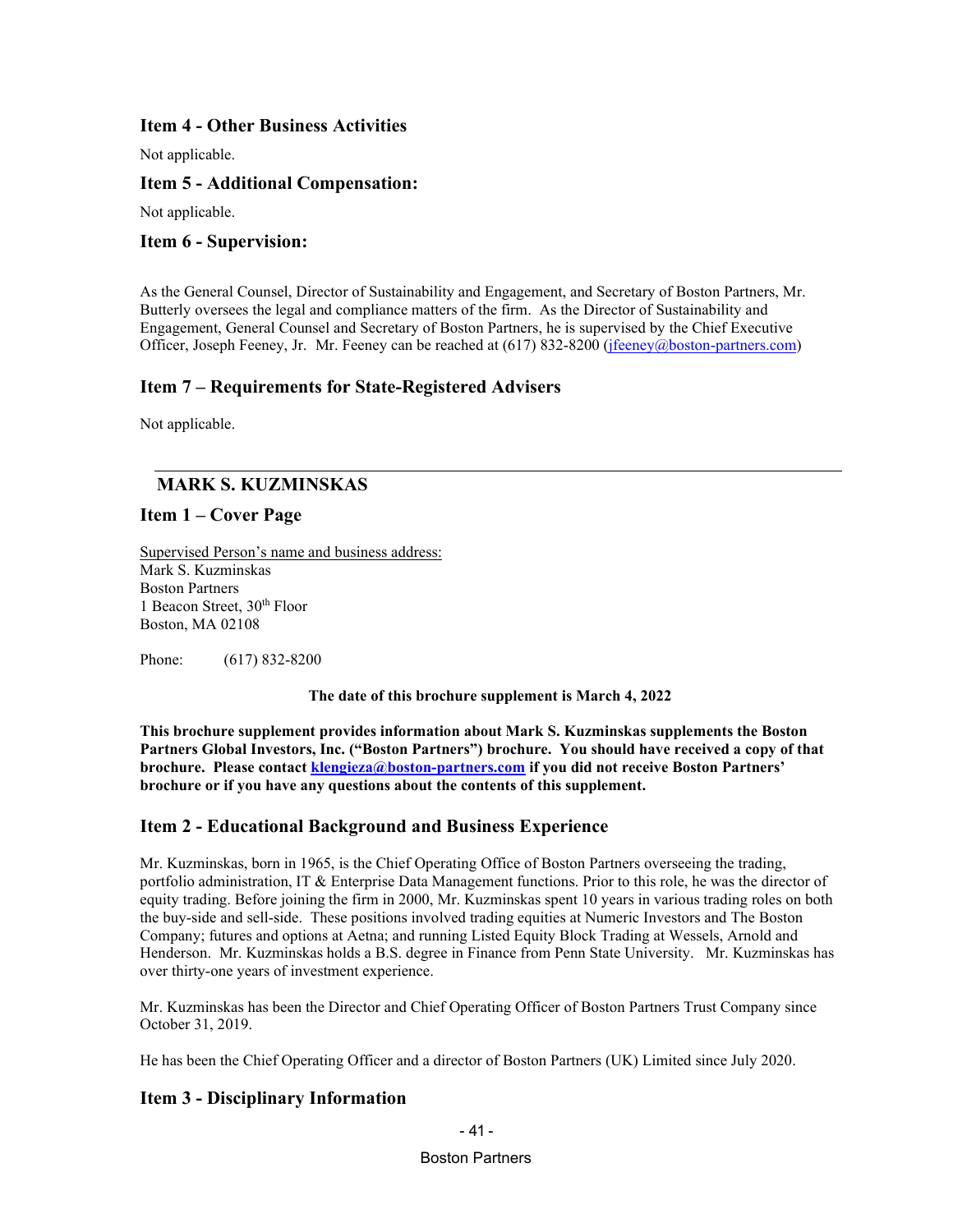### **Item 4 - Other Business Activities**

Not applicable.

### **Item 5 - Additional Compensation:**

Not applicable.

### **Item 6 - Supervision:**

As the Chief Operating Officer of Boston Partners, Mr. Kuzminskas is supervised by the Chief Executive Officer, Joseph Feeney, Jr. As a member of the Management Committee, he is supervised by Boston Partners' Board of Directors. Mr. Feeney can be reached at (617) 832-8200 (*[jfeeney@boston-partners.com](mailto:joseph.feeney@robecoinvest.com)*)

## **Item 7 – Requirements for State-Registered Advisers**

Not applicable.

## **KENNETH M. LENGIEZA**

### **Item 1 – Cover Page**

Supervised Person's name and business address: Kenneth M. Lengieza Boston Partners 1 Beacon Street, 30th Floor Boston, MA 02108

Phone: (617) 832-8286

**The date of this brochure supplement is March 4, 2022**

**This brochure supplement provides information about Kenneth M. Lengieza supplements the Boston Partners Global Investors, Inc. ("Boston Partners") brochure. You should have received a copy of that brochure. Please contac[t klengieza@boston-partners.com](mailto:klengieza@boston-partners.com) if you did not receive Boston Partners' brochure or if you have any questions about the contents of this supplement.**

### **Item 2 - Educational Background and Business Experience**

Mr. Lengieza, born in 1966, is the Chief Compliance Officer of Boston Partners. Mr. Lengieza joined Boston Partners in 1995, and has been the Chief Compliance Officer since June 2018. From 1995 to 2001, Mr. Lengieza was involved in Boston Partners' finance, trading and operations divisions. He was Senior Compliance Manager of Boston Partners from 2001 through May 2018. Prior to joining Boston Partners, Mr. Lengieza spent seven years with the Boston Company, most recently as Assistant Vice President and Assistant Controller of the Boston Company Asset Management, Inc. Mr. Lengieza received his B.S. from Bentley University. He has been in the financial services industry for over 34 years.

### **Item 3 - Disciplinary Information**

Not applicable.

### **Item 4 - Other Business Activities**

Not applicable.

### **Item 5 - Additional Compensation:**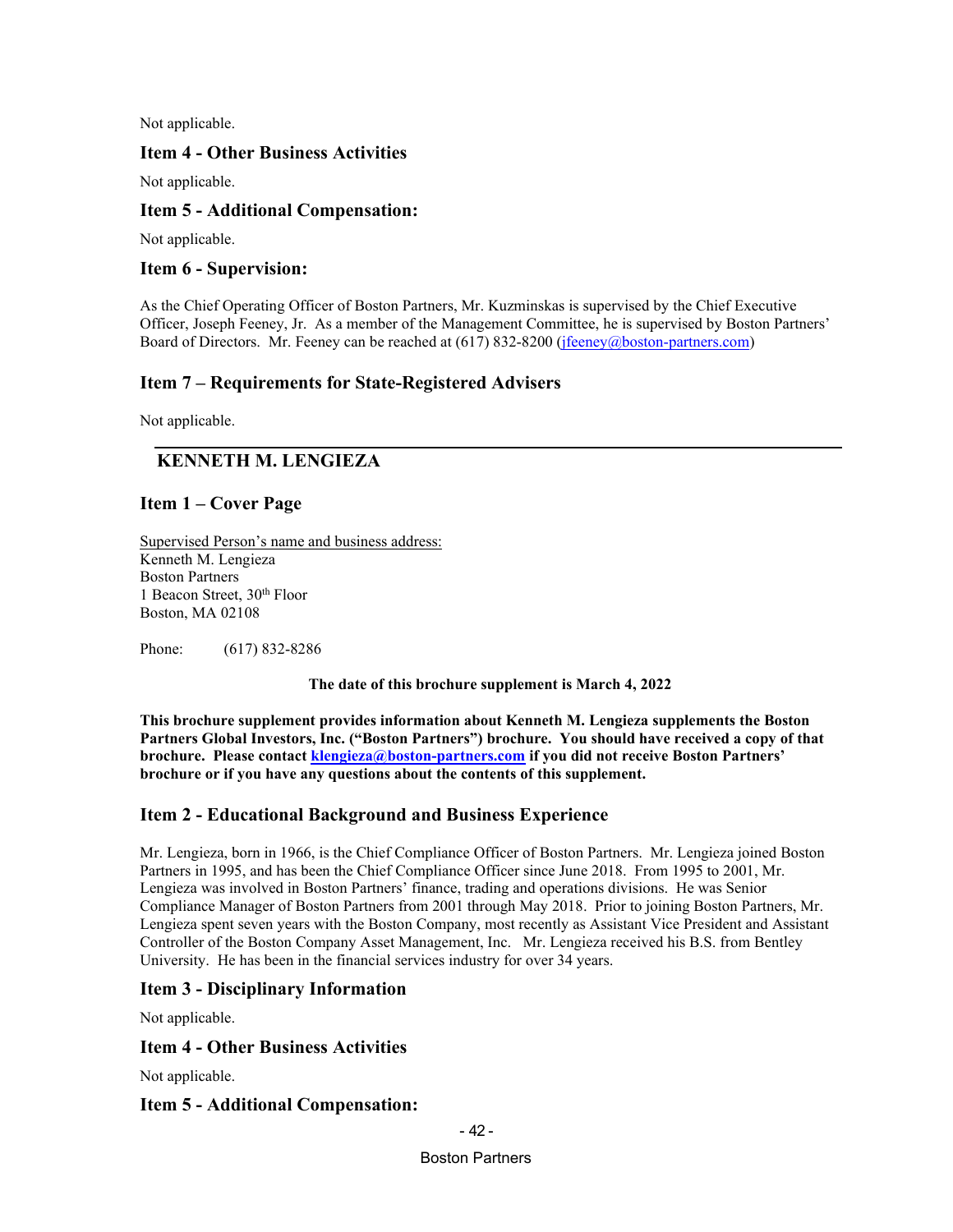### **Item 6 - Supervision:**

As the Chief Compliance Officer of Boston Partners, Mr. Lengieza is supervised by the General Counsel, William Butterly, III. Mr. Butterly can be reached at (617) 832-8200 (wbutterly@boston-partners.com).

## **Item 7 – Requirements for State-Registered Advisers**

Not applicable.

## **GREG A. VARNER**

## **Item 1 – Cover Page**

Supervised Person's name and business address: Greg A. Varner Boston Partners One Grand Central Place 60 East 42nd Street, Suite 1550 New York, NY 10165

Phone: (212) 908-9821

**The date of this brochure supplement is March 4, 2022**

**This brochure supplement provides information about Greg A. Varner supplements the Boston Partners Global Investors, Inc. ("Boston Partners") brochure. You should have received a copy of that brochure. Please contact [klengieza@boston-partners.com](mailto:william.butterly@robecoinvest.com) if you did not receive Boston Partners' brochure or if you have any questions about the contents of this supplement.**

## **Item 2 - Educational Background and Business Experience**

Mr. Varner, born in 1967, is the Chief Financial Officer and Treasurer of Boston Partners. As Chief Financial Officer, he oversees Finance and Operational Risk Management. Mr. Varner joined the firm in 2006 as its Assistant Controller, and became Controller in 2008. In May 2017, he became Chief Financial Officer and Treasurer. Prior to joining the firm, Mr. Varner spent seven years working for Lazard as a Senior Vice President. Before that, he worked as the Director of Financial Planning and Analysis at Caliber Learning Network, spent three years as a Financial Manager at USF&G, and two years as a Financial Analyst at Microbiological Associates, Inc. He began his career with Westinghouse Electric Company as an Accountant in the Controllers Department. Mr. Varner received his BBA in Finance with an Economics minor from James Madison University, and received his MBA and MSF from Loyola University Maryland. He has been in the financial services industry for over twenty-six years.

Mr. Varner has been the Chief Financial Officer and Treasurer of Boston Partners Trust Company since May 2017. He has been the Chief Financial Officer of Boston Partners (UK) Limited since May 2017 and a director since July 2020. He has been the Treasurer of OCE US Holding, Inc. from May 2017 through December 2018.

## **Item 3 - Disciplinary Information**

Not applicable.

## **Item 4 - Other Business Activities**

Not applicable.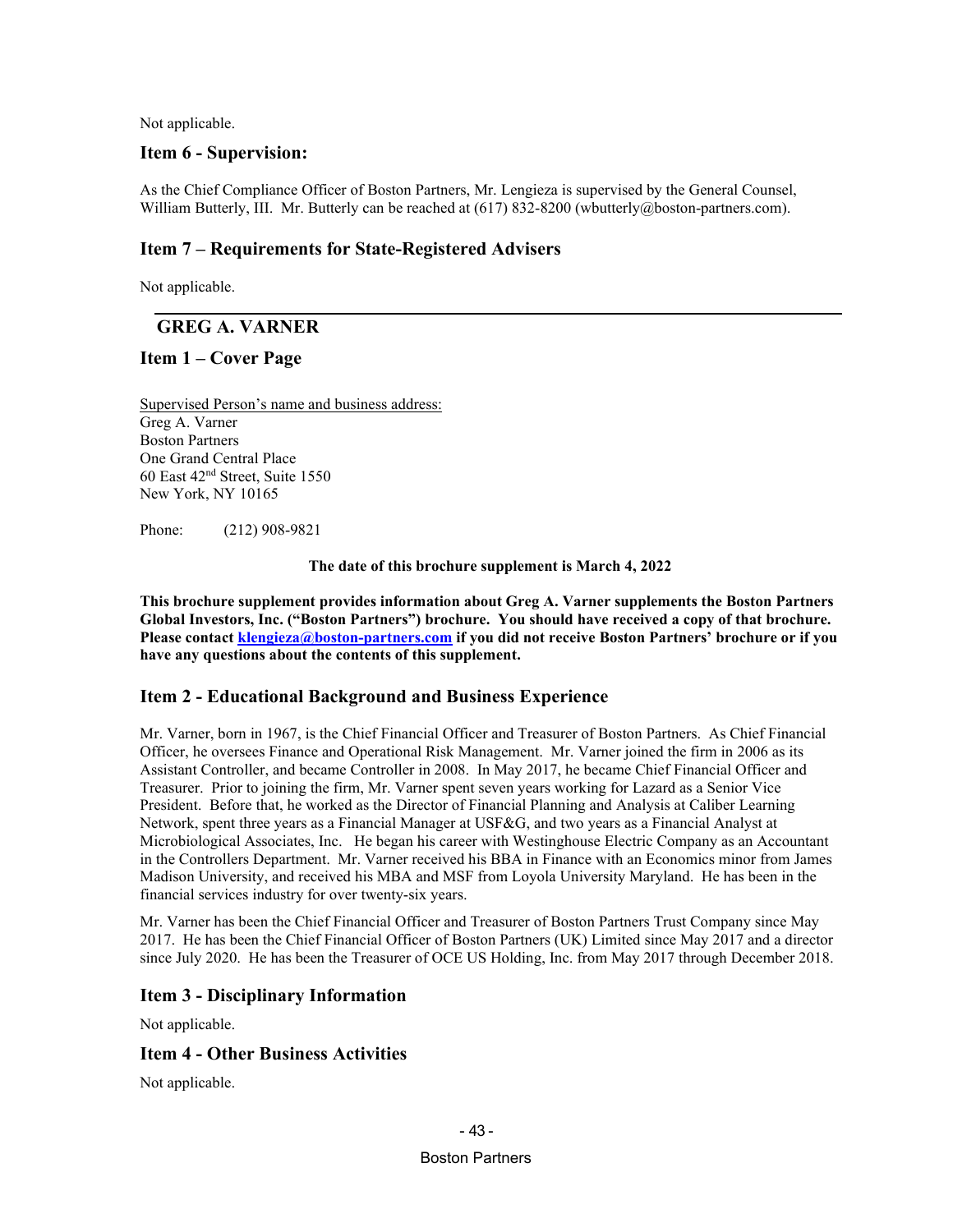## **Item 5 - Additional Compensation:**

Not applicable.

### **Item 6 - Supervision:**

As the Chief Financial Officer and Treasurer of Boston Partners, Mr. Varner is supervised by the Chief Executive Officer, Joseph Feeney, Jr. As a member of the Management Committee, he is supervised by Boston Partners' Board of Directors. Mr. Feeney can be reached at (617) 832-8200 (*ifeeney@boston-partners.com*).

### **Item 7 – Requirements for State-Registered Advisers**

Not applicable.

## **PORTFOLIO MANAGEMENT AND RESEARCH ANALYSTS**

## **DAVID T. COHEN: CFA**

## **Item 1 – Cover Page**

Supervised Person's name and business address: David T. Cohen Boston Partners 1 Beacon Street, 30th Floor Boston, MA 02108

Phone: (617) 832-8200

**The date of this brochure supplement is March 4, 2022**

**This brochure supplement provides information about David T. Cohen that supplements the Boston Partners Global Investors, Inc. ("Boston Partners") brochure. You should have received a copy of that brochure. Please contac[t klengieza@boston-partners.com](mailto:william.butterly@robecoinvest.com) if you did not receive Boston Partners' brochure or if you have any questions about the contents of this supplement.**

## **Item 2 - Educational Background and Business Experience**

Mr. Cohen, born in 1976, is a portfolio manager for the Boston Partners Large Cap Value strategy. His experience at the firm included managing a portion of the Boston Partners Long/Short Research strategy focusing on security selection within the energy sector as well as the engineering  $\&$  construction, and metals  $\&$  mining industries. Prior to his current role, Mr. Cohen served as an equity analyst covering these same industries. He has deep experience analyzing and understanding capital intensive commodity-oriented businesses. He joined the firm from Loomis Sayles where he had over 8 years of experience as a portfolio manager for their Research Fund, as well as running a global energy hedge fund. As an equity analyst he covered the energy, materials, and industrials sectors. Prior to joining Loomis Sayles, Mr. Cohen was in consultant relations at MFS Investment Management. He received a B.A. degree from the University of Michigan and his M.S. in Finance from Brandeis University. He holds the Chartered Financial Analyst® designation. He has seventeen years of experience.

## **Item 3 - Disciplinary Information**

Not applicable.

## **Item 4 - Other Business Activities**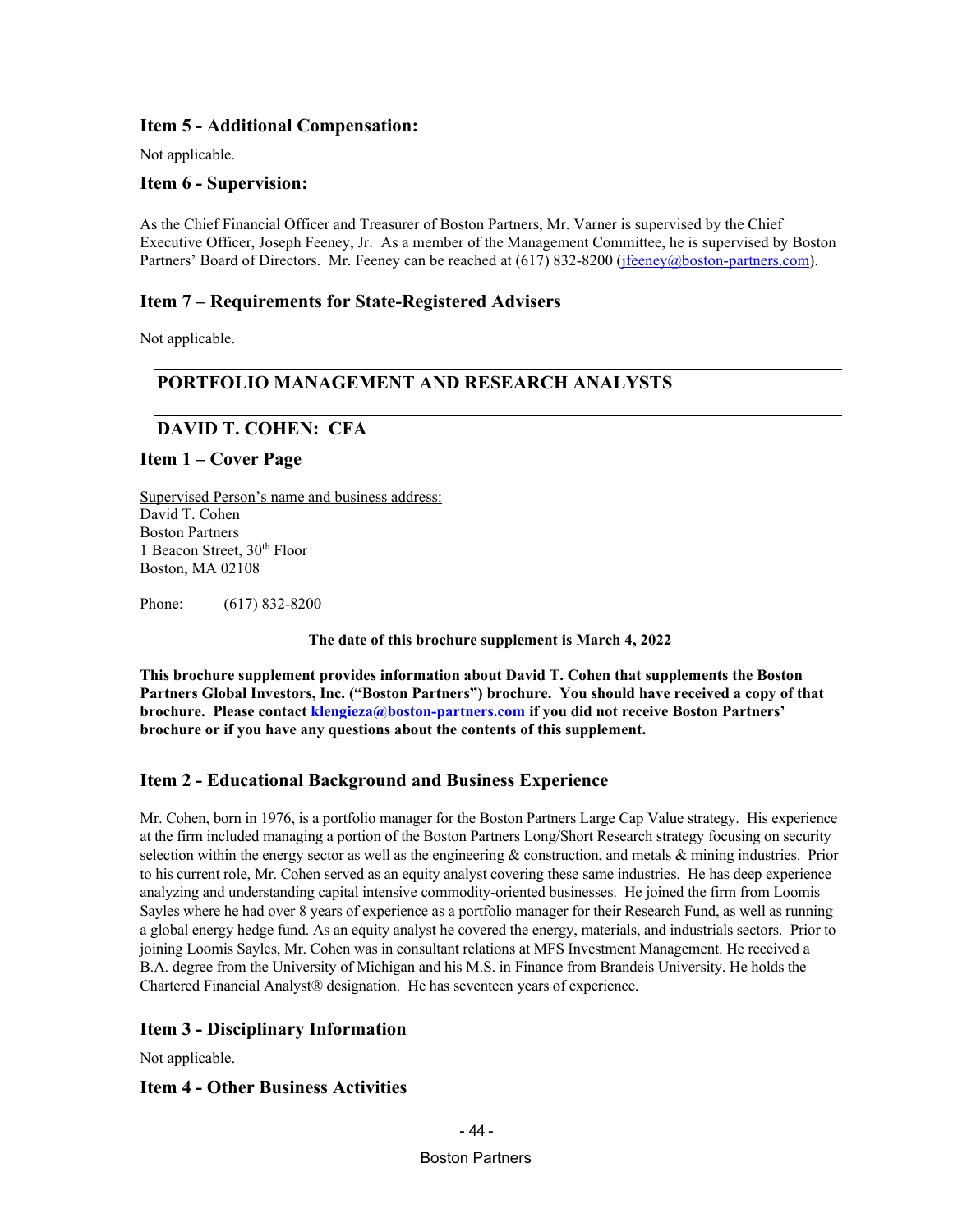### **Item 5 - Additional Compensation:**

Not applicable.

### **Item 6 - Supervision:**

As a Portfolio Manager, Mr. Cohen is monitored and supervised by Boston Partners' CEO and Chief Investment Officer, Joseph Feeney, Jr. Mr. Feeney meets regularly (weekly), including by conference calls, with the Portfolio Managers to review portfolio holdings, characteristics, performance and attribution. Mr. Feeney can be reached at (617) 832-8200 (jfeeney@boston-partners.com).

## **Item 7 – Requirements for State-Registered Advisers**

Not applicable.

## **ERIC S. CONNERLY: CFA**

## **Item 1 – Cover Page**

Supervised Person's name and business address: Eric S. Connerly Boston Partners 1 Beacon Street, 30<sup>th</sup> Floor Boston, MA 02108

Phone: (617) 832-8200

**The date of this brochure supplement is March 4, 2022**

**This brochure supplement provides information about Eric S. Connerly that supplements the Boston Partners Global Investors, Inc. ("Boston Partners") brochure. You should have received a copy of that brochure.** Please contact *[klengieza@boston-partners.com](mailto:william.butterly@robecoinvest.com)* if you did not receive Boston Partners' **brochure or if you have any questions about the contents of this supplement.**

## **Item 2 - Educational Background and Business Experience**

Mr. Connerly, born in 1970, is a portfolio manager and the director of quantitative research for Boston Partners. Prior to assuming this role, he was a research analyst covering the financial, electronics, defense, transportation, and energy sectors and managed a merger arbitrage portfolio. He joined the firm from John Hancock Mutual Funds where he was an analyst and assisted in the management of a small cap portfolio. Prior to that, he was a senior equity analyst at SEI Investments overseeing their small cap equity portfolios. Mr. Connerly holds a BSFS degree cum laude in development economics from Georgetown University and an MBA degree in security analysis and investment management, Beta Gamma Sigma, from Columbia Business School. He holds the Chartered Financial Analyst® designation. He has twenty-eight years of experience.

## **Item 3 - Disciplinary Information**

Not applicable.

## **Item 4 - Other Business Activities**

Not applicable.

### **Item 5 - Additional Compensation:**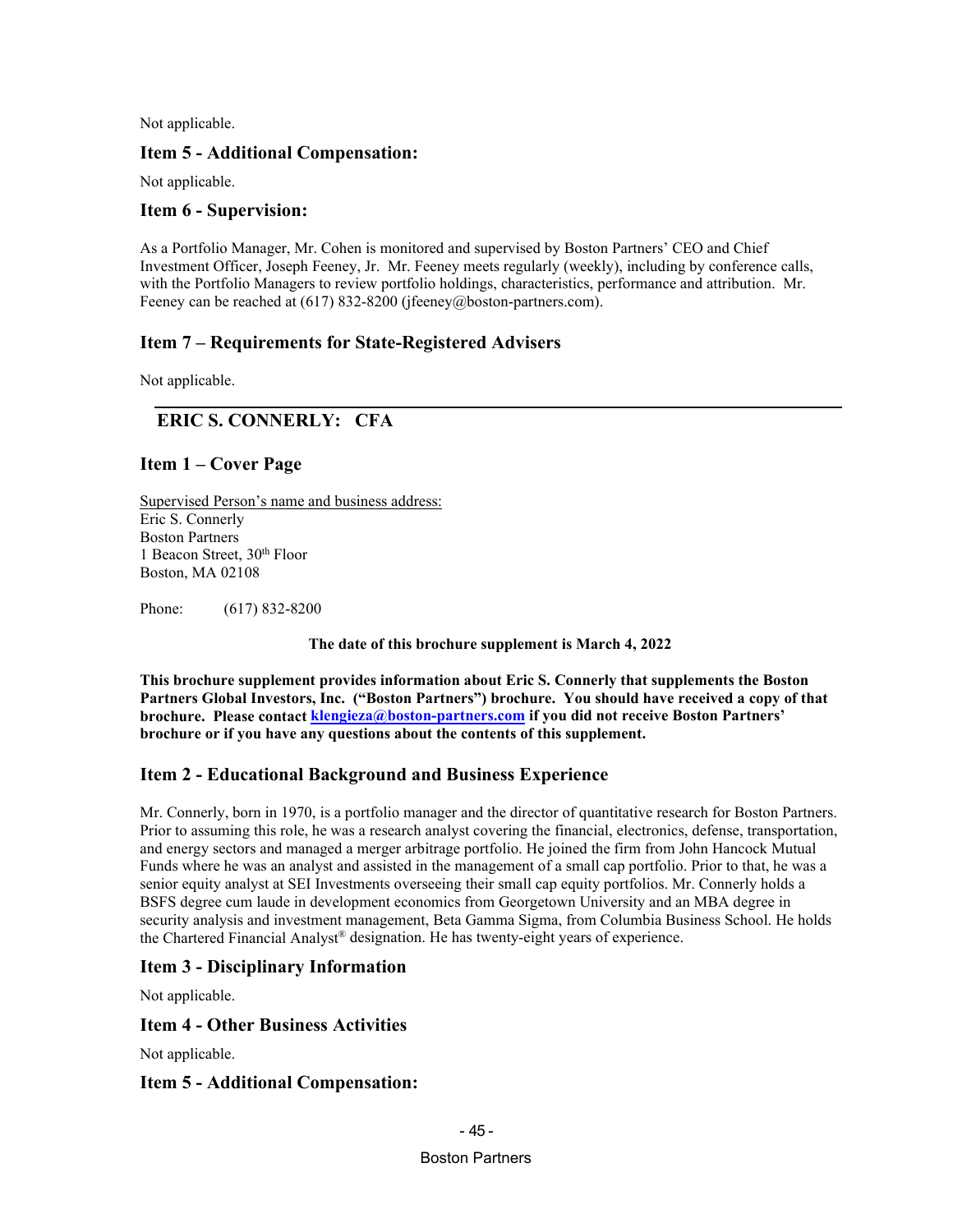### **Item 6 - Supervision:**

As a portfolio manager and the director of quantitative research, Mr. Connerly is monitored and supervised by Todd Knightly, Director of Research - Fundamental. Mr. Knightly meets regularly with the Research team and reviews the daily blotter and other reports in order to conduct reasonable supervision of the process. Analyst recommendations are catalogued and updated approximately 90 days for securities held in the portfolio. Boston Partners analyst notes are reviewed weekly by the Director of Research - Fundamental. Mr. Knightly can be reached at (617) 832-8200 (*[tknightly@boston-partners.com](mailto:tknightly@robecoinvest.com)*)..

## **Item 7 – Requirements for State-Registered Advisers**

Not applicable.

## **DAVID M. DABORA: CFA**

## **Item 1 – Cover Page**

Supervised Person's name and business address: David M. Dabora Boston Partners 100 Drakes Landing Rd., Suite 360 Greenbrae, CA 94904

Phone: (415) 464-2890

**The date of this brochure supplement is March 4, 2022**

**This brochure supplement provides information about David M. Dabora that supplements the Boston Partners Global Investors, Inc. ("Boston Partners") brochure. You should have received a copy of that brochure. Please contact** *[klengieza@boston-partners.com](mailto:william.butterly@robecoinvest.com)* **if you did not receive Boston Partners' brochure or if you have any questions about the contents of this supplement.**

## **Item 2 - Educational Background and Business Experience**

Mr. Dabora, born in 1964, is a senior portfolio manager for Boston Partners Small Cap Value, Small Cap Value II, and Small/Mid Cap Value portfolios, as well as the Alpha Blue Capital L.P. product. Prior to managing Boston Partners small cap value portfolios, he was an assistant portfolio manager for Boston Partners Premium Equity product. Additionally, he was a research analyst with responsibility for a wide variety of industries. He joined the firm in 1995 from The Boston Company Asset Management, Inc. where he was an equity analyst in their Los Angeles and Greenbrae, California offices. Mr. Dabora holds a B.S. degree in business administration from Pennsylvania State University and an M.B.A. degree from The Anderson School of Management at the University of California at Los Angeles. He holds the Chartered Financial Analyst® designation. He has thirtyfour years of investment experience.

## **Item 3 - Disciplinary Information**

Not applicable.

### **Item 4 - Other Business Activities**

Not applicable.

### **Item 5 - Additional Compensation:**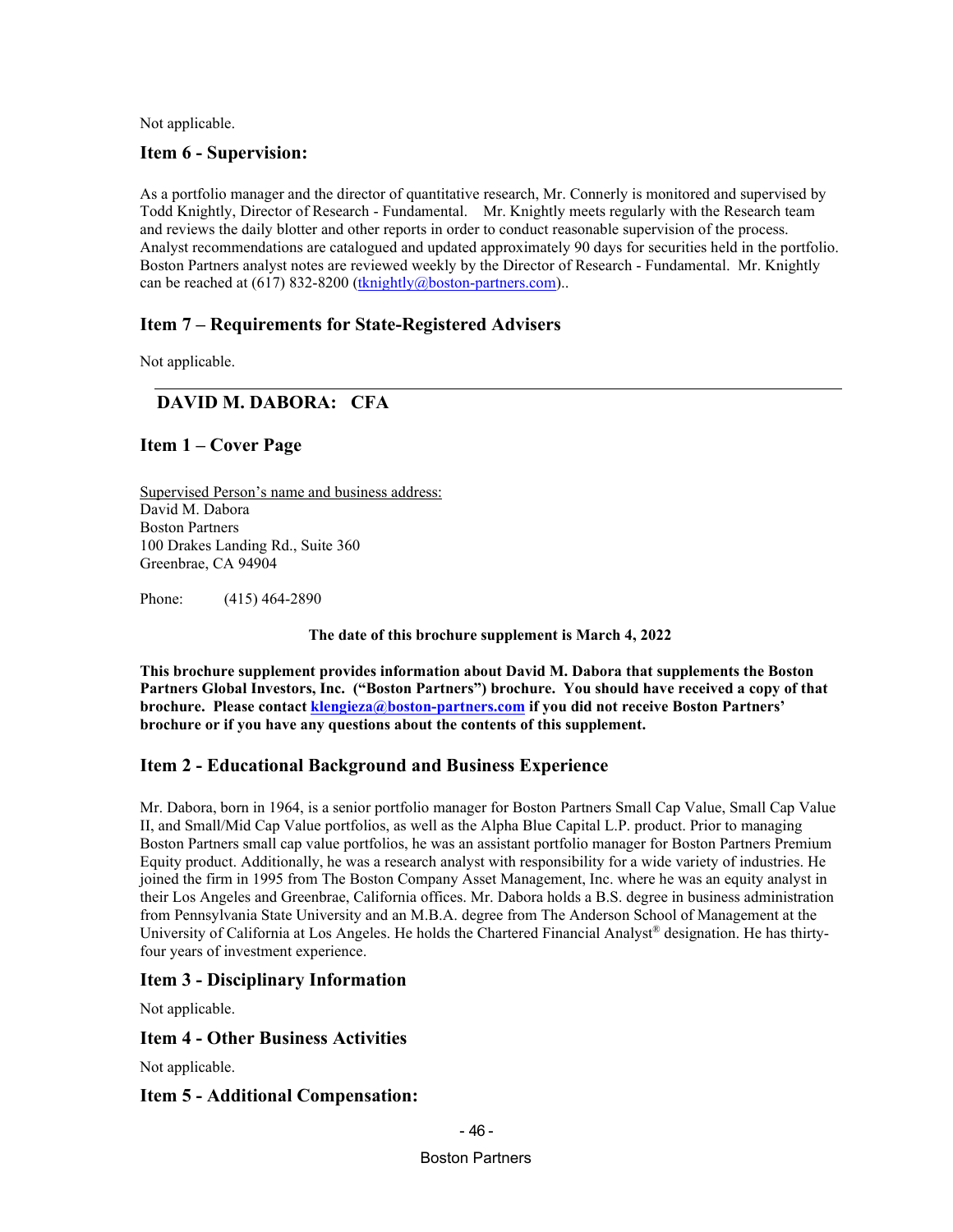### **Item 6 - Supervision:**

As a Portfolio Manager, Mr. Dabora is monitored and supervised by Boston Partners' CEO and Chief Investment Officer, Joseph Feeney, Jr. Mr. Feeney meets regularly (weekly), including by conference calls, with the Portfolio Managers to review portfolio holdings, characteristics, performance and attribution. Mr. Feeney can be reached at (617) 832-8200 (jfeeney@boston-partners.com).

## **Item 7 – Requirements for State-Registered Advisers**

Not applicable.

## **ERIC A. GANDHI: CFA**

## **Item 1 – Cover Page**

Supervised Person's name and business address: Eric A. Gandhi Boston Partners One Grand Central Place 60 East 42nd Street, Suite 1550 New York, NY 10165

Phone: (212) 908-9529

**The date of this brochure supplement is March 4, 2022**

**This brochure supplement provides information about Eric A. Gandhi that supplements the Boston Partners Global Investors, Inc. ("Boston Partners") brochure. You should have received a copy of that brochure.** Please contact *[klengieza@boston-partners.com](mailto:william.butterly@robecoinvest.com)* if you did not receive Boston Partners' **brochure or if you have any questions about the contents of this supplement.**

## **Item 2 - Educational Background and Business Experience**

Mr. Gandhi, born in 1985, is the Lead Manager for the WPG Select Small Cap Value Fund and a Portfolio Manager for the WPG Partners Small and Micro Cap Equity products. He joined WPG Partners, an investment division of Boston Partners, in July 2012 as a research analyst with a concentration in the technology, media, telecom and consumersectors. Prior to joining the firm, he was a member of the Applied Value Investing program at Columbia Business School. Prior to Columbia, Mr. Gandhi was an Associate in the investment banking division at Needham & Company. He graduated with a B.S. degree from the University of Maryland and received an M.B.A. from Columbia University Business School. Mr. Gandhi holds the Chartered Financial Analyst® designation. Mr. Gandhi has fifteen years of investment experience.

## **Item 3 - Disciplinary Information**

Not applicable.

### **Item 4 - Other Business Activities**

Not applicable.

### **Item 5 - Additional Compensation:**

Not applicable.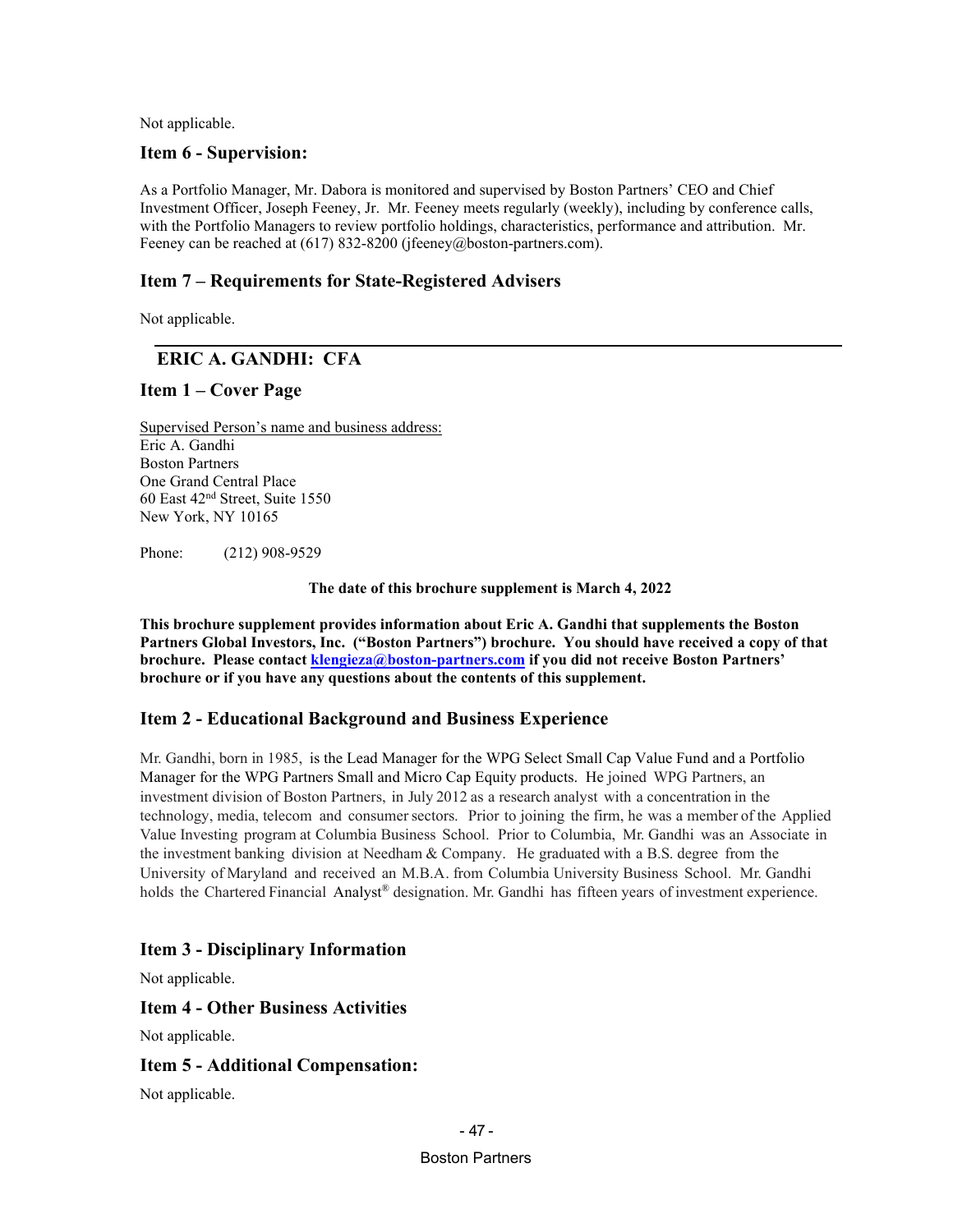### **Item 6 - Supervision:**

Mr. Gandhi is monitored and supervised by Richard Shuster, Portfolio Manager. Mr. Shuster meets regularly with the WPG Partners Small Cap Value team. Investment ideas that meet the team's investment prerequisites are catalogued in a database. Current holdings in the portfolio are maintained in a portfolio spreadsheet that details qualitative and quantitative attributes. Individual portfolio holdings are usually updated every 90-120 days if not more frequently. Mr. Shuster can be reached at (212) 908-9877 (rshuster@boston-partners.com).

### **Item 7 – Requirements for State-Registered Advisers**

Not applicable.

## **GEORGE GUMPERT: CFA**

### **Item 1 – Cover Page**

Supervised Person's name and business address: George Gumpert Boston Partners 100 Drakes Landing Rd., Suite 360 Greenbrae, CA 94904

Phone: (415) 464-2890

**The date of this brochure supplement is March 4, 2022**

**This brochure supplement provides information about George Gumpert that supplements the Boston Partners Global Investors, Inc. ("Boston Partners") brochure. You should have received a copy of that brochure. Please contact** *[klengieza@boston-partners.com](mailto:william.butterly@robecoinvest.com)* if you did not receive Boston Partners' **brochure or if you have any questions about the contents of this supplement.**

### **Item 2 - Educational Background and Business Experience**

Mr. Gumpert, born in 1977, is a portfolio manager for Boston Partners Small Cap Value, Small Cap Value II, and Small/Mid Cap Value portfolios. Prior to managing Boston Partners small cap value portfolios, he was a research analyst and specialized in the small capitalization sectors of the equity market. Mr. Gumpert holds a B.A. degree in economics from Amherst College. He holds the Chartered Financial Analyst® designation. He has twenty-two years of investment experience.

### **Item 3 - Disciplinary Information**

Not applicable.

### **Item 4 - Other Business Activities**

Not applicable.

#### **Item 5 - Additional Compensation:**

Not applicable.

#### **Item 6 - Supervision:**

As Portfolio Manager, Mr. Gumpert is monitored and supervised by Boston Partners' CEO and Chief Investment Officer, Joseph Feeney, Jr. Mr. Feeney meets regularly (weekly), including by conference calls,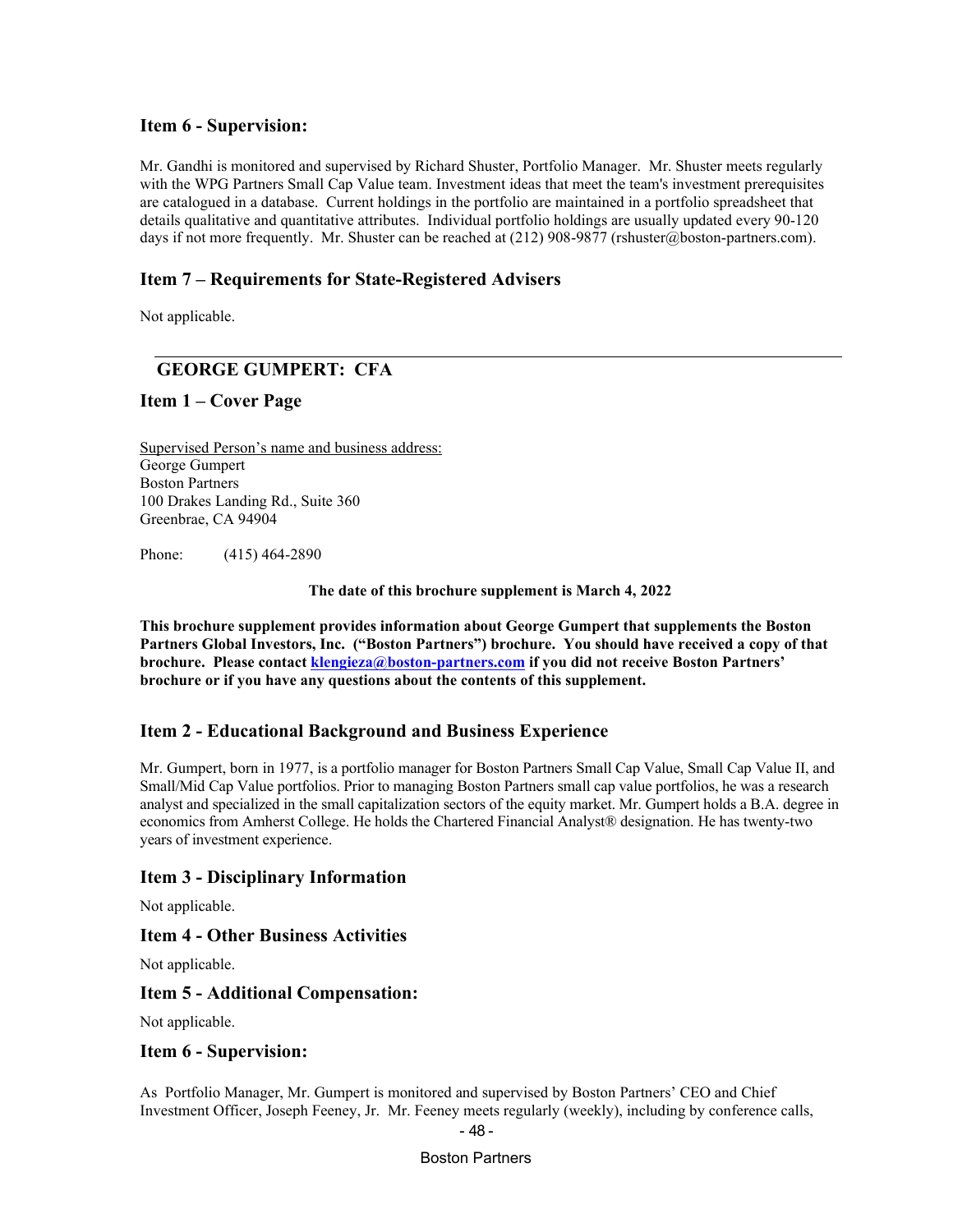with the Portfolio Managers to review portfolio holdings, characteristics, performance and attribution. Mr. Feeney can be reached at (617) 832-8200 (jfeeney@boston-partners.com).

### **Item 7 – Requirements for State-Registered Advisers**

#### Not applicable.

## **CHRISTOPHER K. HART: CFA**

#### **Item 1 – Cover Page**

Supervised Person's name and business address: Christopher K. Hart Boston Partners 1 Beacon Street, 30<sup>th</sup> Floor Boston, MA 02108

Phone: (617) 832-8200

**The date of this brochure supplement is March 4, 2022**

**This brochure supplement provides information about Christopher K. Hart that supplements the Boston Partners Global Investors, Inc. ("Boston Partners") brochure. You should have received a copy of that brochure. Please contact** *[klengieza@boston-partners.com](mailto:william.butterly@robecoinvest.com)* **if you did not receive Boston Partners' brochure or if you have any questions about the contents of this supplement.**

### **Item 2 - Educational Background and Business Experience**

Mr. Hart, born in 1968, is a portfolio manager for Boston Partners Global Equity and International Equity strategies. Prior to this, he was the portfolio manager for the Boston Partners International Small Cap Value product and before that, an assistant portfolio manager for the Boston Partners Small Cap Value products for three years. He joined Boston Partners as an equity research analyst in 2002 and specialized in conglomerates, engineering and construction, building, machinery, aerospace & defense, and REITs sectors of the equity market. Mr. Hart began his investment career as a research analyst at Fidelity Investments covering a broad set of industries across various levels of the capital structure. He holds a B.S. degree in Finance, with a concentration in corporate finance from Clemson University. He holds the Chartered Financial Analyst® designation. He has thirty years of investment experience.

### **Item 3 - Disciplinary Information**

Not applicable.

#### **Item 4 - Other Business Activities**

Not applicable.

#### **Item 5 - Additional Compensation:**

Not applicable.

#### **Item 6 - Supervision:**

As a Portfolio Manager, Mr. Hart is monitored and supervised by Boston Partners' CEO and Chief Investment Officer, Joseph Feeney, Jr. Mr. Feeney meets regularly (weekly), including by conference calls, with the Portfolio Managers to review portfolio holdings, characteristics, performance and attribution. Mr. Feeney can be reached at (617) 832-8200 (jfeeney@boston-partners.com).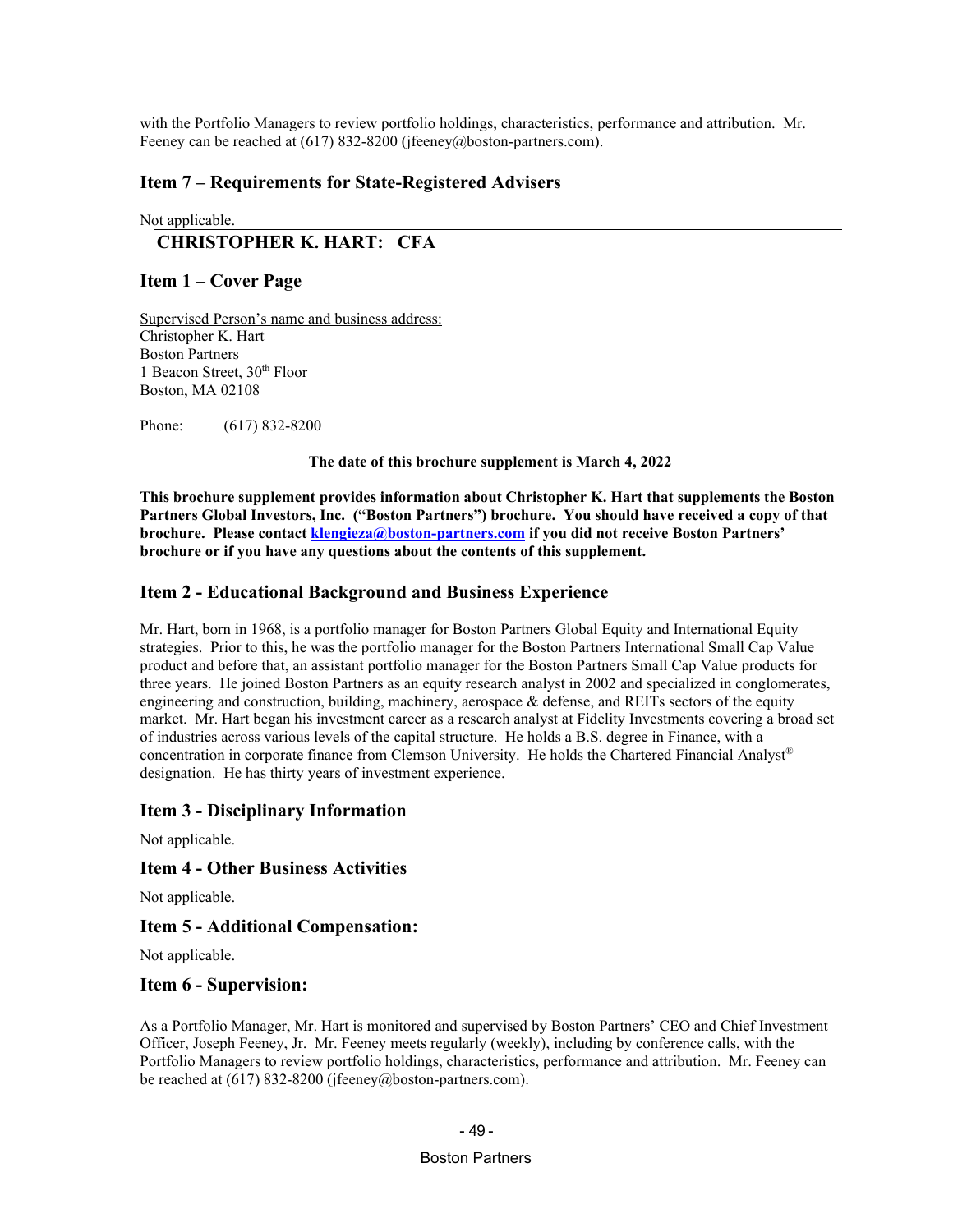## **Item 7 – Requirements for State-Registered Advisers**

Not applicable.

## **JOSHUA JONES: CFA**

### **Item 1 – Cover Page**

Supervised Person's name and business address: Joshua Jones Boston Partners 32 Cornhill London EC3V 3SG England

Phone: 011-44-20-7868-2054

**The date of this brochure supplement is March 4, 2022**

**This brochure supplement provides information about Joshua Jones that supplements the Boston Partners Global Investors, Inc. ("Boston Partners") brochure. You should have received a copy of that brochure. Please contact** *[klengieza@boston-partners.com](mailto:william.butterly@robecoinvest.com)* **if you did not receive Boston Partners' brochure or if you have any questions about the contents of this supplement.**

### **Item 2 - Educational Background and Business Experience**

Mr. Jones, born in 1982, is a portfolio manager on Boston Partners Global Equity and International Equity strategies. Prior to this role, he was a research analyst specializing in the energy, metals and mining sectors of the equity market and was a global generalist He joined the firm from Cambridge Associates where he was a consulting associate specializing in hedge fund clients. Mr. Jones holds a B.A. degree in economics from Bowdoin College. He holds the Chartered Financial Analyst<sup>®</sup> designation. Mr. Jones is employed by Boston Partners' subsidiary, Boston Partners (UK) Limited. He has seventeen years of investment experience.

### **Item 3 - Disciplinary Information**

Not applicable.

### **Item 4 - Other Business Activities**

Not applicable.

#### **Item 5 - Additional Compensation:**

Not applicable.

#### **Item 6 - Supervision:**

As a Portfolio Manager, Mr. Jones is monitored and supervised by Boston Partners' CEO and Chief Investment Officer, Joseph Feeney, Jr. Mr. Feeney meets regularly (weekly), including by conference calls, with the Portfolio Managers to review portfolio holdings, characteristics, performance and attribution. Mr. Feeney can be reached at (617) 832-8200 (*[jfeeney@boston-partners.com](mailto:joseph.feeney@robecoinvest.com)*).

### **Item 7 – Requirements for State-Registered Advisers**

Not applicable.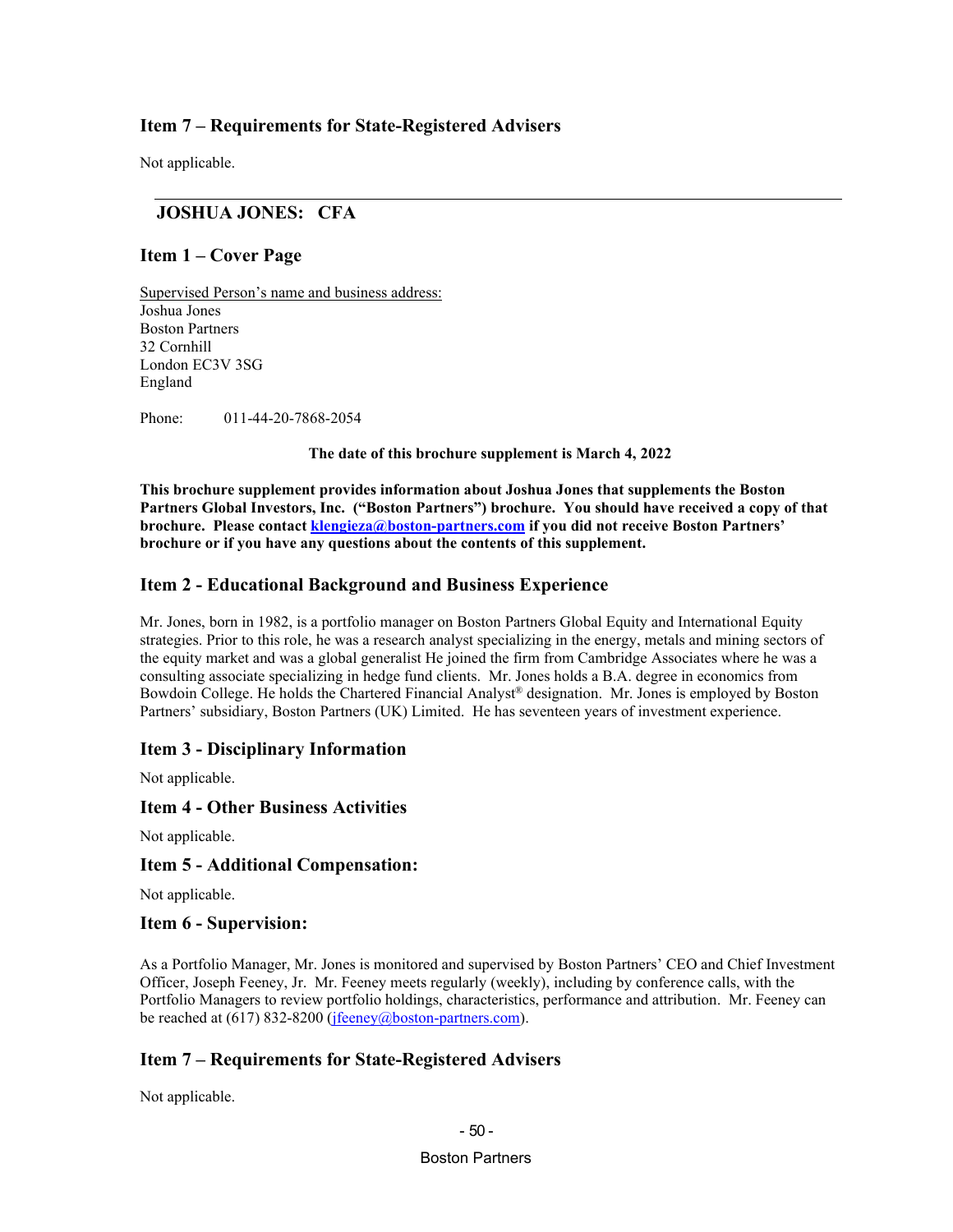## **ROBERT T. JONES: CFA**

## **Item 1 – Cover Page**

Supervised Person's name and business address: Robert T. Jones Boston Partners 1 Beacon Street, 30<sup>th</sup> Floor Boston, MA 02108

Phone: (617) 832-8200

**The date of this brochure supplement is March 4, 2022**

**This brochure supplement provides information about Robert T. Jones that supplements the Boston Partners Global Investors, Inc. ("Boston Partners") brochure. You should have received a copy of that brochure. Please contact** *[klengieza@boston-partners.com](mailto:william.butterly@robecoinvest.com)* if you did not receive Boston Partners' **brochure or if you have any questions about the contents of this supplement.**

## **Item 2 - Educational Background and Business Experience**

Mr. Jones, born in 1965, is a portfolio manager for Boston Partners Long/Short Equity product. Previously, he was the Director of Research and portfolio manager for the Large Cap Value and Large Cap Value Focused products. He was a founding Partner of Boston Partners Assets Management in 1995. He joined the firm from The Boston Company Asset Management, Inc. where he spent seven years as Vice President and equity portfolio manager. Mr. Jones holds a B.A. degree in philosophy from Denison University. He holds the Chartered Financial Analyst® designation. He has thirty-three years of investment experience.

## **Item 3 - Disciplinary Information**

Not applicable.

### **Item 4 - Other Business Activities**

Not applicable.

### **Item 5 - Additional Compensation:**

Not applicable.

### **Item 6 - Supervision:**

As a Portfolio Manager, Mr. Jones is monitored and supervised by Boston Partners' CEO and Chief Investment Officer, Joseph Feeney, Jr. Mr. Feeney meets regularly (weekly), including by conference calls, with the Portfolio Managers to review portfolio holdings, characteristics, performance and attribution. Mr. Feeney can be reached at (617) 832-8200 (*[jfeeney@boston-partners.com](mailto:joseph.feeney@robecoinvest.com)*).

## **Item 7 – Requirements for State-Registered Advisers**

Not applicable.

### **DAVID KIM**

### **Item 1 – Cover Page**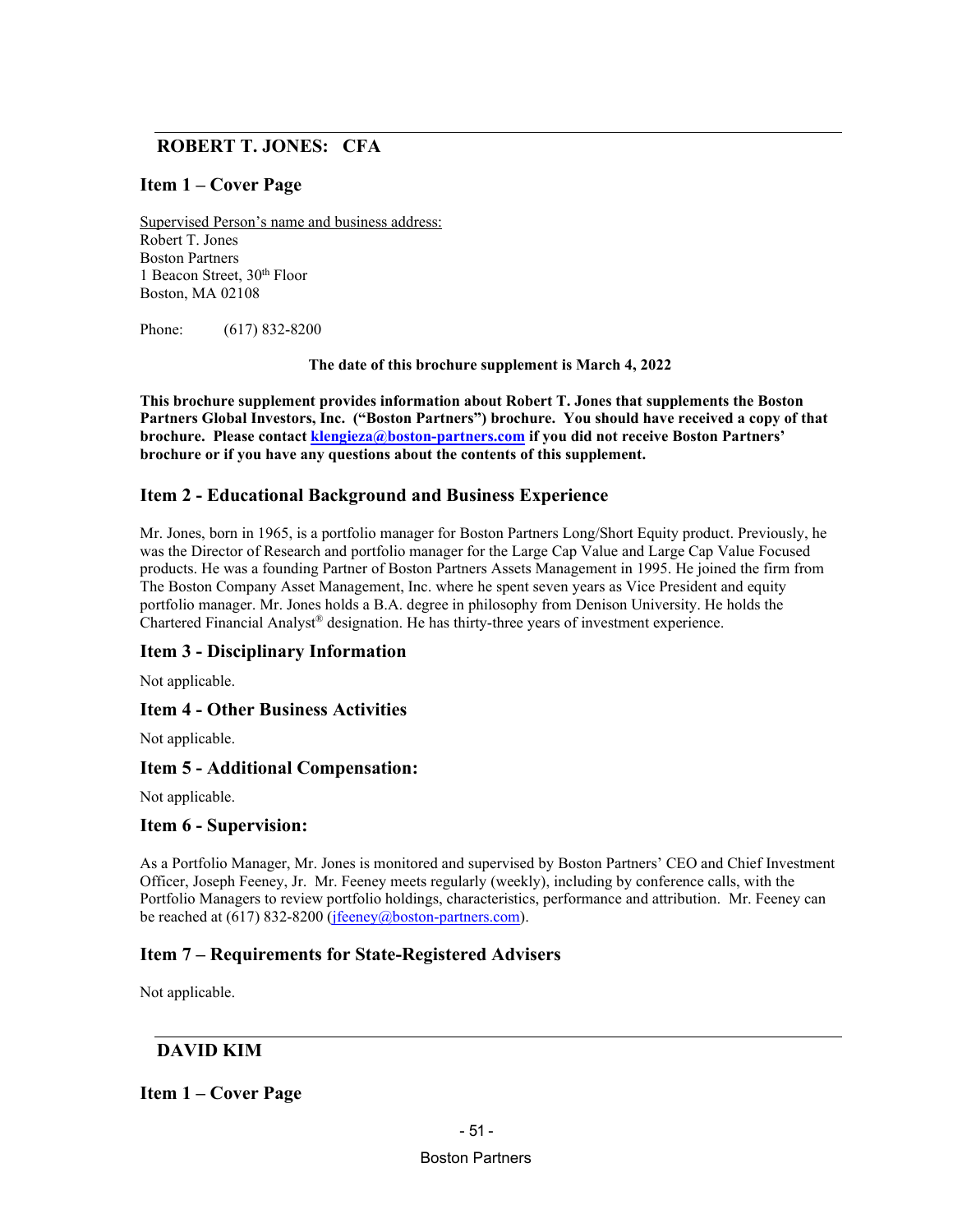Supervised Person's name and business address: David Kim Boston Partners 1 Beacon Street, 30<sup>th</sup> Floor Boston, MA 02108

Phone: (617) 832-8200

#### **The date of this brochure supplement is March 4, 2022**

**This brochure supplement provides information about David Kim that supplements the Boston Partners Global Investors, Inc. ("Boston Partners") brochure. You should have received a copy of that brochure. Please contact** *36T*[klengieza@boston-partners.com](mailto:wbutterly@boston-partners.com)*36T* **if you did not receive Boston Partners' brochure or if you have any questions about the contents of this supplement.**

### **Item 2 - Educational Background and Business Experience**

Mr. Kim, born in 1988, is a co-portfolio manager for Boston Partners Emerging Markets strategies, including Boston Partners Emerging Markets Equity and Emerging Markets Dynamic Equity. Prior to this role, he was an emerging markets industry analyst with Boston Partners specializing in fundamental research of stocks held in our Emerging Markets Equity portfolios. Mr. Kim was previously at Great Hill Partners, where he was a private equity associate focused on technology companies. Mr. Kim holds a B.A. degree in economics from Amherst College, as well as an M.B.A. degree from Harvard Business School. He has six years of investment experience.

### **Item 3 - Disciplinary Information**

Not applicable.

### **Item 4 - Other Business Activities**

Not applicable.

### **Item 5 - Additional Compensation**

Not applicable.

#### **Item 6 - Supervision:**

Mr. Kim is monitored and supervised by Boston Partners' CEO and Chief Investment Officer, Joseph Feeney, Jr. Mr. Feeney meets regularly (weekly), including by conference calls, with the Portfolio Managers to review portfolio holdings, characteristics, performance and attribution. Mr. Feeney can be reached at (617) 832-8200 (jfeeney@boston-partners.com).

### **Item 7 – Requirements for State-Registered Advisers**

Not applicable.

## **PAUL KORNGIEBEL: CFA**

**Item 1 – Cover Page**

Supervised Person's name and business address: Paul Korngiebel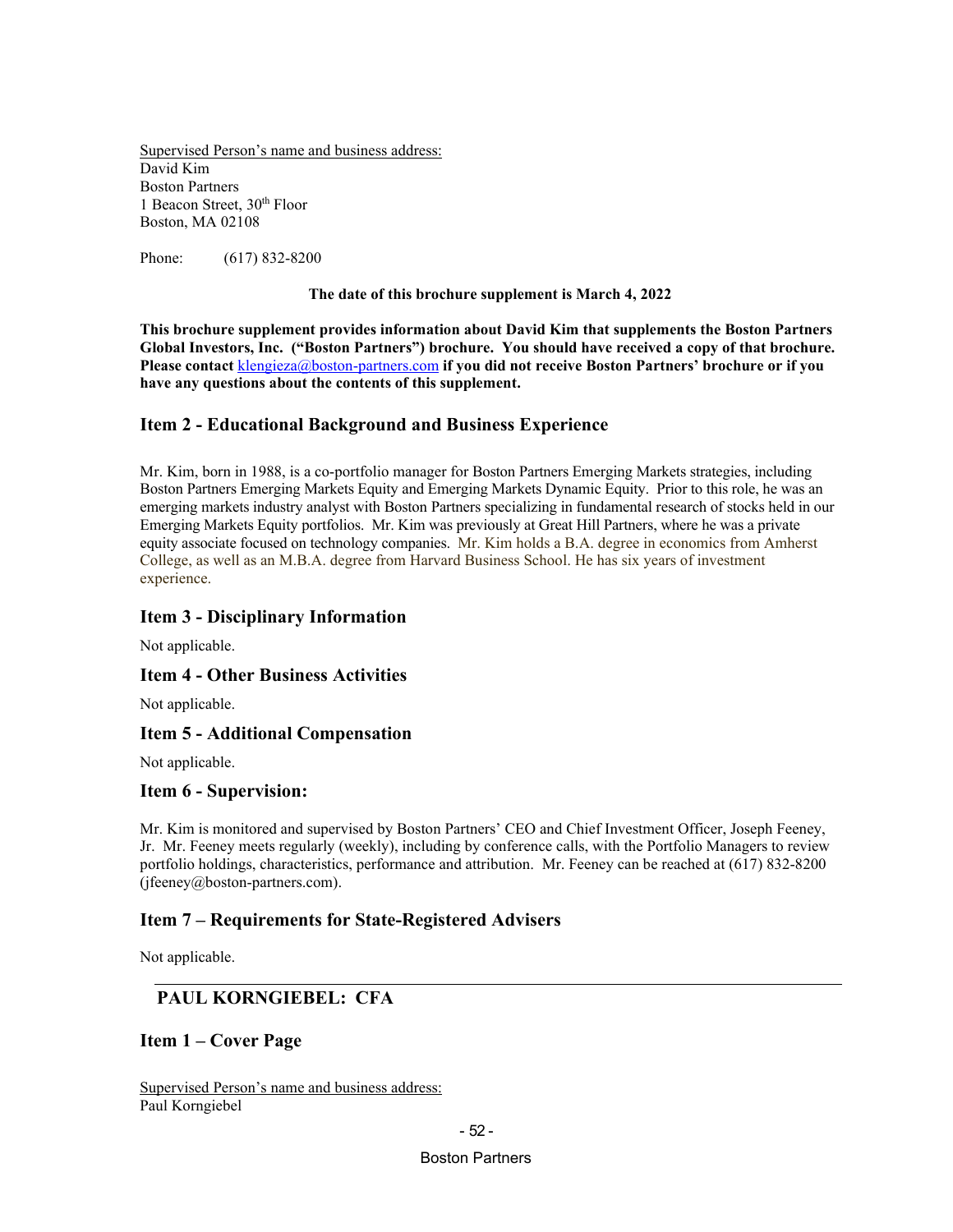Boston Partners 1 Beacon Street, 30<sup>th</sup> Floor Boston, MA 02108

Phone: (617) 832-8200

**The date of this brochure supplement is March 4, 2022**

**This brochure supplement provides information about Paul Korngiebel that supplements the Boston Partners Global Investors, Inc. ("Boston Partners") brochure. You should have received a copy of that brochure. Please contact** *[klengieza@boston-partners.com](mailto:wbutterly@boston-partners.com)* if you did not receive Boston Partners' **brochure or if you have any questions about the contents of this supplement.**

### **Item 2 - Educational Background and Business Experience**

Mr. Korngiebel, born in 1966, is a portfolio manager on all Boston Partners Emerging Markets strategies, including Boston Partners Emerging Markets Equity and Emerging Markets Dynamic Equity. He also serves as a supporting member of the greater Global Equity team, providing input on idea generation for various international and global portfolios. Mr. Korngiebel joined the firm from Deccan Value Advisors, which he co-founded, and prior to that he worked at Brandes Investment Partners. Both firms are dedicated to global value investing. Mr. Korngiebel holds a B.A. from Bowdoin (Phi Beta Kappa), M.A. degrees from Harvard and St. Johns College, and an M.B.A. degree from Northwestern (Beta Gamma Sigma). He holds the Chartered Financial Analyst® designation and has twenty-one years of investment experience.

### **Item 3 - Disciplinary Information**

Not applicable.

### **Item 4 - Other Business Activities**

Not applicable.

### **Item 5 - Additional Compensation**

Not applicable.

### **Item 6 - Supervision:**

Mr. Korngiebel is monitored and supervised by Boston Partners' CEO and Chief Investment Officer, Joseph Feeney, Jr. Mr. Feeney meets regularly (weekly), including by conference calls, with the Portfolio Managers to review portfolio holdings, characteristics, performance and attribution. Mr. Feeney can be reached at (617) 832-8200 (jfeeney@boston-partners.com).

### **Item 7 – Requirements for State-Registered Advisers**

Not applicable.

## **STEPHANIE McGIRR**

### **Item 1 – Cover Page**

Supervised Person's name and business address: Stephanie McGirr Boston Partners 1 Beacon Street, 30<sup>th</sup> Floor Boston, MA 02108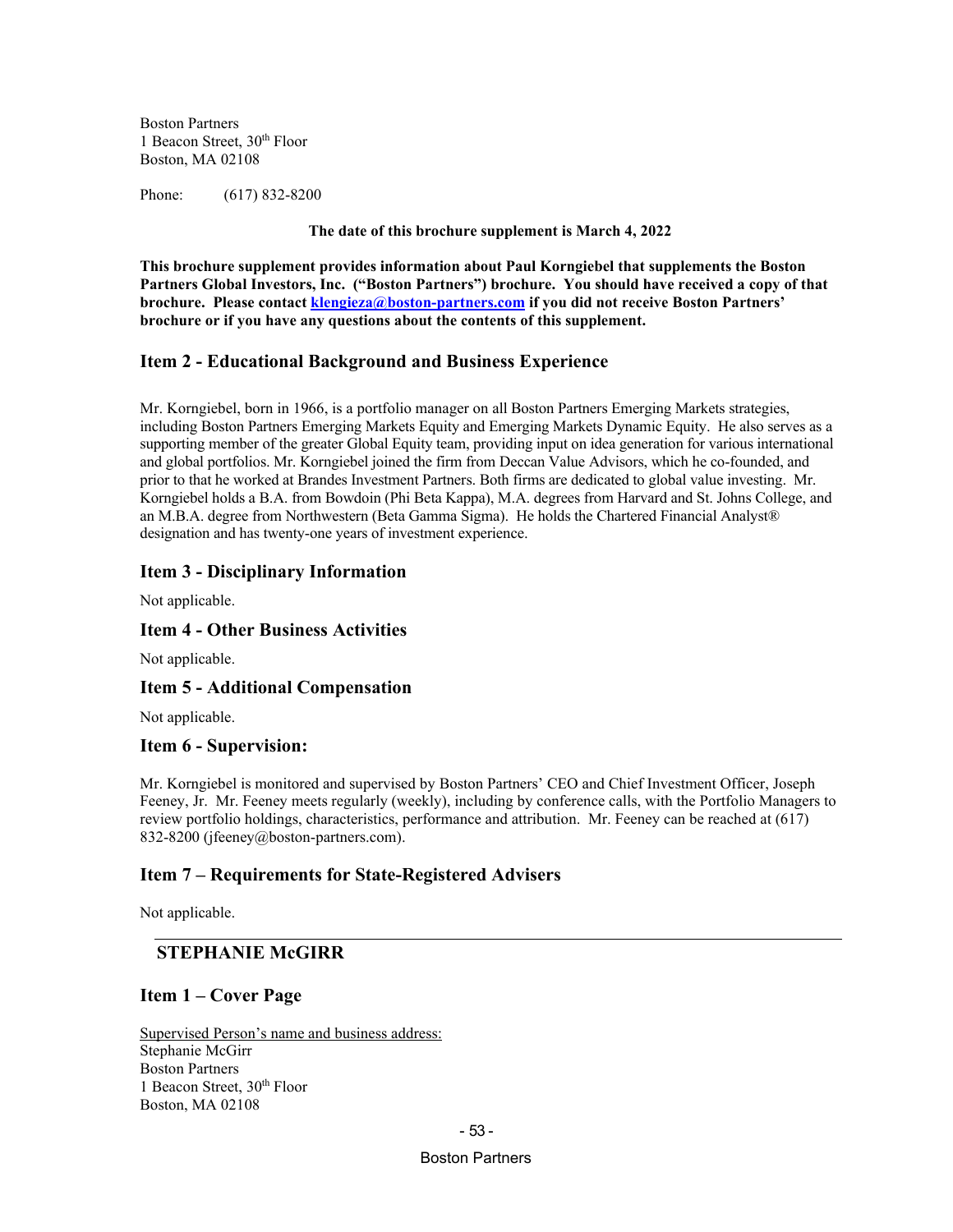Phone: (617) 832-8200

**The date of this brochure supplement is March 4, 2022**

**This brochure supplement provides information about Stephanie McGirr that supplements the Boston Partners Global Investors, Inc. ("Boston Partners") brochure. You should have received a copy of that brochure.** Please contact *[klengieza@boston-partners.com](mailto:william.butterly@robecoinvest.com)* if you did not receive Boston Partners' **brochure or if you have any questions about the contents of this supplement.**

### **Item 2 - Educational Background and Business Experience**

Ms. McGirr, born in 1978, is a portfolio manager for the Boston Partners Large Cap Value strategy. Her experience at the firm included managing a portion of the Boston Partners Long/Short Research strategy focusing on security selection within the health care services sector as well as insurance, restaurant, retail, and apparel industries. Prior to her current role, Ms. McGirr served as an equity analyst covering these same industries. Over the course of her tenure at Boston Partners, Ms. McGirr also covered the consumer staples and business services industries. She started with Boston Partners in 2002 as a research and quantitative associate in the firm's research group. She joined the firm from Arthur Andersen where she was an operations associate. Ms. McGirr holds a bachelor's degree in English from Colgate University. She has nineteen years of experience.

### **Item 3 - Disciplinary Information**

Not applicable.

### **Item 4 - Other Business Activities**

Not applicable.

### **Item 5 - Additional Compensation:**

Not applicable.

### **Item 6 - Supervision:**

As a Portfolio Manager, Ms. McGirr is monitored and supervised by Boston Partners' CEO and Chief Investment Officer, Joseph Feeney, Jr. Mr. Feeney meets regularly (weekly), including by conference calls, with the Portfolio Managers to review portfolio holdings, characteristics, performance and attribution. Mr. Feeney can be reached at (617) 832-8200 (jfeeney@boston-partners.com).

## **Item 7 – Requirements for State-Registered Advisers**

Not applicable.

## **STEVEN L. POLLACK: CFA**

## **Item 1 – Cover Page**

Supervised Person's name and business address: Steven L. Pollack Boston Partners 350 S. Grand Ave., Suite 1550 Los Angeles, CA 90071

Phone: (213) 687-1650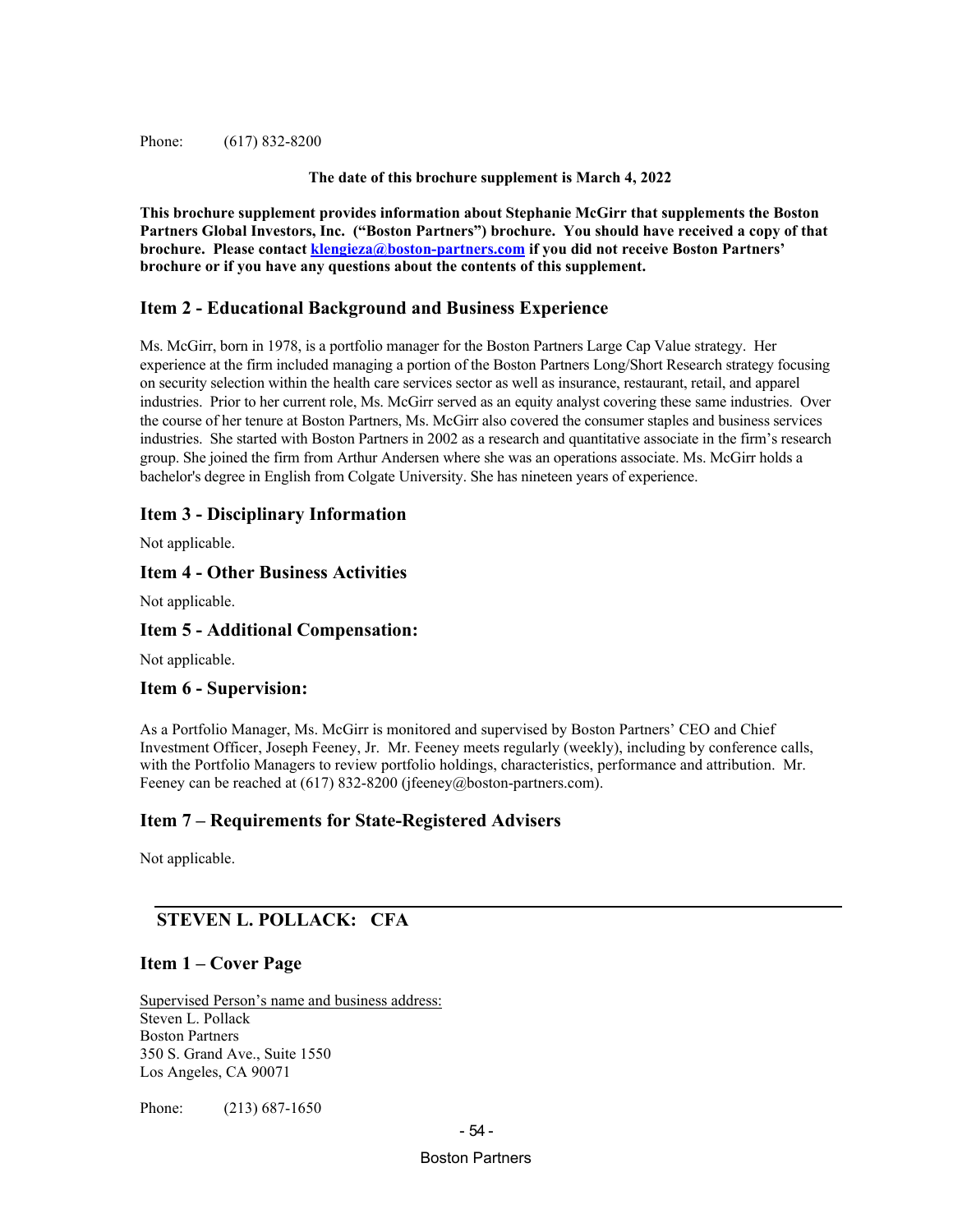#### **The date of this brochure supplement is March 4, 2022**

**This brochure supplement provides information about Steven L. Pollack that supplements the Boston Partners Global Investors, Inc. ("Boston Partners") brochure. You should have received a copy of that brochure. Please contact** *[klengieza@boston-partners.com](mailto:william.butterly@robecoinvest.com)* if you did not receive Boston Partners' **brochure or if you have any questions about the contents of this supplement.**

### **Item 2 - Educational Background and Business Experience**

Mr. Pollack, born in 1958, is a portfolio manager for Boston Partners Mid Cap Value Equity product. He has been with Boston Partners since 2000. He joined the firm from Hughes Investments where he spent twelve years as an equity portfolio manager, managing value equity across the market capitalization spectrum. He also oversaw the outside investment managers who manage assets for Hughes' pension plan. He began his career at Hughes as an Investment Analyst where he spent four years covering a variety of industries and sectors. Prior to that, he was with Remington, Inc., and Arthur Anderson & Co. Mr. Pollack is a graduate from Georgia Institute of Technology and holds an M.B.A. from The Anderson School of Management at the University of California at Los Angeles. He holds the Chartered Financial Analyst® designation. He has thirty-seven years of investment experience.

#### **Item 3 - Disciplinary Information**

Not applicable.

#### **Item 4 - Other Business Activities**

Not applicable.

#### **Item 5 - Additional Compensation:**

Not applicable.

#### **Item 6 - Supervision:**

As a Portfolio Manager, Mr. Pollack is monitored and supervised by Boston Partners' CEO and Chief Investment Officer, Joseph Feeney, Jr. Mr. Feeney meets regularly (weekly), including by conference calls, with the Portfolio Managers to review portfolio holdings, characteristics, performance and attribution. Mr. Feeney can be reached at (617) 832-8200 (jfeeney@boston-partners.com).

### **Item 7 – Requirements for State-Registered Advisers**

Not applicable.

### **DAVID J. PYLE: CFA**

#### **Item 1 – Cover Page**

Supervised Person's name and business address: David J. Pyle Boston Partners 100 Drakes Landing Road, Suite 360 Greenbrae, CA 94904

Phone: (415) 464-2890

#### **The date of this brochure supplement is March 4, 2022**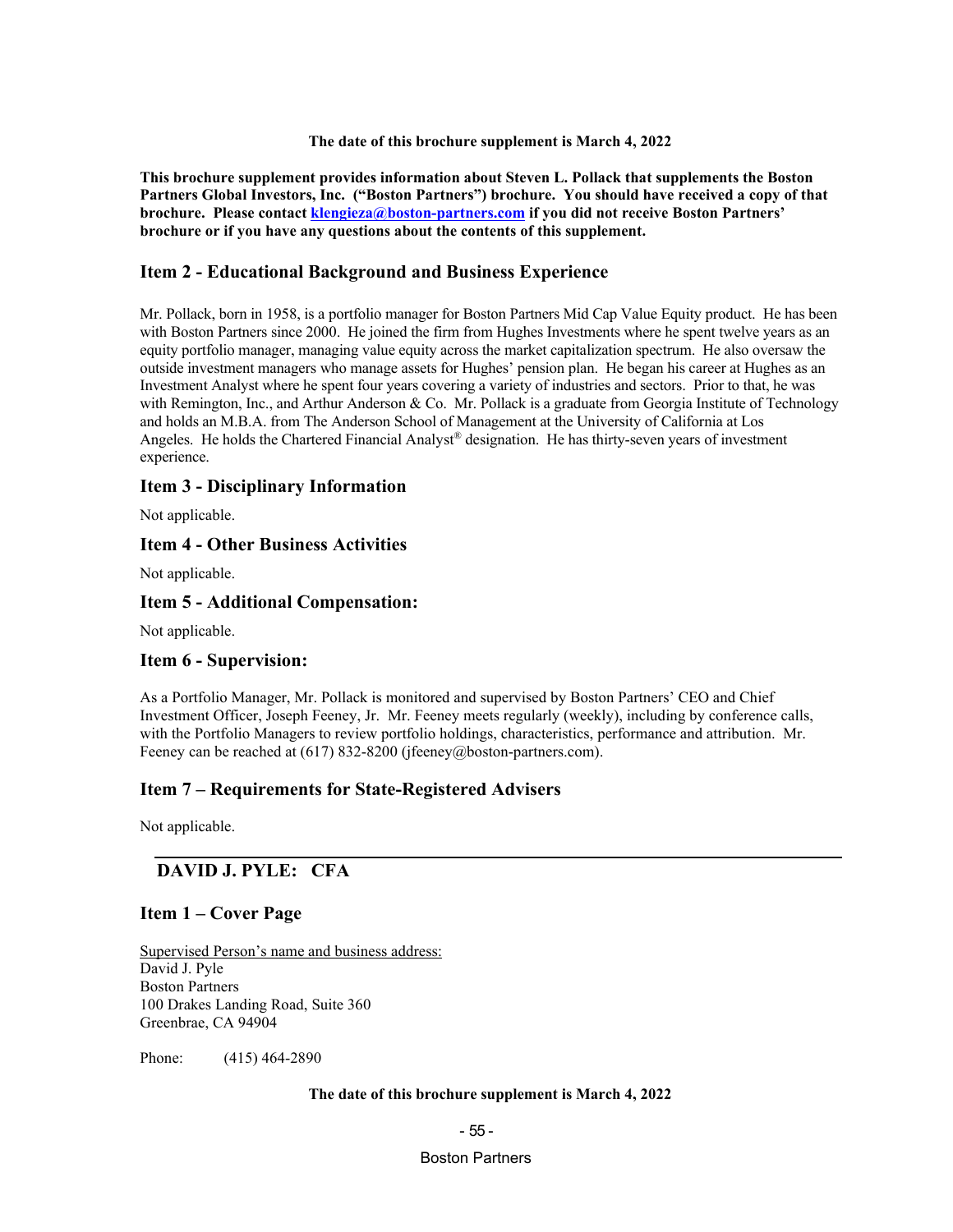**This brochure supplement provides information about David J. Pyle that supplements the Boston Partners Global Investors, Inc. ("Boston Partners") brochure. You should have received a copy of that brochure.** Please contact *[klengieza@boston-partners.com](mailto:william.butterly@robecoinvest.com)* if you did not receive Boston Partners' **brochure or if you have any questions about the contents of this supplement.**

## **Item 2 - Educational Background and Business Experience**

Mr. Pyle, born in 1964, is a portfolio manager for Boston Partners Large Cap Value strategy. Prior to assuming this role, he was a research analyst covering the utility, insurance, leisure & lodging, packaging, publishing, and computer equipment & services sectors. Mr. Pyle joined the firm in 2000 from State Street Research where he was a research analyst and associate portfolio manager in their equity value group. Prior to that, he spent five years with Price Waterhouse. Mr. Pyle holds a B.S. degree in business administration from California State University, Chico, and an M.B.A. degree from the Kenan-Flagler School of Business at the University of North Carolina. Mr. Pyle holds the Chartered Financial Analyst® designation. He has twenty-six years of investment experience.

## **Item 3 - Disciplinary Information**

Not applicable.

### **Item 4 - Other Business Activities**

Not applicable.

### **Item 5 - Additional Compensation:**

Not applicable.

### **Item 6 - Supervision:**

As a Portfolio Manager, Mr. Pyle is monitored and supervised by Boston Partners' CEO and Chief Investment Officer, Joseph Feeney, Jr. Mr. Feeney meets regularly (weekly), including by conference calls, with the Portfolio Managers to review portfolio holdings, characteristics, performance and attribution. Mr. Feeney can be reached at (617) 832-8200 (jfeeney@boston-partners.com).

## **Item 7 – Requirements for State-Registered Advisers**

Not applicable.

## **DUILIO R. RAMALLO: CFA**

### **Item 1 – Cover Page**

Supervised Person's name and business address: Duilio R. Ramallo Boston Partners 350 S. Grand Ave., Suite 1550 Los Angeles, CA 90071

Phone: 213-687-1650

**The date of this brochure supplement is March 4, 2022**

**This brochure supplement provides information about Duilio R. Ramallo that supplements the Boston Partners Global Investors, Inc. ("Boston Partners") brochure. You should have received a copy of that**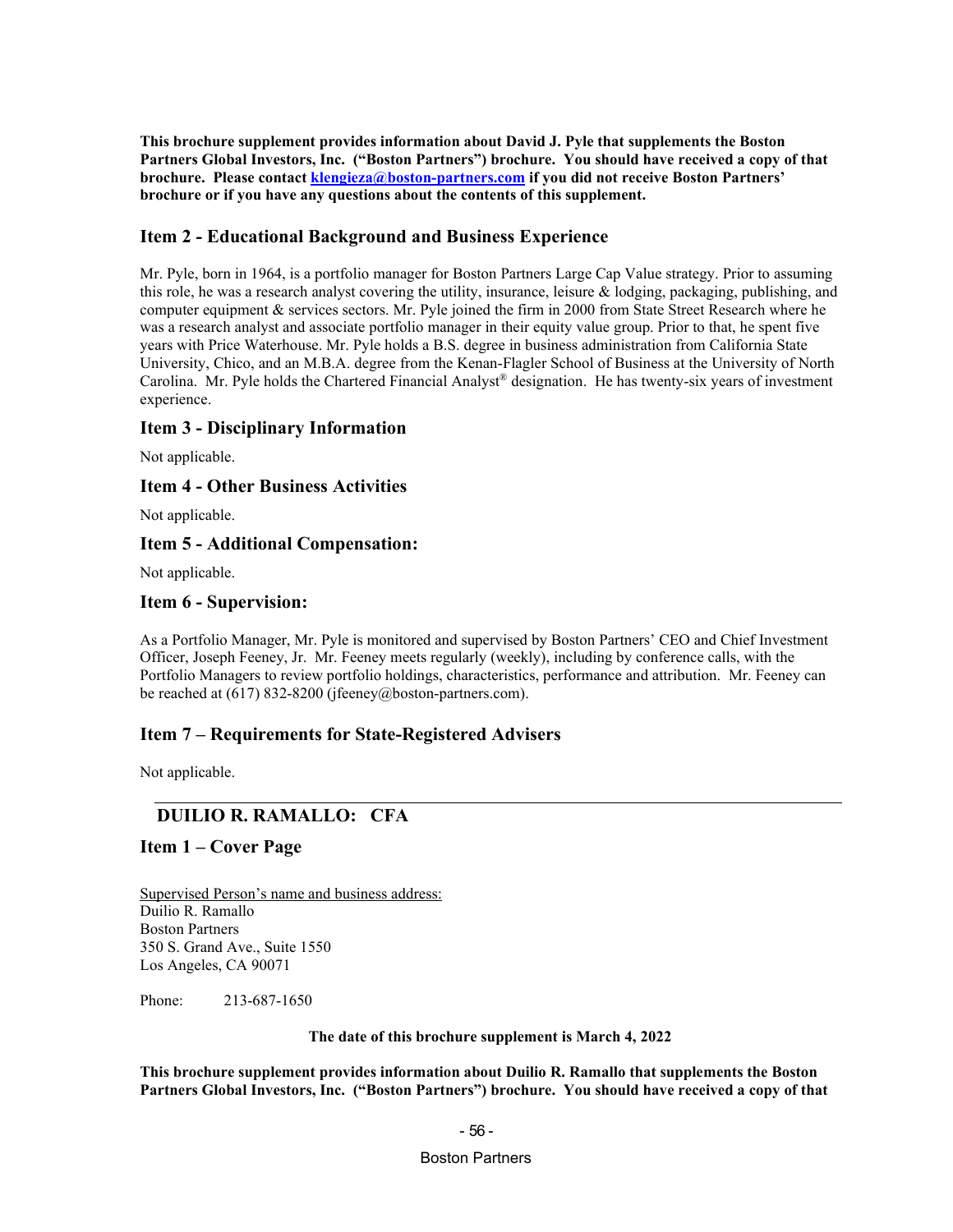**brochure. Please contact** *[klengieza@boston-partners.com](mailto:william.butterly@robecoinvest.com)* **if you did not receive Boston Partners' brochure or if you have any questions about the contents of this supplement.**

#### **Item 2 - Educational Background and Business Experience**

Mr. Ramallo, born in 1966, is the senior portfolio manager for the Boston Partners Premium Equity product. Previously, Mr. Ramallo was the assistant portfolio manager for the Small Cap Value products. Prior to his portfolio management role, Mr. Ramallo was a research analyst for Boston Partners. He joined the firm in in 1995 from Deloitte & Touche L.L.P., where he spent three years, most recently in their Los Angeles office. Mr. Ramallo holds a B.A. degree in economics/business from the University of California at Los Angeles and an M.B.A. from the Anderson Graduate School of Management at UCLA. He holds the Chartered Financial Analyst<sup>®</sup> designation. He is also a Certified Public Accountant (inactive). He has twenty-six years of investment experience.

#### **Item 3 - Disciplinary Information**

Not applicable.

### **Item 4 - Other Business Activities**

Not applicable.

#### **Item 5 - Additional Compensation:**

Not applicable.

#### **Item 6 - Supervision:**

As a Portfolio Manager, Mr. Ramallo is monitored and supervised by Boston Partners' CEO and Chief Investment Officer, Joseph Feeney, Jr. Mr. Feeney meets regularly (weekly), including by conference calls, with the Portfolio Managers to review portfolio holdings, characteristics, performance and attribution. Mr. Feeney can be reached at (617) 832-8200 (jfeeney@boston-partners.com).

### **Item 7 – Requirements for State-Registered Advisers**

Not applicable.

## **PATRICK REGAN: CFA**

#### **Item 1 – Cover Page**

Supervised Person's name and business address: Patrick Regan Boston Partners 1 Beacon Street, 30<sup>th</sup> Floor Boston, MA 02108

Phone: (617) 832-8200

#### **The date of this brochure supplement is March 4, 2022**

**This brochure supplement provides information about Patrick Regan that supplements the Boston Partners Global Investors, Inc. ("Boston Partners") brochure. You should have received a copy of that brochure.** Please contact *[klengieza@boston-partners.com](mailto:william.butterly@robecoinvest.com)* if you did not receive Boston Partners' **brochure or if you have any questions about the contents of this supplement.**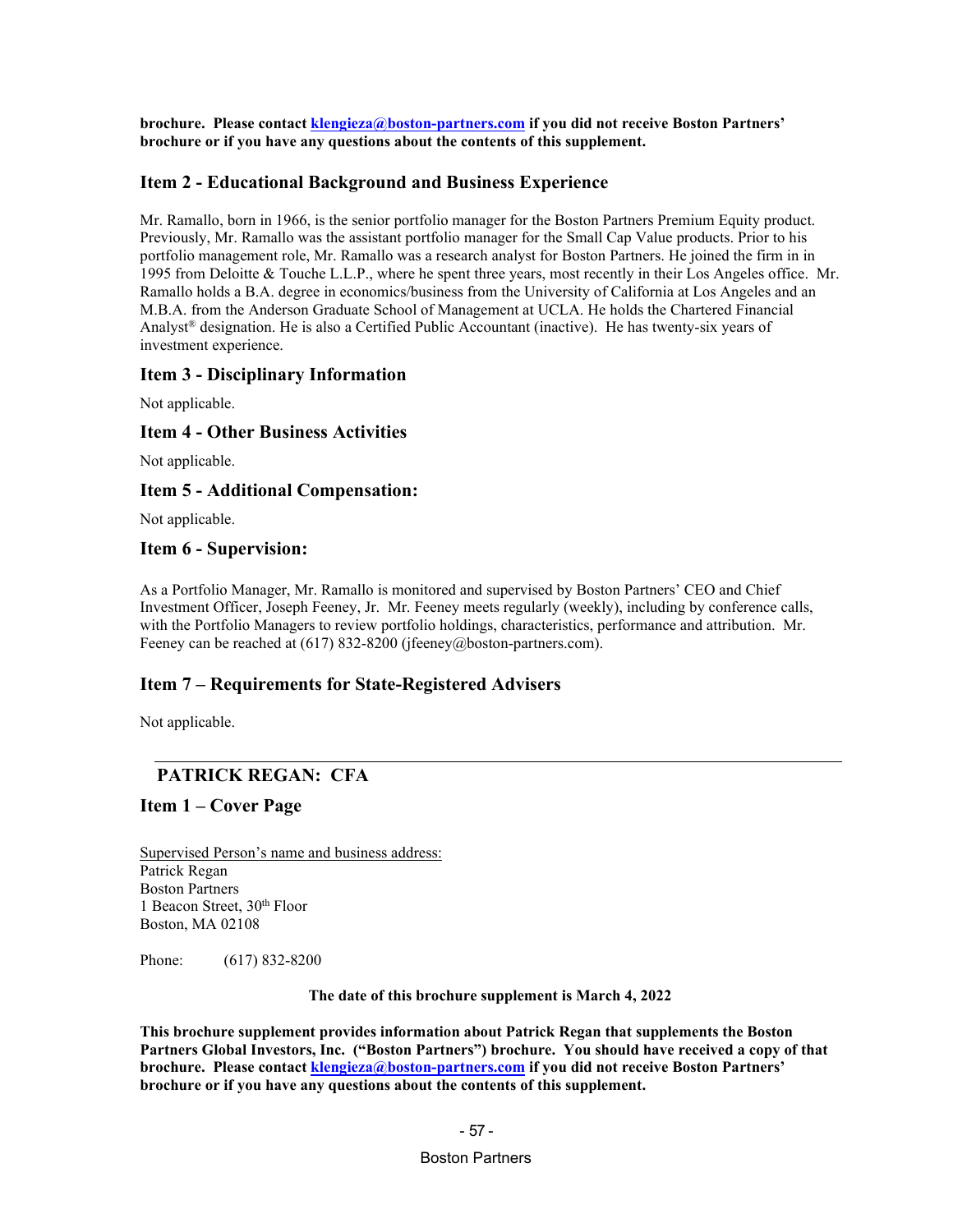## **Item 2 - Educational Background and Business Experience**

Mr. Regan, born in 1972, is the primary portfolio manager for the Boston Partners Long/Short Equity strategy. Prior to this role, he was a long/short generalist with Boston Partners specializing in fundamental research of stocks held in Boston Partners' Long/Short Equity products. He rejoined the firm after spending nearly six years with Westfield Capital, where he managed the financial sector sleeves of Westfield Capital's small, small/mid, mid, large and all cap funds. He was also a voting member on the Westfield Investment Committee. Before that, Mr. Regan was a research analyst with Boston Partners Asset Management for ten years, where he managed a portion of the Boston Partners Long/Short Research strategy and covered numerous market sectors including the financial and consumer sectors as well as the software industry. He began his post-graduate career at Broadview International, LLC, where he was an associate specializing in technology mergers and acquisitions. Mr. Regan holds a B.A. degree in economics from Colby College, and an M.B.A. degree from The Wharton School at the University of Pennsylvania. He holds the Chartered Financial Analyst® designation. He has over twenty-six years of industry experience.

### **Item 3 - Disciplinary Information**

Not applicable.

### **Item 4 - Other Business Activities**

Not applicable.

### **Item 5 - Additional Compensation:**

Not applicable.

### **Item 6 - Supervision:**

As a Portfolio Manager, Mr. Regan is monitored and supervised by Boston Partners' CEO and Chief Investment Officer, Joseph Feeney, Jr. Mr. Feeney meets regularly (weekly), including by conference calls, with the Portfolio Managers to review portfolio holdings, characteristics, performance and attribution. Mr. Feeney can be reached at (617) 832-8200 (jfeeney@boston-partners.com).

## **Item 7 – Requirements for State-Registered Advisers**

Not applicable.

## **HARRY J. ROSENBLUTH: CFA**

### **Item 1 – Cover Page**

Supervised Person's name and business address: Harry R. Rosenbluth Boston Partners 100 Drakes Landing Rd., Suite 360 Greenbrae, CA 94904

Phone: (415) 464-2890

**The date of this brochure supplement is March 4, 2022**

**This brochure supplement provides information about Harry J. Rosenbluth that supplements the Boston Partners Global Investors, Inc. ("Boston Partners") brochure. You should have received a copy of that** 

#### - 58 -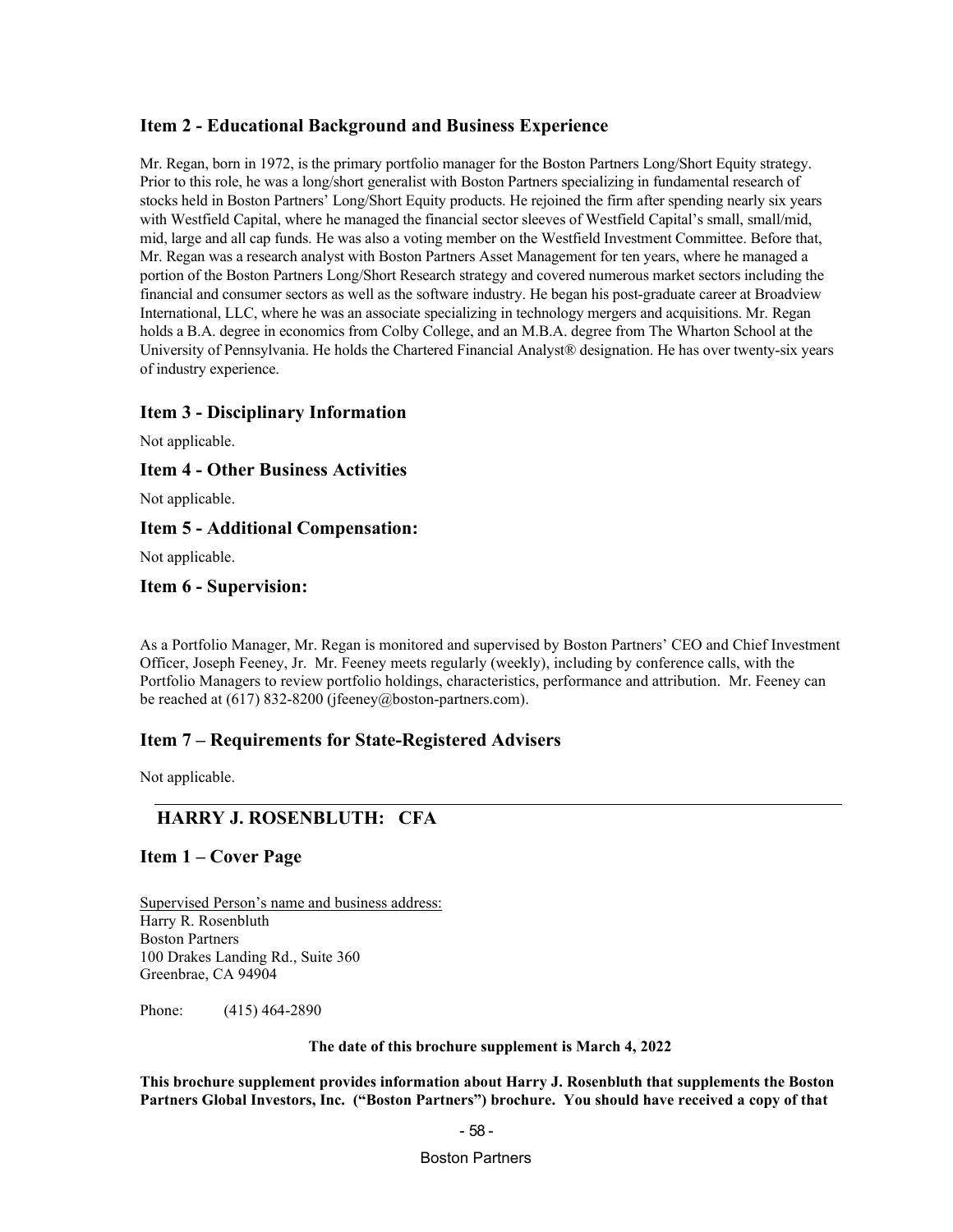**brochure. Please contact** *[klengieza@boston-partners.com](mailto:william.butterly@robecoinvest.com)* **if you did not receive Boston Partners' brochure or if you have any questions about the contents of this supplement.**

#### **Item 2 - Educational Background and Business Experience**

Mr. Rosenbluth, born in 1954, is a senior advisor for Boston Partners Global Equity and International Equity products. Prior to this, he was the portfolio manager for Boston Partners Premium Equity Product and comanager for our Mid Cap Value Equity product. He was one of the founding partners of Boston Partners Asset Management in 1995. Mr. Rosenbluth joined the firm following fourteen years with The Boston Company Asset Management, Inc. as Senior Vice President and the Portfolio Manager for the Dynamic Equity Fund. Mr. Rosenbluth was also a member of the Equity Policy Group of The Boston Company Asset Management, Inc. Before that, Mr. Rosenbluth was a consultant for Arthur Andersen & Company. Mr. Rosenbluth holds a B.A. degree in Economics from George Washington University and an M.B.A. from The Amos Tuck School of Business Administration at Dartmouth College. He holds the Chartered Financial Analyst® designation. He has forty years of investment experience.

#### **Item 3 - Disciplinary Information**

Not applicable.

#### **Item 4 - Other Business Activities**

Not applicable.

### **Item 5 - Additional Compensation:**

Not applicable.

#### **Item 6 - Supervision:**

As a senior advisor, Mr. Rosenbluth is monitored and supervised by Boston Partners' CEO and Chief Investment Officer, Joseph Feeney, Jr. Mr. Feeney meets regularly (weekly), including by conference calls, with the Portfolio Managers to review portfolio holdings, characteristics, performance and attribution. Mr. Feeney can be reached at (617) 832-8200 (jfeeney@boston-partners.com).

#### **Item 7 – Requirements for State-Registered Advisers**

Not applicable.

## **RICHARD SHUSTER: CFA**

#### **Item 1 – Cover Page**

Supervised Person's name and business address: Richard Shuster Boston Partners One Grand Central Place 60 East 42nd Street, Suite 1550 New York, NY 10165

Phone: (212) 908-9877

**The date of this brochure supplement is March 4, 2022**

**This brochure supplement provides information about Richard Shuster that supplements the Boston Partners Global Investors, Inc. ("Boston Partners") brochure. You should have received a copy of that**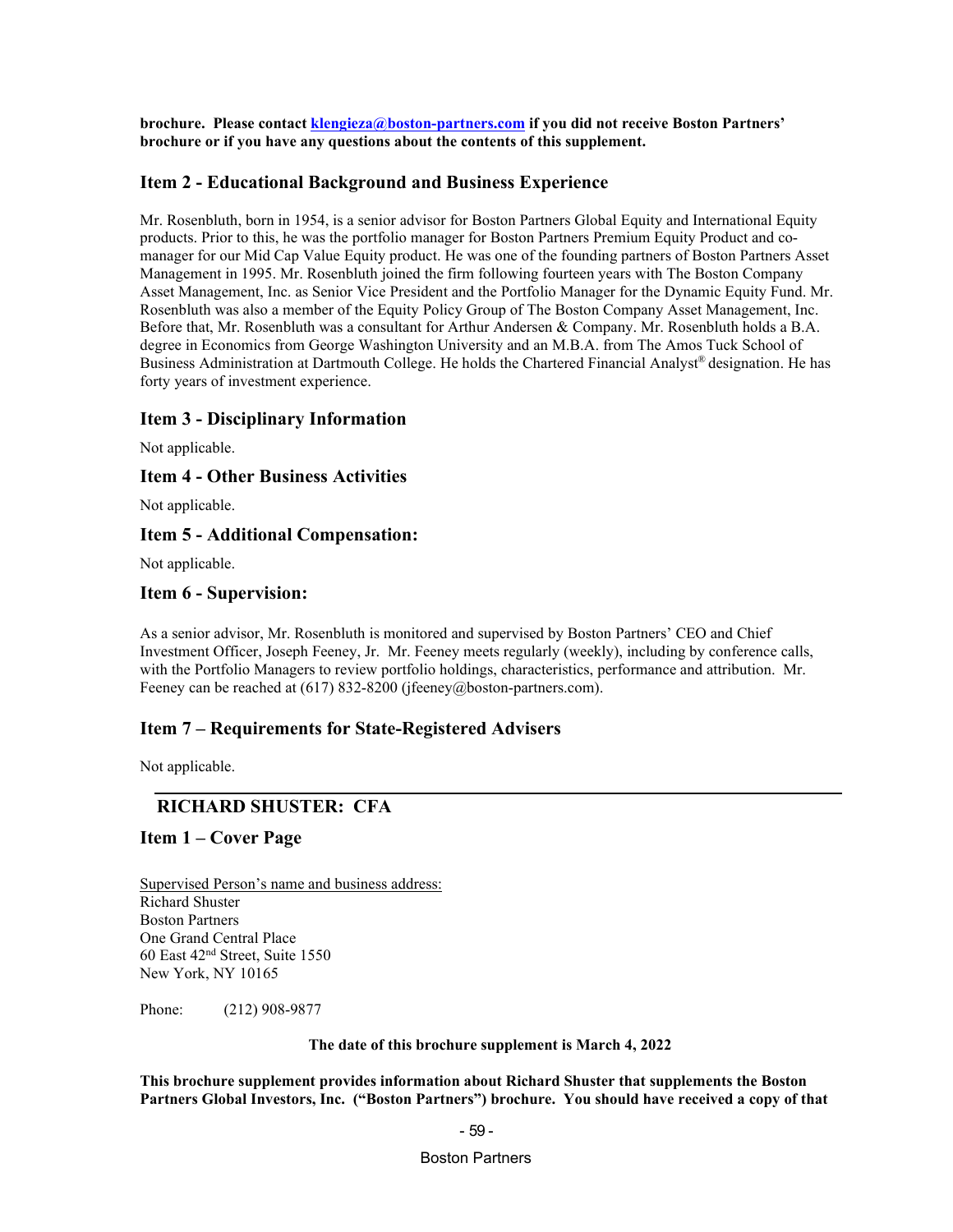**brochure. Please contact** *[klengieza@boston-partners.com](mailto:william.butterly@robecoinvest.com)* **if you did not receive Boston Partners' brochure or if you have any questions about the contents of this supplement.**

#### **Item 2 - Educational Background and Business Experience**

Mr. Shuster, born in 1961, is the Lead Portfolio Manager for the WPG Partners Small and Micro Cap Equity products. He joined WPG Partners, an investment division of Boston Partners, in mid-1999 to head the firm's Small Cap Value Team. He joined the firm from APM Partners, where he was a Managing Partner, responsible for managing a small cap value hedge fund. Mr. Shuster began his investment career as a financial analyst with Donaldson Lufkin & Jenrette, later moving to First City Capital, where he spent three years as a Vice President, research analyst. Mr. Shuster was a portfolio manager with Value Equity Associates where he co-managed an event-driven stock portfolio. He holds a B.S. degree in economics from the University of Pennsylvania. Mr. Shuster holds the Chartered Financial Analyst® designation. Mr. Shuster has thirty-eight years of investment experience, over twenty of which were spent specializing in small cap equity investing.

#### **Item 3 - Disciplinary Information**

Not applicable.

#### **Item 4 - Other Business Activities**

Not applicable.

#### **Item 5 - Additional Compensation:**

Not applicable.

#### **Item 6 - Supervision:**

As a Portfolio Manager, Mr. Shuster is monitored and supervised by Boston Partners' CEO and Chief Investment Officer, Joseph Feeney, Jr. Mr. Feeney meets regularly (weekly), including by conference calls, with the Portfolio Managers to review portfolio holdings, characteristics, performance and attribution. Mr. Feeney can be reached at (617) 832-8200 (jfeeney@boston-partners.com).

#### **Item 7 – Requirements for State-Registered Advisers**

Not applicable.

#### **SOYOUN SONG**

#### **Item 1 – Cover Page**

Supervised Person's name and business address: Soyoun Song Boston Partners 1 Beacon Street, 30<sup>th</sup> Floor Boston, MA 02108

Phone: (617) 832-8200

**The date of this brochure supplement is March 4, 2022**

**This brochure supplement provides information about Soyoun Song that supplements the Boston Partners Global Investors, Inc. ("Boston Partners") brochure. You should have received a copy of that brochure. Please contact** *[klengieza@boston-partners.com](mailto:william.butterly@robecoinvest.com)* **if you did not receive Boston Partners' brochure or if you have any questions about the contents of this supplement.**

#### - 60 -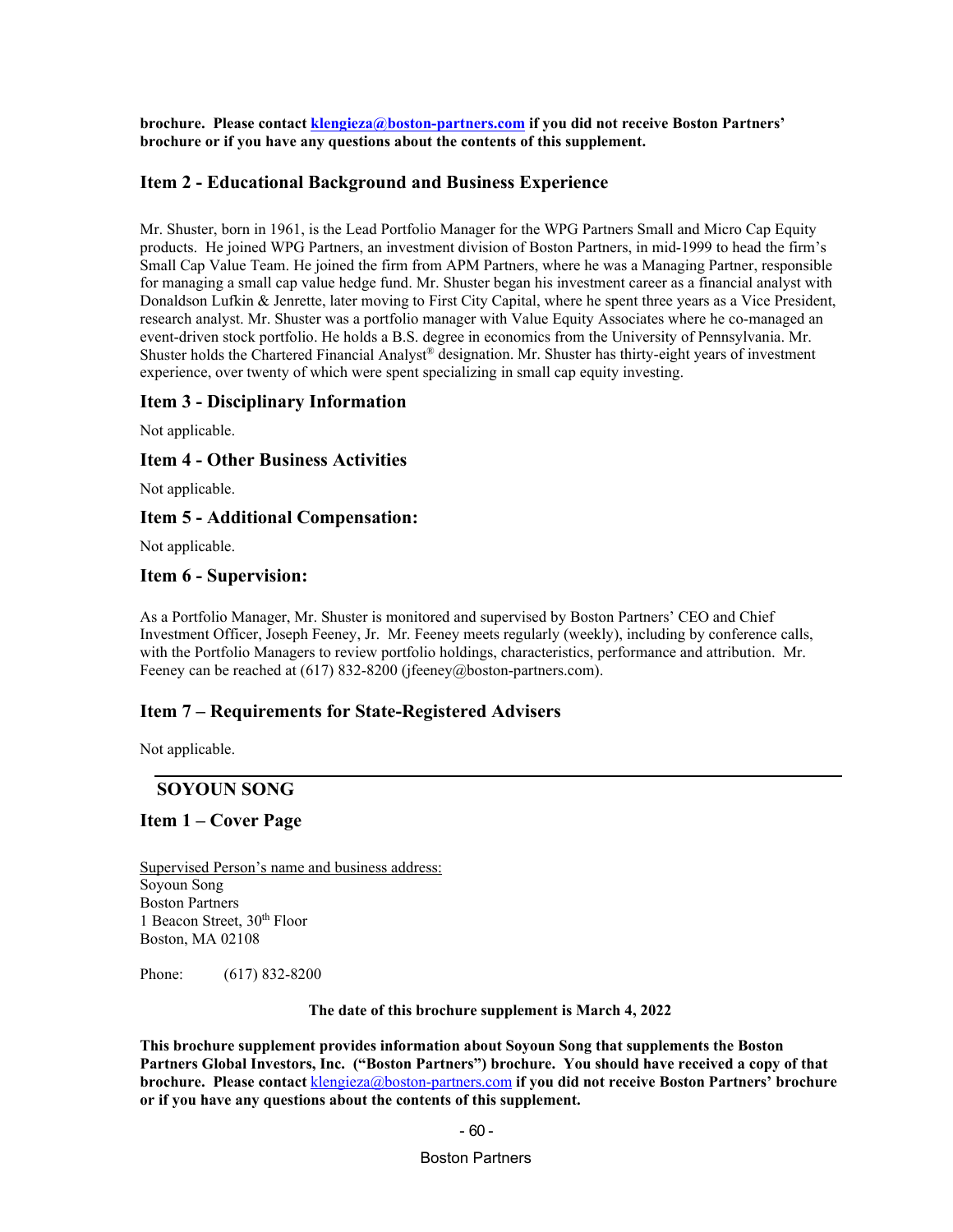## **Item 2 - Educational Background and Business Experience**

Mr. Song, born in 1976, is a portfolio manager on the Boston Partners Global Sustainability team. He also serves as an equity analyst, specializing in non-U.S. Industries with a focus in industrial and material sectors of the equity market. Before coming to Boston Partners, he was a managing director at ThornTree Capital with responsibility for its global industrials long/short portfolio. Prior to that, Mr. Song was a managing director at Bain Capital's Brookside Fund where he co-managed its global industrials long/short portfolio. He began his investing career at Bain Capital in its North American private equity practice. Before transitioning to a career in investments, he was a consultant at McKinsey & Company. Mr. Song holds an M.B.A. degree from Harvard Business School, an M.Sc. in clinical medicine from Oxford University, and an A.B. in biochemical sciences from Harvard College. He has sixteen years of investment experience.

## **Item 3 - Disciplinary Information**

Not applicable.

### **Item 4 - Other Business Activities**

Not applicable.

### **Item 5 - Additional Compensation:**

Not applicable.

### **Item 6 - Supervision:**

Mr. Song is monitored and supervised by Boston Partners' CEO and Chief Investment Officer, Joseph Feeney, Jr. Mr. Feeney meets regularly (weekly), including by conference calls, with the Portfolio Managers to review portfolio holdings, characteristics, performance and attribution. Mr. Feeney can be reached at (617) 832-8200 (*j*feeney@boston-partners.com).

## **Item 7 – Requirements for State-Registered Advisers**

Not applicable.

## **GREGORY N. WEISS**

### **Item 1 – Cover Page**

Supervised Person's name and business address: Gregory N. Weiss Boston Partners One Grand Central Place 60 East 42nd Street, Suite 1550 New York, NY 10165

Phone: (212) 908-9875

**The date of this brochure supplement is March 4, 2022**

**This brochure supplement provides information about Gregory N. Weiss that supplements the Boston Partners Global Investors, Inc. ("Boston Partners") brochure. You should have received a copy of that brochure. Please contact** *[klengieza@boston-partners.com](mailto:william.butterly@robecoinvest.com)* if you did not receive Boston Partners' **brochure or if you have any questions about the contents of this supplement.**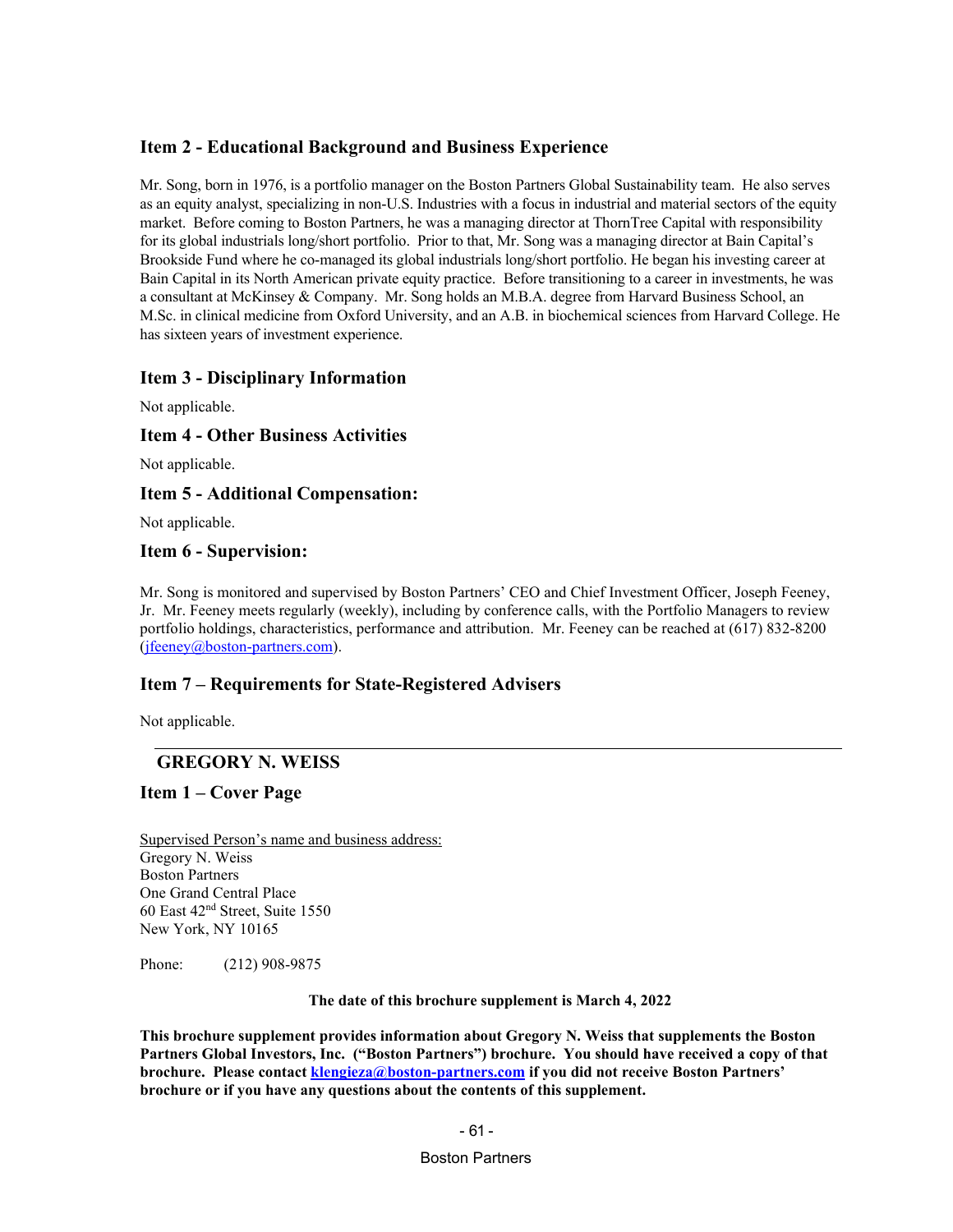## **Item 2 - Educational Background and Business Experience**

Mr. Weiss, born in 1973, is a Portfolio Manager for the WPG Partners Small and Micro Cap Equity products. He joined WPG Partners, an investment division of Boston Partners, in mid-1999 to work on the firm's Small Cap Value team. He joined the firm from Bear Stearns where he began his investment career in 1995 as an equity analyst, responsible for covering the building materials, nonferrous metals, steel and steel-related industries. Mr. Weiss holds a B.A. degree in psychology from Cornell University. He has twenty-nine years of investment experience.

## **Item 3 - Disciplinary Information**

Not applicable.

### **Item 4 - Other Business Activities**

Not applicable.

### **Item 5 - Additional Compensation:**

Not applicable.

#### **Item 6 - Supervision:**

As a Portfolio Manager, Mr. Weiss is monitored and supervised by Richard Shuster, Portfolio Manager. Mr. Shuster meets regularly with the WPG Partners Small Cap Value team. Investment ideas that meet the team's investment prerequisites are catalogued in a database. Current holdings in the portfolio are maintained in a portfolio spreadsheet that details qualitative and quantitative attributes. Individual portfolio holdings are generally updated every 90-120 days if not more frequently. Mr. Shuster can be reached at (212) 908-9877  $(rshuster@boston-partners.com)$  $(rshuster@boston-partners.com)$  $(rshuster@boston-partners.com)$ .

## **Item 7 – Requirements for State-Registered Advisers**

Not applicable.

## **JOSHUA WHITE: CFA**

## **Item 1 – Cover Page**

Supervised Person's name and business address: Joshua White Boston Partners 1 Beacon Street, 30<sup>th</sup> Floor Boston, MA 02108

Phone: (617) 832-8200

**The date of this brochure supplement is March 4, 2022**

**This brochure supplement provides information about Joshua White that supplements the Boston Partners Global Investors, Inc. ("Boston Partners") brochure. You should have received a copy of that brochure.** Please contact *[klengieza@boston-partners.com](mailto:william.butterly@robecoinvest.com)* if you did not receive Boston Partners' **brochure or if you have any questions about the contents of this supplement.**

### **Item 2 - Educational Background and Business Experience**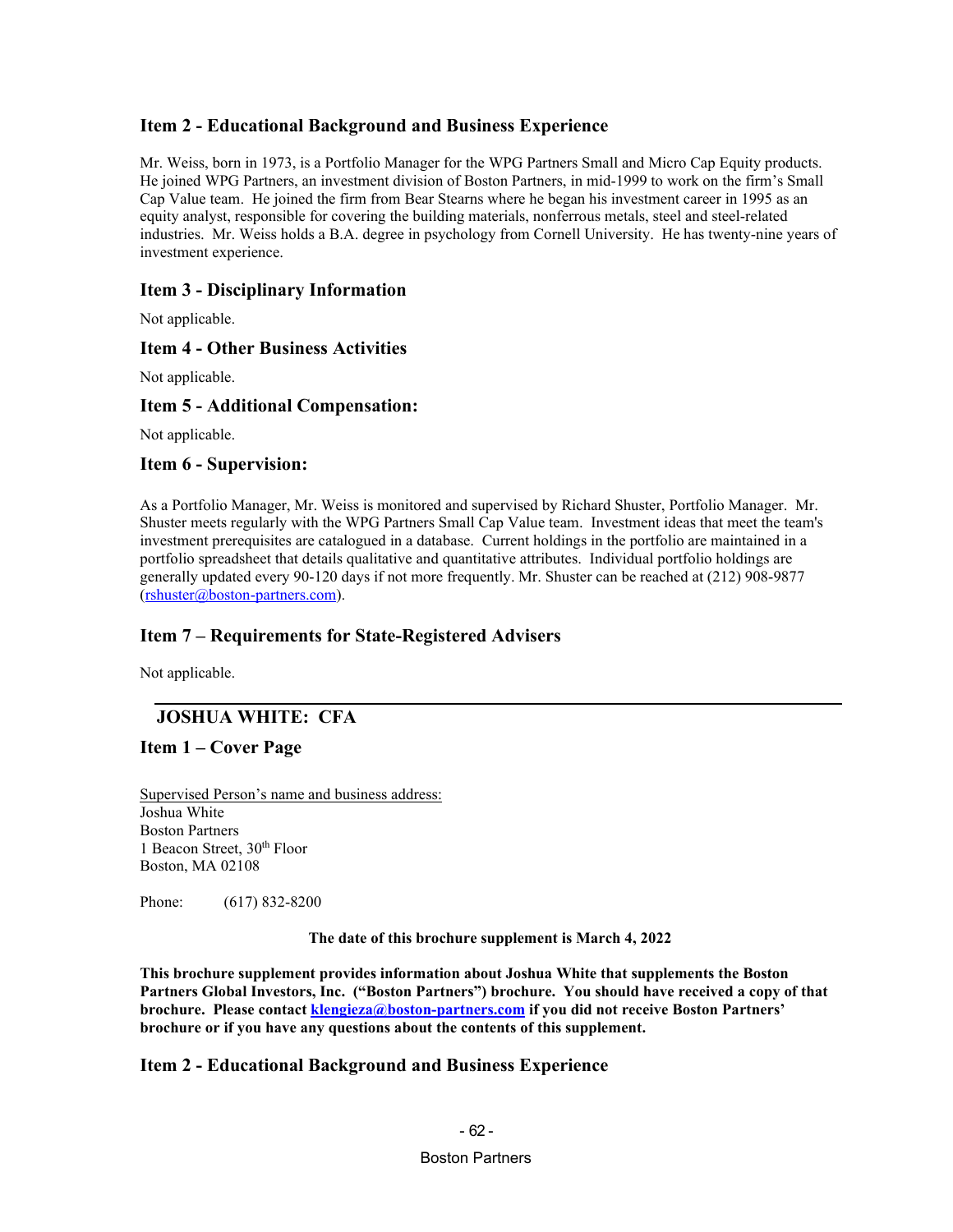Mr. White, born in 1983, is a portfolio manager for the Boston Partners Large Cap Value strategy. His experience at the firm included managing a portion of the Boston Partners Long/Short Research strategy while covering multiple economic sectors including basic industries, consumer durables, and capital goods. Mr. White was also a portfolio manager on Boston Partners Global Equity and International Equity strategies and before that, he was a global generalist providing fundamental research on global equities. Mr. White holds a B.A. degree in mathematics from Middlebury College. He holds the Chartered Financial Analyst® designation and has fifteen years of industry experience.

# **Item 3 - Disciplinary Information**

Not applicable.

## **Item 4 - Other Business Activities**

Not applicable.

### **Item 5 - Additional Compensation:**

Not applicable.

### **Item 6 - Supervision:**

As a Portfolio Manager, Mr. White is monitored and supervised by Boston Partners' CEO and Chief Investment Officer, Joseph Feeney, Jr. Mr. Feeney meets regularly (weekly), including by conference calls, with the Portfolio Managers to review portfolio holdings, characteristics, performance and attribution. Mr. Feeney can be reached at (617) 832-8200 (jfeeney@boston-partners.com).

### **Item 7 – Requirements for State-Registered Advisers**

Not applicable.

# **SCOTT E. BURGESS: CFA**

**Item 1 – Cover Page**

Supervised Person's name and business address: Scott E. Burgess Boston Partners 1 Beacon Street, 30<sup>th</sup> Floor Boston, MA 02108

Phone: (617) 832-8200

**The date of this brochure supplement is March 4, 2022**

**This brochure supplement provides information about Scott E. Burgess that supplements the Boston Partners Global Investors, Inc. ("Boston Partners") brochure. You should have received a copy of that brochure.** Please contact *[klengieza@boston-partners.com](mailto:william.butterly@robecoinvest.com)* if you did not receive Boston Partners' **brochure or if you have any questions about the contents of this supplement.**

### **Item 2 - Educational Background and Business Experience**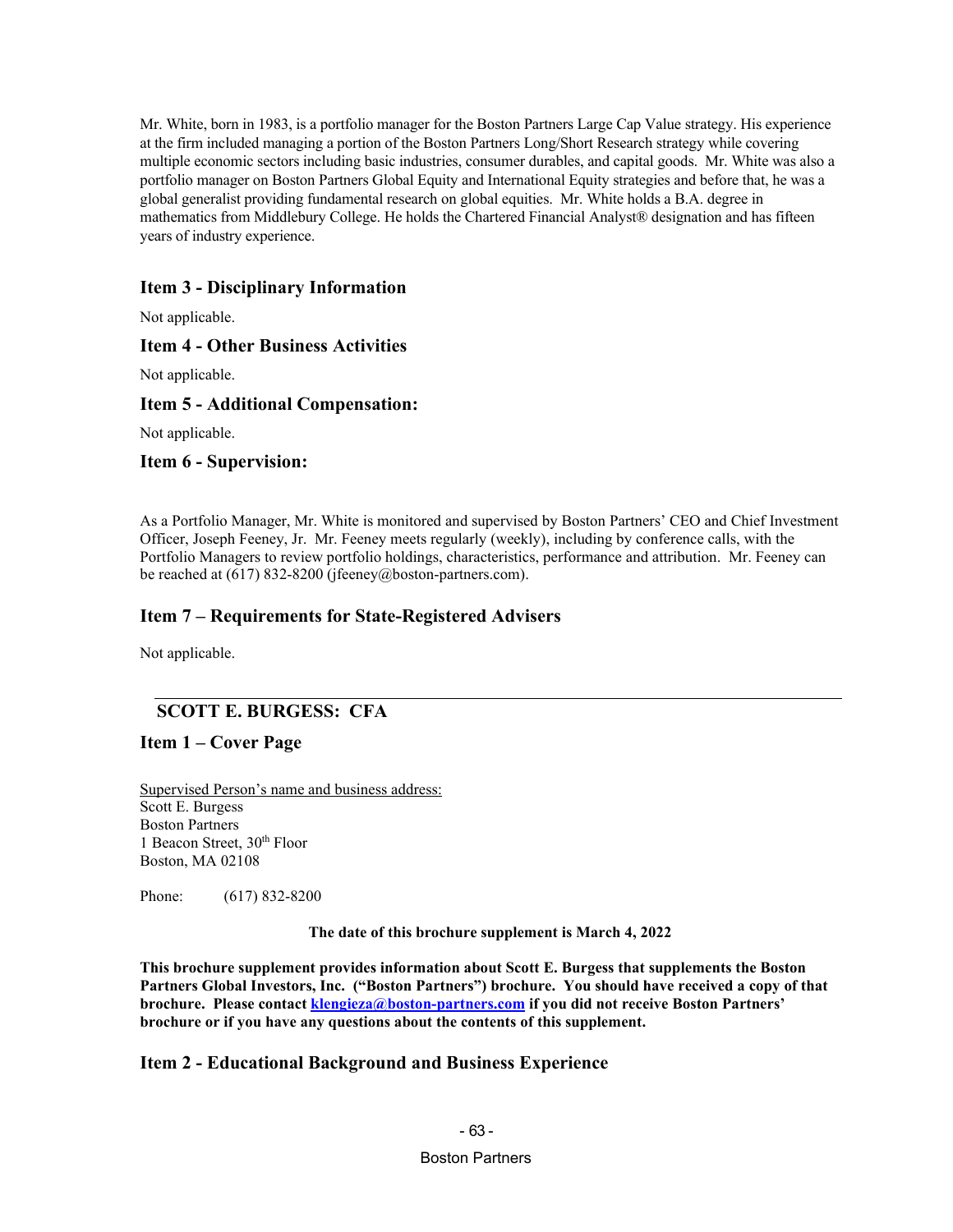Mr. Burgess, born in 1976, is an equity analyst with Boston Partners, specializing in the technology and electronics sectors of the equity market. He joined the firm after spending three years with Putnam Investments where he was a senior investment associate. Mr. Burgess holds a B.S. degree in economics and a B.S. degree in chemical engineering from The Wharton School and The School of Engineering and Applied Science, respectively, at the University of Pennsylvania. He also holds an M.B.A. degree from the University of Chicago Graduate School of Business. He holds the Chartered Financial Analyst® designation. He has twenty-two years of experience.

### **Item 3 - Disciplinary Information**

Not applicable.

### **Item 4 - Other Business Activities**

Not applicable.

### **Item 5 - Additional Compensation:**

Not applicable.

### **Item 6 - Supervision:**

Mr. Burgess is monitored and supervised by Todd Knightly, Director of Research - Fundamental. Mr. Knightly meets regularly with the Research team and reviews the daily blotter and other reports in order to conduct reasonable supervision of the process. Analyst recommendations are catalogued and updated approximately 90 days for securities held in the portfolio. Boston Partners analyst notes are reviewed weekly by the Director of Research - Fundamental. Mr. Knightly can be reached at (617) 832-8200 (*[tknightly@boston-partners.com](mailto:tknightly@robecoinvest.com)*).

### **Item 7 – Requirements for State-Registered Advisers**

Not applicable.

# **TIMOTHY P. COLLARD**

### **Item 1 – Cover Page**

Supervised Person's name and business address: Tim Collard Boston Partners 1 Beacon Street, 30th Floor Boston, MA 02108

Phone: (617) 832-8200

**The date of this brochure supplement is March 4, 2022**

**This brochure supplement provides information about Tim Collard that supplements the Boston Partners Global Investors, Inc. ("Boston Partners") brochure. You should have received a copy of that brochure. Please contact** *[klengieza@boston-partners.com](mailto:william.butterly@robecoinvest.com)* **if you did not receive Boston Partners' brochure or if you have any questions about the contents of this supplement.**

### **Item 2 - Educational Background and Business Experience**

Mr. Collard, born in 1981, is an equity analyst with Boston Partners, specializing in the aerospace & defense, transportation, housing and automobile sectors of the equity market. He joined the firm from Shellback Capital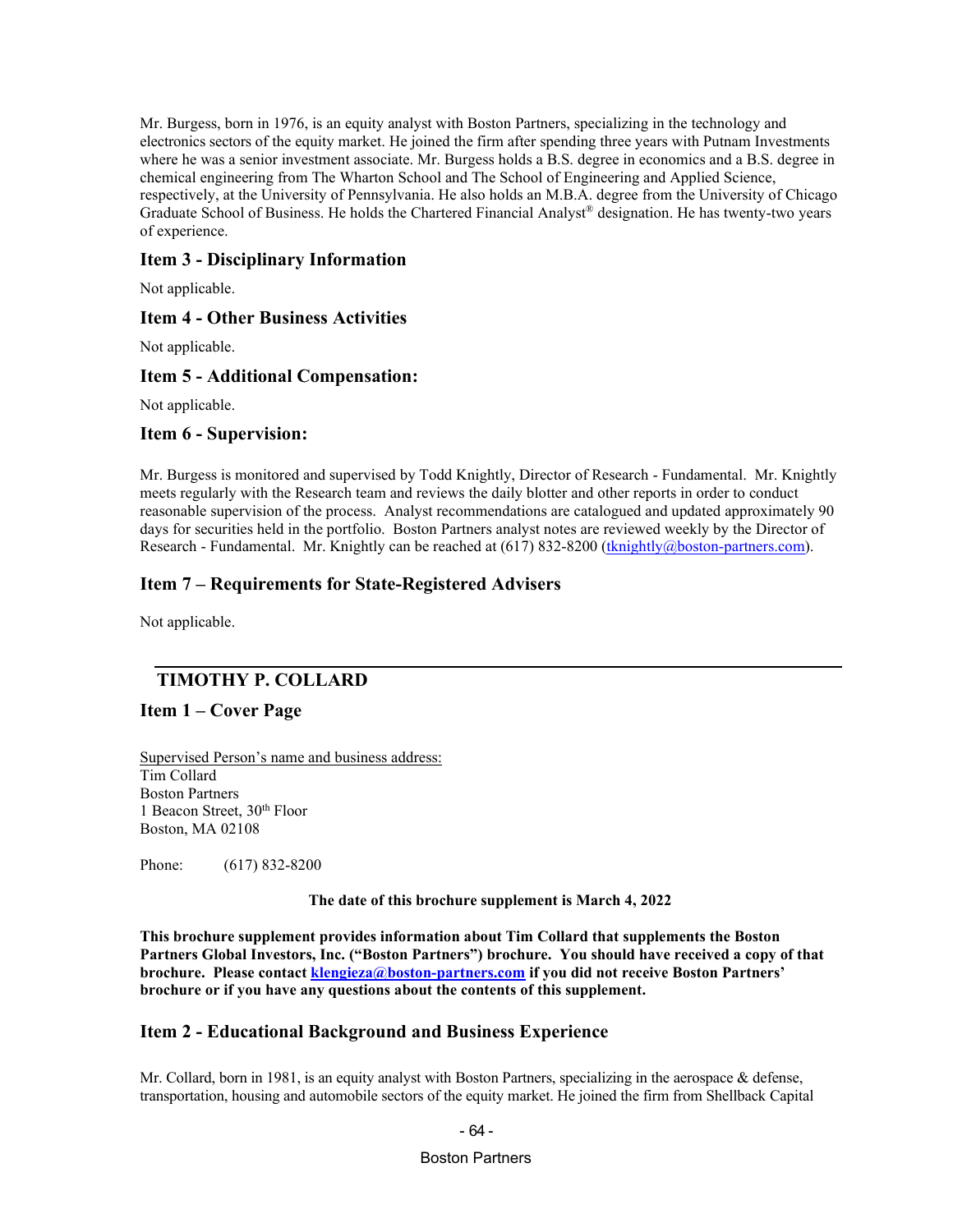where he was a founding partner and equity analyst. Prior to that, Mr. Collard worked as a research analyst at Vinik Asset Management and Diamondback Capital Management. He began his career in investment banking, working for America's Growth Capital. Mr. Collard holds a B.A. degree in American Studies from Middlebury College. He has sixteen years of experience.

## **Item 3 - Disciplinary Information**

Not applicable.

# **Item 4 - Other Business Activities**

Not applicable.

## **Item 5 - Additional Compensation:**

Not applicable.

## **Item 6 - Supervision:**

Mr. Collard is monitored and supervised by Todd Knightly, Director of Research - Fundamental. Mr. Knightly meets regularly with the Research team and reviews the daily blotter and other reports in order to conduct reasonable supervision of the process. Analyst recommendations are catalogued and updated approximately 90 days for securities held in the portfolio. Boston Partners analyst notes are reviewed weekly by the Director of Research - Fundamental. Mr. Knightly can be reached at (617) 832-8200 (*[tknightly@boston-partners.com](mailto:tknightly@robecoinvest.com)*).

## **Item 7 – Requirements for State-Registered Advisers**

Not applicable.

## **AARON DECOSTE**

## **Item 1 – Cover Page**

Supervised Person's name and business address: Aaron DeCoste Boston Partners 1 Beacon Street, 30th Floor Boston, MA 02108

Phone: (617) 832-8200

**The date of this brochure supplement is March 4, 2022**

**This brochure supplement provides information about Aaron DeCoste that supplements the Boston Partners Global Investors, Inc. ("Boston Partners") brochure. You should have received a copy of that brochure.** Please contact *<u>[klengieza@boston-partners.com](mailto:william.butterly@robecoinvest.com)</u>* **if you did not receive Boston Partners' brochure or if you have any questions about the contents of this supplement.**

# **Item 2 - Educational Background and Business Experience**

Mr. DeCoste, born in 1979, is an equity analyst with Boston Partners specializing in the energy, engineering  $\&$ construction, and metal & mining sectors of the equity market. He joined the firm from Loomis Sayles where he was an equity analyst covering the energy and materials sectors. Prior to that, Mr. DeCoste was a senior director at Devonshire Investors, Fidelity Investments' private equity investment arm, focusing on energy, transportation, construction and fintech investments. He began his career in audit at KPMG. Mr. DeCoste holds a B.S. degree in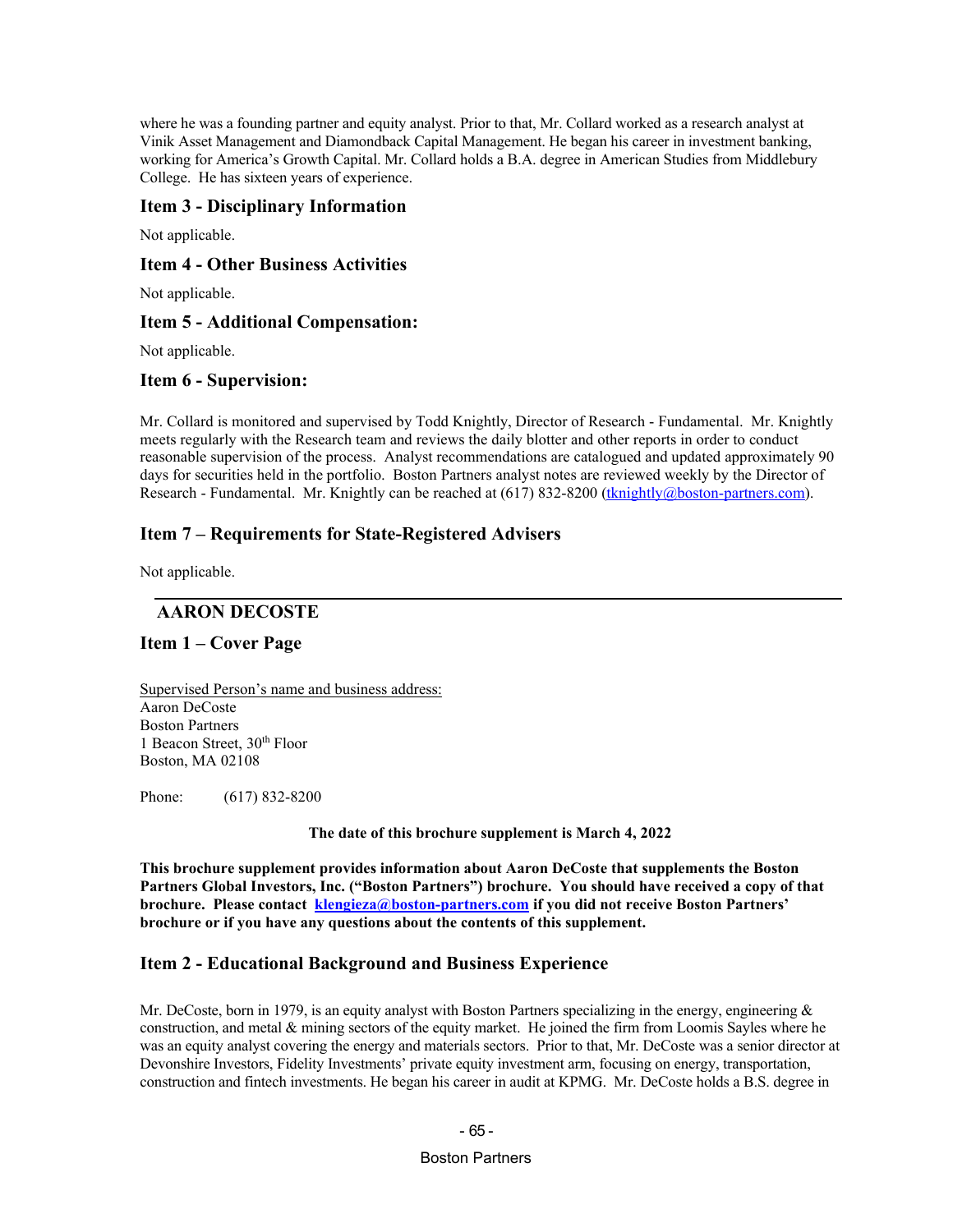finance with a minor in mathematics from the Bentley University and an M.B.A. and M.S. finance degree from Boston College. He has sixteen years of investment experience.

### **Item 3 - Disciplinary Information**

Not applicable.

### **Item 4 - Other Business Activities**

Not applicable.

### **Item 5 - Additional Compensation:**

Not applicable.

### **Item 6 - Supervision:**

Mr. DeCoste is monitored and supervised by Todd Knightly, Director of Research - Fundamental. Mr. Knightly meets regularly with the Research team and reviews the daily blotter and other reports in order to conduct reasonable supervision of the process. Analyst recommendations are catalogued and updated approximately 90 days for securities held in the portfolio. Boston Partners analyst notes are reviewed weekly by the Director of Research - Fundamental. Mr. Knightly can be reached at (617) 832-8200 (*[tknightly@boston-partners.com](mailto:tknightly@robecoinvest.com)*).

## **Item 7 – Requirements for State-Registered Advisers**

Not applicable.

## **PAUL DONOVAN: CFA**

### **Item 1 – Cover Page**

Supervised Person's name and business address: Paul Donovan Boston Partners One Grand Central Place 60 East 42nd Street, Suite 1550 New York, NY 10165

Phone: (617) 832-8200, (212) 908-9500

**The date of this brochure supplement is March 4, 2022**

**This brochure supplement provides information about Paul Donovan that supplements the Boston Partners Global Investors, Inc. ("Boston Partners") brochure. You should have received a copy of that brochure. Please contac[t klengieza@boston-partners.com](mailto:william.butterly@robecoinvest.com) if you did not receive Boston Partners' brochure or if you have any questions about the contents of this supplement.**

## **Item 2 - Educational Background and Business Experience**

Mr. Donovan, born in 1989, is an equity analyst with Boston Partners, specializing in the paper & packaging, cable & telecom, gaming & lodging and chemicals sectors of the equity market. Prior to this position, he was an associate on the Business Analytics and Strategy team at Sanford Bernstein in New York City. Mr. Donovan holds a B.S. degree in business administration with a concentration in finance from Loyola University Maryland. He holds the Chartered Financial Analyst® designation. He has ten years of industry experience.

## **Item 3 - Disciplinary Information**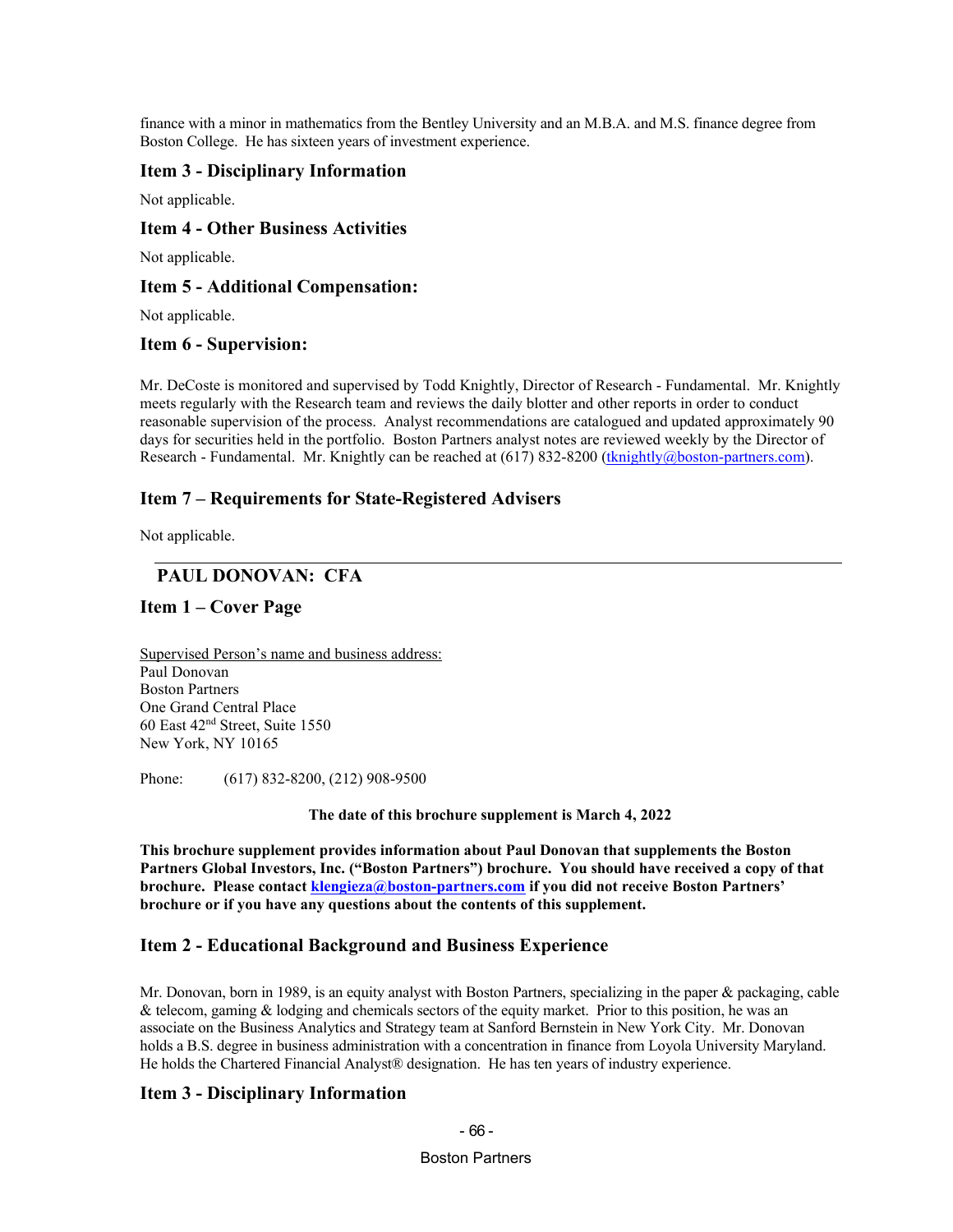Not applicable.

# **Item 4 - Other Business Activities**

Not applicable.

# **Item 5 - Additional Compensation:**

Not applicable.

## **Item 6 - Supervision:**

Mr. Donovan is monitored and supervised by Todd Knightly, Director of Research - Fundamental. Mr. Knightly meets regularly with the Research team and reviews the daily blotter and other reports in order to conduct reasonable supervision of the process. Analyst recommendations are catalogued and updated approximately 90 days for securities held in the portfolio. Boston Partners analyst notes are reviewed weekly by the Director of Research - Fundamental. Mr. Knightly can be reached at (617) 832-8200 (*[tknightly@boston](mailto:tknightly@robecoinvest.com)*[partners.com](mailto:tknightly@robecoinvest.com)).

# **Item 7 – Requirements for State-Registered Advisers**

Not applicable.

# **KEVIN DUGGAN: CFA**

# **Item 1 – Cover Page**

Supervised Person's name and business address: Kevin Duggan Boston Partners 1 Beacon Street, 30<sup>th</sup> Floor Boston, MA 02108

Phone: (617) 832-8200

**The date of this brochure supplement is March 4, 2022**

**This brochure supplement provides information about Kevin Duggan that supplements the Boston Partners Global Investors, Inc. ("Boston Partners") brochure. You should have received a copy of that brochure.** Please contact *[klengieza@boston-partners.com](mailto:william.butterly@robecoinvest.com)* if you did not receive Boston Partners' **brochure or if you have any questions about the contents of this supplement.**

# **Item 2 - Educational Background and Business Experience**

Mr. Duggan, born in 1972, is an equity analyst with Boston Partners, specializing in banks and money center sectors of the equity market. He joined the firm from Fidelity Investments where he held several positions, most recently as a complex securities analyst. Prior to that, he was with State Street where he was an accounting manager. Mr. Duggan holds a B.S. degree in business administration from Boston University. He holds the Chartered Financial Analyst® designation. He has twenty-six years of industry experience.

# **Item 3 - Disciplinary Information**

Not applicable.

# **Item 4 - Other Business Activities**

Not applicable.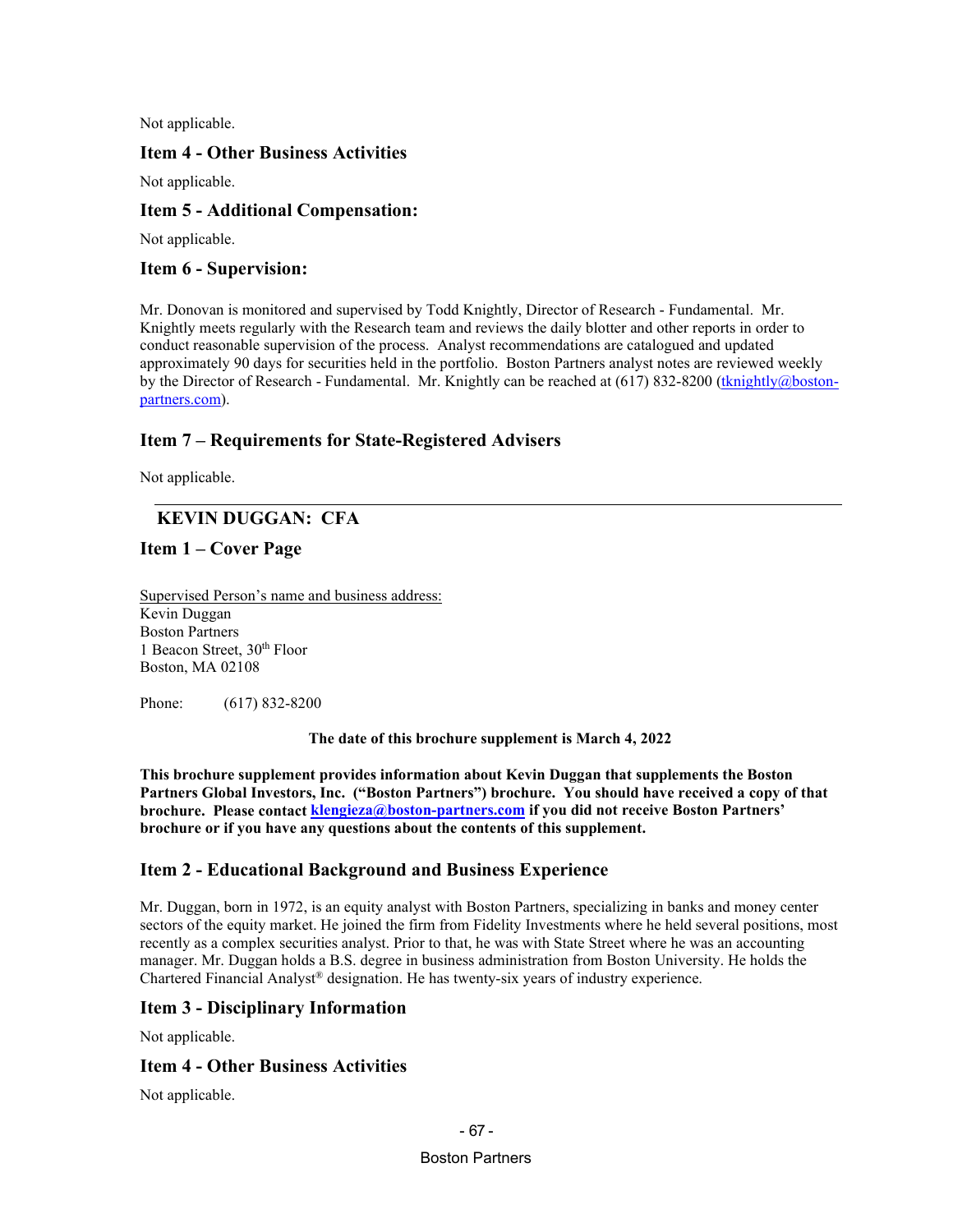# **Item 5 - Additional Compensation:**

Not applicable.

## **Item 6 - Supervision:**

Mr. Duggan is monitored and supervised by Todd Knightly, Director of Research - Fundamental. Mr. Knightly meets regularly with the Research team and reviews the daily blotter and other reports in order to conduct reasonable supervision of the process. Analyst recommendations are catalogued and updated approximately 90 days for securities held in the portfolio. Boston Partners analyst notes are reviewed weekly by the Director of Research - Fundamental. Mr. Knightly can be reached at (617) 832-8200 (*[tknightly@boston](mailto:tknightly@robecoinvest.com)*[partners.com](mailto:tknightly@robecoinvest.com)).

# **Item 7 – Requirements for State-Registered Advisers**

Not applicable.

# **VOLKAN GULEN, CFA**

# **Item 1 – Cover Page**

Supervised Person's name and business address: Volkan Gulen Boston Partners 1 Beacon Street, 30<sup>th</sup> Floor Boston, MA 02108

Phone: (617) 832-8200

**The date of this brochure supplement is March 4, 2022**

**This brochure supplement provides information about Volkan Gulen that supplements the Boston Partners Global Investors, Inc. ("Boston Partners") brochure. You should have received a copy of that brochure. Please contact** *[klengieza@boston-partners.com](mailto:wbutterly@boston-partners.com)* **if you did not receive Boston Partners' brochure or if you have any questions about the contents of this supplement.**

# **Item 2 - Educational Background and Business Experience**

Mr. Gulen, born in 1984, is an equity analyst with Boston Partners specializing in the consumer products, tobacco, agriculture, business services, media and advertising sectors of the equity market. He joined the firm from Fidelity Investments where he was a research analyst with coverage of the consumer sector with roles spanning equity and high yield securities. Mr. Gulen holds a B.B.A. degree in finance from the University of Massachusetts, Amherst. He holds the Chartered Financial Analyst® designation and has fifteen years of investment experience.

# **Item 3 - Disciplinary Information**

Not applicable.

## **Item 4 - Other Business Activities**

Not applicable.

## **Item 5 - Additional Compensation**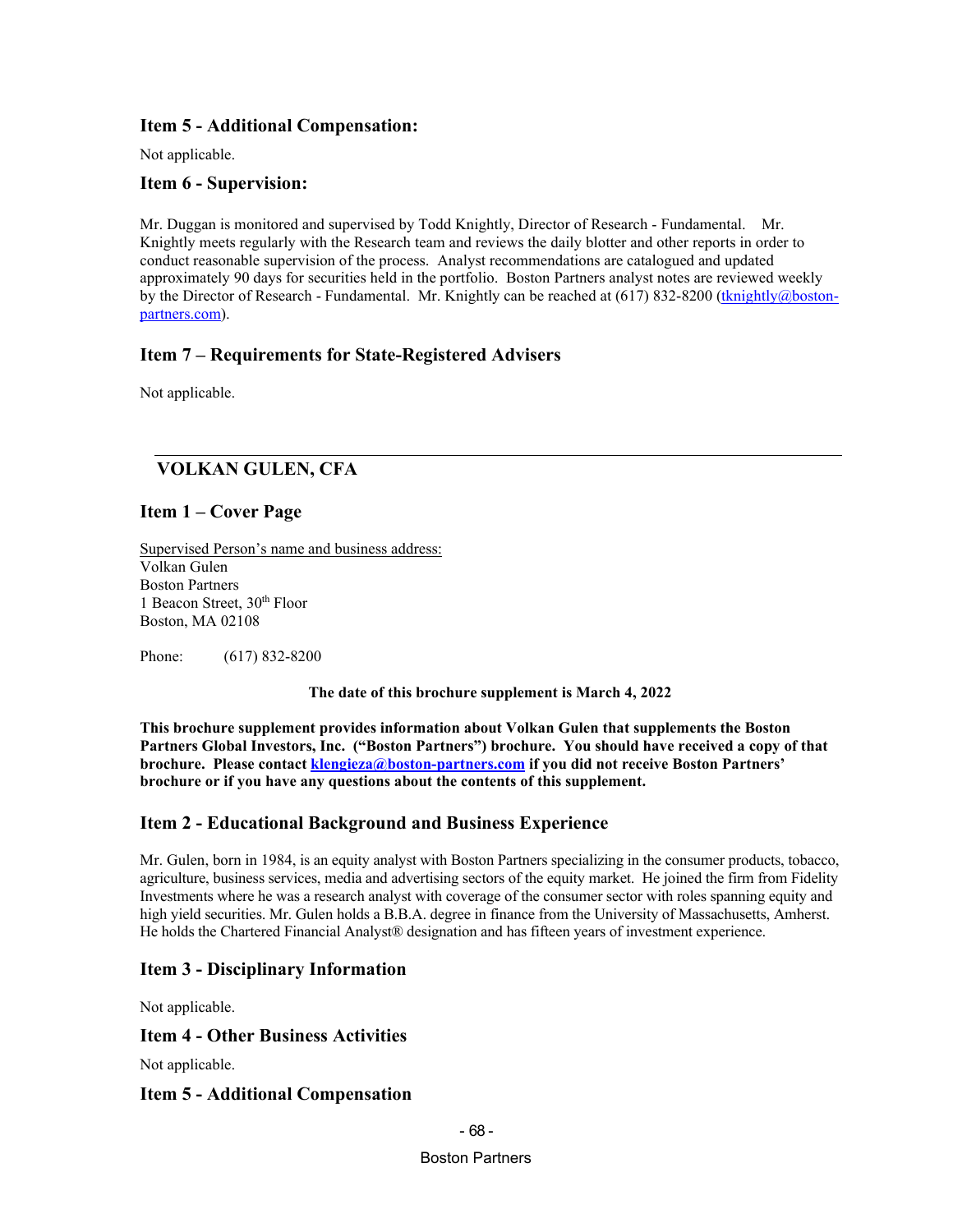Not applicable.

## **Item 6 - Supervision:**

Mr. Gulen is monitored and supervised by Todd Knightly, Director of Research - Fundamental. Mr. Knightly meets regularly with the Research team and reviews the daily blotter and other reports in order to conduct reasonable supervision of the process. Analyst recommendations are catalogued and updated approximately 90 days for securities held in the portfolio. Boston Partners analyst notes are reviewed weekly by the Director of Research - Fundamental. Mr. Knightly can be reached at (617) 832-8200 (*[tknightly@boston-partners.com](mailto:tknightly@robecoinvest.com)*).

# **Item 7 – Requirements for State-Registered Advisers**

Not applicable.

# **JACKLYN Y. HALL**

## **Item 1 – Cover Page**

Supervised Person's name and business address: Jacklyn Y. Hall Boston Partners 1 Beacon Street, 30<sup>th</sup> Floor Boston, MA 02108

Phone: (617) 832-8200

### **The date of this brochure supplement is March 4, 2022**

**This brochure supplement provides information about Jacklyn Y. Hall that supplements the Boston Partners Global Investors, Inc. ("Boston Partners") brochure. You should have received a copy of that brochure. Please contact**  $\frac{\text{klengieza@boston-partners.com}}{\text{partners.com}}$  $\frac{\text{klengieza@boston-partners.com}}{\text{partners.com}}$  $\frac{\text{klengieza@boston-partners.com}}{\text{partners.com}}$  **if you did not receive Boston Partners' brochure or if you have any questions about the contents of this supplement.**

# **Item 2 - Educational Background and Business Experience**

Jacklyn Hall, born in 1984, is an equity analyst with Boston Partners specializing in the retail, property and casualty insurance, and REITs sectors of the equity market. She joined the firm from First State Investments where she was an Investment Analyst for three years. Prior to that, she spent five years on the Global Property team at Wellington Management and one year on the US REIT Equity Research team at Morgan Stanley. Ms. Hall holds a B.S. degree in management science from MIT. She has thirteen years of investment experience.

# **Item 3 - Disciplinary Information**

Not applicable.

## **Item 4 - Other Business Activities**

Not applicable.

## **Item 5 - Additional Compensation:**

Not applicable.

## **Item 6 - Supervision:**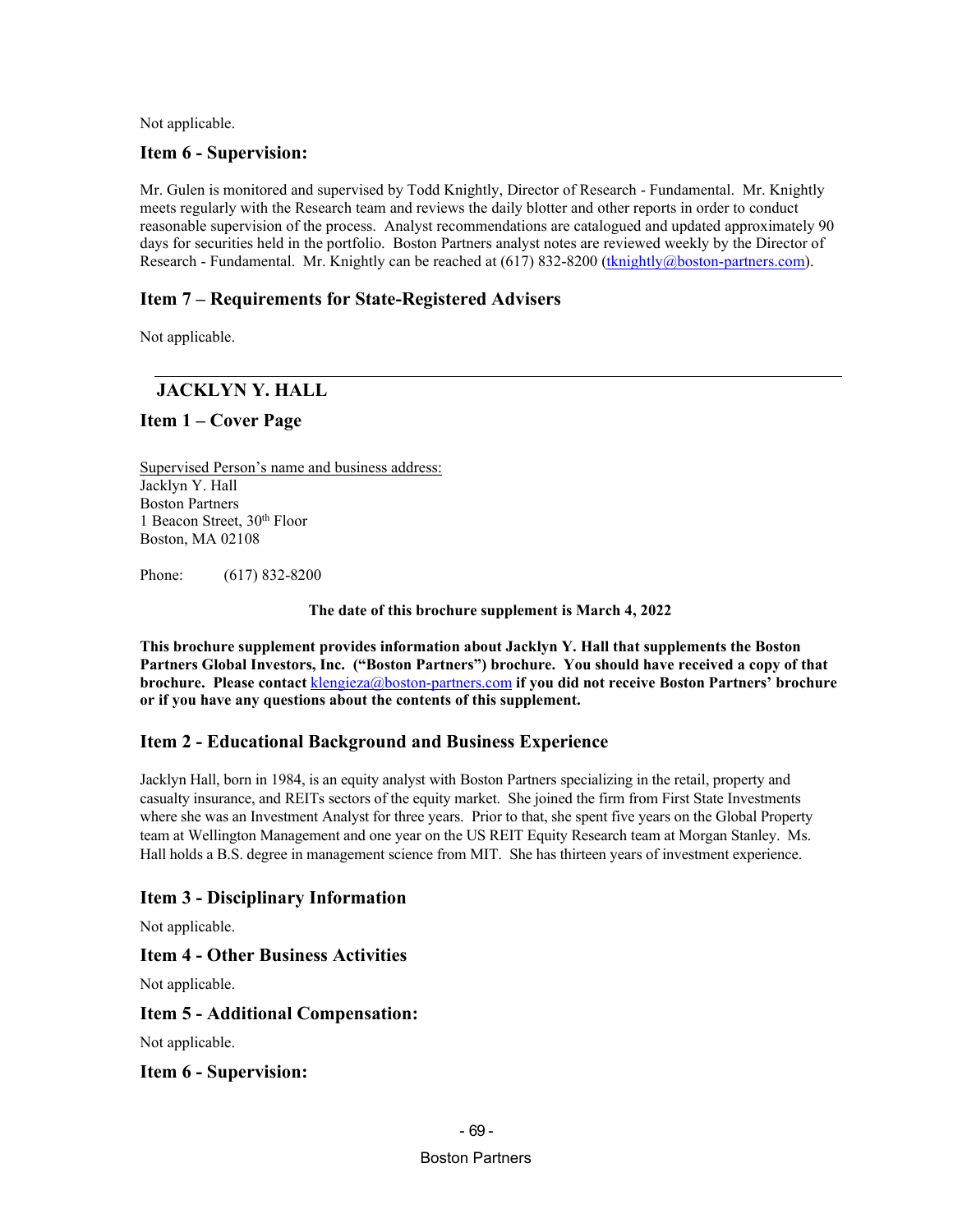Ms. Hall is monitored and supervised by Todd Knightly, Director of Research - Fundamental. Mr. Knightly meets regularly with the Research team and reviews the daily blotter and other reports in order to conduct reasonable supervision of the process. Analyst recommendations are catalogued and updated approximately 90 days for securities held in the portfolio. Boston Partners analyst notes are reviewed weekly by the Director of Research - Fundamental. Mr. Knightly can be reached at (617) 832-8200 (*[tknightly@boston-partners.com](mailto:tknightly@robecoinvest.com)*).

### **Item 7 – Requirements for State-Registered Advisers**

Not applicable.

# **ANDREW G. HATEM, CFA**

## **Item 1 – Cover Page**

Supervised Person's name and business address: Andrew G. Hatem Boston Partners 1 Beacon Street, 30th Floor Boston, MA 02108

Phone: (617) 832-8200

**The date of this brochure supplement is March 4, 2022**

**This brochure supplement provides information about Andrew G. Hatem that supplements the Boston Partners Global Investors, Inc. ("Boston Partners") brochure. You should have received a copy of that brochure. Please contact** [klengieza@boston-partners.com](mailto:klengieza@boston-partners.com) **if you did not receive Boston Partners' brochure or if you have any questions about the contents of this supplement.**

### **Item 2 - Educational Background and Business Experience**

Mr. Hatem, born in 1972, is an equity analyst with Boston Partners specializing in the healthcare sector of the equity market. He joined the firm from Adage Capital where he managed a long/short healthcare portfolio. Mr. Hatem began his career at Fidelity Management & Research Co., where he spent eighteen years in both an equity analyst and portfolio management role, and covered a variety of industries including consumer, financial services, industrials, and healthcare. While at Fidelity, he managed the Select Air Transportation, the Select Defense and Aerospace, and the Select Medical Delivery Funds. Mr. Hatem holds a B.S. degree in marketing and English as well as an M.S. in finance from Boston College. He holds the Chartered Financial Analyst® designation. He has twenty-six years of experience.

### **Item 3 - Disciplinary Information**

Not applicable.

## **Item 4 - Other Business Activities**

Not applicable.

### **Item 5 - Additional Compensation:**

Not applicable.

#### **Item 6 - Supervision:**

Mr. Hatem is monitored and supervised by Todd Knightly, Director of Research - Fundamental. Mr. Knightly meets regularly with the Research team and reviews the daily blotter and other reports in order to conduct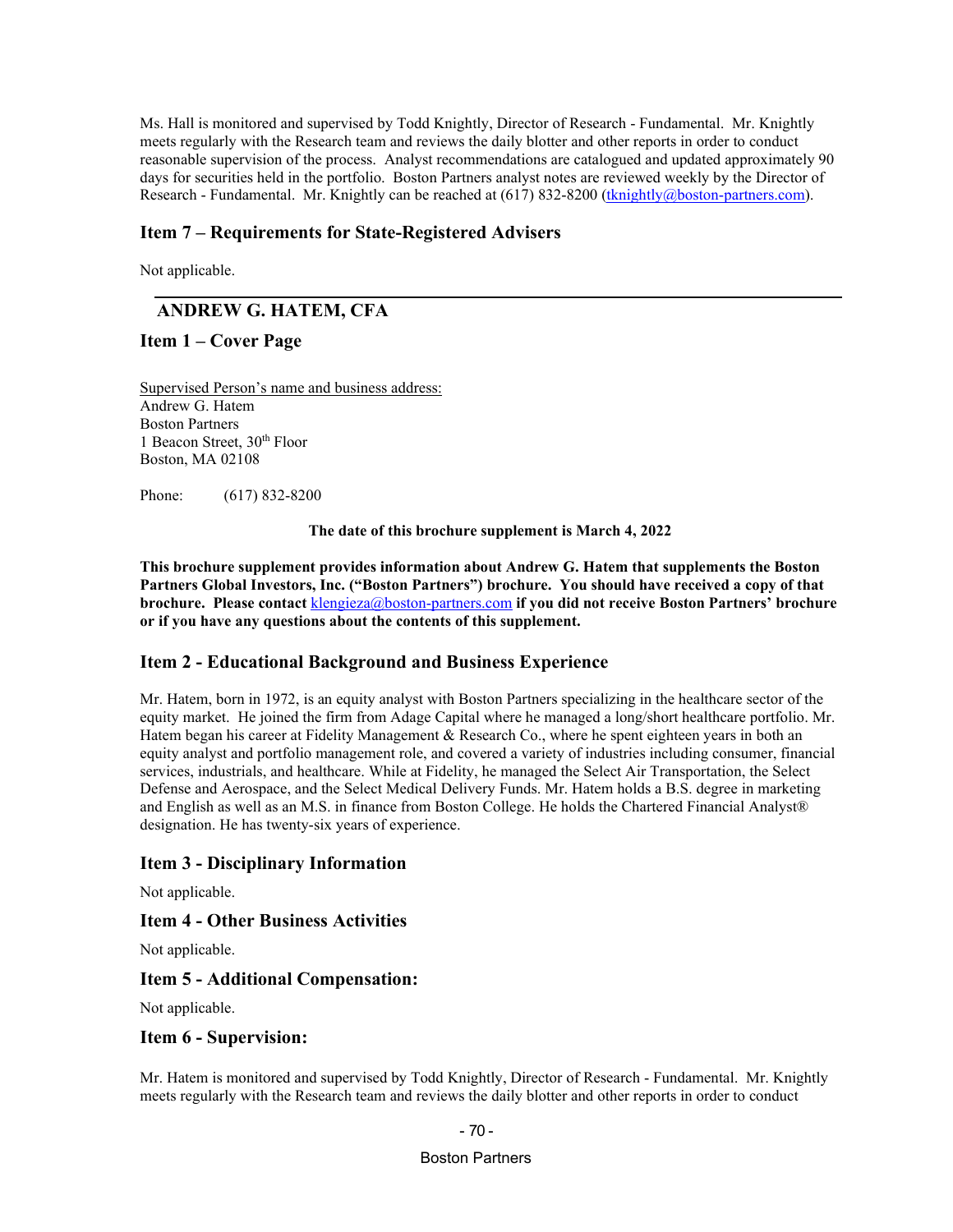reasonable supervision of the process. Analyst recommendations are catalogued and updated approximately 90 days for securities held in the portfolio. Boston Partners analyst notes are reviewed weekly by the Director of Research - Fundamental. Mr. Knightly can be reached at (617) 832-8200 (*[tknightly@boston-partners.com](mailto:tknightly@robecoinvest.com)*).

### **Item 7 – Requirements for State-Registered Advisers**

Not applicable.

# **TIMOTHY J. HORAN**

## **Item 1 – Cover Page**

Supervised Person's name and business address: Timothy J. Horan Boston Partners 1 Beacon Street, 30<sup>th</sup> Floor Boston, MA 02108

Phone: (617) 832-8200

**The date of this brochure supplement is March 4, 2022**

**This brochure supplement provides information about Timothy J. Horan that supplements the Boston Partners Global Investors, Inc. ("Boston Partners") brochure. You should have received a copy of that brochure. Please contac[t klengieza@boston-partners.com](mailto:william.butterly@robecoinvest.com) if you did not receive Boston Partners' brochure or if you have any questions about the contents of this supplement.**

### **Item 2 - Educational Background and Business Experience**

Mr. Horan, born in 1965, is an equity analyst with Boston Partners, specializing in industrials and manufacturing, home and office furnishings, and utilities sectors of the equity market. He rejoined the firm after spending two years at BNP Paribas Investment Partners as a senior equity portfolio manager. Prior to that, Mr. Horan spent nine years at Pioneer Investments as an equity portfolio manager. Before that, he was an equity analyst at Boston Partners and an associate portfolio manager with State Street Research. Mr. Horan holds a B.A. from the University of Massachusetts at Amherst and an M.B.A. from the Sawyer School of Business at Suffolk University. He has twenty-four years of experience.

### .**Item 3 - Disciplinary Information**

Not applicable.

### **Item 4 - Other Business Activities**

Not applicable.

## **Item 5 - Additional Compensation:**

Not applicable.

### **Item 6 - Supervision:**

Mr. Horan is monitored and supervised by Todd Knightly, Director of Research - Fundamental. Mr. Knightly meets regularly with the Research team and reviews the daily blotter and other reports in order to conduct reasonable supervision of the process. Analyst recommendations are catalogued and updated approximately 90 days for securities held in the portfolio. Boston Partners analyst notes are reviewed weekly by the Director of Research - Fundamental. Mr. Knightly can be reached at (617) 832-8200 (*[tknightly@boston-partners.com](mailto:tknightly@robecoinvest.com)*).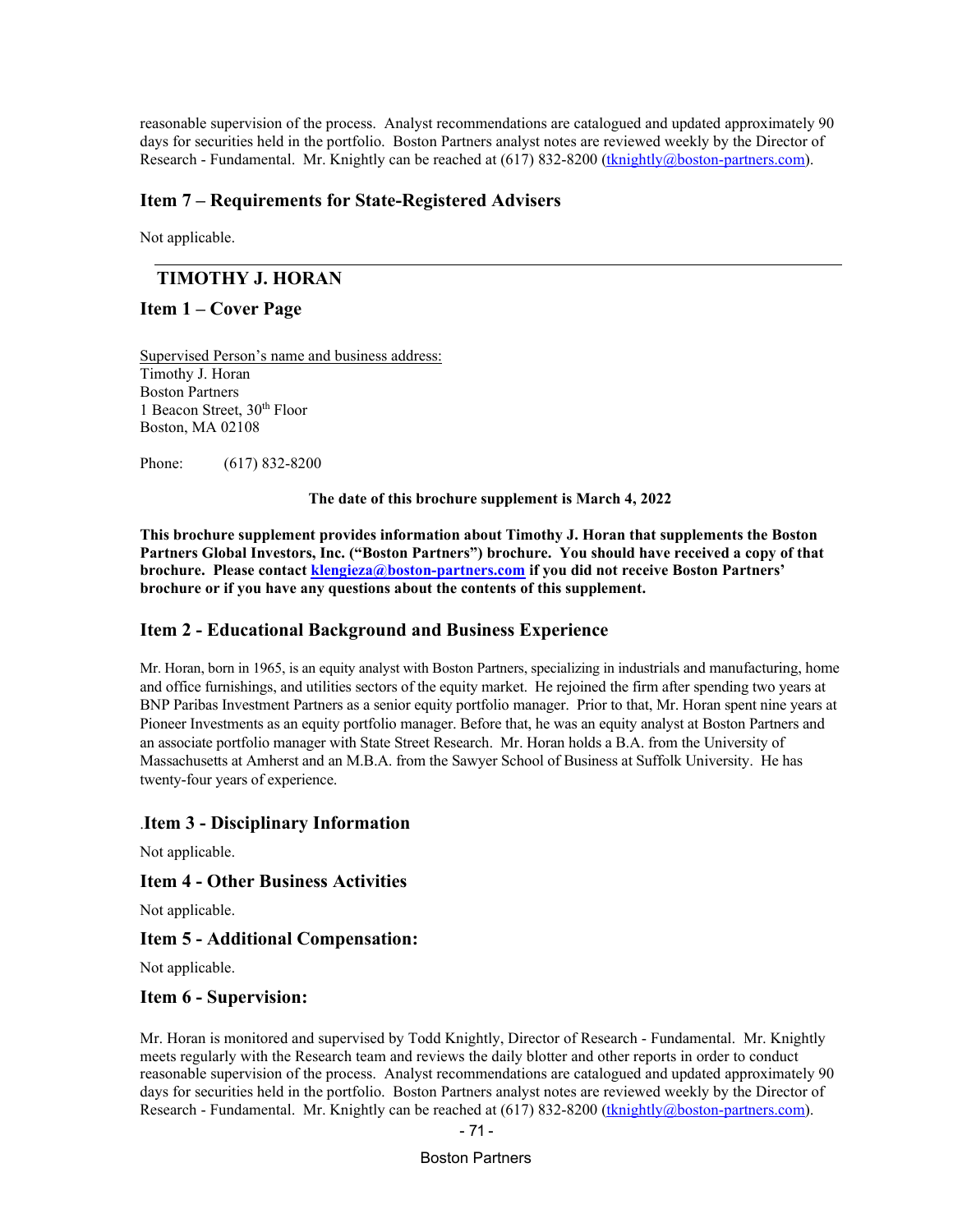# **Item 7 – Requirements for State-Registered Advisers**

Not applicable.

# **TODD A. KNIGHTLY**

### **Item 1 – Cover Page**

Supervised Person's name and business address: Todd A. Knightly Boston Partners 1 Beacon Street, 30<sup>th</sup> Floor Boston, MA 02108

Phone: (617) 832-8200

**The date of this brochure supplement is March 4, 2022**

**This brochure supplement provides information about Todd A. Knightly that supplements the Boston Partners Global Investors, Inc. ("Boston Partners") brochure. You should have received a copy of that brochure.** Please contact *[klengieza@boston-partners.com](mailto:william.butterly@robecoinvest.com)* if you did not receive Boston Partners' **brochure or if you have any questions about the contents of this supplement.**

## **Item 2 - Educational Background and Business Experience**

Mr. Knightly, born in 1967, is the director of fundamental research for Boston Partners. Prior to assuming this role, he was a research analyst covering the gaming, lodging and leisure sectors of the equity market. He joined the firm from Credit Suisse First Boston where he was a portfolio manager in the global proprietary trading group. In this role, he managed a long-short portfolio designed to achieve absolute returns using bottom-up security selection strategies. Prior to that, he worked as a market maker in Credit Suisse's international equity department. Before receiving his M.B.A., Mr. Knightly worked for Sumitomo Bank and Sumitomo Securities in fixed income sales. Mr. Knightly holds a B.B.A. in finance from the University of Massachusetts and holds an M.B.A. from Columbia Business School. He has thirty-two years of experience.

Mr. Knightly has been a Director of Boston Partners Trust Company since June 2014.

## **Item 3 - Disciplinary Information**

Not applicable.

### **Item 4 - Other Business Activities**

Not applicable.

## **Item 5 - Additional Compensation:**

Not applicable.

### **Item 6 - Supervision:**

As the Director of Research - Fundamental, Mr. Knightly is monitored and supervised by Boston Partners' CEO and Chief Investment Officer, Joseph Feeney, Jr. Mr. Knightly meets regularly (weekly), including by conference calls, with Boston Partners' CEO and Chief Investment Officer to review portfolio holdings,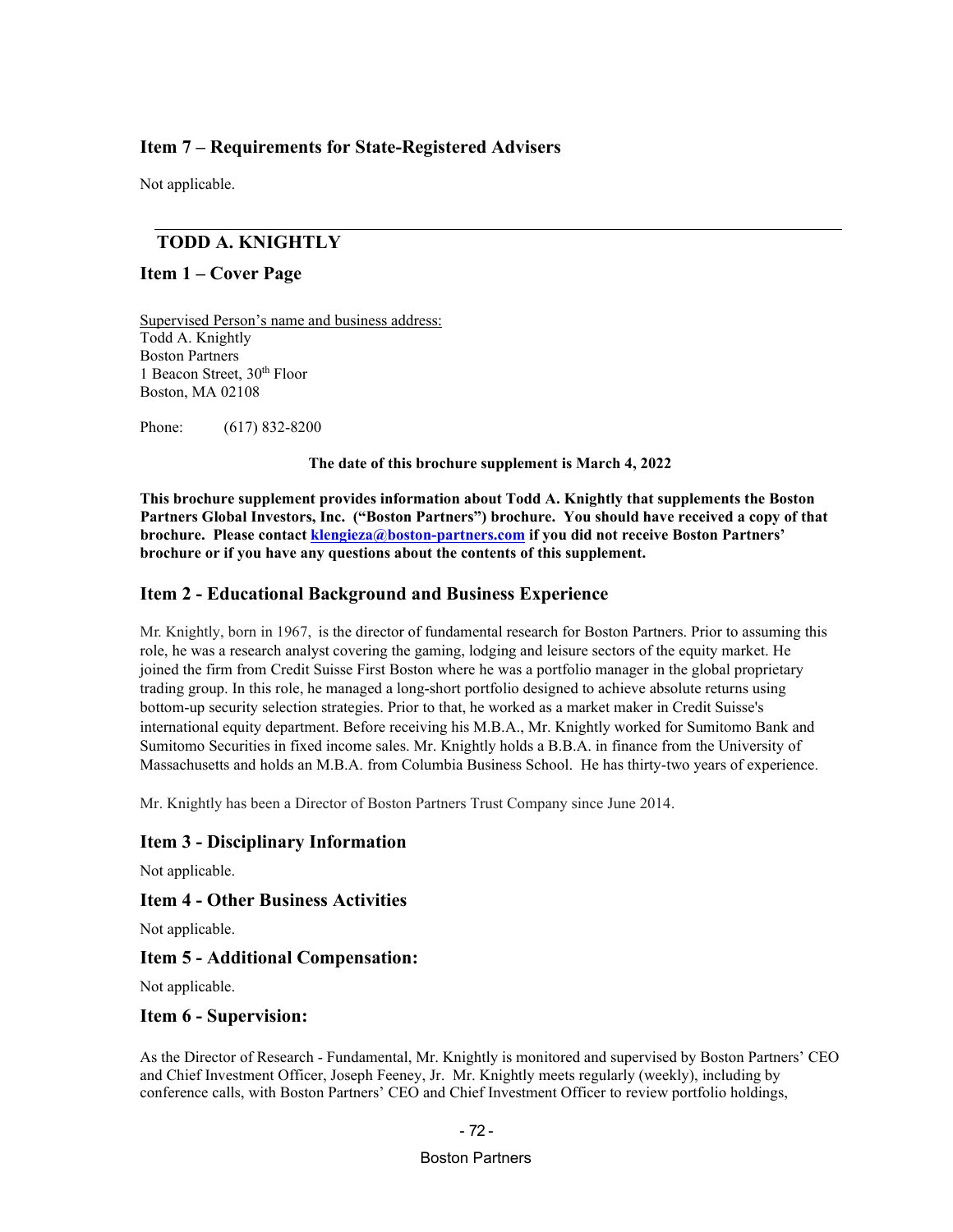characteristics, performance and attribution. Mr. Feeney can be reached at (617) 832-8200 (jfeeney@bostonpartners.com).

# **Item 7 – Requirements for State-Registered Advisers**

Not applicable.

# **MICHAEL A. MULLANEY**

### **Item 1 – Cover Page**

Supervised Person's name and business address: Michael A. Mullaney Boston Partners 1 Beacon Street, 30th Floor Boston, MA 02108

Phone: (617) 832-8200

**The date of this brochure supplement is March 4, 2022**

**This brochure supplement provides information about Michael A. Mullaney that supplements the Boston Partners Global Investors, Inc. ("Boston Partners") brochure. You should have received a copy of that brochure. Please contac[t klengieza@boston-partners.com](mailto:william.butterly@robecoinvest.com) if you did not receive Boston Partners' brochure or if you have any questions about the contents of this supplement.**

## **Item 2 - Educational Background and Business Experience**

Mr. Mullaney, born in 1954, is the director of global markets research for Boston Partners. He rejoined the firm from Fiduciary Trust Company where he was chief investment officer with responsibilities that included setting the firm's overall investment policy practices and establishing both strategic and tactical asset allocation targets for client portfolios. Prior to that, Mr. Mullaney was the director of fixed income with Boston Partners Asset Management. Prior to joining Boston Partners, Mr. Mullaney was managing director and senior investment strategist at Putnam Investments, specializing in portfolio strategy and key account portfolio management. Before that, he was a senior consultant with Chase Econometrics/ Interactive Data Corporation, focusing on quantitative methodologies in fixed income and equity management. Mr. Mullaney holds a B.S. degree (Cum Laude) in biological sciences from Boston University and an M.B.A. in Finance from Babson College. He has a total of forty years of investment experience.

### **Item 3 - Disciplinary Information**

Not applicable.

## **Item 4 - Other Business Activities**

Not applicable.

### **Item 5 - Additional Compensation:**

Not applicable.

### **Item 6 - Supervision:**

Mr. Mullaney is monitored and supervised by Boston Partners' CEO and Chief Investment Officer, Joseph Feeney, Jr. Mr. Feeney meets regularly (weekly), including by conference calls, with the Portfolio Managers to